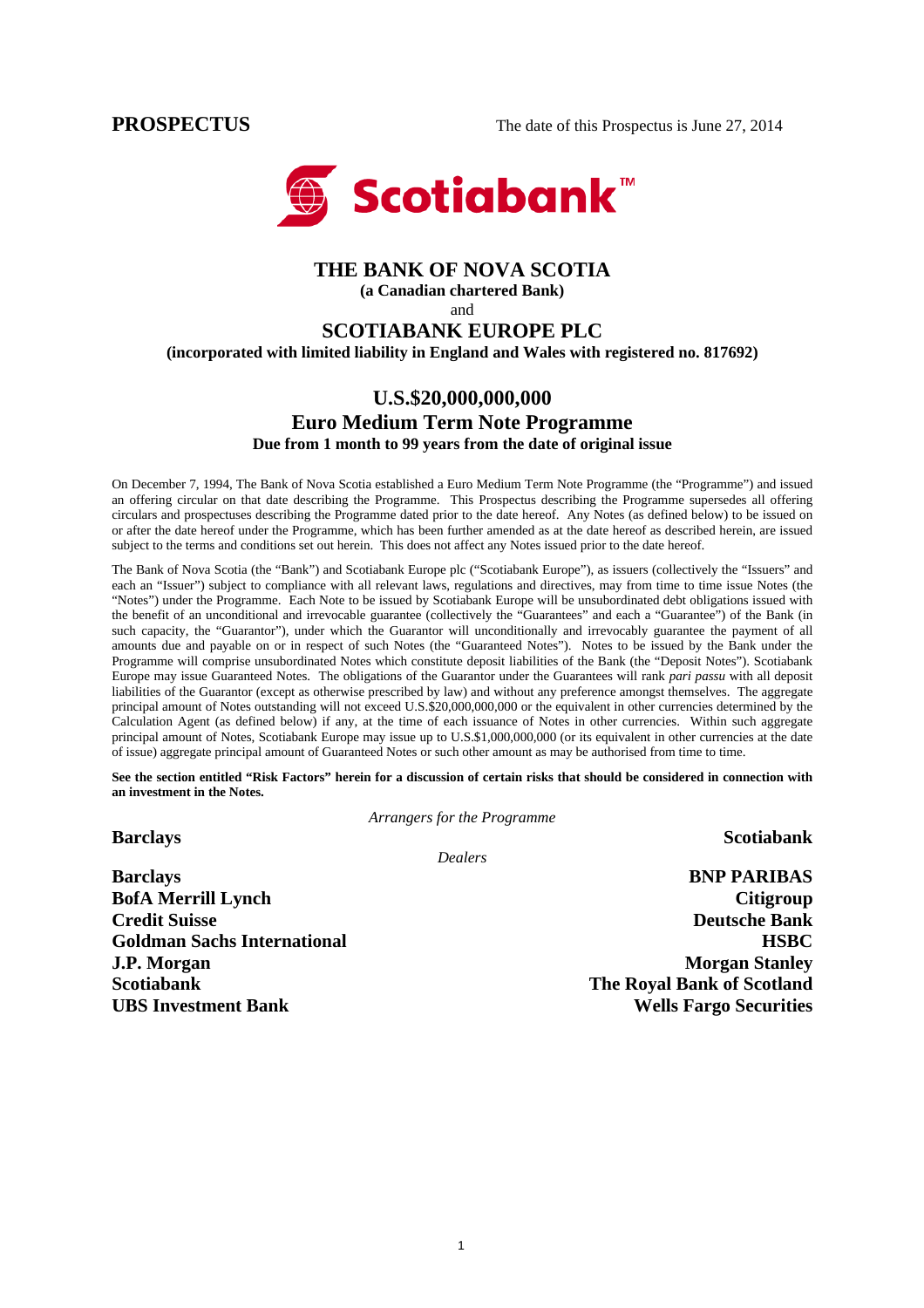**This Prospectus comprises a base prospectus in respect of all Notes other than Exempt Notes (as defined below) issued under the Programme for the purposes of Article 5.4 of Directive 2003/71/EC as amended (which includes the amendments made by Directive 2010/73/EU to the extent that such amendments have been implemented in a relevant Member State of the European Economic Area) (the "Prospectus Directive") and for the purpose of giving information with regard to the Issuers and (in the case of Guaranteed Notes) the Guarantor which, according to the particular nature of the relevant Issuer, the Guarantor and the Notes, is necessary to enable Investors to make an informed assessment of the assets and liabilities, financial position, profit and losses and prospects of the relevant Issuer and the Guarantor, as the case may be.** 

The requirement to publish a prospectus under the Prospectus Directive only applies to Notes which are to be admitted to trading on a regulated market in the European Economic Area and/or offered to the public in the European Economic Area other than in circumstances where an exemption is available under Article 3.2 of the Prospectus Directive (as implemented in the relevant Member State(s)). References in this Prospectus to "Exempt Notes" are to Notes for which no prospectus is required to be published under the Prospectus Directive. The UK Listing Authority has neither approved nor reviewed information contained in this Prospectus in connection with Exempt Notes.

Application has been made to the United Kingdom Financial Conduct Authority (the "FCA" or the "UK Listing Authority") for Notes (other than Exempt Notes) issued under the Programme during the period of 12 months from the date of this Prospectus to be admitted to the official list maintained by the UK Listing Authority (the "Official List") and to the London Stock Exchange plc (the "London Stock Exchange") for such Notes to be admitted to trading on the London Stock Exchange's Regulated Market (the "Market"). Exempt Notes may be listed or admitted to trading, as the case may be, on other or further stock exchanges or markets agreed between the relevant Issuer, the Guarantor (where applicable) and the relevant Dealer in relation to the Series. Exempt Notes which are neither listed nor admitted to trading on any market may also be issued. References in this Prospectus to Notes being "listed" (and all related references) shall mean (i) in relation to Notes other than Exempt Notes, that such Notes have been admitted to trading on the Market and have been admitted to the Official List and (ii) in relation to Exempt Notes, that such Exempt Notes have been listed or admitted to trading on such other or further stock exchanges or markets as may be specified in the applicable Pricing Supplement (which will not be a regulated market for the purposes of the Markets in Financial Instruments Directive 2004/39/EC ("MiFID"). The Market is a regulated market for the purposes of MiFID.

Each issue of Notes will be issued on the terms set out herein which are relevant to such Notes under "Terms and Conditions of the Notes" on pages 41 to 67.

Notice of the aggregate principal amount of Notes, interest (if any) payable in respect of Notes, the issue price of Notes and any other terms and conditions not contained herein which are applicable to each Tranche (as defined in "Issue of Notes" below) of Notes, together with certain other information required by the Prospectus Directive will (other than in the case of Exempt Notes) be set forth in the applicable Final Terms which, with respect to the Notes to be admitted to the Official List and admitted to trading on the Market, will be delivered to the UK Listing Authority and the London Stock Exchange on or before the date of issue of such Notes. In the case of Exempt Notes, notice of the aggregate nominal amount of Notes, interest (if any) payable in respect of Notes, the issue price of Notes and certain other information which is applicable to each Tranche will be set out in a pricing supplement document (the "Pricing Supplement").

The rating of certain Series of Notes to be issued under the Programme may be specified in the applicable Final Terms (or, in the case of Exempt Notes, the applicable Pricing Supplement). In general, European regulated investors are restricted from using a rating for regulatory purposes if such rating is not issued by a credit rating agency established in the European Union and registered under Regulation (EU) No 1060/2009 (as amended) (the "CRA Regulation") (and such registration has not been withdrawn or suspended). Such general restriction will also apply in the case of credit ratings issued by non-EU credit rating agencies, unless the relevant credit ratings are endorsed by an EU-registered credit rating agency or the relevant non-EU credit rating agency is certified in accordance with the CRA Regulation (and such endorsement action or certification, as the case may be, has not been withdrawn or suspended).

Please also refer to "*Credit ratings might not reflect all risks*" in the "Risk Factors" section of this Prospectus.

Each of Moody's Canada Inc. ("Moody's"), Standard & Poor's Ratings Services Canada, a business unit of The McGraw-Hill Companies (Canada) Corporation ("S&P"), Fitch, Inc. ("Fitch") and DBRS Limited ("DBRS") has provided issuer ratings for the Bank as specified on page 15 of the Bank's Annual Information Form (as defined in the section entitled "Documents Incorporated by Reference") incorporated by reference in this Prospectus and as set out in the "The Bank of Nova Scotia" section of this Prospectus.

None of S&P, Moody's, Fitch or DBRS (the "non-EU CRAs") is established in the European Union or has applied for registration under the CRA Regulation. The ratings have been endorsed by each of Standard and Poor's Credit Market Services Europe Ltd., Moody's Investors Service Ltd., DBRS Ratings Limited and Fitch Ratings Limited (the "EU CRAs"), as applicable, which are affiliates of S&P, Moody's, Fitch and DBRS, respectively, in accordance with the CRA Regulation. Each EU CRA is established in the European Union and registered under the CRA Regulation. As such each EU CRA is included in the list of credit rating agencies published by the European Securities and Markets Authority (the "ESMA") on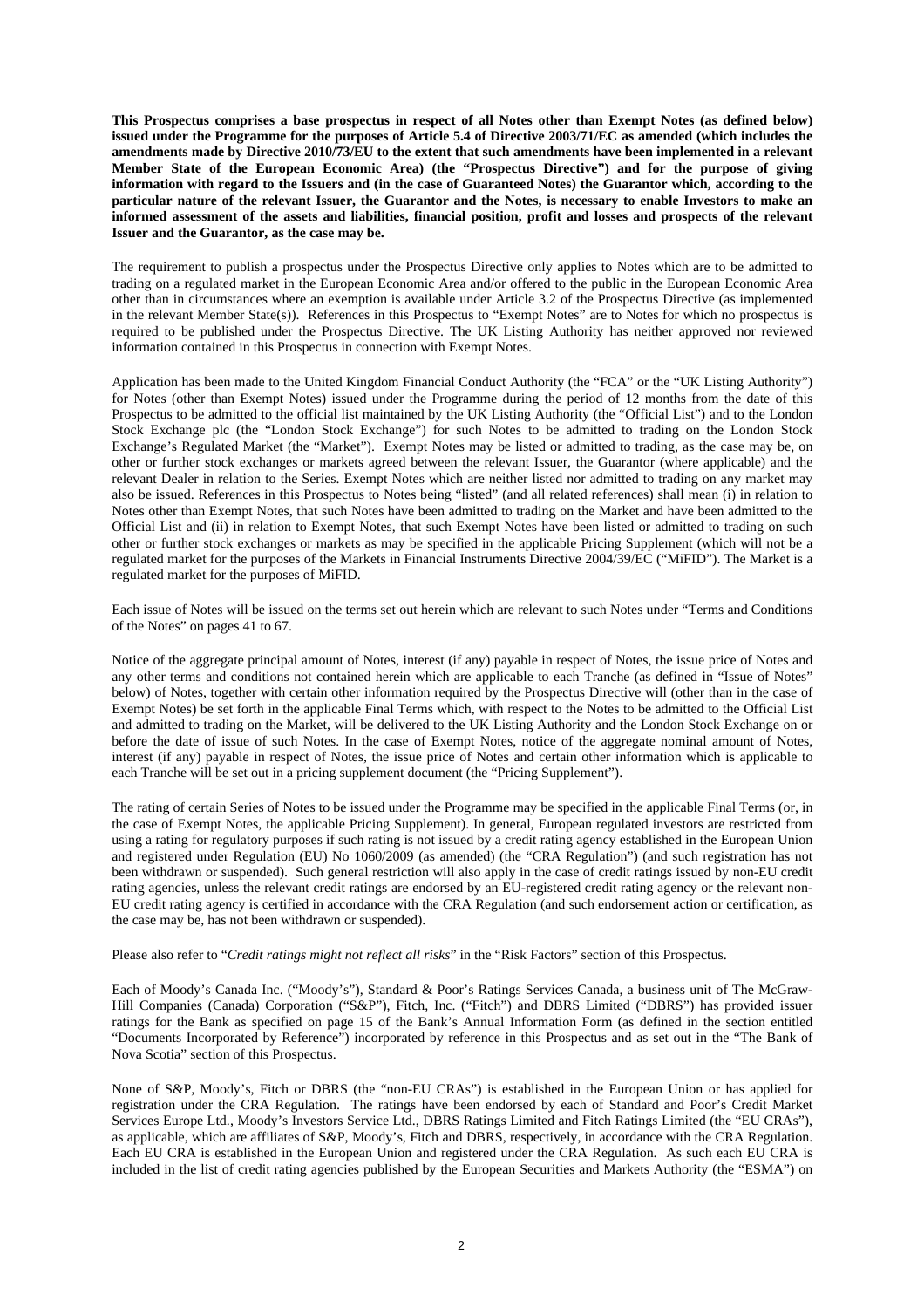its website in accordance with the CRA Regulation. The ESMA has indicated that ratings issued in Canada which have been endorsed by an EU CRA may be used in the EU by the relevant market participants.

Copies of the Final Terms for Notes that are to be listed on the London Stock Exchange will be published on the website of the Regulatory News Service operated by the London Stock Exchange at http://www.londonstockexchange.com/exchange/news/market-news/market-news-home.html under the name of the relevant Issuer and the headline "Publication of Prospectus", and will be available without charge from the principal office of the relevant Issuer and the specified offices of the Paying Agent, Registrar and Transfer Agent, as set out at the end of this Prospectus.

This Prospectus is to be read in conjunction with any supplementary prospectus (a "Supplementary Prospectus") to this prospectus as approved by the UK Listing Authority from time to time and with all documents deemed to be incorporated herein or therein by reference (see "Documents Incorporated by Reference") and, in relation to any Tranche or Series of Notes, should be read and constituted together with any applicable Final Terms (or, in the case of Exempt Notes, the applicable Pricing Supplement). Any reference herein to "Prospectus" means this document together with the documents incorporated by reference herein and any such Supplementary Prospectus and the documents incorporated by reference therein.

Each of the Issuers and (in relation to Guaranteed Notes) the Guarantor, accept responsibility for the information contained in this Prospectus and the Final Terms for each Tranche of Notes issued under the Programme. To the best of the knowledge and belief of each of the Issuers and the Guarantor (having taken all reasonable care to ensure that such is the case), the information contained in this Prospectus is in accordance with the facts and does not omit anything likely to affect the import of such information.

No person is or has been authorised to give any information or to make any representation not contained in, or not consistent with, this Prospectus, any supplement hereto, any information incorporated by reference herein or therein or any other information supplied in connection with the Programme or the Notes and, in respect of each Tranche of Notes, the applicable Final Terms (or, in the case of Exempt Notes, the applicable Pricing Supplement), in connection with the issue or sale of the Notes and, if given or made, such information or representation must not be relied upon as having been authorised by the Bank, Scotiabank Europe or any of the Dealers (as defined in "Plan of Distribution"). Neither the delivery of this Prospectus or any Final Terms (or, in the case of Exempt Notes, the applicable Pricing Supplement) nor the offering, sale or delivery of any Notes made in connection herewith shall, under any circumstances, create any implication that there has been no change in the affairs of the Bank or Scotiabank Europe since the date hereof or the date upon which this document has been most recently supplemented or that there has been no adverse change in the financial position of the Bank or Scotiabank Europe since the date hereof or the date upon which this document has been most recently supplemented or that any other information supplied in connection with the Programme is correct as of any time subsequent to the date on which it is supplied or, if different, the date indicated in the document containing the same. The Dealers expressly do not undertake to any Investor or prospective Investor or purchaser to review the financial conditions or affairs of the Bank or Scotiabank Europe during the life of the Programme or to advise any investor in the Notes of any information coming to their attention.

Each Tranche of Bearer Notes (as defined in "Overview of the Programme — Form of Notes" below) will initially be represented by a temporary global note (each a "temporary Global Note") or a permanent global note (each a "permanent Global Note" and together with a temporary Global Note, collectively referred to as "Global Notes") which will (i) if the Global Notes are intended to be issued in the new global note ("NGN") form, as stated in the applicable Final Terms (or, in the case of Exempt Notes, the applicable Pricing Supplement), be delivered on or prior to the original issue date of the Tranche to a common safekeeper (the "Common Safekeeper") for Euroclear Bank S.A./N.V. ("Euroclear") and Clearstream Banking, société anonyme ("Clearstream, Luxembourg"); and (ii) if the Global Notes are not intended to be issued in NGN form, as stated in the applicable Final Terms (or, in the case of Exempt Notes, the applicable Pricing Supplement), be delivered on or prior to the issue date thereof to a common depositary on behalf of Euroclear and/or Clearstream, Luxembourg or a depositary on behalf of any other agreed clearing system as further described in the "Form of Notes" herein. Interests in temporary Global Notes will be exchangeable for interests in permanent Global Notes or, if so stated in the applicable Final Terms (or, in the case of Exempt Notes, the applicable Pricing Supplement), for definitive Bearer Notes after the date falling 40 days after the issue date upon certification as to non-U.S. beneficial ownership or for definitive Registered Notes (as defined in "Overview of the Programme — Form of Notes" below) at any time after the issue date. Interests in permanent Global Notes will be exchangeable for definitive Bearer Notes or definitive Registered Notes as described under "Summary of Provisions Relating to the Notes while in Global Form".

Registered Notes will be represented by Note certificates (each a "Certificate"), one Certificate being issued in respect of each Noteholder's entire holding of Registered Notes of one Series (as defined in "Issue of Notes" below). Registered Notes which are held in Euroclear and/or Clearstream, Luxembourg or such other clearing system as may be agreed to between the relevant Issuer, the Guarantor (if applicable), the relevant Dealer, the Fiscal Agent and the Registrar (if applicable), will be registered in the name of the nominee for the common depositary for Euroclear and/or Clearstream, Luxembourg or the Common Safekeeper, as the case may be, (or such other clearing system as may be agreed to between the relevant Issuer, the Guarantor (if applicable), the relevant Dealer, the Fiscal Agent and the Registrar (if applicable)), or a common nominee for both, and the relative Certificate(s) will be delivered to the appropriate depositary or, as the case may be, a common depositary. References in this Prospectus to "Global Certificates" are to Certificates issued in respect of Registered Notes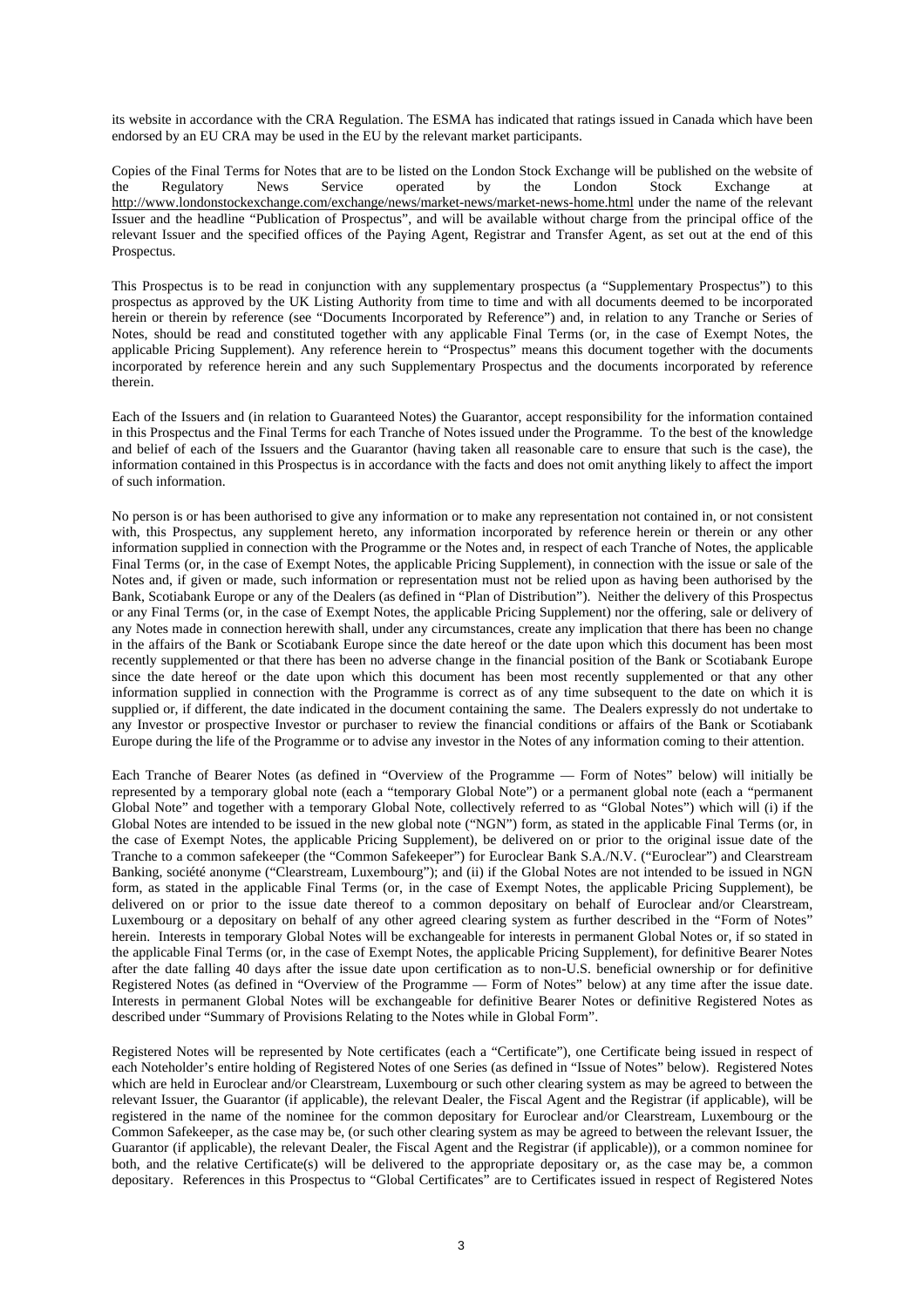which are registered in the name of the nominee for the common depositary for, or a common nominee for, Euroclear and/or Clearstream, Luxembourg or the Common Safekeeper, as the case may be, (or such other clearing system as may be agreed to between the relevant Issuer, the Guarantor (if applicable), the relevant Dealer, the Fiscal Agent and the Registrar (if applicable)).

This Prospectus does not constitute an offer to sell or the solicitation of an offer to buy any Notes in any jurisdiction to any person to whom it is unlawful to make the offer or solicitation in such jurisdiction. The distribution of this Prospectus and the offering or sale of the Notes in certain jurisdictions may be restricted by law. None of the Bank, Scotiabank Europe, and the Dealers represents that this Prospectus may be lawfully distributed, or that any Notes may be lawfully offered, in compliance with any applicable registration or other requirements in any such jurisdiction, or pursuant to an exemption available thereunder, or assume any responsibility for facilitating any such distribution or offering. In particular, no action has been taken by the Bank, Scotiabank Europe or the Dealers which is intended to permit a public offering of any Notes or distribution of this Prospectus in any jurisdiction where action for that purpose is required. Accordingly, no Notes may be offered or sold, directly or indirectly, and neither this Prospectus nor any advertisement or other offering material may be distributed or published in any jurisdiction, except under circumstances that will result in compliance with any applicable laws and regulations. Persons into whose possession this Prospectus or any Notes may come must inform themselves about, and observe, any such restrictions on the distribution of this Prospectus and the offering and sale of Notes. In particular, there are restrictions on the distribution of this Prospectus and the offer or sale of Notes in the United States, the European Economic Area (including the United Kingdom), Japan and Canada, see "Plan of Distribution". The Notes have not been and will not be registered under the United States Securities Act of 1933, as amended (the "Securities Act") or with any securities regulatory authority of any State or other jurisdiction of the United States and include Notes in bearer form that are subject to U.S. tax law requirements. The Notes may not be offered, sold or delivered, directly or indirectly, within the United States, its territories or possessions or to, or for the account or benefit of U.S. persons (as defined in Regulation S under the Securities Act) unless an exemption from the registration requirements of the Securities Act is available and in accordance with all applicable securities laws of any state of the United States and any other jurisdiction. The Notes may not be offered, sold or delivered, directly or indirectly, in Canada, or to or for the benefit of, residents of Canada in contravention of the securities laws of Canada or any province or territory thereof. For a description of certain restrictions on offers, sales and deliveries of Notes and on distribution of this Prospectus, see "Plan of Distribution".

The minimum denomination of the Notes shall be  $E(00,000)$  (or its equivalent in any other currency as at the date of issue of the Notes).

Notes issued by the Issuers do not evidence or constitute deposits that are insured under the *Canada Deposit Insurance Corporation Act*.

None of this Prospectus, any supplement hereto, any information incorporated by reference herein or therein and, in respect to each Tranche of Notes, the applicable Final Terms (or, in the case of Exempt Notes, the applicable Pricing Supplement) constitutes an offer of, or an invitation by or on behalf of the relevant Issuer, the Guarantor (if applicable) or the Dealers to subscribe for, or purchase, any Notes or are intended to provide the basis of any credit or other evaluation and should not be considered as a recommendation by the relevant Issuer, the Guarantor (if applicable) or the Dealers that any recipient of this Prospectus or any Final Terms (or any Pricing Supplement) should subscribe for or purchase any Note. Each recipient of this Prospectus or any Final Terms (or any Pricing Supplement) shall be taken to have made its own independent investigation and appraisal of the condition (financial or otherwise) of, and its overall appraisal of the creditworthiness of, the relevant Issuer and the Guarantor (if applicable) and the terms of the relevant Notes including the merits and risks involved.

The Dealers have not independently verified the information contained herein. None of the Dealers makes any representation, warranty, or undertaking, express or implied, or accepts any responsibility or liability, with respect to the accuracy or completeness of any of the information in this Prospectus or incorporated by reference herein. Neither this Prospectus nor any other financial statements are intended to provide the basis of any credit or other evaluation and should not be considered as a recommendation by the relevant Issuer, the Guarantor (if applicable) or the Dealers that any recipient of this Prospectus, any supplement hereto, any information incorporated by reference herein or therein and in respect to each Tranche of Notes, the applicable Final Terms (or, in the case of Exempt Notes, the applicable Pricing Supplement), should purchase the Notes. Each potential purchaser of Notes should determine for itself the relevance of the information contained in this Prospectus and the applicable Final Terms (or, in the case of Exempt Notes, the applicable Pricing Supplement) and its purchase of Notes should be based upon such investigation as it deems necessary. Neither this Prospectus nor any other information supplied in connection with the Programme or the issue of any Notes constitutes an offer or invitation by or on behalf of the relevant Issuer, the Guarantor (if applicable) or any of the Dealers to any person to subscribe for or to purchase any Notes. Potential purchasers cannot rely, and are not entitled to rely, on the Dealers in connection with their investigation of the accuracy of any information or their decision whether to purchase or invest in the Notes. None of the Dealers undertakes to advise any Investor or potential Investor in or purchaser of the Notes of any information coming to the attention of any of the Dealers. The Dealers accept no liability in relation to any information contained herein or incorporated by reference herein or any other information provided by the relevant Issuer and the Guarantor (if applicable) in connection with the Notes, except for any liability arising from or in respect of any applicable law or regulation.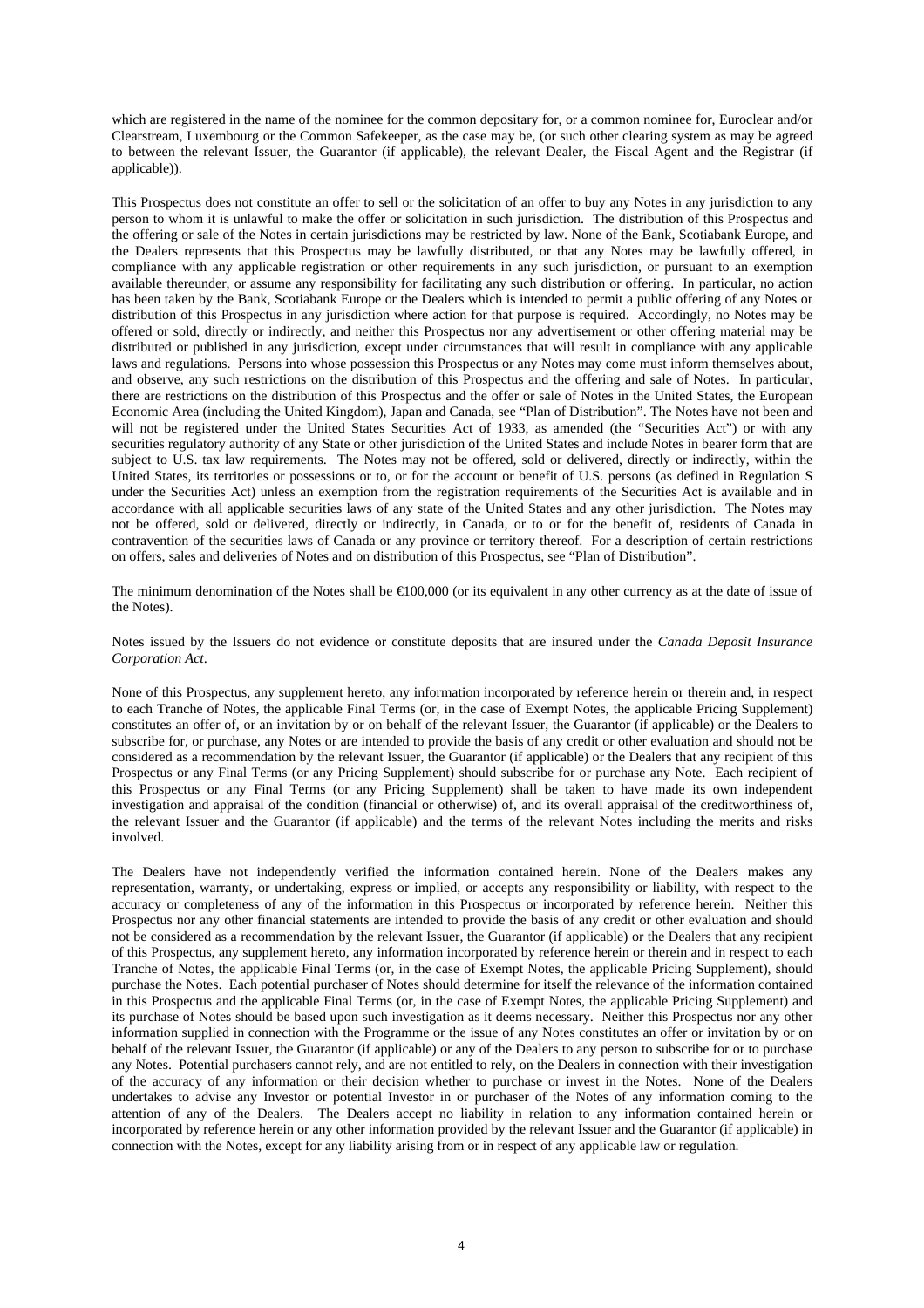**In connection with the issue of any Tranche of Notes under the Programme, the Dealer or Dealers (if any) acting as Stabilisation Manager(s) (or persons acting on behalf of any Stabilisation Manager(s)) may over-allot Notes or effect transactions with a view to supporting the market price of such Notes at a level higher than that which might otherwise prevail. However, there is no assurance that the Stabilisation Manager(s) (or persons acting on behalf of a Stabilisation Manager) will undertake stabilisation action. Any stabilisation action may begin on or after the date on which adequate public disclosure of the terms of the offer of the relevant Tranche of Notes is made and, if begun, may be ended at any time, but it must end no later than the earlier of 30 days after the issue date of the relevant Tranche of Notes and 60 days after the date of the allotment of the relevant Tranche of Notes. Any stabilisation action or over-allotment must be conducted by the relevant Stabilisation Manager(s) (or person(s) acting on behalf of any Stabilisation Manager(s)) in accordance with applicable laws and rules.** 

Each potential Investor in the Notes must determine the suitability of that investment in light of the potential Investor's own circumstances. In particular, each potential Investor may wish to consider whether it:

(i) has sufficient knowledge and experience to make a meaningful evaluation of the Notes, the merits and risks of investing in the Notes and the information contained or incorporated by reference in this Prospectus or any applicable supplement or any applicable Final Terms (or, in the case of Exempt Notes, the applicable Pricing Supplement);

(ii) has access to, and knowledge of, appropriate analytical tools to evaluate, in the context of its particular financial situation, an investment in the Notes and the impact the Notes will have on the potential Investor's overall investment portfolio;

(iii) has sufficient financial resources and liquidity to bear all of the risks of an investment in the Notes, including Notes with principal or interest payable in one or more currencies, or where the currency for principal or interest payments is different from the currency in which the potential Investor's financial activities are denominated principally;

(iv) understands thoroughly the terms of the Notes and be familiar with the behaviour of any relevant indices and financial markets; and

(v) is able to evaluate (either alone or with the help of a financial adviser) possible scenarios for economic, interest rate and other factors that may affect the potential Investor's investment and its ability to bear the applicable risks.

Some Notes are complex financial instruments. Sophisticated institutional investors generally do not purchase complex financial instruments as stand-alone investments. They purchase complex financial instruments as a way to reduce risk or enhance yield with an understood, measured, appropriate addition of risk to their overall portfolios. A potential Investor should not invest in Notes which are complex financial instruments unless it considers that it has the expertise (either alone or with a financial adviser) to evaluate how the Notes will perform under changing conditions, the resulting effect on the value of the Notes and the impact this investment will have on the potential Investor's overall investment portfolio.

#### *Legal investment considerations may restrict certain investments*

The investment activities of certain Investors are subject to legal investment laws and regulations, or review or regulation by certain authorities. Each potential Investor should consult its legal advisers to determine whether and to what extent (i) Notes are legal investments for it, (ii) Notes can be used as collateral for various types of borrowing, and (iii) other restrictions apply to its purchase or pledge of any Notes. Financial institutions should consult their legal advisers or the appropriate regulators to determine the appropriate treatment of Notes under any applicable risk-based capital or similar rules.

In this Prospectus, unless otherwise specified or the context otherwise requires, references to "U.S.\$" and to "U.S. dollars" are to the currency of the United States of America, to "\$", "Canadian Dollars" and "dollars" are to the currency of Canada, to "euro" and " $\vec{e}$ " are to the lawful currency of the member states of the European Union that participate in the single currency in accordance with the EC Treaty, to "Japanese yen", "yen" and "¥" are to the currency of Japan and references to "Sterling" and "£" are to the currency of the United Kingdom.

In this Prospectus, references to the "European Economic Area" or "EEA" are to the Member States of the European Union together with Iceland, Norway and Liechtenstein.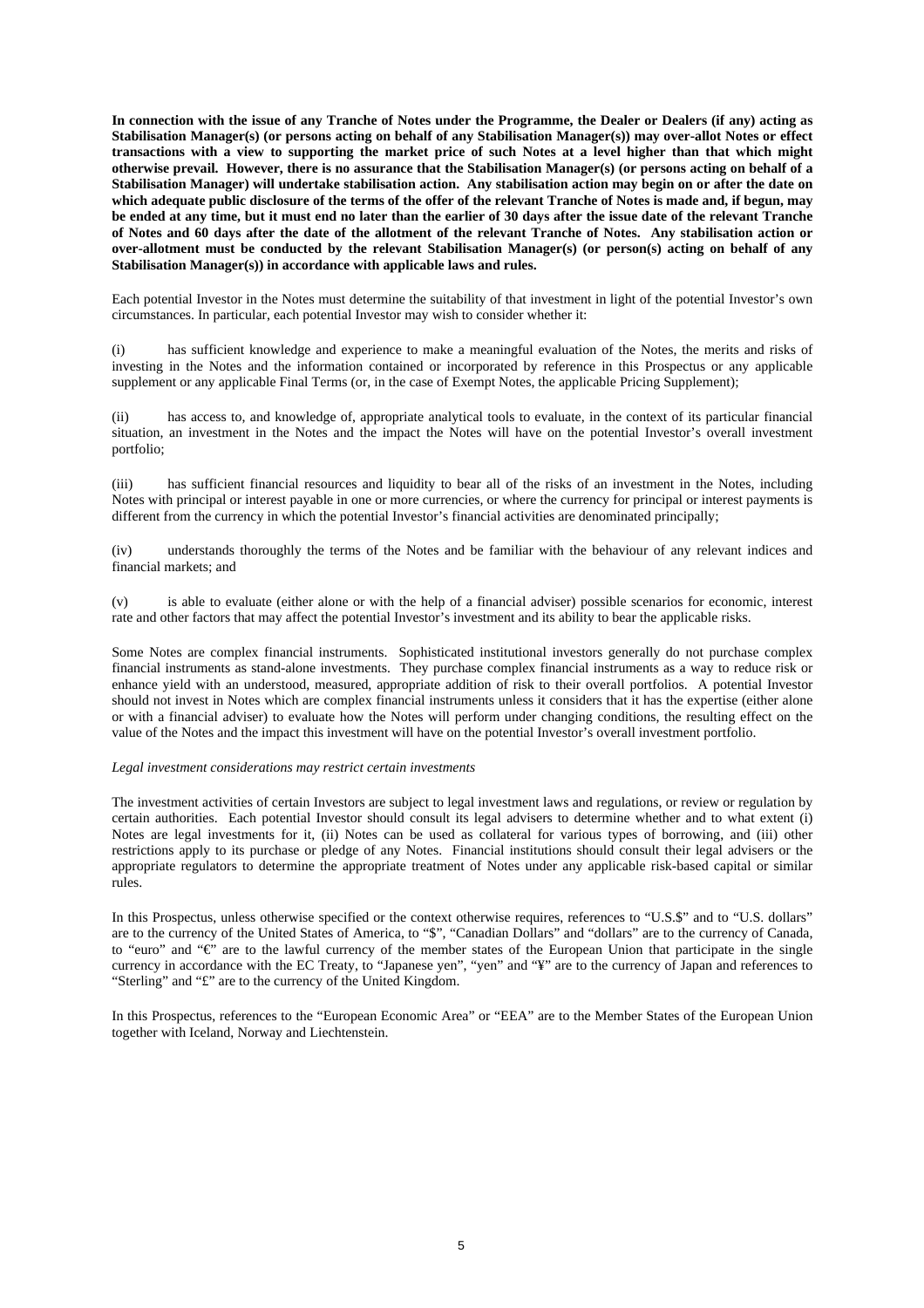| Page                                                                 |
|----------------------------------------------------------------------|
|                                                                      |
|                                                                      |
|                                                                      |
|                                                                      |
|                                                                      |
|                                                                      |
|                                                                      |
|                                                                      |
|                                                                      |
|                                                                      |
| SUMMARY OF PROVISIONS RELATING TO THE NOTES WHILE IN GLOBAL FORM  69 |
|                                                                      |
|                                                                      |
|                                                                      |
|                                                                      |
|                                                                      |
|                                                                      |

# TABLE OF CONTENTS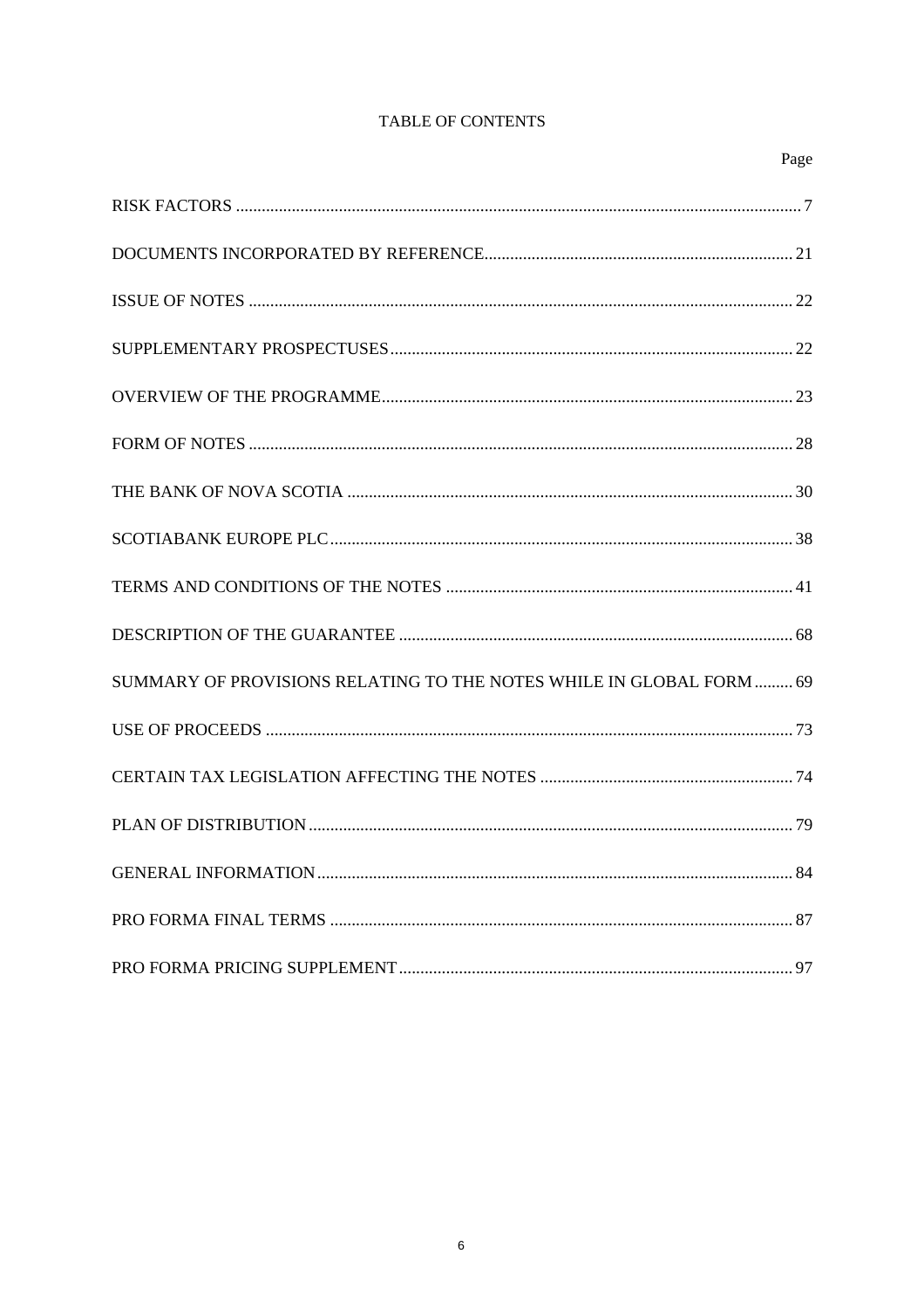#### **RISK FACTORS**

EACH OF THE ISSUERS AND THE GUARANTOR BELIEVE THAT THE FOLLOWING FACTORS MAY AFFECT THEIR ABILITY TO FULFIL THEIR OBLIGATIONS UNDER NOTES ISSUED UNDER THE PROGRAMME OR THE GUARANTEE. ALL OF THESE FACTORS ARE CONTINGENCIES WHICH MAY OR MAY NOT OCCUR AND NEITHER THE ISSUERS NOR THE GUARANTOR ARE IN A POSITION TO EXPRESS A VIEW ON THE LIKELIHOOD OF ANY SUCH CONTINGENCY OCCURRING. IN ADDITION, FACTORS, ALTHOUGH NOT EXHAUSTIVE, WHICH ARE MATERIAL FOR THE PURPOSE OF ASSESSING THE MARKET RISKS ASSOCIATED WITH NOTES ISSUED UNDER THE PROGRAMME ARE ALSO DESCRIBED BELOW.

EACH OF THE ISSUERS AND THE GUARANTOR BELIEVE THAT THE FACTORS DESCRIBED BELOW REPRESENT THE PRINCIPAL RISKS INHERENT IN INVESTING IN NOTES ISSUED UNDER THE PROGRAMME, BUT THE INABILITY OF THE ISSUERS OR THE GUARANTOR TO PAY INTEREST, PRINCIPAL OR OTHER AMOUNTS ON OR IN CONNECTION WITH ANY NOTES MAY OCCUR FOR OTHER REASONS WHICH MAY NOT BE CONSIDERED SIGNIFICANT RISKS BY THE ISSUERS OR THE GUARANTOR BASED ON INFORMATION CURRENTLY AVAILABLE TO THEM OR WHICH THEY MAY NOT CURRENTLY BE ABLE TO ANTICIPATE AND THE ISSUERS AND THE GUARANTOR DO NOT REPRESENT THAT THE STATEMENTS BELOW REGARDING THE RISKS OF HOLDING ANY NOTES ARE EXHAUSTIVE. PROSPECTIVE INVESTORS SHOULD ALSO READ THE DETAILED INFORMATION SET OUT ELSEWHERE IN THIS PROSPECTUS AND REACH THEIR OWN VIEWS PRIOR TO MAKING ANY INVESTMENT DECISION.

THE RISKS DESCRIBED BELOW ARE NOT THE ONLY RISKS THE ISSUERS AND THE GUARANTOR FACE. ADDITIONAL RISKS AND UNCERTAINTIES, INCLUDING THOSE NOT PRESENTLY KNOWN TO THE ISSUERS AND THE GUARANTOR, OR THOSE THEY CURRENTLY BELIEVE TO BE IMMATERIAL, COULD ALSO ADVERSELY AFFECT THE ISSUERS' AND THE GUARANTOR'S FINANCIAL CONDITION, RESULTS AND BUSINESS.

PROSPECTIVE INVESTORS MAY WISH TO CONSIDER CONSULTING THEIR OWN FINANCIAL AND LEGAL ADVISORS AS TO THE RISKS ENTAILED BY AN INVESTMENT IN ANY NOTES.

CERTAIN ISSUES OF NOTES INVOLVE A HIGH DEGREE OF RISK AND POTENTIAL INVESTORS SHOULD BE PREPARED TO SUSTAIN A LOSS OF ALL OR PART OF THEIR INVESTMENT.

**References herein to the Bank include the Bank in its capacity as an Issuer and in its capacity as the Guarantor.** 

**Factors that may affect the ability of the relevant Issuer or the Guarantor to fulfill their respective obligations under the Notes issued under the Programme:** 

#### *Industry and non-company factors*

*As international financial services companies, the Issuers' and the Guarantor's revenues and earnings are affected by the general economic conditions in each of the countries in which the relevant Issuer or the Guarantor conducts business.* 

Factors such as interest rates, foreign exchange rates, consumer spending, business investment, government spending, the health of the capital markets, inflation and terrorism impact the business and economic environments in which the relevant Issuer or the Guarantor operates and, ultimately, the amount of business the relevant Issuer or the Guarantor conducts in a specific geographic region.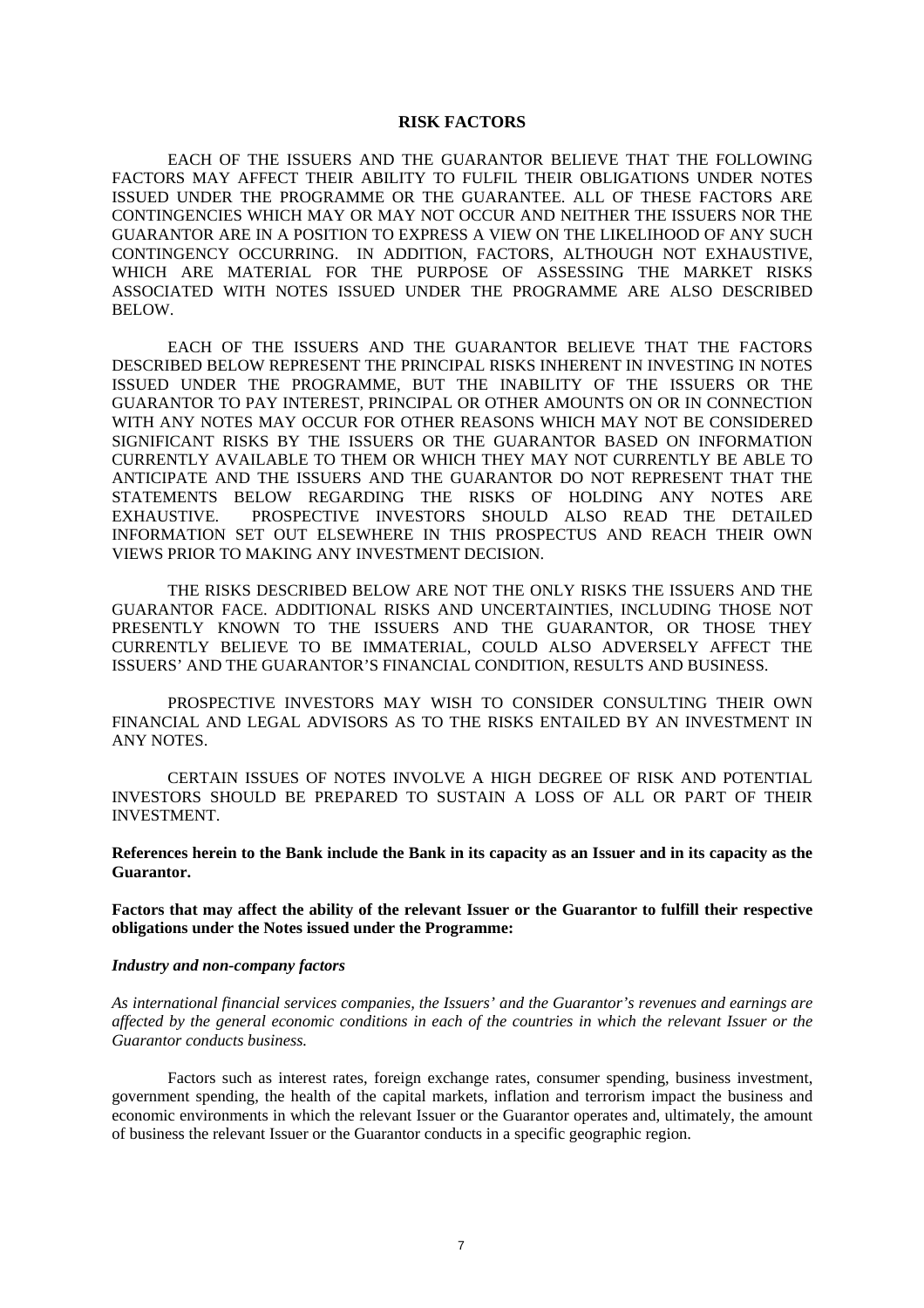*The movement of the Canadian dollar relative to other currencies may affect the Bank's revenues, expenses and earnings.* 

The Bank's revenues, expenses and income denominated in currencies other than the Canadian dollar are subject to fluctuations in the movement of the Canadian dollar relative to such currencies. Such fluctuations may affect the Bank's overall business and financial results.

# *The Bank's earnings are affected by the monetary policies of the Bank of Canada.*

Bond and money market expectations about inflation and central bank monetary policy decisions are beyond the Bank's control, are difficult to predict or anticipate and have an impact on the level of interest rates, fluctuation of which can have an impact on the Bank's earnings.

# *The relevant Issuer's or the Guarantor's performance can be influenced by the degree of competition in the markets in which it operates.*

The competition for customers among financial services companies in the consumer and business markets in which the relevant Issuer or the Guarantor operates is intense. Competition for market share is dependent upon a number of factors, including service levels, product pricing and attributes, the relevant Issuer's or the Guarantor's reputation and actions of competitors. Competition from non-financial companies could also reduce fee revenues and adversely affect the relevant Issuer's or the Guarantor's earnings.

# *Changes in the statutes, regulations and regulatory policies that govern activities in the relevant Issuer's or the Guarantor's various business lines could affect the relevant Issuer's or Guarantor's results.*

Regulations are in place to protect the financial and other interests of the relevant Issuer's or the Guarantor's clients. Changes to statutes, regulations or regulatory policies, including changes in the interpretation, implementation or enforcement of statutes, regulations or regulatory policies, could adversely affect the relevant Issuer or the Guarantor by increasing the ability of competitors to compete with the products and services the relevant Issuer or the Guarantor provides and increasing the relevant Issuer's or the Guarantor's cost of compliance. In addition, the relevant Issuer's or the Guarantor's failure to comply with applicable statutes, regulations or regulatory policies could result in sanctions and financial penalties by regulatory agencies that could adversely impact the relevant Issuer's or the Guarantor's reputation and earnings.

# *Judicial or regulatory judgments and legal proceedings against the Issuers or the Guarantor may adversely affect the relevant Issuer's or the Guarantor's results.*

Although the Issuers and the Guarantor take what they believe to be reasonable measures designed to ensure compliance with governing statutes, laws, regulations and regulatory policies in the jurisdictions in which they conduct business, there is no assurance that the Issuers and the Guarantor will always be in compliance or deemed to be in compliance. Accordingly, it is possible that the relevant Issuer or the Guarantor could receive a judicial or regulatory judgment or decision that results in fines, damages and other costs that would damage its reputation and have a negative impact on the relevant Issuer's or the Guarantor's earnings. The Issuers and the Guarantor are also subject to litigation arising in the ordinary course of their business. The adverse resolution of any litigation could have a material adverse effect on the relevant Issuer's or the Guarantor's results or could give rise to significant reputational damage, which could impact the relevant Issuer's or the Guarantor's future business prospects.

*Failure to obtain accurate and complete information from or on behalf of the relevant Issuer's customers or the Guarantor's customers and counterparties could adversely affect the relevant Issuer's or the Guarantor's results.* 

When deciding to extend credit or enter into other transactions with customers and counterparties, the Issuers and the Guarantor may each rely on information provided to it by or on behalf of customers and counterparties, including audited financial statements and other financial information. The Issuers and the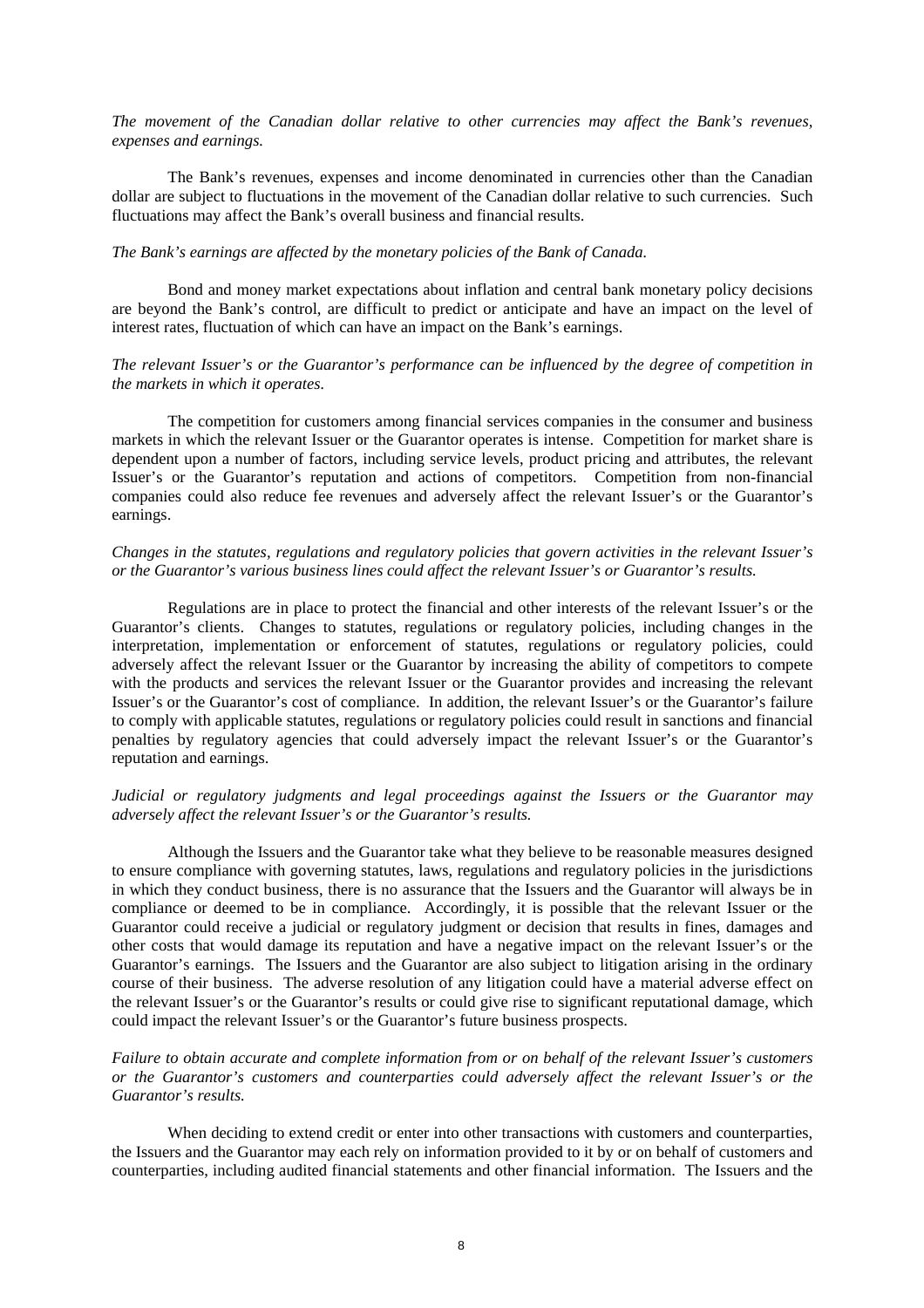Guarantor also may rely on representations of customers and counterparties as to the completeness and accuracy of the information. The relevant Issuer's or the Guarantor's financial results could be adversely impacted if the financial statements and other financial information relating to customers and counterparties on which it relies do not comply with the relevant generally accepted accounting practices or are materially misleading.

# *Bank and Scotiabank Europe specific factors*

*Management of the Bank and Scotiabank Europe choose certain accounting policies and methods for reporting the Bank's and Scotiabank Europe's financial condition and results of operations. The policies and methods chosen may require management to make estimates or rely on assumptions that impact the reported results. Subsequent to reporting, such estimates and assumptions may require revision, which may materially adversely affect the Bank and Scotiabank Europe's results of operations and financial condition.* 

From November 1, 2011, the Bank's financial condition and results of operations for interim and annual reports have been reported using accounting policies and methods prescribed by IFRS. For previous years, the Bank's financial condition and results of operations have been reported using accounting policies and methods prescribed by Part V of the Handbook of the Canadian Institute of Chartered Accountants – Pre-Changeover Accounting Standards ("Canadian GAAP").

As detailed in the section entitled "Critical Accounting Estimates" on pages 83 to 87 of the Bank's 2013 Annual Report, which pages are contained in the section of the 2013 Annual Report incorporated herein by reference and which section is updated from time to time in the comparative unaudited interim financial statement and management's discussion and analysis, certain accounting policies have been identified as being "critical" to the presentation of the Bank's financial condition and results of operations as they (i) require management to make particularly subjective and/or complex judgments and estimates about matters that are inherently uncertain and (ii) carry the likelihood that materially different amounts could be reported under different conditions or using different assumptions and estimates. The reporting of such materially different amounts could materially and adversely affect the Bank's results of operations or reported financial condition. These critical accounting policies and estimates relate to the determination of the Bank's allowance for credit losses, the determination of the fair value of financial instruments and impairment of investment securities, the cost of employee benefits, the provision for corporate income taxes, whether or not special purpose entities should be consolidated, assessment of impairment of goodwill and indefinite lived intangible assets and accruals for contingent liabilities, provisions, litigation and other off-balance sheet credit risks.

### *As large organisations, the Issuers and the Guarantor are exposed to operational risks.*

Similar to all large organisations, the Issuers and the Guarantor are exposed to many types of operational risk, including the risk of fraud by employees or outsiders, unauthorized transactions by employees, or operational errors, including clerical or record keeping errors or errors resulting from faulty or disabled computer or telecommunications systems. Given the high volume of transactions the Issuers and the Guarantor process on a daily basis, certain errors may be repeated or compounded before they are discovered and successfully rectified. Shortcomings or failures in the Issuers' or the Guarantor's internal processes, people or systems, including any of the Issuers' or the Guarantor's financial, accounting or other data processing systems, could lead to, among other consequences, financial loss and reputational damage. In addition, despite the contingency plans the Issuers and the Guarantor have in place, the Issuers' and the Guarantor's ability to conduct business may be adversely impacted by a disruption in the infrastructure that supports the Issuers' and the Guarantor's businesses and the communities in which they are located. This may include a disruption involving electrical, communications, transportation or other services used by the Issuers and the Guarantor or third parties with which the Issuers and the Guarantor conduct business.

Notwithstanding anything in this risk factor, this risk factor should not be taken as implying that the Issuers or the Guarantor will be unable to comply with its obligations as a company with securities admitted to the Official List or as a supervised firm regulated by the Financial Conduct Authority.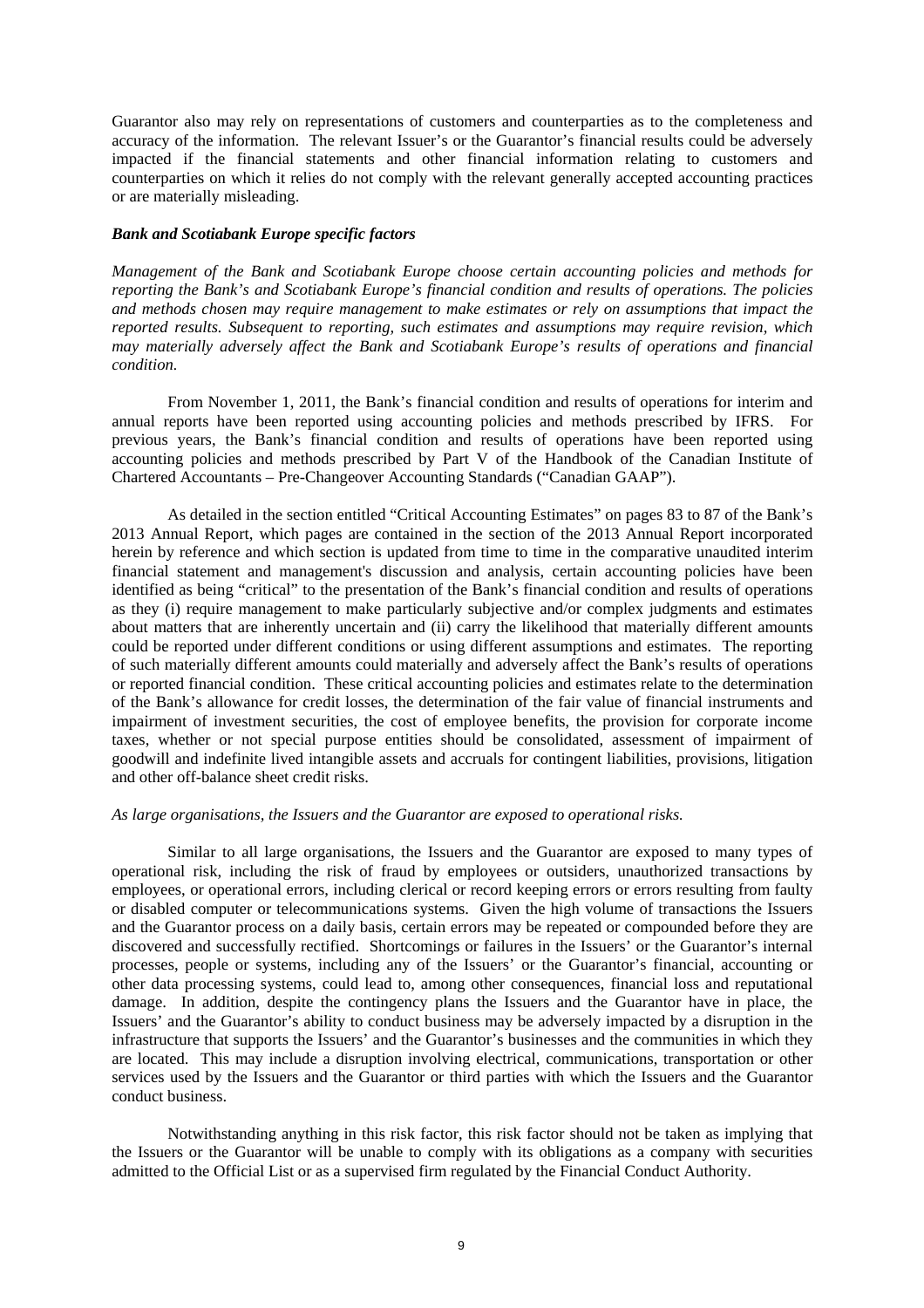*The Banking Act confers substantial powers on a number of UK authorities designed to enable them to take a range of actions in relation to UK deposit taking institutions which are considered to be at risk of failing. The exercise of any of these actions in relation to Scotiabank Europe could materially adversely affect the value of any Notes issued by Scotiabank Europe.* 

Under the Banking Act 2009 (the "Banking Act"), substantial powers are granted to HM Treasury, the Bank of England and the Financial Conduct Authority (the "FCA" and, together with the Prudential Regulation Authority, HM Treasury and the Bank of England, the "Authorities") as part of a special resolution regime (the "SRR"). These powers enable the Authorities to deal with a UK bank or building society (each a "relevant entity") in circumstances in which the Authorities consider its failure has become highly likely and a threat is posed to the public interest. The SRR consists of three stabilisation options and two insolvency and administration procedures applicable to UK banks which may be commenced by the Authorities. The stabilisation options provide for: (i) private sector transfer of all or part of the business of the relevant entity; (ii) transfer of all or part of the business of the relevant entity to a bridge bank established by the Bank of England; and (iii) temporary public ownership (nationalisation) of the relevant entity. In each case, the Authorities have wide powers under the Banking Act including powers to modify contractual arrangements in certain circumstances and powers for HM Treasury to disapply or modify laws (with possible retroactive effect) to enable the powers under the Banking Act to be used effectively. The paragraphs below set out some of the possible consequences of the exercise of those powers under the SRR. Pursuant to amendments made to the Banking Act, which have not yet come into force, these powers may be used in respect of a wider range of UK entities, including UK incorporated companies in the same group as a relevant entity ("UK banking group companies") provided certain additional conditions (which are under consultation by the UK Government) are met. In addition, further amendments to the Banking Act have introduced a new stabilisation option in the form of a bail-in tool which will permit the Bank of England to (i) cancel, modify or convert the form of a liability owed by a relevant entity or UK banking group company or provide that a contract under which a relevant entity or UK banking group company has a liability is to have effect as if a specified right had been exercised under it or (ii) transfer securities issued by a relevant entity or UK banking group company to a bail-in administrator. When in force there can be no assurance that Noteholders will not be adversely affected by the amendments and/or any action taken under any new tools adopted under the Banking Act.

# *The SRR may be triggered prior to insolvency of Scotiabank Europe*

The purpose of the stabilising options is to address the situation where all or part of a business of a relevant entity has encountered, or is likely to encounter, financial difficulties, giving rise to wider public interest concerns. Accordingly, the stabilisation options may be exercised if (a) the relevant Authority is satisfied that a relevant entity (such as Scotiabank Europe) is failing, or is likely to fail, to satisfy the threshold conditions specified in the Financial Services and Markets Act 2000, (b) following consultation with the other Authorities, the relevant Authority determines that it is not reasonably likely that (ignoring the stabilising options) action will be taken that will enable the relevant entity to satisfy those conditions and (c) the Authorities consider the exercise of the stabilisation options to be necessary, having regard to certain public interest considerations (such as the stability of the UK financial system, public confidence in the UK banking system and the protection of depositors). It is therefore possible that one of the stabilisation options could be exercised prior to the point at which any insolvency proceedings with respect to the relevant entity could be initiated. Additional conditions will apply where the Authorities seek to exercise their powers in relation to UK banking group companies.

### *Various actions may be taken in relation to the Notes*

If Scotiabank Europe were made subject to the SRR, HM Treasury or the Bank of England may exercise extensive share transfer powers (applying to a wide range of securities) and property transfer powers (including powers for partial transfers of property, rights and liabilities, subject to certain protections in respect of Scotiabank Europe). Exercise of these powers could involve taking various actions in relation to any securities issued by Scotiabank Europe (including the Notes) without the consent of the Noteholders, including (among other things):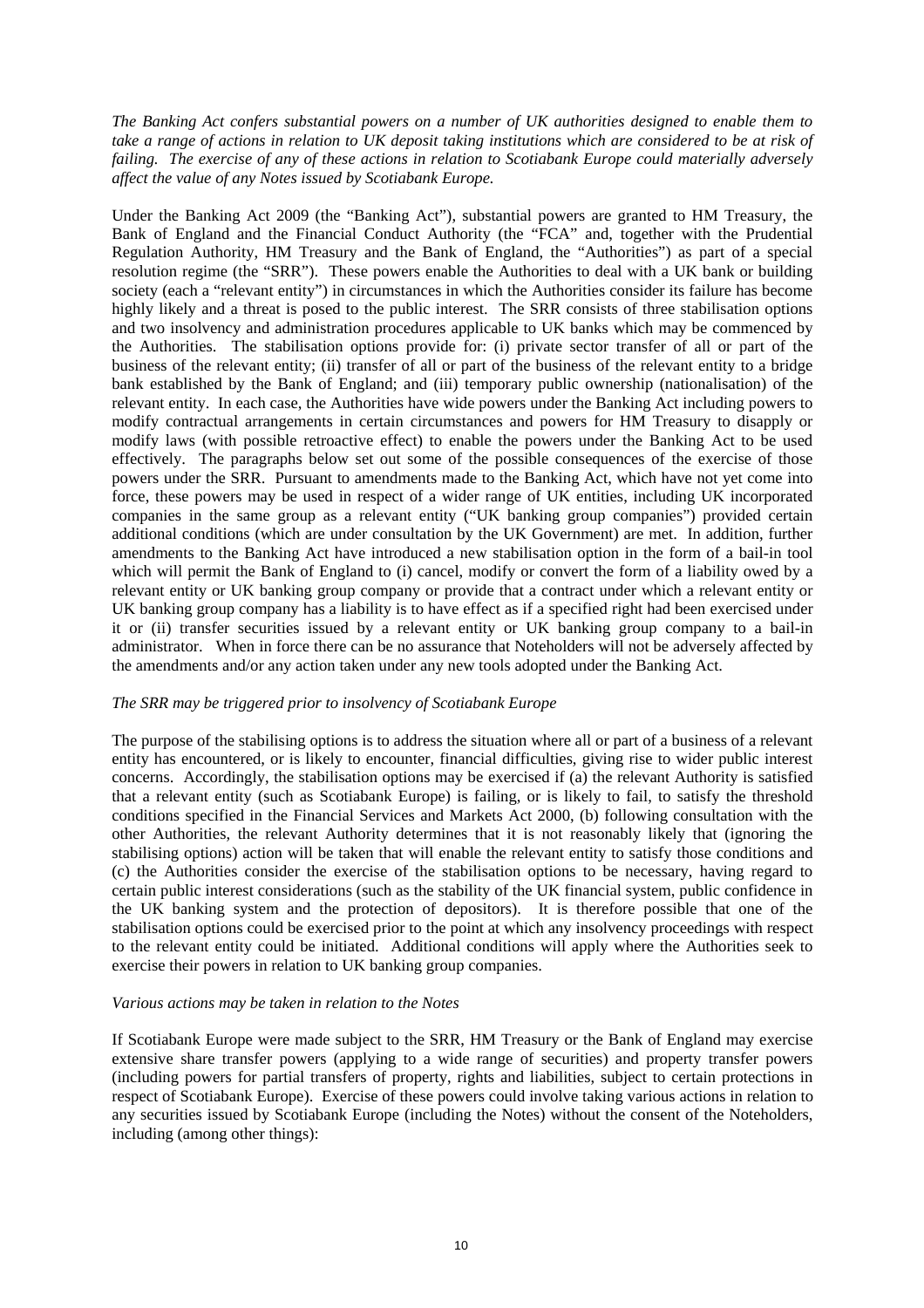- transferring the Notes notwithstanding any restrictions on transfer and free from any trust, liability or encumbrance;
- delisting the Notes;
- converting the Notes into another form or class (the scope of this power is unclear, although it may include, for example, conversion of the Notes into equity securities);
- modifying or disapplying certain terms of the Notes, including disregarding any termination or acceleration rights or events of default under the terms of the Notes which would be triggered by the transfer and certain related events; and/or
- where property is held on trust, removing or altering the terms of such trust.

If the terms of the Notes are modified or disapplied by HM Treasury or the Bank of England without the consent of the Guarantor, the validity of the Guarantee may be affected.

There can be no assurance that the taking of any such actions would not adversely affect the rights of Noteholders, the price or value of their investment in the Notes and/or the ability of Scotiabank Europe to satisfy its obligations under the Notes. In such circumstances, Noteholders may have a claim for compensation under one of the compensation schemes existing under, or contemplated by, the Banking Act, but there can be no assurance that Noteholders would thereby recover compensation promptly or equal to any loss actually incurred.

# *A partial transfer of Scotiabank Europe business may result in a deterioration of its creditworthiness*

If Scotiabank Europe were made subject to the SRR and a partial transfer of its business to another entity were effected, the quality of the assets and the quantum of the liabilities not transferred and remaining with Scotiabank Europe (which may include the Notes) may result in a deterioration in the creditworthiness of Scotiabank Europe and, as a result, increase the risk that it may be unable to meet its obligations in respect of the Notes and/or eventually become subject to administration or insolvency proceedings pursuant to the Banking Act. In such circumstances, Noteholders may have a claim for compensation under one of the compensation schemes existing under, or contemplated by, the Banking Act, but there can be no assurance that Noteholders would thereby recover compensation promptly or equal to any loss actually incurred.

As at the date of this Prospectus, the Authorities have not made an instrument or order under the Banking Act in respect of Scotiabank Europe and there has been no indication that they will make any such instrument or order. However, there can be no assurance that this will not change and/or that Noteholders will not be adversely affected by any such order or instrument if made.

# *Impact of the proposed European bank recovery and resolution directive*

Many of the provisions discussed above are similar in effect to the provisions of the European bank recovery and resolution directive that was adopted by the Council of the European Union on 6 May 2014. However, the provisions of the Banking Act described above will need to change to reflect the directive as now adopted. The precise changes which will be made remain unknown. See "*The Council of the European Union has adopted a bank recovery and resolution directive which is intended to enable a range of actions to be taken in relation to credit institutions and investment firms considered to be at risk of failing. The implementation of the directive or the taking of any action under it could materially affect the value of any Notes*" below.

*The Council of the European Union has adopted a bank recovery and resolution directive which is intended to enable a range of actions to be taken in relation to credit institutions and investment firms considered to be at risk of failing. The implementation of the directive or the taking of any action under it could materially affect the value of any Notes.*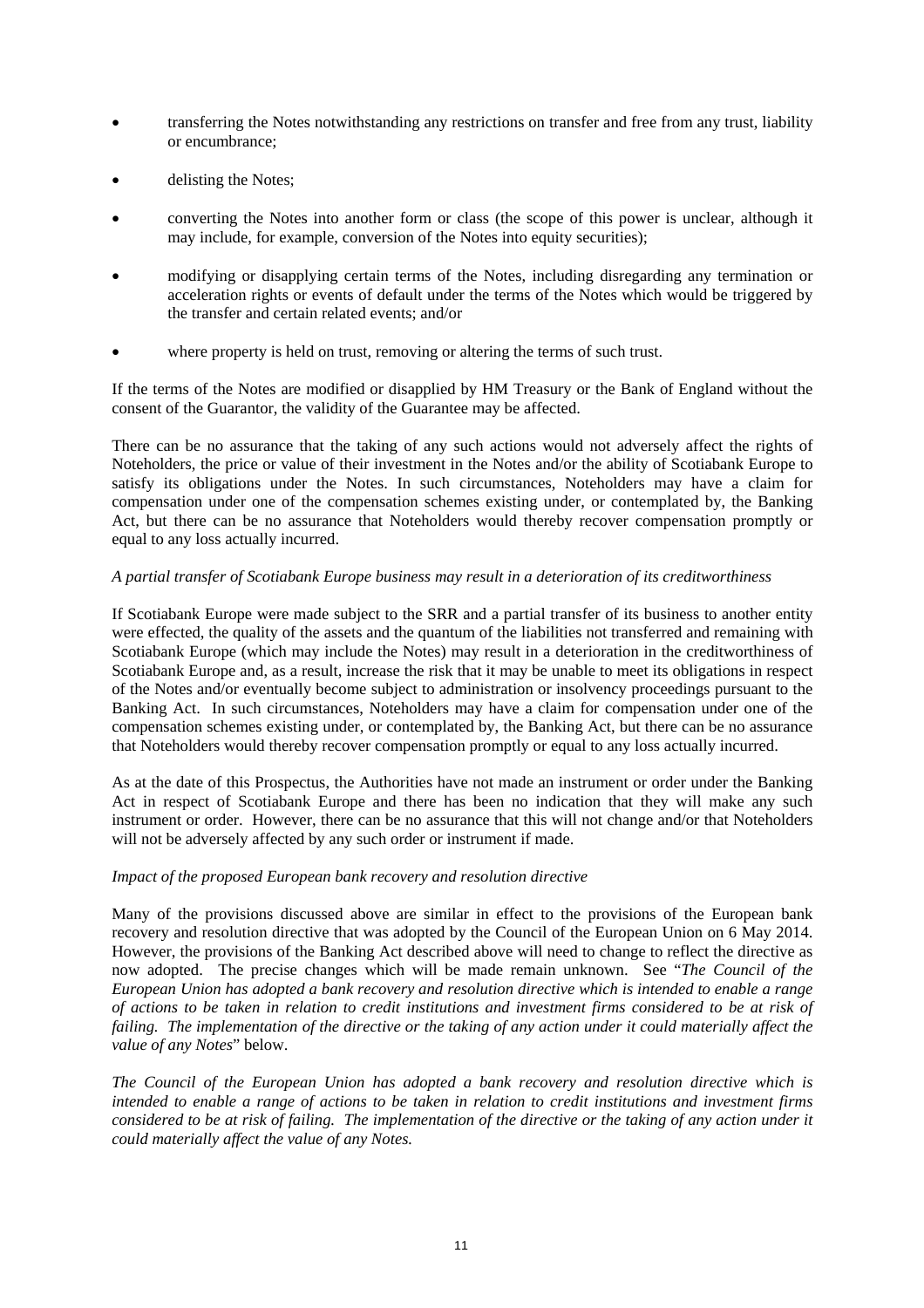On 6 May 2014, the Council of the European Union adopted a directive providing for the establishment of an EU-wide framework for the recovery and resolution of credit institutions and investment firms (Directive 2014/59/EU) (the "Bank Recovery and Resolution Directive" or "BRRD"). The BRRD was published in the Official Journal of the EU on 12 June 2014 and will come into force on 2 July 2014. The BRRD is designed to provide authorities with a credible set of tools to intervene sufficiently early and quickly in an unsound or failing institution so as to ensure the continuity of the institution's critical financial and economic functions, while minimising the impact of an institution's failure on the economy and financial system.

The BRRD contains four resolution tools and powers which may be used alone or in combination where the relevant resolution authority considers that (a) an institution is failing or likely to fail, (b) there is no reasonable prospect that any alternative private sector measures would prevent the failure of such institution within a reasonable timeframe, and (c) a resolution action is in the public interest: (i) sale of business - which enables resolution authorities to direct the sale of the firm or the whole or part of its business on commercial terms; (ii) bridge institution - which enables resolution authorities to transfer all or part of the business of the firm to a "bridge institution" (an entity created for this purpose that is wholly or partially in public control); (iii) asset separation - which enables resolution authorities to transfer impaired or problem assets to one or more publicly owned asset management vehicles to allow them to be managed with a view to maximising their value through eventual sale or orderly wind-down (this can be used together with another resolution tool only); and (iv) bail-in - which gives resolution authorities the power to write down certain claims of unsecured creditors of a failing institution and to convert certain unsecured debt claims including Notes to equity (the "general bail-in"), which equity could also be subject to any future application of the general bail-in tool.

The BRRD also provides for a Member State as a last resort, after having assessed and exploited the above resolution tools to the maximum extent possible whilst maintaining financial stability, to be able to provide extraordinary public financial support through additional financial stabilisation tools. These consist of the public equity support and temporary public ownership tools. Any such extraordinary financial support must be provided in accordance with the EU state aid framework.

An institution will be considered as failing or likely to fail when: it is, or is likely in the near future to be, in breach of its requirements for continuing authorisation; its assets are, or are likely in the near future to be, less than its liabilities; it is, or is likely in the near future to be, unable to pay its debts as they fall due; or it requires extraordinary public financial support (except in limited circumstances).

The BRRD provides that it will be applied by Member States from 1 January 2015, except for the general bail-in tool (in relation to instruments other than Additional Tier 1 and Tier 2 instruments) which is to be applied from 1 January 2016.

The powers currently set out in the draft BRRD would impact how credit institutions and investment firms are managed as well as, in certain circumstances, the rights of creditors. Once the BRRD is implemented, holders of Notes may be subject to write-down or conversion into equity on any application of the general bail-in tool, which may result in such holders losing some or all of their investment. The exercise of any power under the BRRD or any suggestion of such exercise could, therefore, materially adversely affect the rights of Noteholders, the price or value of their investment in any Notes and/or the ability of the Issuer and/or the Guarantor to satisfy its obligations under any Notes and/or the Guarantee. Many of the provisions contained in the BRRD are similar in effect to provisions in the Banking Act. However, the provisions of the Banking Act will need to change to reflect the BRRD as now adopted. The precise changes which will be made remain unknown. See "*The Banking Act confers substantial powers on a number of UK authorities designed to enable them to take a range of actions in relation to UK deposit taking institutions which are considered to be at risk of failing. The exercise of any of these actions in relation to Scotiabank Europe could materially adversely affect the value of any Notes*."

# *Other factors*

Other factors that may affect future results of the Issuers or the Guarantor include: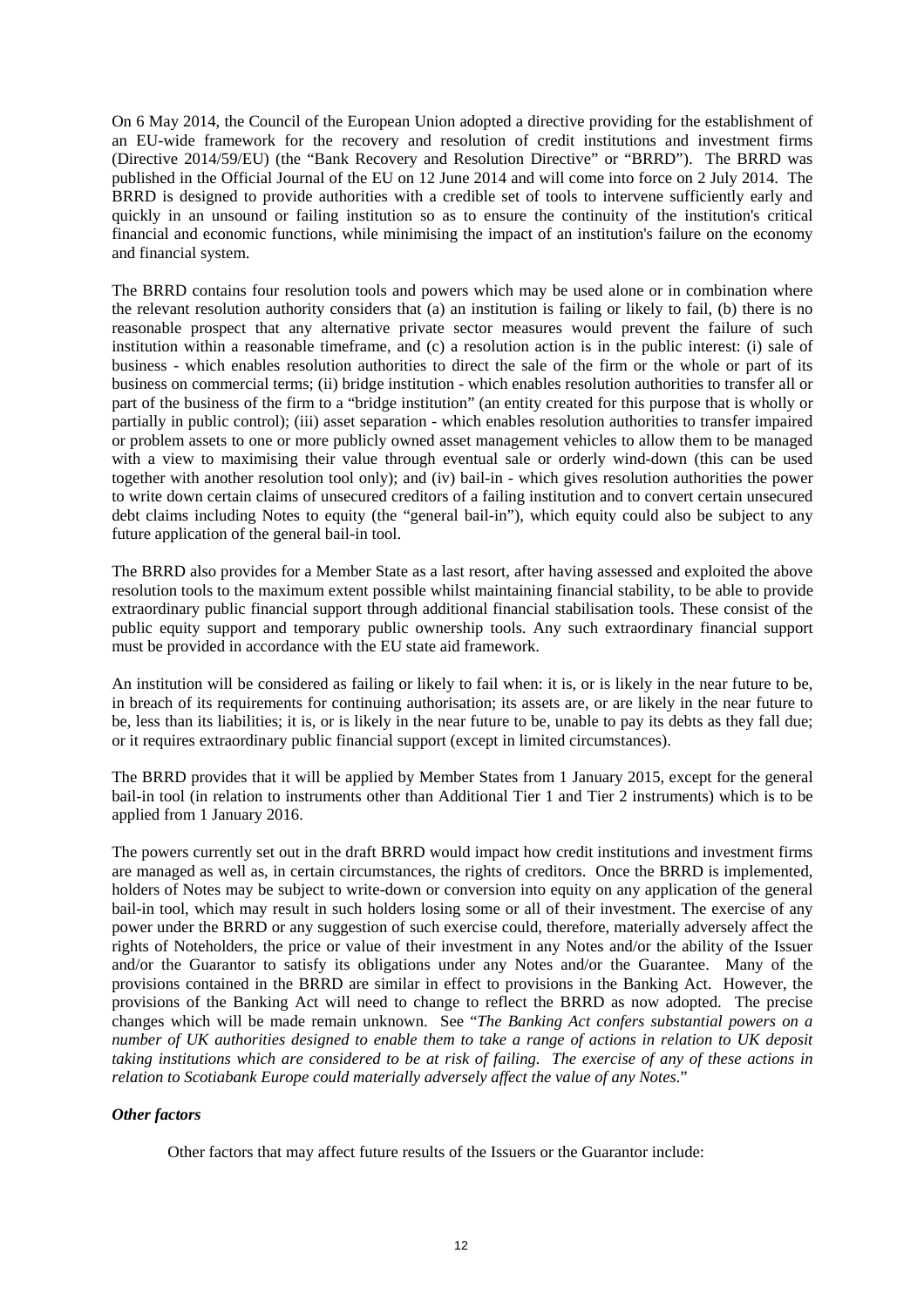- amendments to, and interpretations of, risk-based capital guidelines and reporting instructions may require each Issuer and the Guarantor to reallocate capital resources among their business lines, which could have a material impact on the Issuers' or the Guarantor's financial results and the relevant Issuer's or the Guarantor's ability to make payments on the Notes;
- changes to accounting standards, rules and interpretations may have a material impact on the Issuers' or the Guarantor's financial results;
- changes in the Issuers' or the Guarantor's estimates of reserves and allowances may have a material impact on the Issuers' or the Guarantor's financial results;
- changes in tax laws may have a material impact on the Issuers' or the Guarantor's financial results;
- political conditions and developments may adversely impact the Issuers' or the Guarantor's business and the relevant Issuer's and the Guarantor's ability to make payments on the Notes;
- the Issuers' or the Guarantor's business may be adversely impacted by international conflicts and the war on terror;
- natural disasters and public health emergencies may adversely affect the financial condition of the Issuers or the Guarantor and the relevant Issuer's or the Guarantor's ability to make payments on the Notes;
- disruptions in public infrastructure and other catastrophic events may adversely affect the Issuers' or the Guarantor's business and financial condition;
- technological changes may affect the Issuers' or the Guarantor's ability to keep pace with competitors and/or expose the Issuers or the Guarantor to security risks that could adversely affect the Issuers' or the Guarantor's financial results;
- changes in client spending habits may adversely affect the Issuers' or the Guarantor's financial results;
- the failure of third parties to comply with their obligations to the Issuers and/or the Guarantor and their respective affiliates may adversely affect the Issuers' or the Guarantor's financial results and financial condition;
- if the Issuers or the Guarantor are unable to anticipate and manage the risks associated with all of the above factors, there could be a material impact on the Issuers' or the Guarantor's financial results and financial condition and the relevant Issuer's or the Guarantor's ability to make payment on the Notes.

# **Factors that are material for the purpose of assessing the market risks associated with Notes issued under the Programme.**

Each of the risks highlighted below could adversely affect the trading price of any Notes or the rights of Investors under any Notes and, as a result, Investors could lose some or all of their investment. The Issuers and the Guarantor believe that the factors described below represent the principal risks inherent in investing in Notes issued under the Programme, but the Issuers and the Guarantor may be unable to pay amounts on or in connection with Notes for other reasons.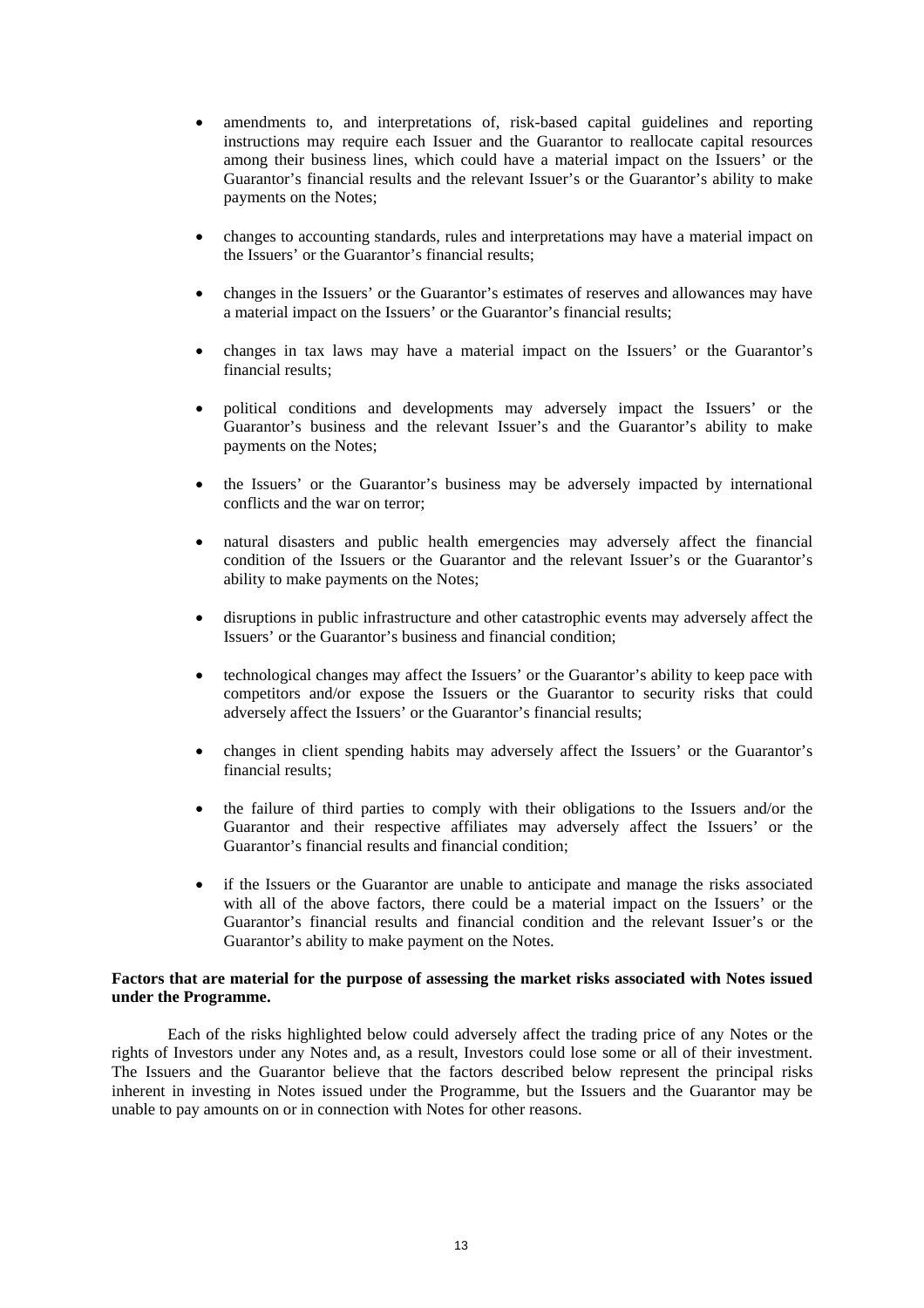#### *Risks related to the structure of a particular issue of Notes*

A wide range of Notes may be issued under the Programme. A number of these Notes may have features which contain particular risks for potential Investors. Set out below is a description of the most common such features, distinguishing between factors which may occur in relation to any Notes and those which might occur in relation to certain types of Exempt Notes:

## *Notes subject to optional redemption by the Issuers*

An optional redemption feature of Notes is likely to limit their market value and could reduce secondary market liquidity. During any period when the relevant Issuer may elect to redeem Notes, the market value of those Notes generally will not rise substantially above the price at which they can be redeemed. This also may be true prior to any redemption period.

The relevant Issuer may be expected to redeem Notes when its cost of borrowing is lower than the interest rate on the Notes. At those times, an Investor generally would not be able to reinvest the redemption proceeds at an effective interest rate as high as the interest rate on the Notes being redeemed and may only be able to do so at a significantly lower rate. Potential Investors should consider reinvestment risk in light of other investments available at that time.

#### *The secondary market price of the Notes may be less than the Issue Price*

Investors should note that, in certain circumstances immediately following the issue of the Notes, the secondary market price of the Notes may be less than the Issue Price in the event that the Issue Price included the fees to be paid to distributor(s).

# *Fixed/Floating Rate Notes*

Fixed/Floating Rate Notes may bear interest at a rate that the relevant Issuer may elect to convert from a fixed rate to a floating rate, or from a floating rate to a fixed rate. The Issuer's ability to convert the interest rate will affect the secondary market and the market value of the Notes since the Issuer may be expected to convert the rate when it is likely to produce a lower overall cost of borrowing. If the relevant Issuer converts from a fixed rate to a floating rate, the spread on the Fixed/Floating Rate Notes may be less favourable than then prevailing spreads on comparable Floating Rate Notes tied to the same reference rate. In addition, the new floating rate at any time may be lower than the rates on the other Notes. If the relevant Issuer converts from a floating rate to a fixed rate, the fixed rate may be lower than then prevailing rates on its Notes.

#### *Notes issued at a substantial discount or premium*

The prices at which Zero Coupon Notes, as well as other Notes issued at a substantial discount or premium from their principal amount payable at maturity, trade in the secondary market tend to fluctuate more in relation to general changes in interest rates than do the prices for conventional interest-bearing securities of comparable maturities. Generally, the longer the remaining term of the Notes, the greater the price volatility as compared to conventional interest-bearing securities with comparable maturities.

# *Notes which are issued with variable interest rates or which are structured to include a multiplier or other leverage factors are likely to have more volatile market values than more standard securities.*

Notes with variable interest rates can be volatile investments. If they are structured to include multipliers or other leverage factors, or caps or floors, or any combination of those features or other similar related features, their market value may be even more volatile than those for securities that do not include those features.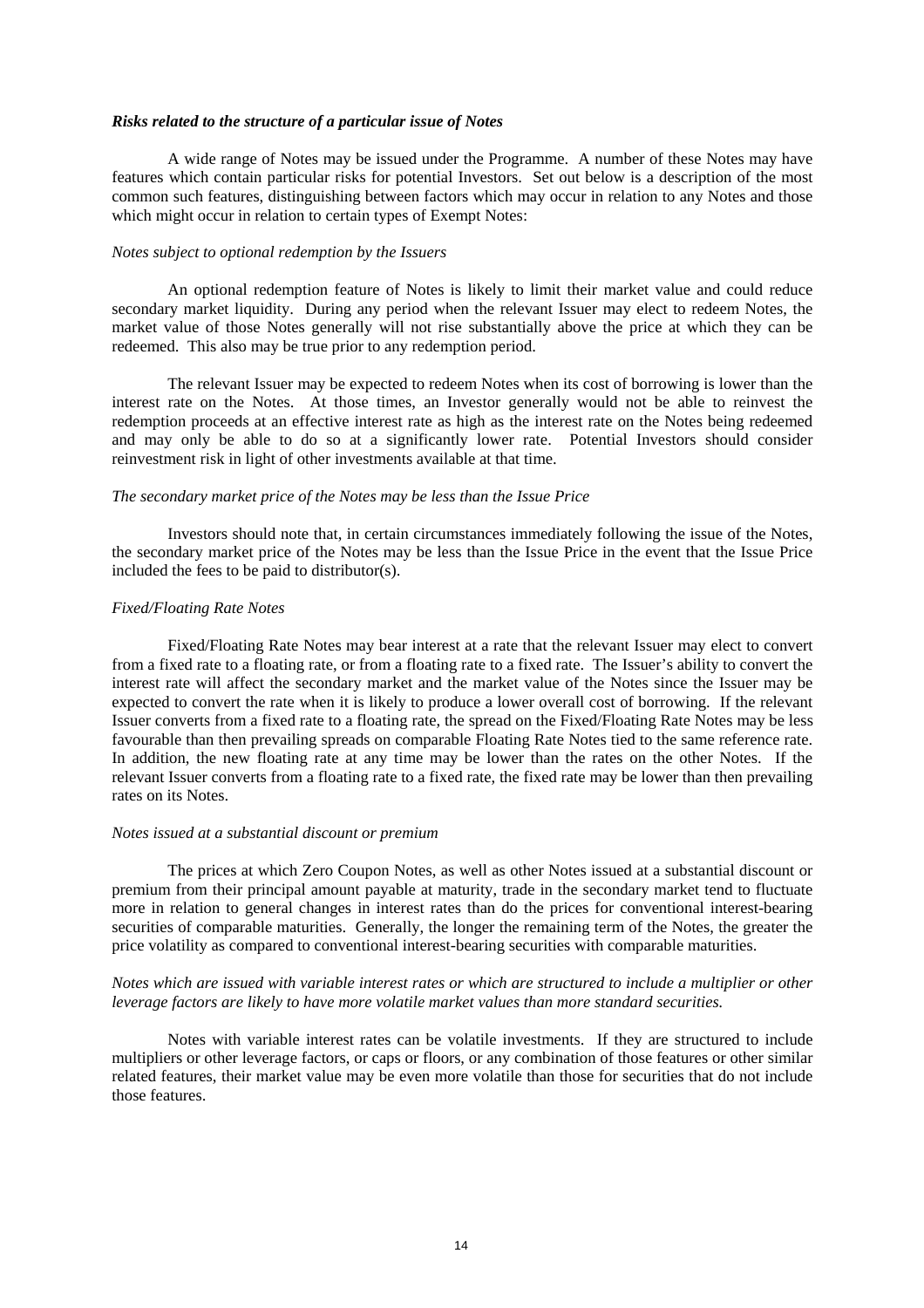## *Risks applicable to certain types of Exempt Notes*

# *Inverse Floating Rate Notes will have more volatile market values than conventional Floating Rate Notes.*

Inverse Floating Rate Notes have an interest rate equal to a fixed rate minus a rate based upon a reference rate such as LIBOR. The market value of those Notes typically are more volatile than the market value of other conventional floating rate debt securities based on the same reference rate (and with otherwise comparable terms). The price volatility of such Notes is higher than the price volatility of other conventional floating rate debt securities based on the same reference rate (and with otherwise comparable terms).

# **Additional Risk Factors**

#### *Notes not in physical form*

Unless the Global Notes are exchanged for definitive Notes, which exchange will only occur in the limited circumstances described below in "Summary of Provisions Relating to the Notes While in Global Form", the beneficial ownership of the Notes will be recorded in book-entry only form with Euroclear and Clearstream, Luxembourg or another agreed clearing system. The fact that the Notes are not represented in physical form could, among other things:

- result in payment delays on the Notes because distributions on the Notes will be sent by, or on behalf of, the applicable Issuer to Euroclear or Clearstream, Luxembourg or another agreed clearing system instead of directly to Noteholders;
- make it difficult for Noteholders to pledge the Notes as security if Notes in physical form are required or necessary for such purposes; and
- hinder the ability of Noteholders to resell the Notes because some Investors may be unwilling to buy Notes that are not in physical form.

### *Canadian Usury Laws*

All Notes issued under the Programme are governed by the laws of the Province of Ontario and the federal laws of Canada applicable therein. The *Criminal Code* (Canada) prohibits the receipt of "interest" at a "criminal rate" (namely, an effective annual rate of interest of 60%). Accordingly, the provisions for the payment of interest or a Redemption Amount in excess of the aggregate principal amount of the Notes may not be enforceable if the provision provides for the payment of "interest" in excess of an effective annual rate of interest of 60%.

# *Risks related to the Notes generally*

Set out below is a brief description of certain risks relating to the Notes generally:

### *Modification and waivers*

The Amended and Restated Agency Agreement dated June 27, 2014 between the Issuers, the Guarantor, The Bank of Nova Scotia, London Branch as Fiscal Agent, Principal Paying Agent, Registrar, Calculation Agent and Transfer Agent and The Bank of Nova Scotia, Global Wholesale Services as Paying Agent and Transfer Agent (as amended or supplemented from time to time, the "Agency Agreement") contains provisions for calling meetings of Noteholders to consider matters affecting their interest generally. These provisions permit defined majorities to bind all Noteholders including Noteholders who do not attend and vote at the relevant meeting and Noteholders who voted in a manner contrary to the majority.

The Conditions of the Notes also provide that the Agency Agreement, the Notes and any Receipts and Coupons attached to the Notes may be amended by the relevant Issuer, the Guarantor (if applicable)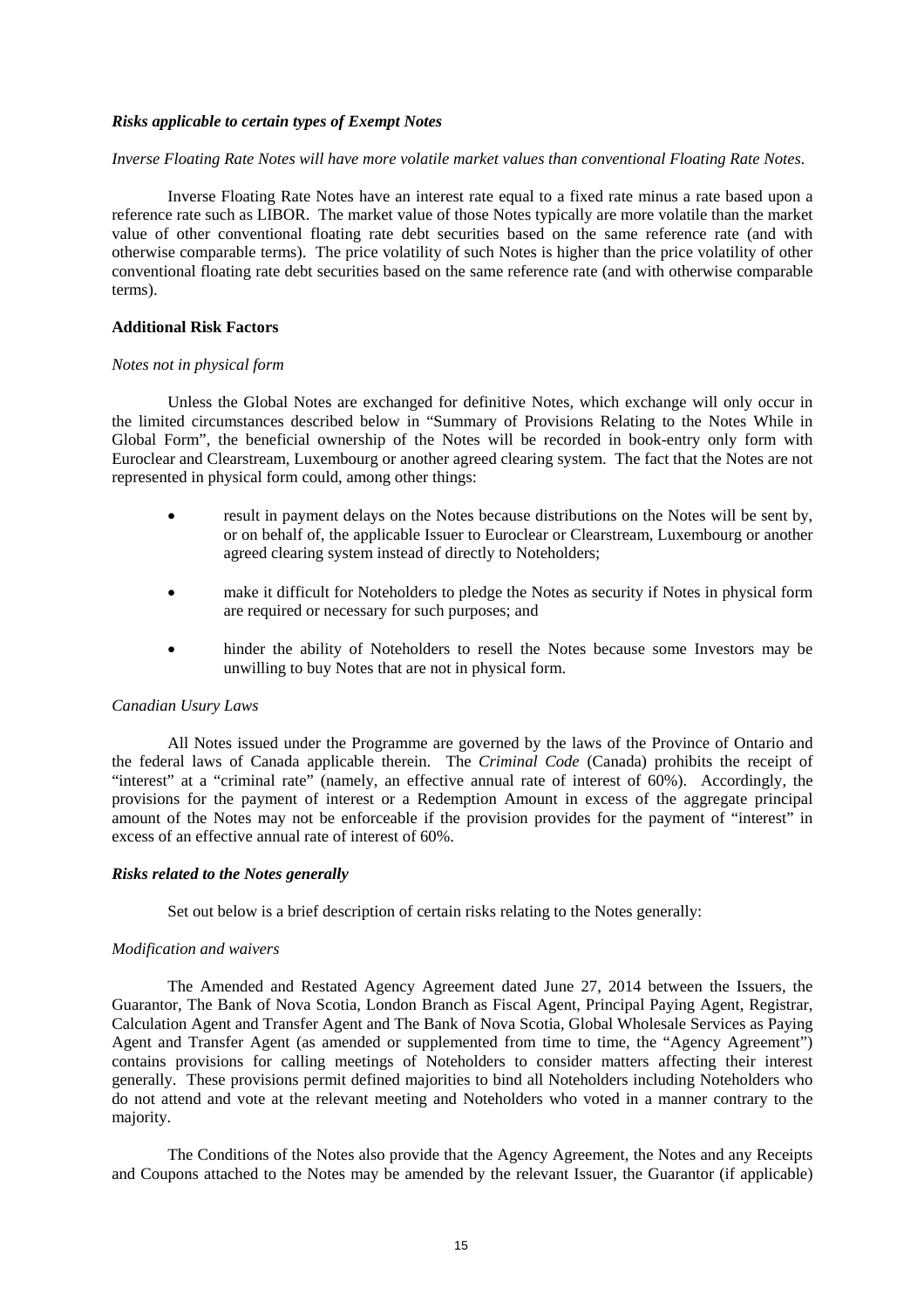and the Fiscal Agent without the consent of the holder of any Note, Receipt or Coupon (i) for the purpose of curing any ambiguity, or for curing, correcting or supplementing any defective provision contained therein or to provide for substitution of Scotiabank Europe, (ii) to make any further modifications of the terms of the Agency Agreement necessary or desirable to allow for the issuance of any additional Notes (which modifications shall not be materially adverse to holders of outstanding Notes) or (iii) in any manner which the relevant Issuer, the Guarantor (if applicable) and the Fiscal Agent may deem necessary or desirable and which shall not materially adversely affect the interests of the holders of the Notes, Receipts and Coupons.

#### *Tax treatment*

The tax treatment of any amount to be paid in relation to the Notes to a Holder may reduce such Holder's effective yield on the Notes. Prospective Investors should consult their tax advisors about their own tax situation.

## *U.S. Foreign Account Tax Compliance Act Withholding*

Whilst the Notes are in global form and held within Euroclear Bank SA/NV or Clearstream Banking, société anonyme (together the "ICSDs"), in all but the most remote circumstances, it is not expected that the new reporting regime and potential withholding tax imposed by sections 1471 through 1474 of the U.S. Internal Revenue Code of 1986 ("FATCA") will affect the amount of any payment received by the ICSDs (see "Certain Tax Legislation Affecting the Notes – Foreign Account Tax Compliance Act"). However, FATCA may affect payments made to custodians or intermediaries in the subsequent payment chain leading to the ultimate investor if any such custodian or intermediary generally is unable to receive payments free of FATCA withholding. It also may affect payment to any ultimate investor that is a financial institution that is not entitled to receive payments free of withholding under FATCA, or an ultimate investor that fails to provide its broker (or other custodian or intermediary from which it receives payment) with any information, forms, other documentation or consents that may be necessary for the payments to be made free of FATCA withholding. Investors should choose the custodians or intermediaries with care (to ensure each is compliant with FATCA or other laws or agreements related to FATCA) and provide each custodian or intermediary with any information, forms, other documentation or consents that may be necessary for such custodian or intermediary to make a payment free of FATCA withholding. Investors should consult their own tax adviser to obtain a more detailed explanation of FATCA and how FATCA may affect them. Each Issuer's obligations under the Notes are discharged once the paying agent has paid the ICSDs and each Issuer has therefore no responsibility for any amount thereafter transmitted through the ICSDs and custodians or intermediaries.

# *Insolvency procedures*

In the event that the relevant Issuer or the Guarantor becomes insolvent, proceedings will be generally governed by the insolvency laws of the relevant Issuer's or the Guarantor's jurisdiction (the "Relevant Insolvency Jurisdiction"). The insolvency laws of the Relevant Insolvency Jurisdiction may be different from the insolvency laws of an Investor's home jurisdiction and the treatment and ranking of holders of Notes issued by the relevant Issuer and the relevant Issuer's other creditors and shareholders under the insolvency laws of a Relevant Jurisdiction may be different from the treatment and ranking of holders of those Notes and the relevant Issuer's other creditors and shareholders if the relevant Issuer was subject to the insolvency laws of the Investor's home jurisdiction.

### *Changing Regulatory Landscape*

While the Bank actively monitors global regulatory developments, such as capital and liquidity requirements under the Basel Committee on Banking Supervision global standards, over-the-counter derivatives reform, consumer protection measures and specific financial reforms, including the *Dodd-Frank Wall Street Reform and Consumer Protection Act*, no assurance can be given as to the impact of any possible future regulatory development on the financial performance of the Bank or Scotiabank Europe or the pricing of Notes issued under the Programme.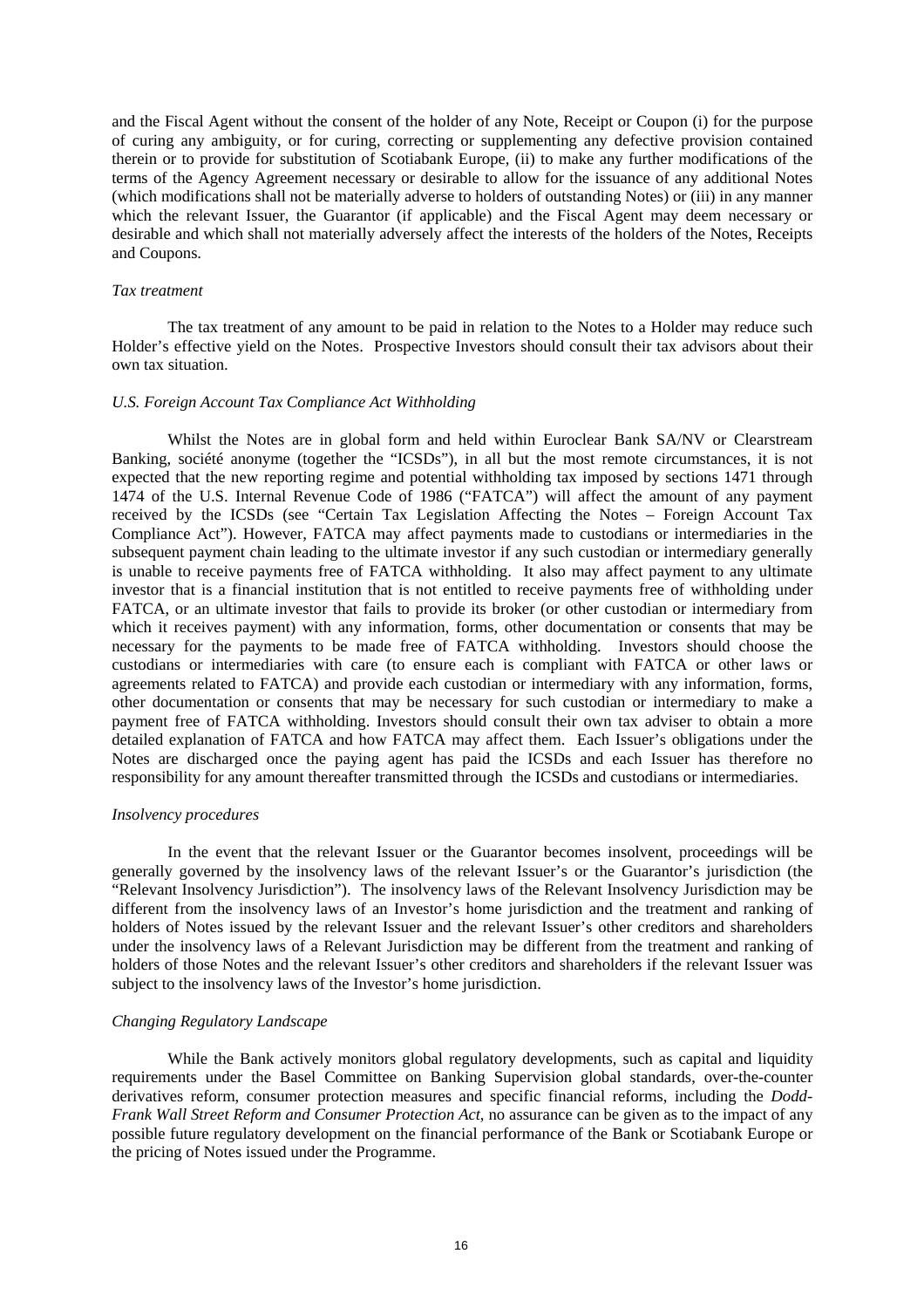*Market perceptions concerning the instability of the euro, the potential re-introduction of individual currencies within the Euro-zone, or the potential dissolution of the euro entirely, could adversely affect the value of the Notes*

As a result of the credit crisis in Europe, in particular in Greece, Italy, Ireland, Portugal and Spain, the European Commission created the European Financial Stability Facility (the "EFSF") and the European Financial Stability Mechanism (the "EFSM") to provide funding to Euro-zone countries in financial difficulties that seek such support. In March 2011, the European Council agreed on the need for Euro-zone countries to establish a permanent stability mechanism, the European Stability Mechanism, which will be activated by mutual agreement, to assume the role of the EFSF and the EFSM in providing external financial assistance to Euro-zone countries after June 2013. Despite these measures, concerns persist regarding the debt burden of certain Euro-zone countries and their ability to meet future financial obligations, the overall stability of the euro and the suitability of the euro as a single currency given the diverse economic and political circumstances in individual Member States. These and other concerns could lead to the re-introduction of individual currencies in one or more Member States, or, in more extreme circumstances, the possible dissolution of the euro entirely. Should the euro dissolve entirely, the legal and contractual consequences for holders of euro-denominated obligations would be determined by laws in effect at such time. These potential developments, or market perceptions concerning these and related issues, could adversely affect the value of the Notes.

#### *Withholding under the EU Savings Directive*

Under Council Directive 2003/48/EC on the taxation of savings income (the "Directive"), Member States are required to provide to the tax authorities of other Member States details of certain payments of interest or similar income paid or secured by a person established in a Member State to or for the benefit of an individual resident in another Member State or certain limited types of entities established in another Member State.

On 24 March 2014, the Council of the European Union adopted a Council Directive amending and broadening the scope of the requirements described above. Member States are required to apply these new requirements from 1 January 2017. The changes will expand the range of payments covered by the Directive, in particular to include additional types of income payable on securities. The Directive will also expand the circumstances in which payments that indirectly benefit an individual resident in a Member State must be reported. This approach will apply to payments made to, or secured for, persons, entities or legal arrangements (including trusts) where certain conditions are satisfied, and may in some cases apply where the person, entity or arrangement is established or effectively managed outside of the European Union.

For a transitional period, Luxembourg and Austria are required (unless during that period they elect otherwise) to operate a withholding system in relation to such payments. The changes referred to above will broaden the types of payments subject to withholding in those Member States which still operate a withholding system when they are implemented. In April 2013, the Luxembourg Government announced its intention to abolish the withholding system with effect from 1 January 2015, in favour of automatic information exchange under the Directive.

The end of the transitional period is dependent upon the conclusion of certain other agreements relating to information exchange with certain other countries. A number of non-EU countries and territories including Switzerland have adopted similar measures (a withholding system in the case of Switzerland).

If a payment were to be made or collected through a Member State which has opted for a withholding system and an amount of, or in respect of, tax were to be withheld from that payment, neither the Issuer nor any Paying Agent (as defined in the Conditions of the Notes) nor any other person would be obliged to pay additional amounts with respect to any Note as a result of the imposition of such withholding tax. The Issuer is required to maintain a Paying Agent in a Member State that is not obliged to withhold or deduct tax pursuant to the Directive.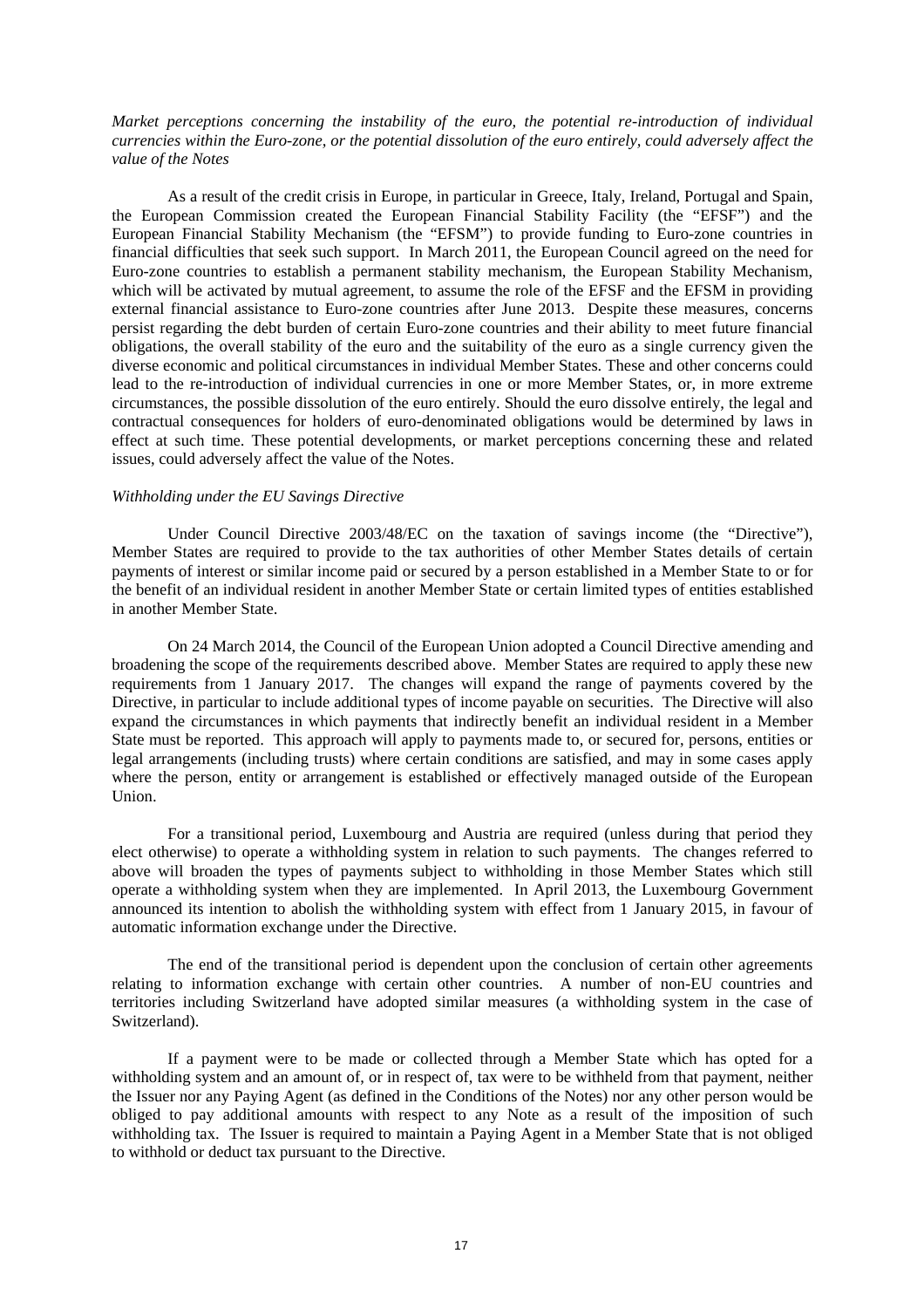# *Change of law*

The terms and conditions of the Notes are based on the laws of the Province of Ontario and the federal laws of Canada applicable therein in effect as at the date of this Prospectus. No assurance can be given as to the impact of any possible judicial decision or change to the laws of the Province of Ontario or the federal laws of Canada applicable therein or administrative practice after the date of this Prospectus and before the date on which the relevant Notes are issued.

### *Notes in New Global Note form or held under the New Safekeeping System*

The New Global Note form and Registered Notes which are registered in the name of a nominee of one of the ICSDs acting as common safekeeper and held under the new safekeeping structure ("NSS") have been introduced to allow for the possibility of Notes being issued and held in a manner which will permit them to be recognised as eligible collateral for monetary policy of the central banking system for the euro (the "Eurosystem") and intra-day credit operations by the Eurosystem either upon issue or at any or all times during their life. However, in any particular case such recognition will depend upon satisfaction of the Eurosystem eligibility criteria at the relevant time. Investors should make their own assessment as to whether the Notes meet such Eurosystem eligibility criteria.

#### *Integral multiples of less than €100,000*

Notes will have a minimum Specified Denomination of  $\bigoplus$  00,000 (or its equivalent in any other currency as at the date of issue of the relevant Notes). If so specified in the applicable Final Terms (or, in the case of Exempt Notes, the applicable Pricing Supplement), such Notes may be traded in the minimum Specified Denomination and one or more integral multiple of another smaller amount in excess thereof. In such a case, a holder who, as a result of trading such amounts, is left with an amount that is less than the minimum Specified Denomination in its account with the relevant clearing system at the relevant time may not receive a definitive Note in respect of such holding (should definitive Notes be provided) and may need to purchase or sell a principal amount of Notes such that its holding amounts to at least the minimum Specified Denomination (or an integral multiple thereof) on or before the relevant date on which definitive Notes are to be issued.

If definitive Notes are issued, holders should be aware that definitive Notes which have a denomination that is not an integral multiple of the minimum Specified Denomination may be illiquid and difficult to trade.

### *The return on an investment in Notes will be affected by charges incurred by Investors*

An Investor's total return on an investment in Notes will be affected by the level of fees charged to the Investor, including fees charged to the Investor as a result of the Notes being held in a clearing system. Such fees may include charges for opening accounts, transfers of securities, custody services and fees for payment of principal, interest or other sums due under the terms of the Notes. Investors should carefully investigate these fees before making their investment decision.

### *Risks related to the market generally*

Set out below is a brief description of the principal market risks, including liquidity risk, exchange rate risk, interest rate risk and credit risk:

# *The secondary market generally; current lack of liquidity*

Notes may have no established trading market when issued, and one may never develop. If a market does develop, it may not be very liquid. Therefore, Investors may not be able to sell their Notes easily or at prices that will provide them with a yield comparable to similar investments that have a developed secondary market. This is particularly the case for Notes that are especially sensitive to interest rate, currency or market risks, are designed for specific investment objectives or strategies or have been structured to meet the investment requirements of limited categories of Investors. These types of Notes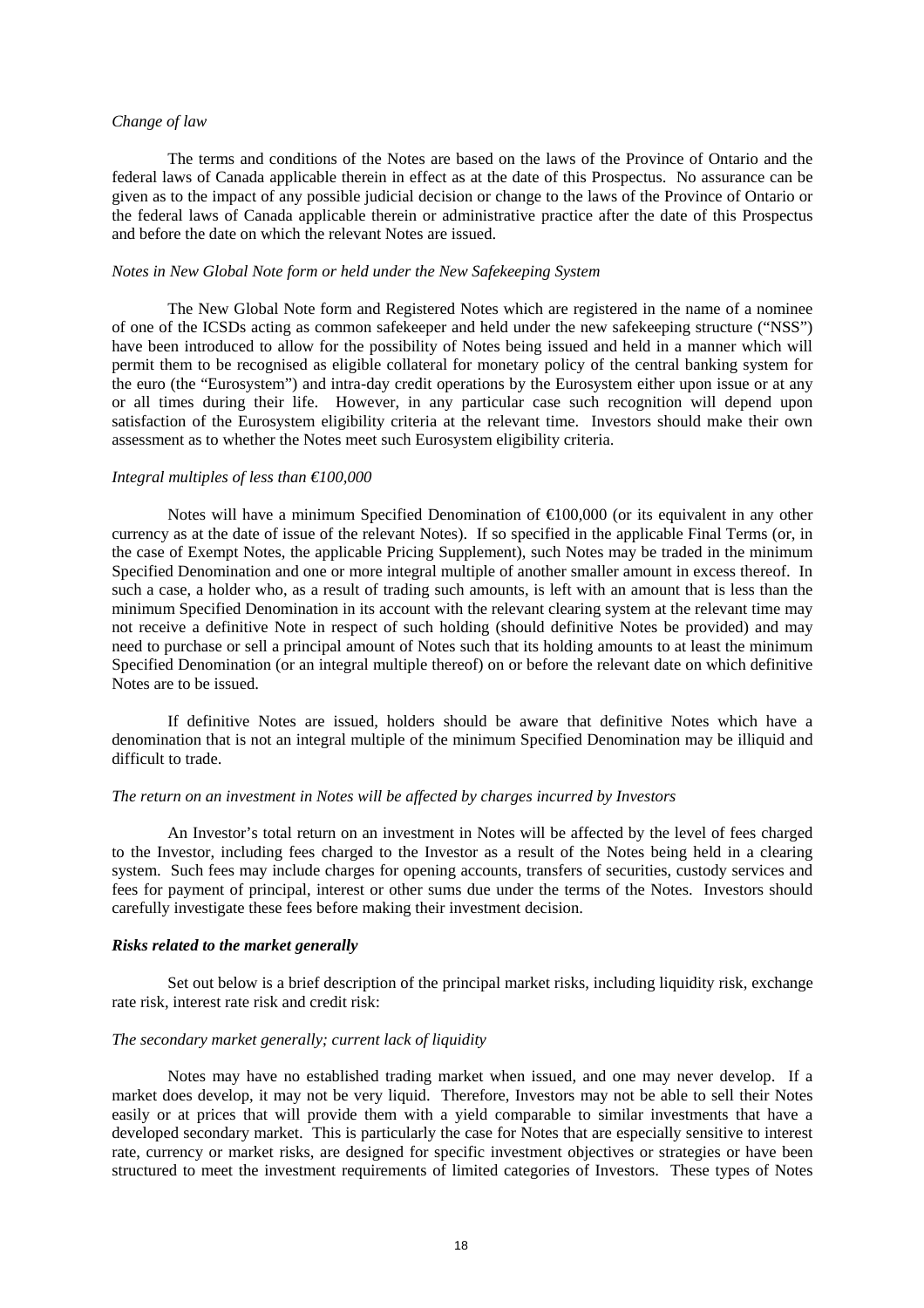generally would have a more limited secondary market and more price volatility than conventional debt securities.

Illiquidity may have a severely adverse effect on the market value of Notes and Investors may suffer losses on the Notes in secondary market transactions even if there is no decline in the performance of the relevant Issuer and/or the Guarantor.

### *Exchange rate risks and exchange controls*

The relevant Issuer will pay principal and interest on the Notes and, if applicable, the Guarantor will make payments under the Guarantee, in the Specified Currency as set out in the applicable Final Terms (or, in the case of Exempt Notes, the applicable Pricing Supplement). This presents certain risks relating to currency conversions if an Investor's financial activities are denominated principally in a currency or currency unit (the "Investor's Currency") other than the Specified Currency. These include the risk that exchange rates may significantly change (including changes due to devaluation of the Specified Currency or revaluation of the Investor's Currency) and the risk that authorities with jurisdiction over the Investor's Currency may impose or modify exchange controls. An appreciation in the value of the Investor's Currency relative to the Specified Currency would decrease (i) the Investor's Currencyequivalent yield on the Notes, (ii) the Investor's Currency-equivalent value of the principal payable on the Notes and (iii) the Investor's Currency-equivalent market value of the Notes.

Government and monetary authorities may impose (as some have done in the past) exchange controls that could adversely affect an applicable exchange rate. As a result, Investors may receive less interest or principal than expected, or no interest or principal or receive payments in a significantly devalued Specified Currency.

# *Interest rate risks*

Investment in Fixed Rate Notes involves the risk that subsequent changes in market interest rates may adversely affect the value of the Fixed Rate Notes.

### *Credit ratings might not reflect all risks*

One or more independent credit rating agencies may assign credit ratings to the Notes. The ratings might not reflect the potential impact of all risks related to structure, market, additional factors discussed above and other factors that may affect the value of the Notes. A credit rating is not a recommendation to buy, sell or hold securities and may be revised or withdrawn by the rating agency at any time.

In general, European regulated investors are restricted under the CRA Regulation from using credit ratings for regulatory purposes, unless such ratings are issued by a credit rating agency established in the EU and registered under the CRA Regulation (and such registration has not been withdrawn or suspended). Such general restriction will also apply in the case of credit ratings issued by non-EU credit rating agencies, unless the relevant credit ratings are endorsed by an EU-registered credit rating agency or the relevant non-EU rating agency is certified in accordance with the CRA Regulation (and such endorsement action or certification, as the case may be, has not been withdrawn or suspended). The list of registered and certified rating agencies published by the ESMA on its website in accordance with the CRA Regulation is not conclusive evidence of the status of the relevant rating agency included in such list, as there may be delays between certain supervisory measures being taken against a relevant rating agency and the publication of the updated ESMA list. Certain information with respect to the ratings will be disclosed in the Final Terms (or, in the case of Exempt Notes, the applicable Pricing Supplement).

There is no assurance that a rating will remain for any given period of time or that a rating will not be suspended, lowered or withdrawn by the relevant rating agency if, in its judgement, circumstances in the future so warrant. In the event that a rating assigned to the Notes or the relevant Issuer or the Guarantor is subsequently suspended, lowered or withdrawn for any reason, no person or entity is obliged to provide any additional support or credit enhancement with respect to the Notes, the relevant Issuer or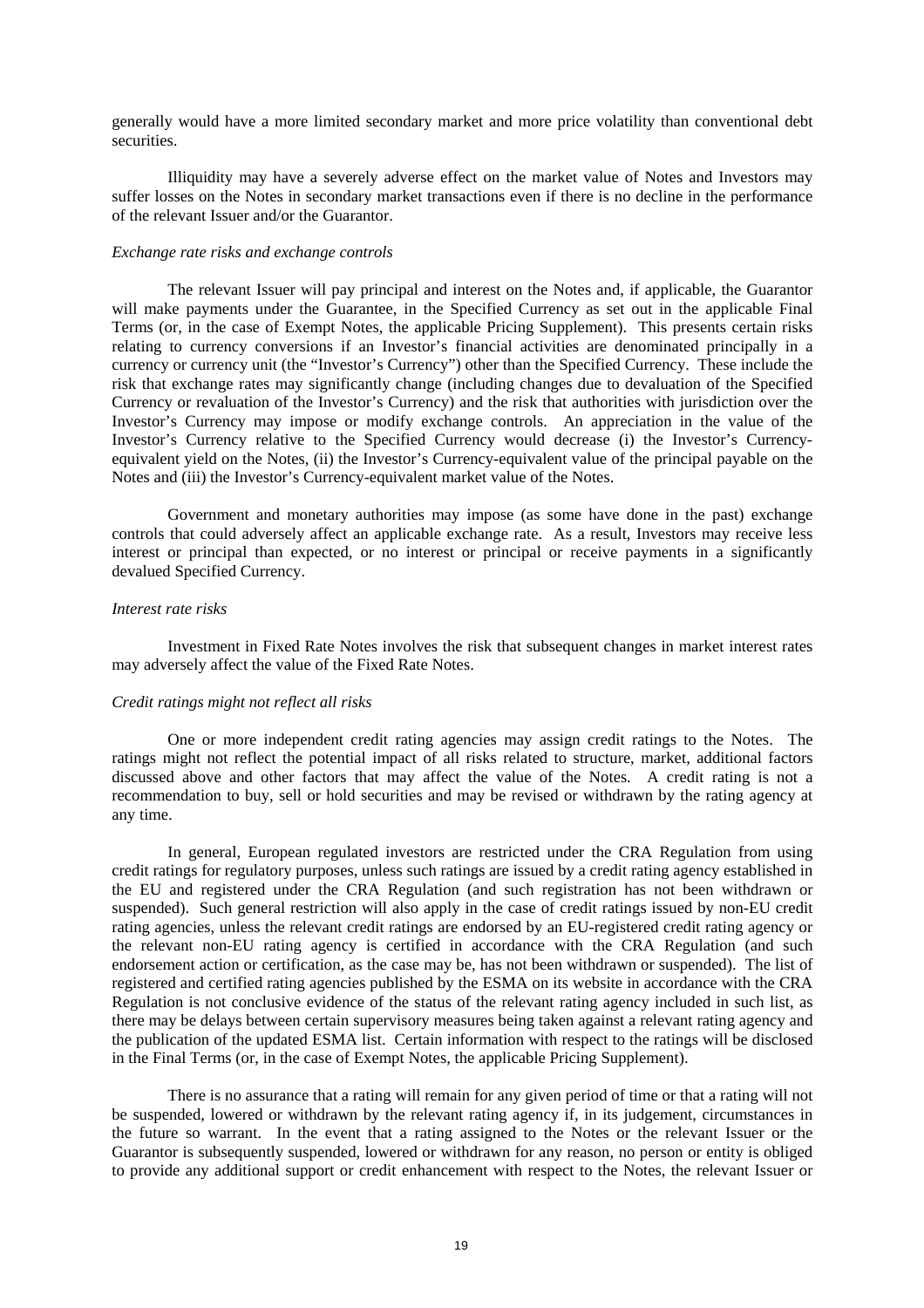the Guarantor may be adversely affected, the market value of the Notes is likely to be adversely affected and the ability of the relevant Issuer or the Guarantor to make payments under the Notes or the Guarantee, as the case may be, may be adversely affected.

## *Interest of Dealers*

Certain Dealers and their affiliates have engaged, and may in the future engage, in investment bank and/or commercial banking transactions with, and may perform services for, the relevant Issuer or the Guarantor in the ordinary course of business.

In addition, in the ordinary course of their business activities, the Dealers and their affiliates may make or hold a broad array of investments and actively trade debt and equity securities (or related derivative securities) and financial instruments (including bank loans) for their own account and for the accounts of their customers. Such investments and securities activities may involve securities and/or instruments of the relevant Issuer, the Guarantor or their respective affiliates. Certain Dealers or their affiliates that have a lending relationship with the Issuers or the Guarantor routinely hedge their credit exposure to the Issuers consistent with their customary risk management policies. Typically, such Dealers and their affiliates would hedge such exposure by entering into transactions which consist of either the purchase of credit default swaps or the creation of short positions in securities, including potentially the Notes issued under the Programme. Any such short positions could adversely affect future trading prices of Notes issued under the Programme. The Dealers and their affiliates may also make investment recommendations and/or publish or express independent research views in respect of such securities or financial instruments and may hold, or recommend to clients that they acquire, long and/or short positions in such securities and instruments.

Each Issuer may sell Notes to one or more of the Dealers including Scotiabank Europe plc. The terms of the Programme were negotiated at arms-length between the Issuers, the Guarantor and the Dealers. In addition to any proceeds from any offering of the Notes under the Programme being applied, directly or indirectly for the benefit of Scotiabank Europe plc in its capacity as a wholly-owned direct subsidiary of the Bank, it will receive a portion of any fees and commissions payable in connection with any such offering of Notes in its capacity as a Dealer.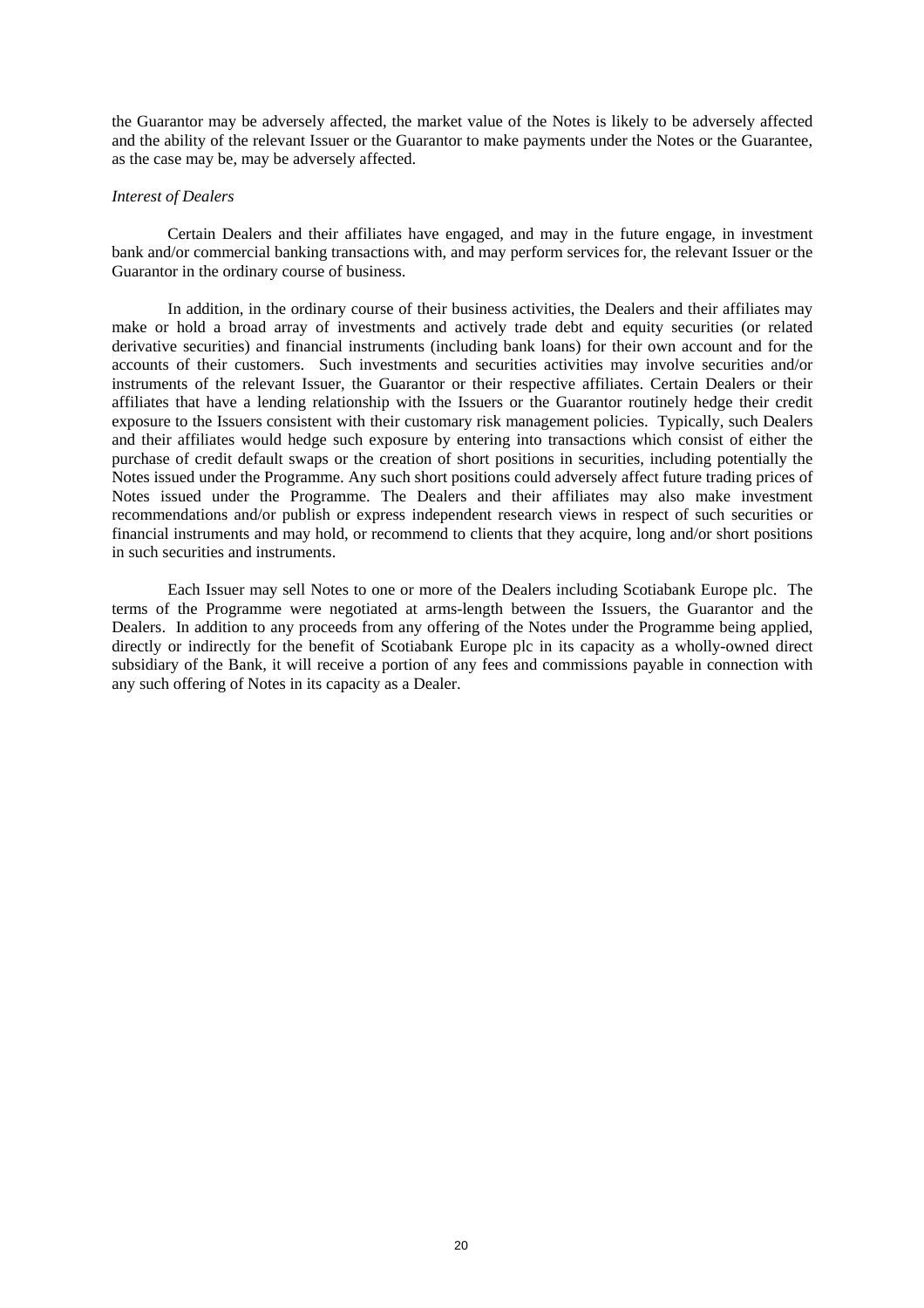### **DOCUMENTS INCORPORATED BY REFERENCE**

The following documents which have previously been published or are published simultaneously with this Prospectus and as of the date of this Prospectus have been filed with the UK Listing Authority shall be deemed to be incorporated in, and to form part of, this Prospectus:

(1) the Bank's comparative unaudited interim consolidated financial statements for the three month period ended January 31, 2014 prepared in accordance with International Financial Reporting Standards ("IFRS") as issued by the International Accounting Standards Board, together with management's discussion and analysis for the three month period ended January 31, 2014, set out on pages 3 and 5 through 71 of the Bank's 2014 First Quarter Report to Shareholders.

(2) the Bank's comparative unaudited interim consolidated financial statements for the three and six month period ended April 30, 2014 prepared in accordance with IFRS as issued by the International Accounting Standards Board together with management's discussion and analysis for the three and six month period ended April 30, 2014, set out on pages 3 and 5 through 79 of the Bank's 2014 Second Quarter Report to Shareholders;

(3) the Bank's Annual Information Form dated December 6, 2013 for the year ended October 31, 2013 excluding all information incorporated therein by reference;

(4) the Bank's audited consolidated financial statements as at and for the years ended October 31, 2013 and October 31, 2012, prepared in accordance with IFRS as issued by the International Accounting Standards Board together with the Independent Auditors' Report of a Registered Public Accounting Firm dated December 6, 2013 thereon and Management's Discussion and Analysis for the year ended October 31, 2013, all as set out on pages 15 to 191 of the Bank's Annual Report for the year ended October 31, 2013, and the Report of Independent Registered Public Accounting Firm dated December 6, 2013 on the Bank's internal control over financial reporting as of October 31, 2013;

(5) the Bank's Material Change Report dated 15 May 2014;

(6) Scotiabank Europe's Directors' report and statutory financial statements for the years ended October 31, 2013 and October 31, 2012 prepared in accordance with IFRS as adopted by the EU and including the auditors' reports thereon; and

(7) the section entitled "Terms and Conditions of the Notes" sets out in the Issuers' base prospectuses (where applicable) dated June 28, 2013, June 27, 2012, December 29, 2011, January 7, 2011, January 8, 2010, January 9, 2009, January 18, 2008 and January 26, 2007; and for the avoidance of doubt, the applicable Final Terms for a Tranche of Notes (or, in the case of Exempt Notes, the applicable Pricing Supplement) will indicate the Terms and Conditions applicable to such Tranche of Notes and, unless otherwise indicated in the applicable Final Terms (or, in the case of Exempt Notes, the applicable Pricing Supplement), the Terms and Conditions of all Notes issued after the date hereof shall be those set out in this Prospectus,

provided that any statement contained in a document all or the relative portion of which is incorporated by reference shall be deemed to be modified or superseded for the purpose of this Prospectus to the extent that a statement contained herein or in any supplement hereto, including any document incorporated therein by reference, modifies or supersedes such earlier statement (whether expressly, by implication or otherwise).

Information, documents or statements expressed to be incorporated by reference into or form part of the documents noted above shall not form part of the base prospectus approved by the UK Listing Authority for the purposes of the Prospectus Directive. Any non-incorporated parts of a document referred to herein are either deemed not relevant for an investor or are otherwise covered elsewhere in this Prospectus.

Copies of this Prospectus and the documents incorporated by reference in this Prospectus can be obtained on written request and without charge from (i) the principal executive offices of the Bank from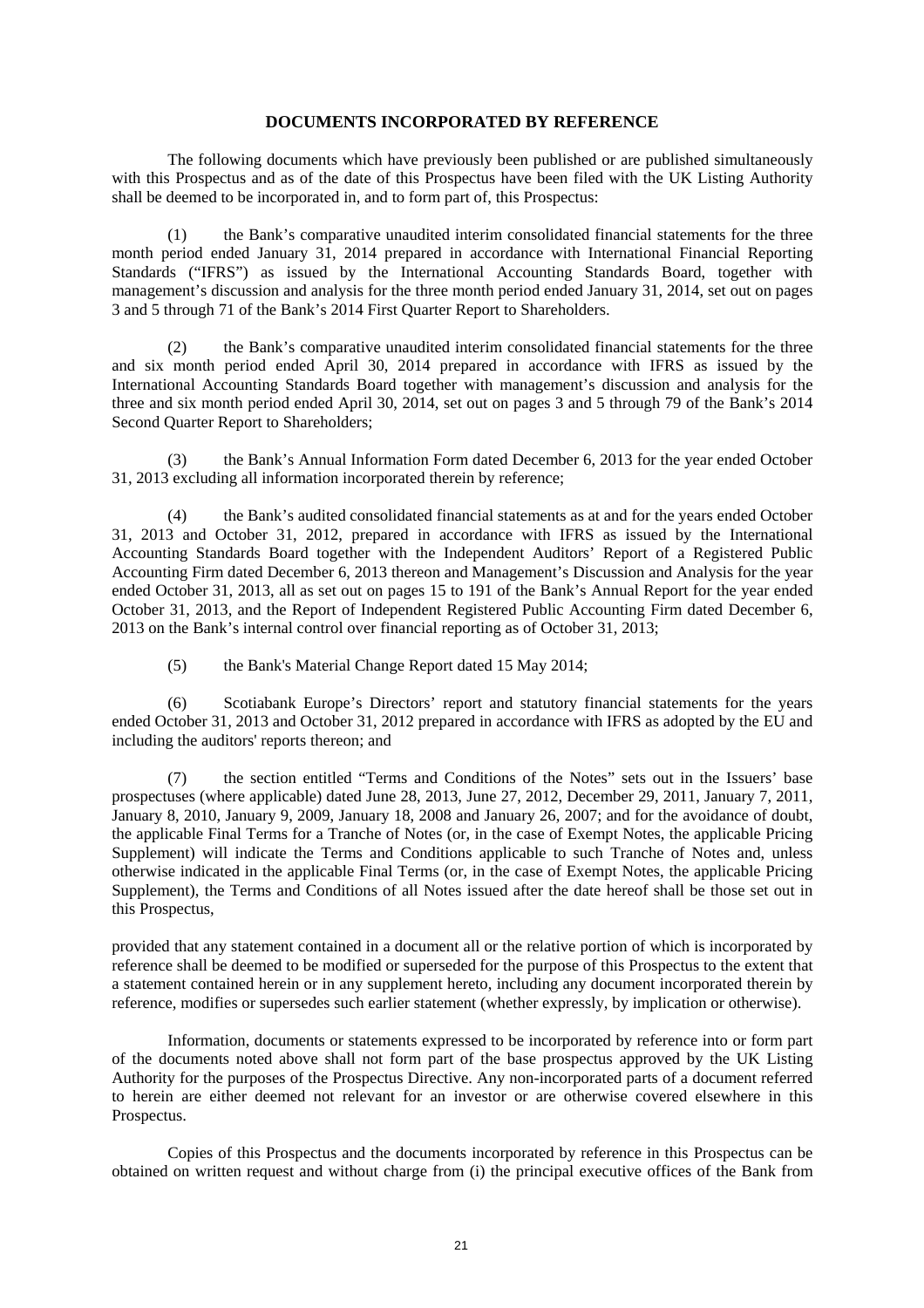the Executive Vice-President, General Counsel and Secretary, The Bank of Nova Scotia, Scotia Plaza, 44 King Street West, Toronto, Ontario M5H 1H1, Canada, Telephone: +1 (416) 866-3672, (ii) the registered office of Scotiabank Europe from the Company Secretary, Scotiabank Europe plc, 201 Bishopsgate, 6th Floor, London EC2M 3NS and (iii) from the offices of the Principal Paying Agent, Registrar, Calculation Agent and Transfer Agent, The Bank of Nova Scotia, London Branch, 201 Bishopsgate, 6th Floor, London EC2M 3NS, United Kingdom; Telephone: +44 (0)20 7638 5644 and may also be viewed on the website of the Regulatory News Service operated by the London Stock Exchange at http://www.londonstockexchange.com/exchange/news/market-news/market-news-home.html under the name of the relevant Issuer.

### **ISSUE OF NOTES**

Notes issued by each Issuer will be issued on a continuous basis in series (each a "Series") having one or more issue dates. All Notes of the same Series shall have identical terms (or identical other than in respect of the issue date, the issue price and the first payment of interest), it being intended that each Note of a Series will be interchangeable with all other Notes of that Series. Each Series may be issued in tranches (each a "Tranche") on different issue dates and at different issue prices. The specific terms of each Tranche will be set forth in the applicable final terms to this Prospectus (each a "Final Terms") (or, in the case of Exempt Notes, the applicable pricing supplement (each a "Pricing Supplement")). The Final Terms or, in the case of Exempt Notes, the Pricing Supplement, relating to each Tranche of Notes will be in, or substantially in, the form attached as Schedule A or Schedule B, respectively to this Prospectus.

# **SUPPLEMENTARY PROSPECTUSES**

Each Issuer will, in the event of any significant new factor, material mistake or inaccuracy relating to the information included in this Prospectus (as amended and supplemented by any prior Supplementary Prospectus) which is capable of affecting the assessment of any Notes, prepare or procure the preparation of a Supplementary Prospectus which shall amend and/or supplement this Prospectus (as amended and supplemented from time to time) or publish a new Prospectus in compliance with Section 87G of the Financial Services and Markets Act 2000 ("FSMA") prior to completing any subsequent offering by such Issuer of Notes to be listed on the Regulated Market.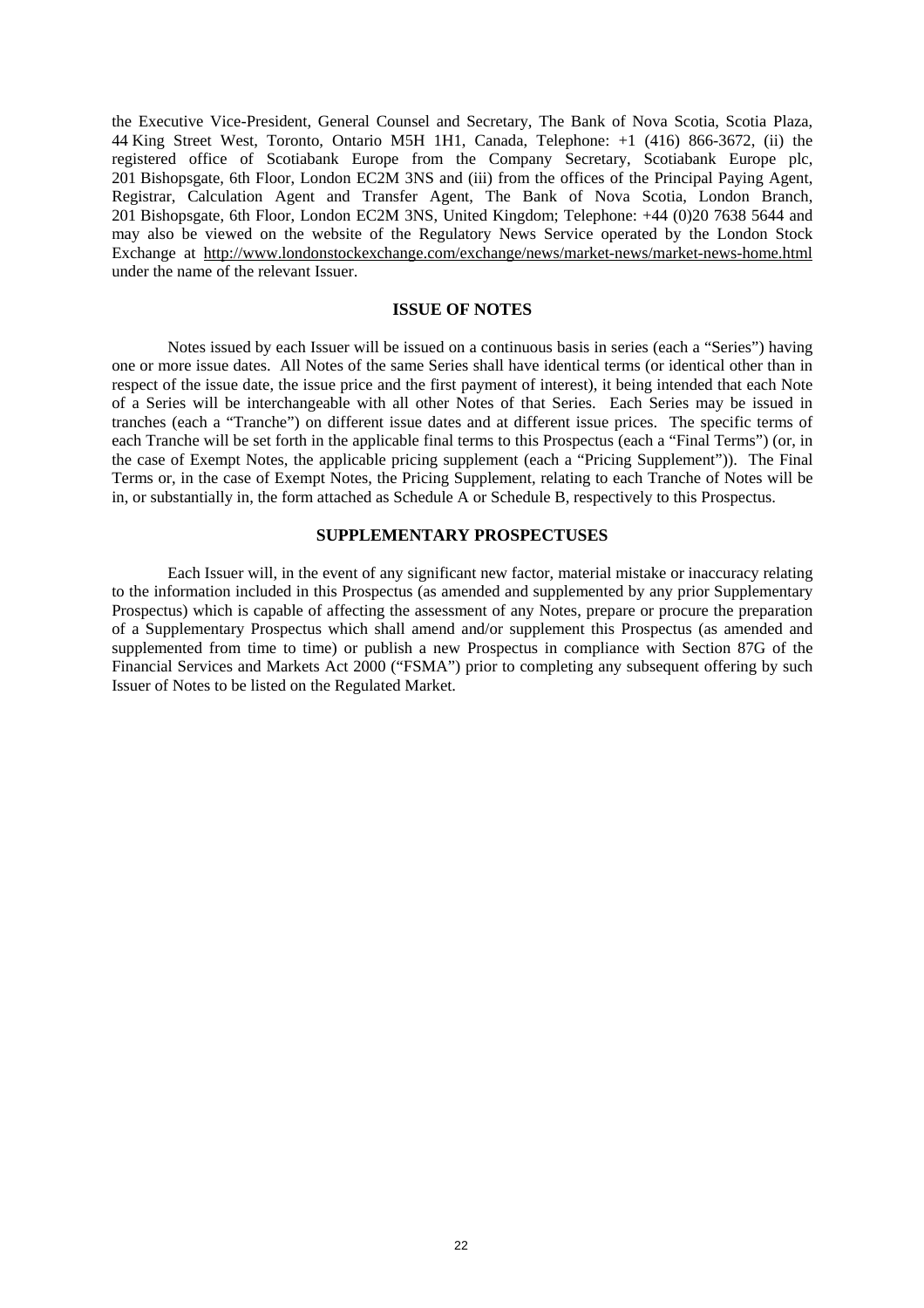# **OVERVIEW OF THE PROGRAMME**

*THE FOLLOWING OVERVIEW DOES NOT PURPORT TO BE COMPLETE AND IS TAKEN FROM, AND IS QUALIFIED IN ITS ENTIRETY BY, THE REMAINDER OF THIS PROSPECTUS AND, IN RELATION TO THE TERMS AND CONDITIONS OF ANY PARTICULAR SERIES OF NOTES, THE APPLICABLE FINAL TERMS (OR, IN THE CASE OF EXEMPT NOTES, THE APPLICABLE PRICING SUPPLEMENT). THE ISSUER AND ANY RELEVANT DEALER MAY AGREE THAT NOTES SHALL BE ISSUED IN A FORM OTHER THAN THAT CONTEMPLATED IN THE TERMS AND CONDITIONS, IN WHICH EVENT, IN THE CASE OF NOTES OTHER THAN EXEMPT NOTES, AND IF APPROPRIATE, A NEW PROSPECTUS WILL BE PUBLISHED.*

This Overview constitutes a general description of the Programme for the purposes of Article 22.5(3) of Commission Regulation (EC) No 809/2004 implementing the Prospectus Directive.

*Words and expressions defined in "Terms and Conditions of the Notes" below shall have the same meanings in this summary.* 

| <b>Issuers:</b>                                                                                                      | The Bank of Nova Scotia (the "Bank") and Scotiabank Europe plc<br>("Scotiabank Europe" and collectively with the Bank, the "Issuers" and<br>each an "Issuer")                                                                                                                                                                                                                                                                                                            |
|----------------------------------------------------------------------------------------------------------------------|--------------------------------------------------------------------------------------------------------------------------------------------------------------------------------------------------------------------------------------------------------------------------------------------------------------------------------------------------------------------------------------------------------------------------------------------------------------------------|
| <b>Guarantor of Guaranteed</b><br>Notes:                                                                             | The Bank of Nova Scotia                                                                                                                                                                                                                                                                                                                                                                                                                                                  |
| <b>Description:</b>                                                                                                  | Euro Medium Term Note Programme (the "Programme")                                                                                                                                                                                                                                                                                                                                                                                                                        |
| <b>Arrangers:</b>                                                                                                    | Barclays Bank PLC and Scotiabank Europe plc                                                                                                                                                                                                                                                                                                                                                                                                                              |
| <b>Dealers:</b>                                                                                                      | Barclays Bank PLC, BNP Paribas, Citigroup Global Markets Limited,<br>Credit Suisse Securities (Europe) Limited, Deutsche Bank AG, London<br>Branch, Goldman Sachs International, HSBC Bank plc, J.P. Morgan<br>Securities plc, Merrill Lynch International, Morgan Stanley & Co.<br>International plc, Scotiabank Europe plc, The Royal Bank of Scotland plc,<br>UBS Limited and Wells Fargo Securities International Limited.                                           |
| <b>Fiscal Agent, Principal</b><br>Paying Agent, Registrar,<br><b>Calculation Agent and</b><br><b>Transfer Agent:</b> | The Bank of Nova Scotia, London Branch                                                                                                                                                                                                                                                                                                                                                                                                                                   |
| <b>Paying Agent and</b><br><b>Transfer Agent:</b>                                                                    | The Bank of Nova Scotia, Global Wholesale Services                                                                                                                                                                                                                                                                                                                                                                                                                       |
| Size:                                                                                                                | Up to U.S.\$20,000,000,000 (or its equivalent in other currencies at the date<br>of issue) aggregate principal amount of Notes outstanding at any one time.<br>Within such aggregate principal amount of Notes, Scotiabank Europe may<br>issue up to U.S.\$1,000,000,000 (or its equivalent in other currencies at the<br>date of issue) aggregate principal amount of Guaranteed Notes or such other<br>amount as may be authorised from time to time.                  |
| <b>Risk Factors:</b>                                                                                                 | There are certain factors which may affect the Issuers' abilities to fulfil their<br>obligations under the Notes and the Guarantor's ability to fulfil its<br>obligations under the Guarantees. Economic changes, movement of the<br>Canadian dollar, inflation and Bank of Canada monetary policy decisions,<br>competition, changes in law, legal proceedings, instability in the Euro-zone,<br>failure to obtain accurate and complete information from customers and |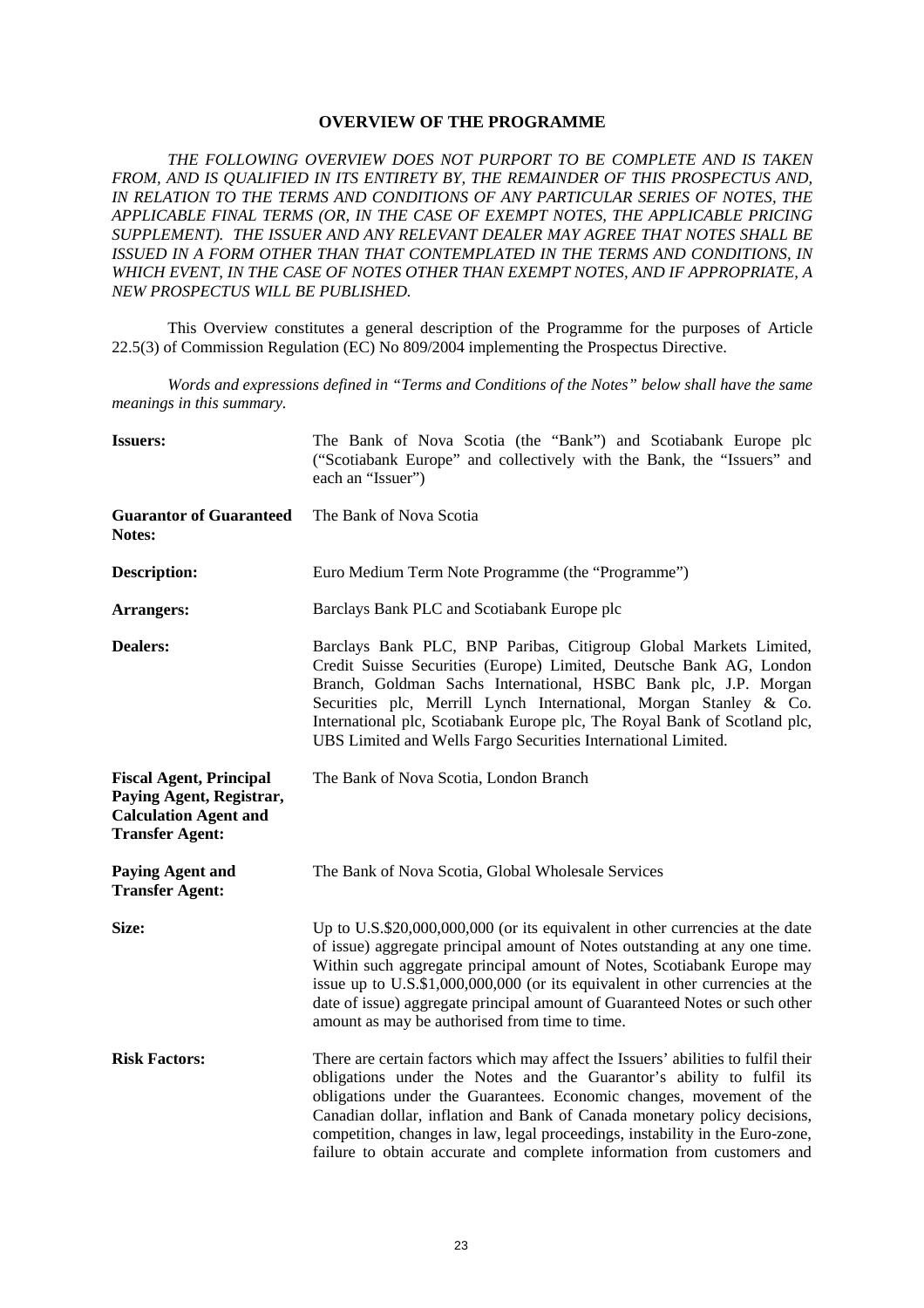counterparties may impact the Bank's earnings, reputation and business.

 Accounting policies and methods chosen by management could affect the Bank's reported financial condition. Operational and infrastructure risks may lead to financial and reputational loss.

 There are certain factors which are material for the purpose of assessing the risks associated with investing in any issue of Notes. Notes may be subject to optional or early redemption by the relevant Issuer. The secondary market price of the Notes may be less than the Issue Price immediately after issue. The *Criminal Code* (Canada) prohibits the receipt of "interest" at an effective annual rate in excess of 60%.

 There are risks relating to the Notes generally, including modifications and waivers, tax treatment, FATCA, governing law of any insolvency proceedings, law and regulatory changes, EU Savings Directive, Euro-zone instability, Eurosystem eligibility of Notes, Notes traded in integral multiples of less than  $\epsilon 100,000$  and the return on an investment in Notes will be affected by charges incurred by investors.

 In addition, there are certain factors which are material for the purpose of assessing the market risks associated with Notes which may impact the value of Notes, amongst other things. These risks include liquidity, exchange rates, interest rate, Dealers' interest in the Issuer, the application of the Banking Act and/or BRRD in respect of Scotiabank Europe and credit ratings.

See "*Risk Factors*".

**Specified Currencies:** As agreed by the relevant Issuer and the relevant Dealers.

**Maturities:** Notes may be issued with any maturity between one month and 99 years.

- **Specified Denomination:** As specified in the applicable Final Terms (or, in the case of Exempt Notes, the applicable Pricing Supplement), provided that the minimum denomination of each Note (other than an Exempt Note) shall be €100,000 (or the equivalent of such amounts in another currency as at the date of issue of the Notes), save that the minimum denomination of each Note will in each case comply with all applicable legal, regulatory and central bank requirements.
- **Method of Issue:** Syndicated or non-syndicated basis. Notes issued by the Issuers will be issued in one or more Series. Notes may be issued in Tranches on a continuous basis with no minimum issue size. Further Notes may be issued as part of an existing Series.
- Form of Notes: Notes may be issued in bearer form only ("Bearer Notes"), in bearer form exchangeable for Registered Notes ("Exchangeable Bearer Notes") or in registered form only ("Registered Notes"). See "Form of Notes" herein.
- **Guarantee:** Notes issued by Scotiabank Europe will be issued with the benefit of the unconditional and irrevocable Guarantee of the Guarantor under which the Guarantor will guarantee the payment of all amounts payable in respect of such Guaranteed Notes.

**Issue Price:** Notes may be issued at their principal amount or at a discount or premium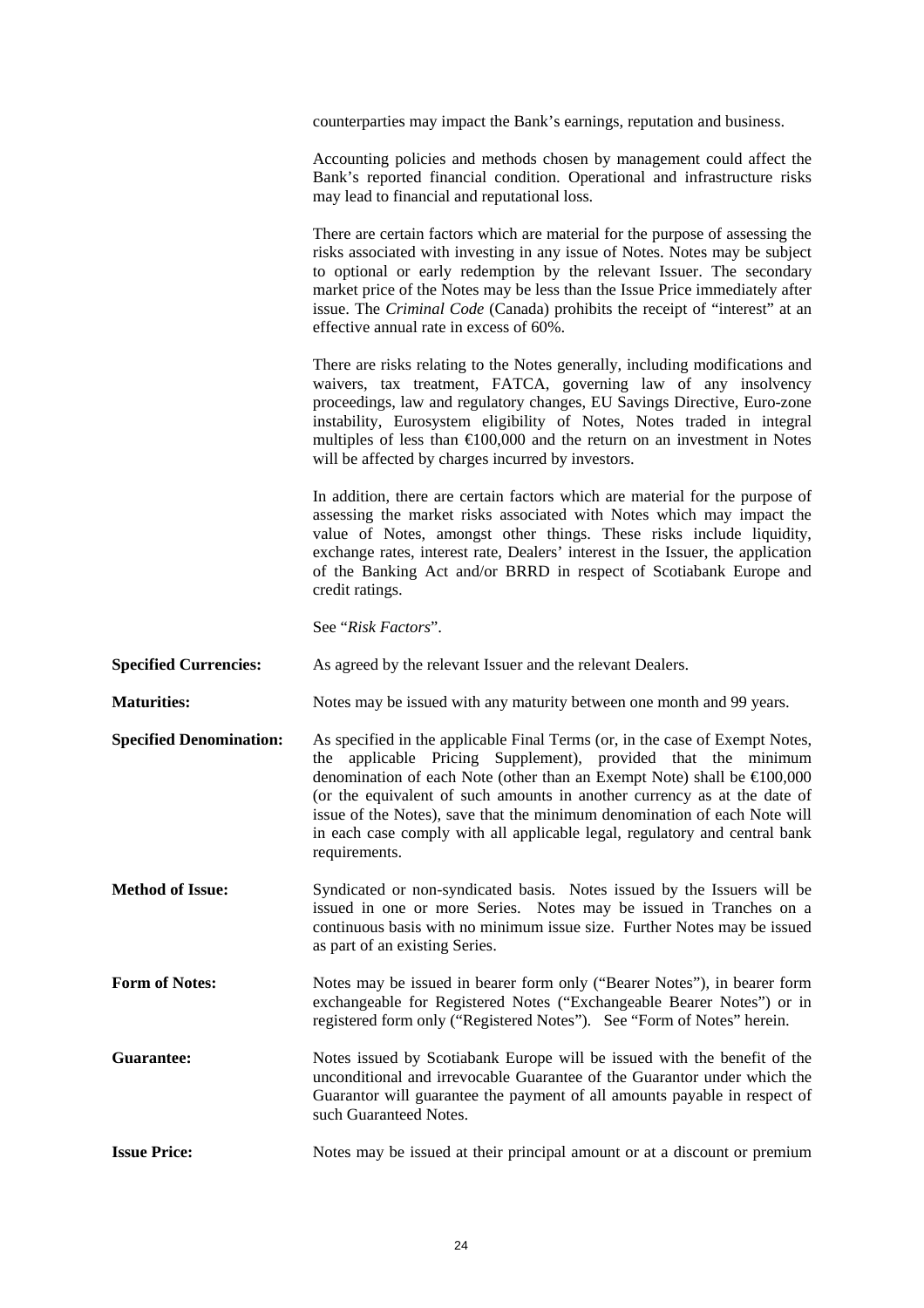to their principal amount.

**Terms of Notes:** Notes other than Exempt Notes may bear interest at a fixed or floating rate or may not bear interest as specified in the applicable Final Terms. Exempt Notes may bear interest at a fixed or floating rate, may not bear interest or may bear interest on such other terms as may be specified in the applicable Pricing Supplement.

> The Final Terms (or, in the case of Exempt Notes, the applicable Pricing Supplement) will indicate either that the relevant Notes may not be redeemed prior to their stated maturity (other than in specified instalments, (if applicable), for taxation reasons or following an Event of Default and acceleration of the Notes) or that such Notes will be redeemable at the option of the relevant Issuer and/or the Noteholders or, in the case of Exempt Notes only, on such other terms as specified in the applicable Pricing Supplement.

- **Fixed Interest Rate Notes:** Fixed interest will be payable in arrear on the date or dates in each year specified in the applicable Final Terms (or, in the case of Exempt Notes, the applicable Pricing Supplement).
- **Floating Rate Notes:** Floating Rate Notes will bear interest set separately for each Series by reference to any of (i) the benchmark rate, (ii) the ISDA Floating Rate Option, (iii) the CMS reference rate or (iv) the spread calculated in respect of any two such rates, in each case, as specified in the applicable Final Terms (or, in the case of Exempt Notes, the applicable Pricing Supplement), as adjusted for any applicable margin or multiplier. Interest periods will be specified in the applicable Final Terms (or, in the case of Exempt Notes, the applicable Pricing Supplement).
- **Zero Coupon Notes:** Zero Coupon Notes may be issued at their principal amount or at a discount to it.
- **Exempt Notes:** The relevant Issuer and, where applicable, the Guarantor, may agree with any Dealer that Exempt Notes may be issued in a form not contemplated by the Terms and Conditions of the Notes, in which event the relevant provisions will be included in the applicable Pricing Supplement.
- **Interest Periods and Interest Rates:**  The length of the interest periods and the applicable interest rate or its method of calculation may differ from time to time or be constant. Notes may have a maximum interest rate, a minimum interest rate, or both. The use of interest accrual periods permits the Notes to bear interest at different rates in the same interest period. All such information will be set out in the applicable Final Terms (or applicable Pricing Supplement, in the case of Exempt Notes).
- **Redemption by Instalments:**  The Final Terms (or, in the case of Exempt Notes, the applicable Pricing Supplement) issued in respect of each issue of Notes which are redeemable in two or more instalments will set out the dates on which, and the amounts in which, such Notes may be redeemed and the other terms applicable to such redemption.
- **Optional Redemption:** The Final Terms (or, in the case of Exempt Notes, the applicable Pricing Supplement) issued in respect of each issue of Notes will state whether such Notes may be redeemed prior to their stated maturity at the option of the relevant Issuer (either in whole or in part) and/or the holders, and if so the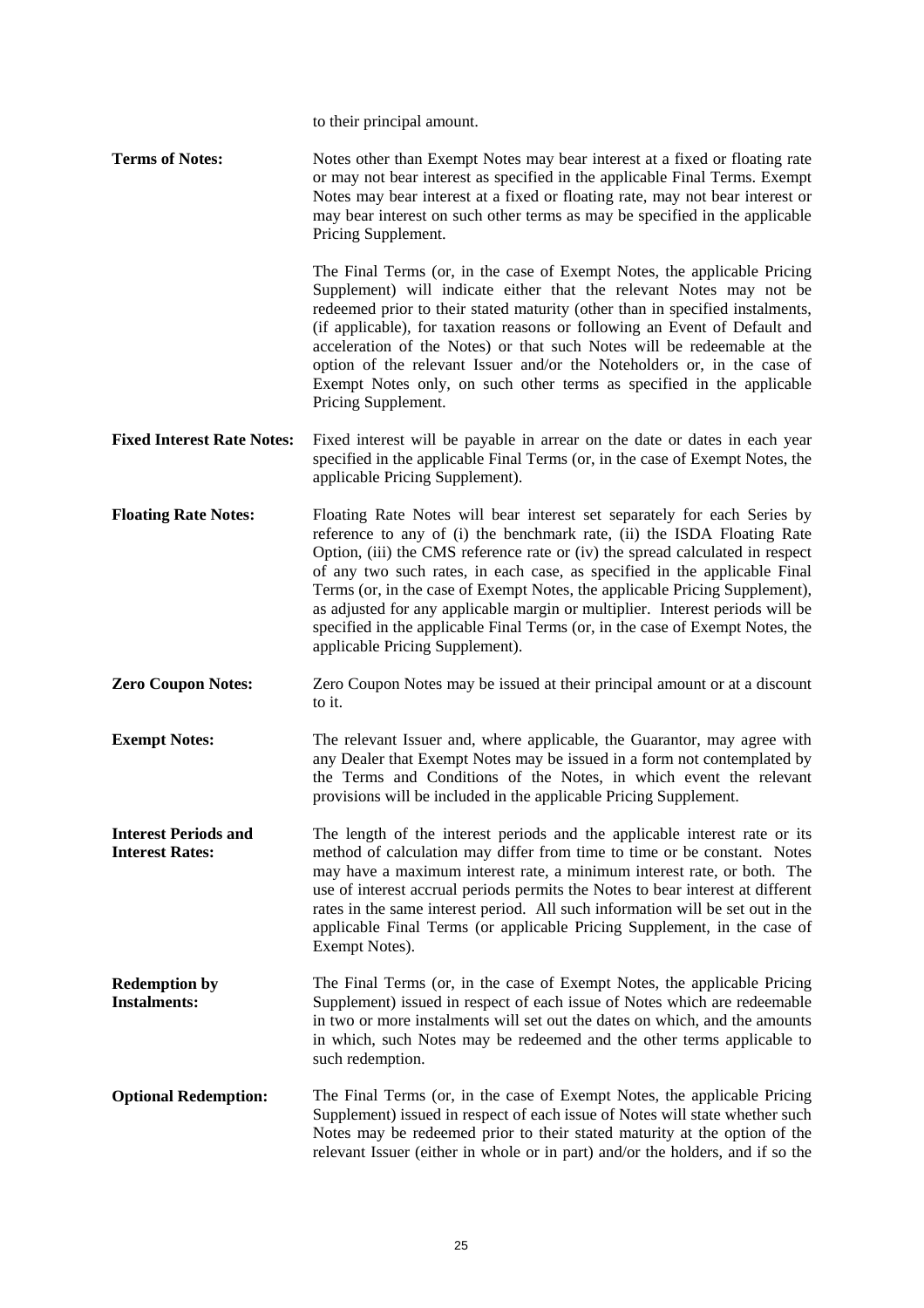terms applicable to such redemption.

- **Redemption of Notes:** Unless otherwise redeemed in accordance with their terms or otherwise specified, in the case of Exempt Notes, in the applicable Pricing Supplement, Notes will be redeemed at maturity at their Final Redemption Amount.
- **Negative Pledge:** None.

**Cross-default:** None.

**Status of Notes and Guarantee:**  Deposit Notes will constitute deposit liabilities of the Bank, will be unsubordinated and unsecured obligations of the Bank and will rank *pari passu* with all other present or future deposit liabilities of the Bank (except as otherwise prescribed by law) and without any preference amongst themselves.

> Guaranteed Notes issued by Scotiabank Europe will be unsecured and unsubordinated debt obligations of Scotiabank Europe and will rank *pari passu* with all other present or future unsecured and unsubordinated debt obligations of Scotiabank Europe (except as otherwise prescribed by law). Payment of all amounts, including additional amounts, if any, payable on Notes issued by Scotiabank Europe will be unconditionally and irrevocably guaranteed by the Guarantor in the manner set forth in the Guarantee attached to such Guaranteed Notes. The obligations of the Guarantor under the Guarantees will rank *pari passu* with all present or future deposit liabilities of the Guarantor (except as otherwise prescribed by law) and without any preference amongst themselves.

- **Early Redemption:** Except as provided in "Optional Redemption" above or otherwise specified, in the case of Exempt Notes, in the applicable Pricing Supplement, Notes will be redeemable at the option of the relevant Issuer prior to maturity only for tax reasons as described in "*Terms and Conditions of the Notes — Redemption, Purchase and Optional Redemption — Redemption for taxation reasons*".
- **Withholding Tax:** All payments of principal and interest in respect of the Notes will be made free and clear of withholding taxes of Canada, or any province or territory thereof and of the country in which the branch of account for Deposit Notes is located and of the United Kingdom subject to certain exceptions, all as described in "*Terms and Conditions of the Notes — Taxation*".
- Governing Law: The laws of the Province of Ontario and the laws of Canada applicable therein.

**Listing:** Application has been made to the UK Listing Authority for Notes (other than Exempt Notes) issued under the Programme to be admitted to the Official List and to the London Stock Exchange for such Notes to be admitted to trading on the London Stock Exchange's regulated market.

> Exempt Notes may be listed or admitted to trading, as the case may be, on other or further stock exchanges or markets agreed between the relevant Issuer, the Guarantor (where applicable) and the relevant Dealer in relation to the Series. Exempt Notes which are neither listed nor admitted to trading on any market may also be issued.

> The applicable Pricing Supplement, in the case of Exempt Notes, will state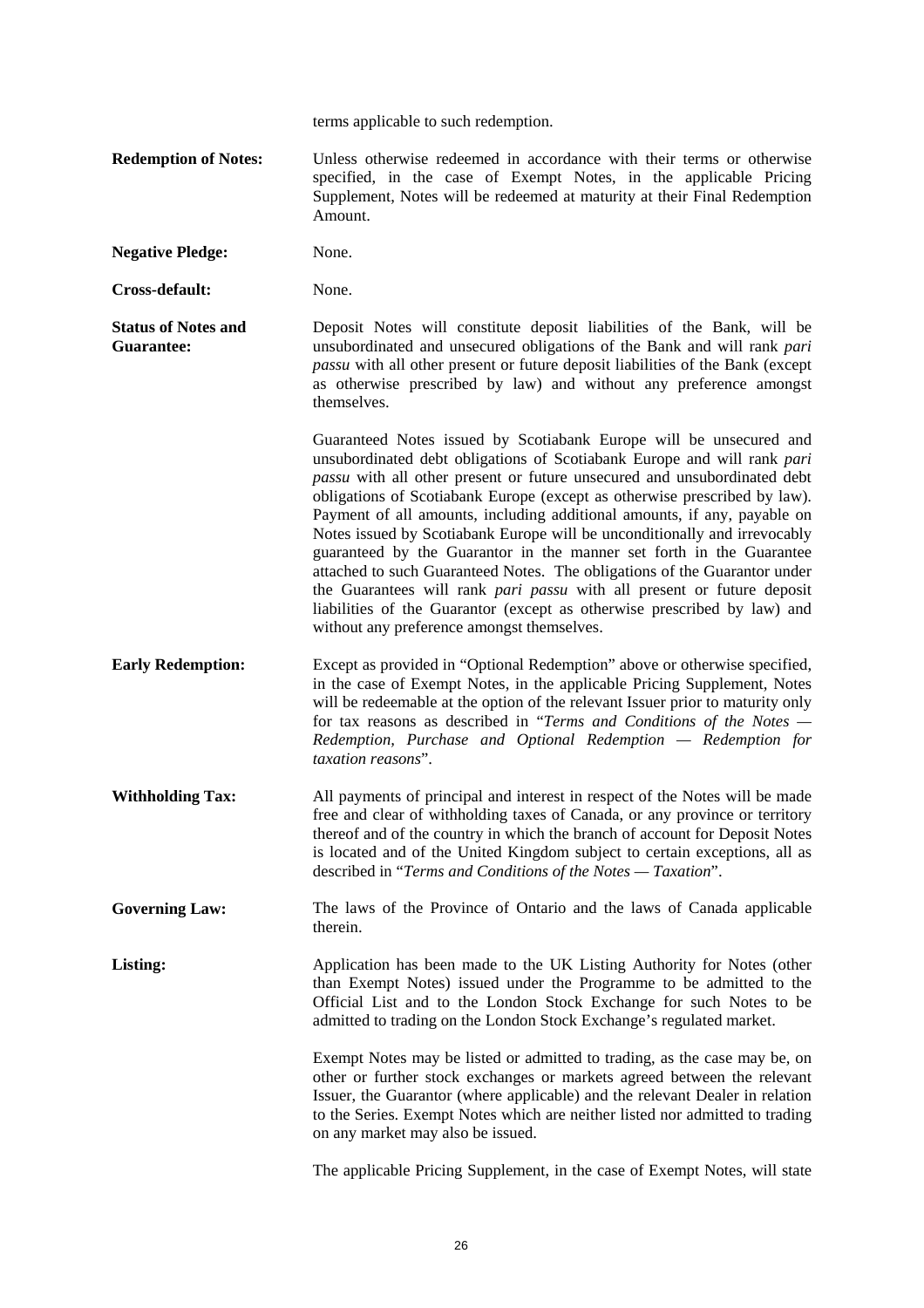whether or not the relevant Exempt Notes are to be listed and/or admitted to trading and, if so, on which stock exchanges and/or markets.

**Selling Restrictions:** See "*Plan of Distribution*" or, in the case of Exempt Notes, such other selling restrictions as may be specified in the applicable Pricing Supplement.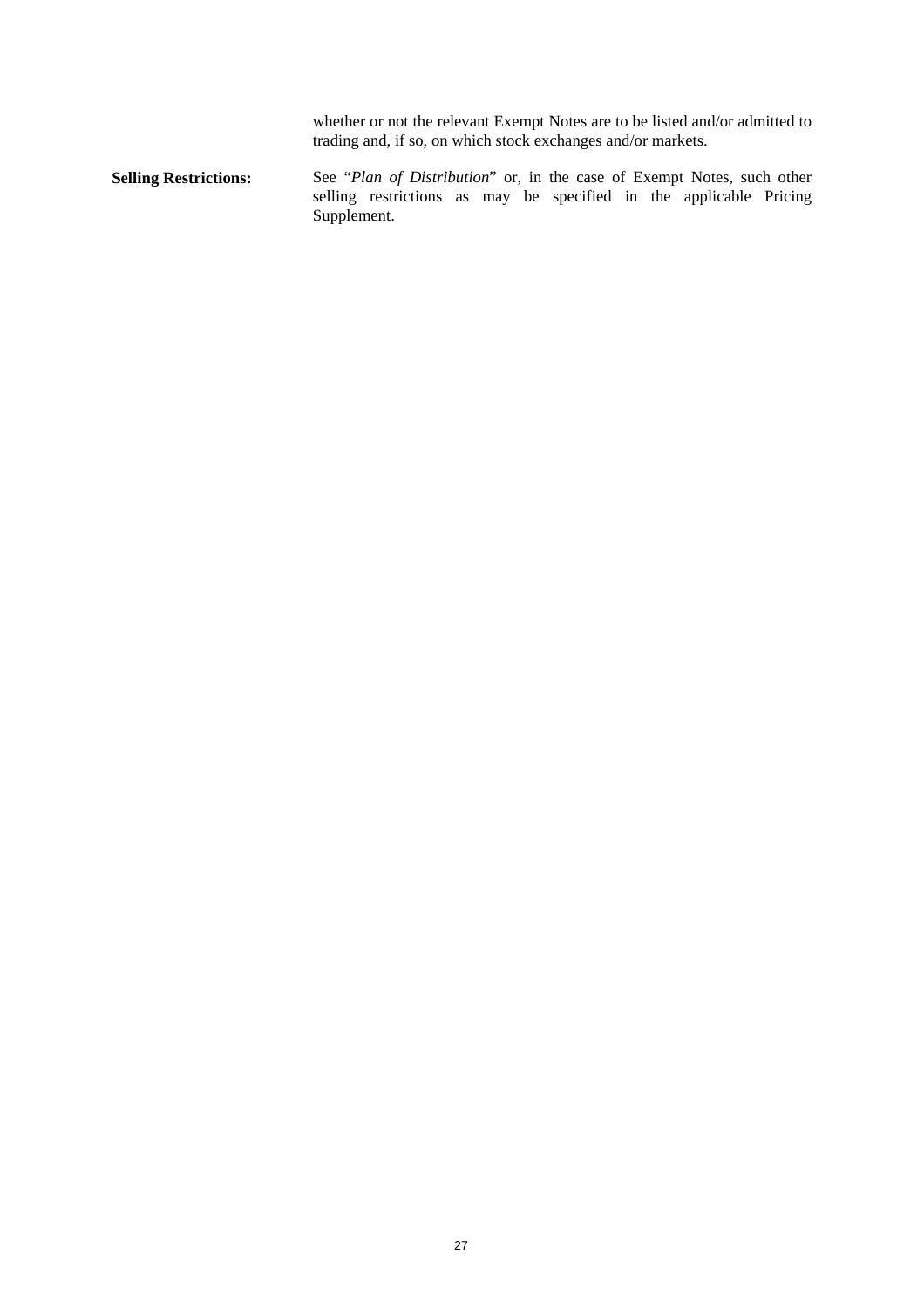# **FORM OF NOTES**

*Any reference in this section to "applicable Final Terms" shall be deemed to include a reference to "applicable Pricing Supplement" where relevant.* 

Each Tranche of Bearer Notes having an original maturity of more than one year will initially be represented by a temporary Global Note and each Tranche of Bearer Notes having an original maturity of one year or less will initially be represented by a permanent Global Note which, in each case, will (i) if the Global Notes are intended to be issued in the new global note ("NGN") form, as stated in the applicable Final Terms, be delivered on or prior to the original issue date of the Tranche to a common safekeeper (the "Common Safekeeper") for Euroclear Bank S.A./N.V. ("Euroclear") and Clearstream Banking, société anonyme ("Clearstream, Luxembourg"); and (ii) if the Global Notes are not intended to be issued in NGN form, as stated in the applicable Final Terms, be delivered on or prior to the issue date thereof to a common depositary (the "Common Depositary") on behalf of Euroclear and/or Clearstream, Luxembourg or any other agreed clearing system as further described in the "Form of Notes" herein.

No interest will be payable in respect of a temporary Global Note except as described under "Summary of Provisions Relating to the Notes while in Global Form". Interests in temporary Global Notes will be exchangeable for interests in permanent Global Notes or, if so stated in the applicable Final Terms, for definitive Bearer Notes after the date falling not earlier than 40 days after the issue date upon certification as to non-U.S. beneficial ownership or (in the case of Exchangeable Bearer Notes) definitive Registered Notes at any time after the issue date. Interests in permanent Global Notes will be exchangeable for definitive Bearer Notes or (in the case of Exchangeable Bearer Notes) definitive Registered Notes, if so indicated in the applicable Final Terms, as described under "Summary of Provisions Relating to the Notes while in Global Form".

Registered Notes will be represented by Note certificates (each a "Certificate"), one Certificate being issued in respect of each Noteholder's entire holding of Registered Notes of one Series. Registered Notes which are held in Euroclear and Clearstream, Luxembourg will be registered in the name of the nominee for the common depositary for Euroclear and Clearstream, Luxembourg or in the name of a nominee of the Common Safekeeper, as specified in the applicable Final Terms, and the relative Certificate(s) will be deposited with a common depositary or, as the case may be, a Common Safekeeper or, if held in any other agreed clearing system will be registered in the name of the nominee for such other agreed clearing system, or a common nominee for all such clearing systems and the relative Certificate(s) will be deposited with the appropriate depositary or, as the case may be, a common depositary.

Bearer Notes will be issued in compliance with U.S. Treasury Regulation  $\S1.163-5(c)(2)(i)$  (or any successor U.S. Treasury regulation section including, without limitation, regulations issued in accordance with U.S. Internal Revenue Service Notice 2012-20 or otherwise in connection with the U.S. Hiring Incentives to Restore Employment Act of 2010) (the "TEFRA D Rules") unless (i) the applicable Final Terms state that the Bearer Notes are issued in compliance with U.S. Treasury Regulation §1.163- 5(c)(2)(i)(C) (or any successor U.S. Treasury regulation section including, without limitation, regulations issued in accordance with U.S. Internal Revenue Service Notice 2012-20 or otherwise in connection with the U.S. Hiring Incentives to Restore Employment Act of 2010) (the "TEFRA C Rules") or (ii) the Bearer Notes are issued other than in compliance with the TEFRA D Rules or the TEFRA C Rules but in circumstances in which the Bearer Notes will not constitute "registration required obligations" under the United States Tax Equity and Fiscal Responsibility Act of 1982 ("TEFRA"), which circumstances will be referred to in the applicable Final Terms as a transfer to which TEFRA is not applicable.

Notes will be issued in compliance with subsection 240(2) of the *Income Tax Act* (Canada). Under that provision, where a right to interest on a debt obligation is evidenced by a coupon or other writing that does not form part of, or is capable of being detached from, the evidence of indebtedness, the coupon or other writing is to be marked or identified in prescribed manner by the letters "AX" in the case of a "taxable obligation" (as defined) or the letter "F" in the case of a "non-taxable obligation" (as defined).

The exchange of a permanent Global Note for definitive Bearer Notes upon notice from Euroclear and/or Clearstream (acting on the instructions of any holder) or at any time at the request of the relevant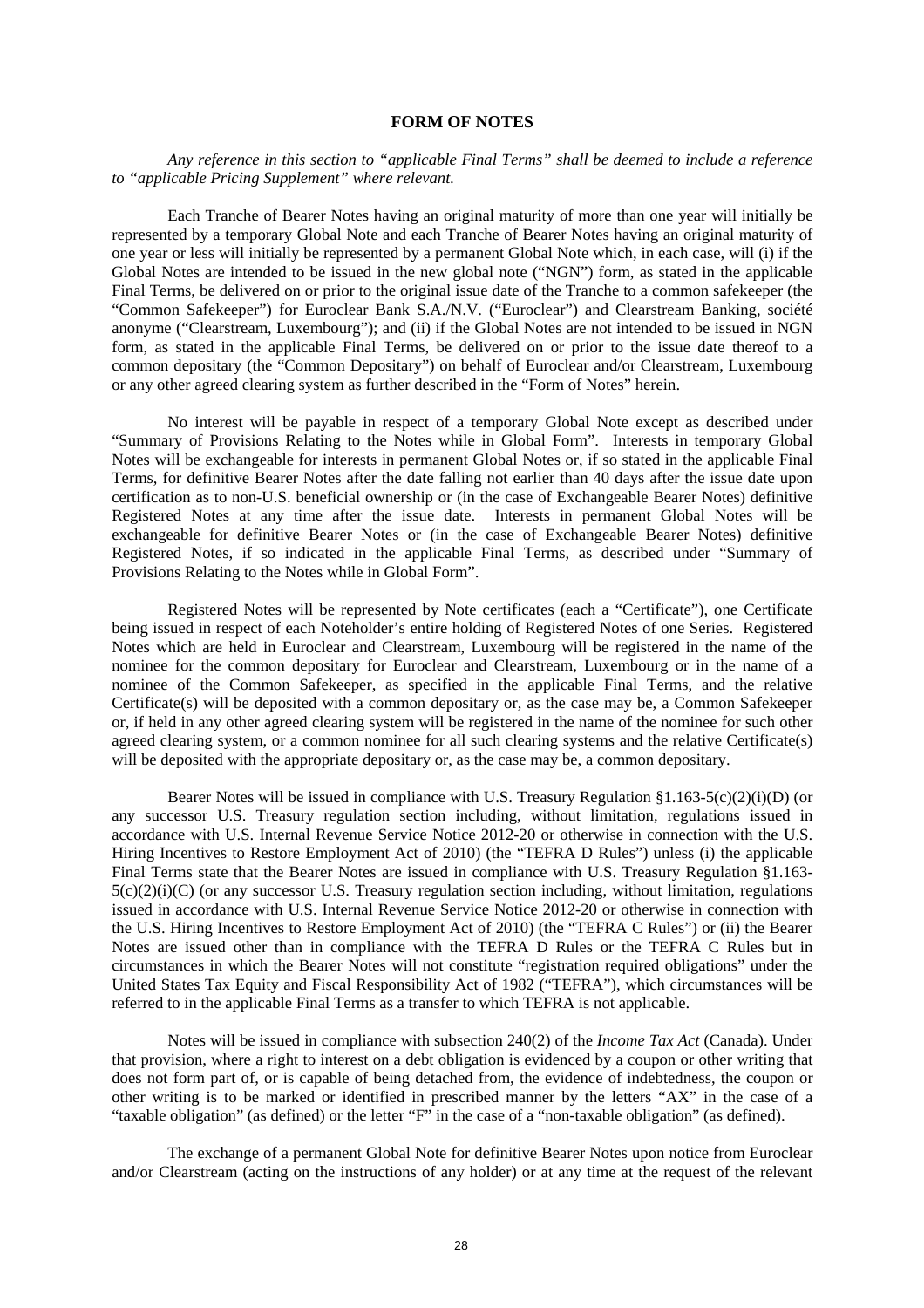Issuer should not be expressed to be applicable in the applicable Final Terms if the Notes are issued with a minimum Specified Denomination such as €100,000 (or its equivalent in another currency) plus one or more higher integral multiples of another smaller amount such as €1,000 (or its equivalent in another currency). Furthermore, such Specified Denomination construction is not permitted in relation to any issue of Notes which is to be represented on issue by a temporary Global Note exchangeable for definitive Notes.

The Issuers and the Guarantor (where applicable) may agree with any Dealer that Notes may be issued in a form not contemplated by the Terms and Conditions of the Notes. In such event, other than where such Notes are Exempt Notes, a supplement to this Prospectus or a new Prospectus will be made available which will describe the effect of the agreement reached in relation to such Notes.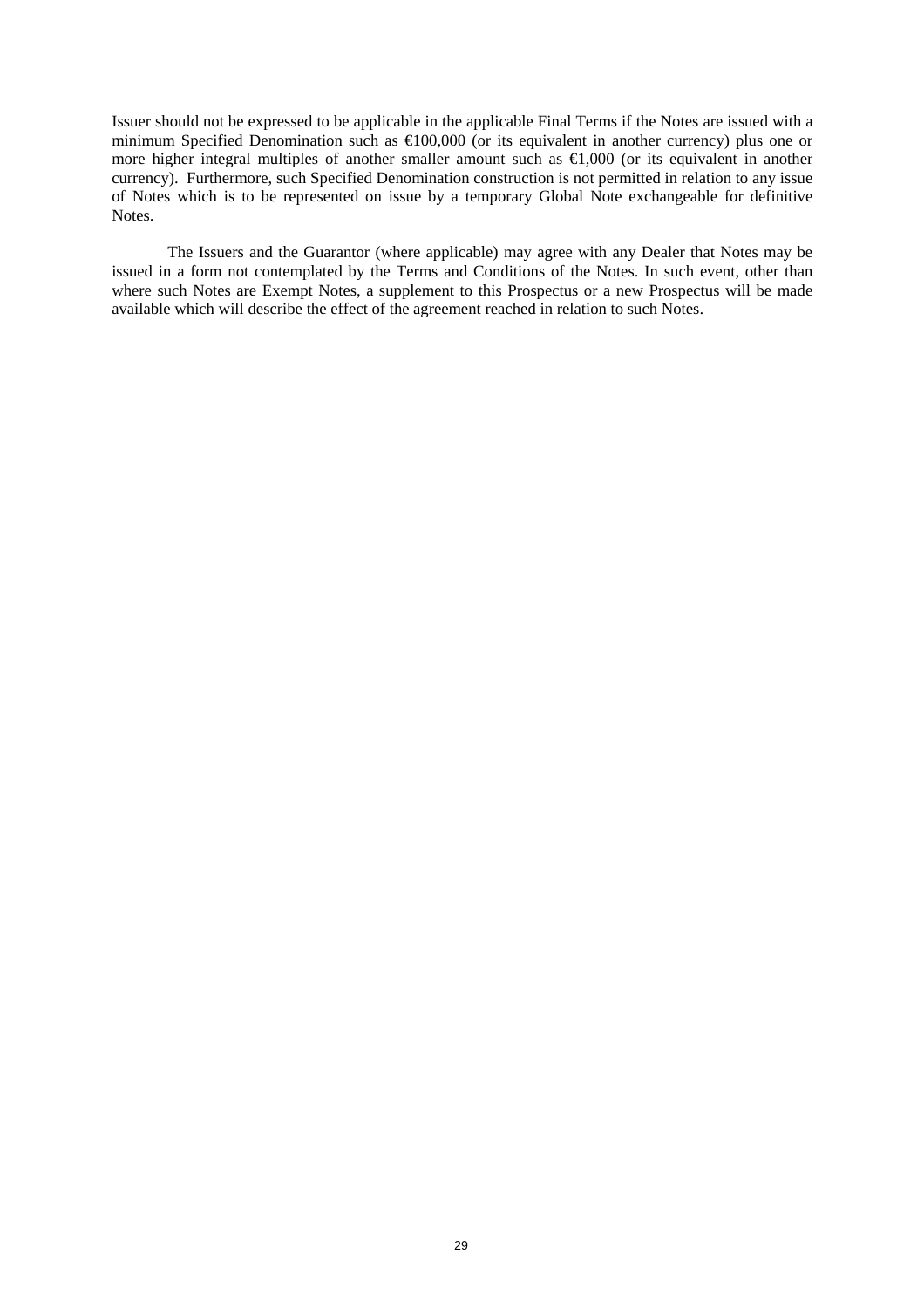### **THE BANK OF NOVA SCOTIA**

#### **History and Development of the Bank**

The Bank was granted a charter under the laws of the Province of Nova Scotia in 1832 and commenced operations in Halifax, Nova Scotia in that year. Since 1871, the Bank has been a chartered bank under the Bank Act. The Bank is a Schedule I bank under the Bank Act and the Bank Act is its charter. The head office of the Bank is located at 1709 Hollis Street, Halifax, Nova Scotia, B3J 3B7 and its executive offices are at Scotia Plaza, 44 King Street West, Toronto, Ontario M5H 1H1.

The Bank is a leading financial services provider in over 55 countries and Canada's most international bank. Through its team of more than 86,000 employees, the Bank and its affiliates offer a broad range of products and services, including personal, commercial, corporate and investment banking to over 21 million customers.

Certain information regarding the Bank is incorporated by reference into this Prospectus. See "Documents Incorporated by Reference".

# **Principal Activities and Markets**

The Bank has four major business lines: Canadian Banking, International Banking, Global Banking and Markets and Global Wealth and Insurance. Each of these four major business lines is discussed below and additional information on the Bank's business lines is available in Management's Discussion and Analysis of Financial Condition and Results of Operations for the year ended October 31, 2013, on pages 50 to 59 inclusive, accompanying the Bank's audited consolidated financial statements for the fiscal year ended October 31, 2013, incorporated by reference herein.

# *Canadian Banking*

Canadian Banking provides a full suite of financial advice and solutions, supported by an excellent customer experience, to over 7.6 million personal and business customers across Canada through its network of 1,038 branches and 3,800 automated banking machines (ABMs), as well as internet, mobile and telephone banking and specialized sales teams. The Bank also provides an alternative self-directed banking solution to 1.9 million Tangerine customers through internet, mobile and telephone banking. Canadian Banking is comprised of two main businesses: Retail and Small Business Banking and Commercial Banking. A description of each is outlined below:

- Retail and Small Business Banking provides financial advice, solutions and day-to-day banking products, including debit cards, deposit accounts, credit cards, investments, mortgages, loans, and related creditor insurance products, to individuals and small businesses.
- Commercial Banking delivers advice and a full suite of customized lending, deposit, cash management and trade finance solutions to medium and large businesses.

# *International Banking*

International Banking encompasses the Bank's retail and commercial banking operations in 43 of the more than 55 countries outside Canada in which the Bank operates an international presence unmatched by other Canadian banks. This business line has operations in Latin America, the Caribbean and Central America, and Asia. A full range of personal and commercial financial services is provided to over 13.9 million customers through a network of over 3,000 branches and offices, 7,500 ABMs, mobile, internet and telephone banking, in-store banking kiosks, and specialized sales forces.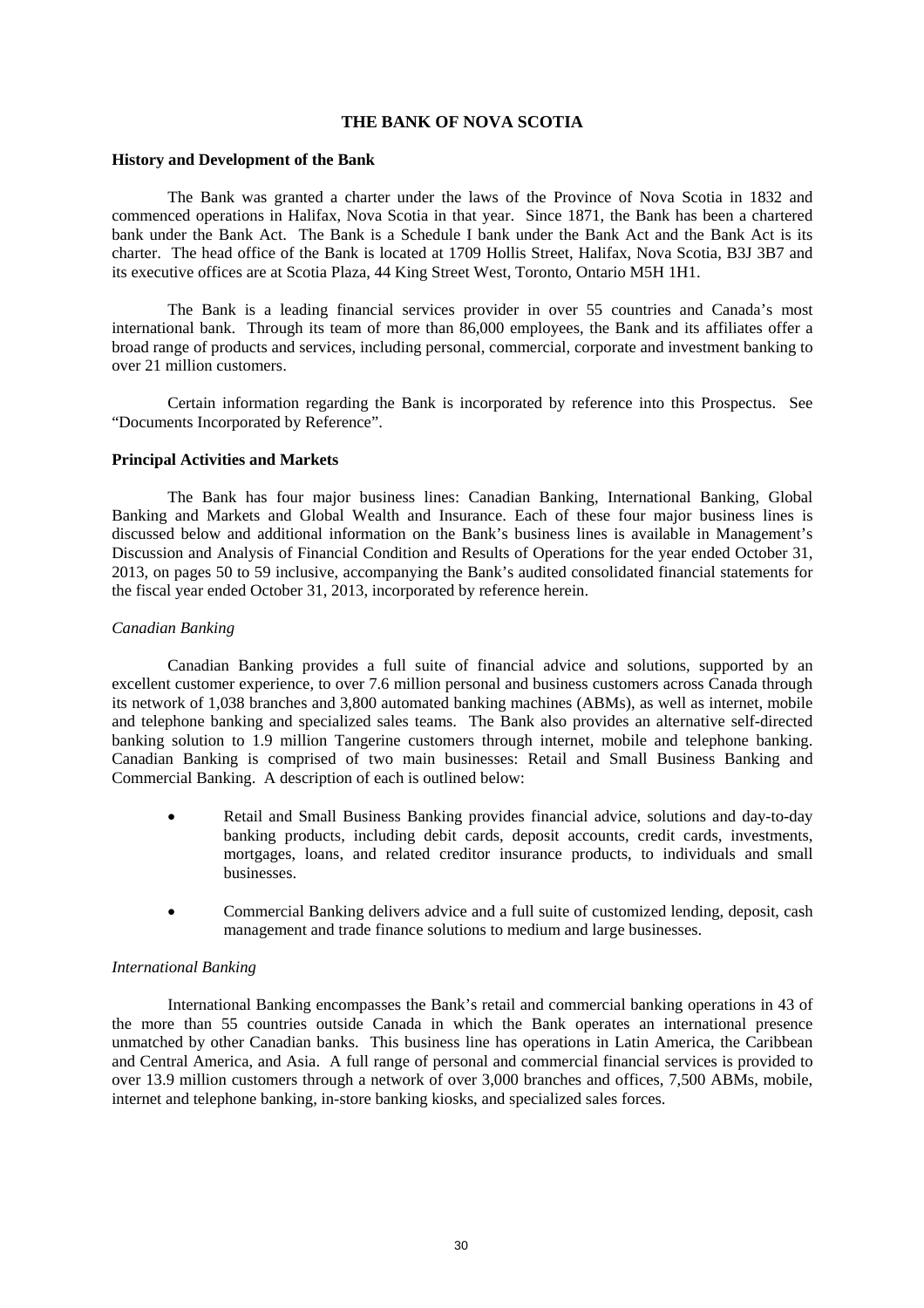#### *Global Wealth & Insurance*

Global Wealth & Insurance combines the Bank's wealth management and insurance operations, in Canada and internationally, and is diversified across multiple geographies, product lines and strong businesses. The division recently changed its name from Global Wealth Management to Global Wealth & Insurance to recognize the scale and growth opportunities of the Bank's insurance business.

Global Wealth is an integrated business comprising of asset management and client-facing business. The asset management business is focused on investment manufacturing and developing investment solutions for both retail and institutional investors. The global client-facing wealth business units include private client, online and full service brokerage, institutional client services and the independent advisor channel. Its focus is on providing advice and solutions for clients in Canada and internationally.

Global Insurance has four main business lines in Canada: creditor, life and health, home and auto and travel. Internationally, a full range of creditor and non-creditor insurance products (life and health, home and auto, unemployment, universal life, retirement savings, fraud and assistance) are sold to the Bank's clients through a number of different channels.

#### *Global Banking and Markets*

Global Banking and Markets is the wholesale banking and capital markets arm of the Bank. It offers an extensive number of products to corporate, government and institutional investor clients. Global Banking and Markets is a full-service lender and investment dealer in Canada and Mexico and offers a wide range of products in the United States, Central and South America, and in select markets in Europe and the Asia Pacific region. Global Banking and Markets provides corporate lending, equity and debt underwriting, and mergers and acquisitions advisory services, as well as capital markets products and services, such as fixed income, derivatives, prime brokerage, securitization, foreign exchange, equity sales, trading and research, energy and agricultural commodities, and, through ScotiaMocatta, precious and base metals.

### *Competition*

The Canadian banking system consists of five Canadian banks that are required by law to be widely held because their equity exceeds a threshold of \$12 billion. These five banks compete across the country with extensive branch networks, augmented by ABMs, telephone, internet and mobile banking facilities. In addition, the system includes 23 other domestic banks, 52 foreign banks and more than 730 credit unions and caisses populaires. In total, the Canadian financial services industry includes thousands of institutions such as life insurance companies, property and casualty insurers, consumer finance companies, independent investment dealers and independent retail mutual fund management companies.

The Bank provides a broad range of banking and other financial services to retail, commercial and corporate banking clients in Canada, the United States, Mexico, the Caribbean, Central America, South America and Asia either directly or through subsidiaries. In providing these services, the Bank competes with local and international banks and other financial institutions.

Competition is reflected in the range of products and services offered, innovation in features, services, technology and delivery and the different pricing adopted. Canada was ranked among the top 10 countries in the world in terms of the variety of financial products and services offered, according to the 2013-14 Global Competitiveness survey of the World Economic Forum. In addition, there are an increasingly large number of payment service providers in the Canadian market place offering alternative channels and competition in the payments space.

The number of new entrants into the financial services sector in recent years has also underscored the level of competition. A total of 17 new entrants, including seven banks and 10 foreign bank branches or subsidiaries, received charters from the federal bank regulator between 2007 and 2012. The number of domestic banks in the country rose to 28 over the past year.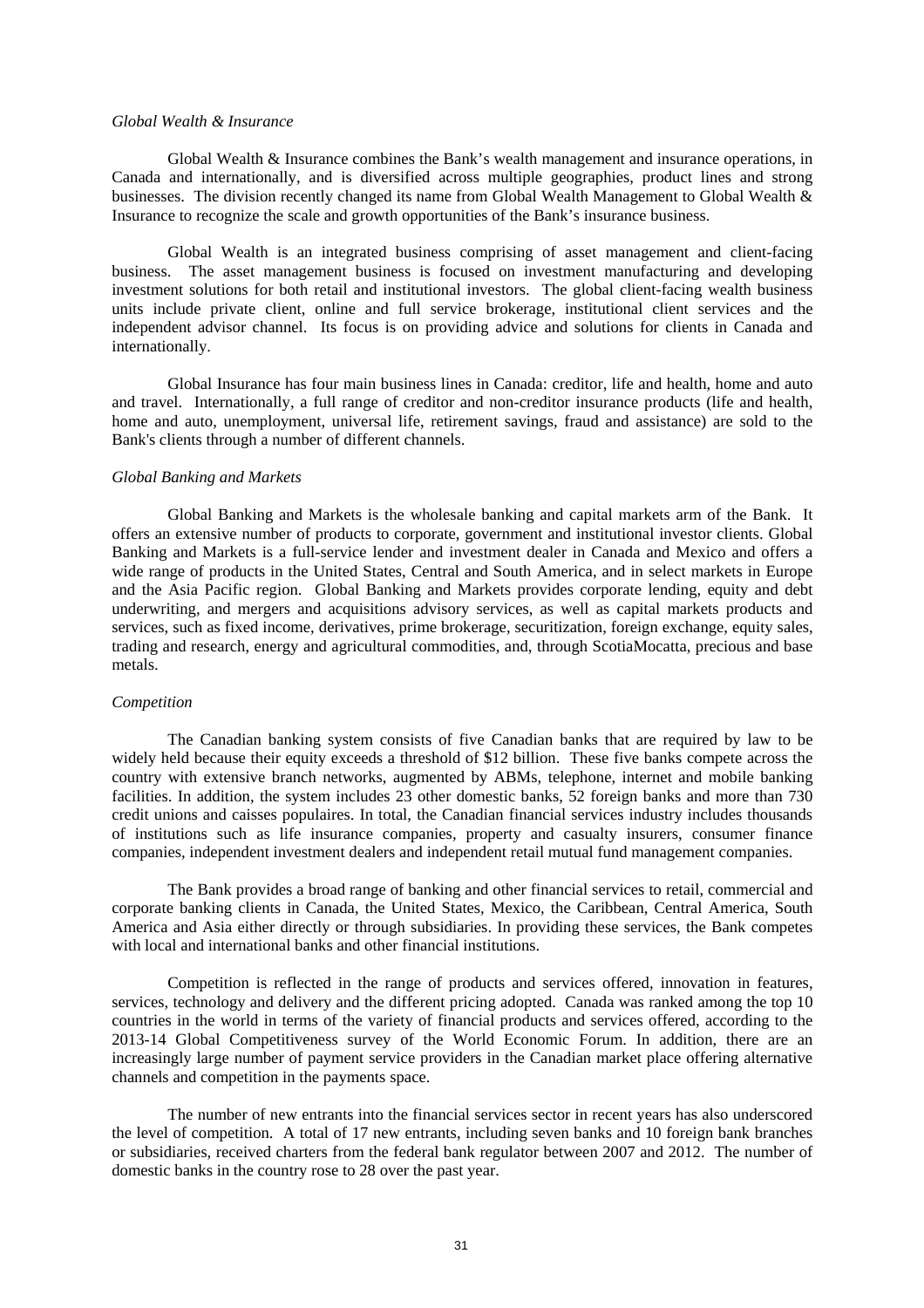New national competitors should also emerge as a result of the federal government's implementation of regulations for a new framework to allow credit unions to incorporate at the federal level. This will give those credit unions that choose to incorporate federally the flexibility they require to grow beyond their provincial borders and provide consumers greater financial choice.

# **Organizational Structure**

The Bank's principal subsidiaries<sup>(1)</sup> as at October 31, 2013 were: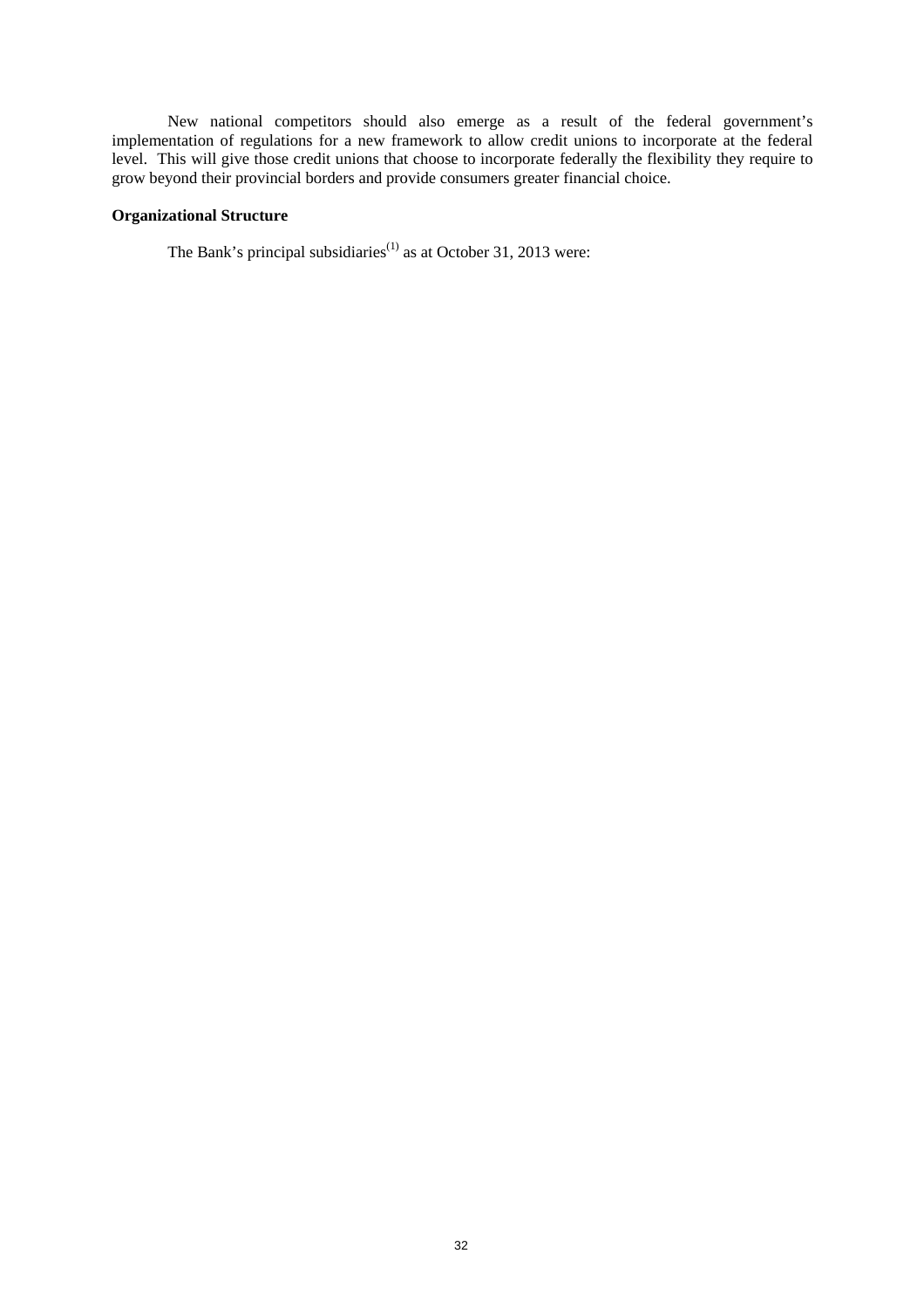|                                                    |                                    | Carrying value of shares <sup>(2)</sup> |                |
|----------------------------------------------------|------------------------------------|-----------------------------------------|----------------|
| As at October 31, 2013 (\$ millions)               | <b>Principal office</b>            | 2013                                    | 2012           |
| Canadian                                           |                                    |                                         |                |
| BNS Investments Inc.                               | Toronto, Ontario                   | \$11,707                                | \$11,711       |
| Montreal Trust Company of Canada                   | Montreal, Quebec                   |                                         |                |
| Dundee Bank of Canada <sup>(2)</sup>               | Toronto, Ontario                   | 822                                     | 784            |
| DundeeWealth Inc. $(2)$                            | Toronto, Ontario                   | 3.869                                   | 3,713          |
| <b>ING Bank of Canada</b>                          | Toronto, Ontario                   | 3,267                                   |                |
| National Trustco Inc.                              | Toronto, Ontario                   | 640                                     | 620            |
| The Bank of Nova Scotia Trust Company              | Toronto, Ontario                   |                                         |                |
| National Trust Company                             | Stratford, Ontario                 |                                         |                |
| RoyNat Inc.                                        | Toronto, Ontario                   | 47                                      | 34             |
| 1832 Asset Management L.P.                         | Toronto, Ontario                   | 373                                     | 318            |
| Scotia Capital Inc.                                | Toronto, Ontario                   | 1,045                                   | 994            |
| Scotia Dealer Advantage Inc.                       | Burnaby, British Columbia          | 267                                     | 195            |
| Scotia Insurance Agency Inc.                       | Toronto, Ontario                   | 3                                       | $\overline{2}$ |
| Scotia Life Insurance Company                      | Toronto, Ontario                   | 148                                     | 110            |
| Scotia Life Financial Services Inc                 | Toronto, Ontario                   | 2                                       | $\mathbf{1}$   |
| Scotia Mortgage Corporation                        | Toronto, Ontario                   | 589                                     | 496            |
| Scotia Securities Inc.                             | Toronto, Ontario                   | 52                                      | 54             |
|                                                    |                                    |                                         |                |
| International                                      |                                    |                                         |                |
| Banco Colpatria Multibanca Colpatria S.A. (51%)    | Bogota, Colombia                   | 1.241                                   | 1.122          |
| The Bank of Nova Scotia Berhad                     | Kuala Lumpur, Malaysia             | 286                                     | 268            |
| The Bank of Nova Scotia International Limited      | Nassau, Bahamas                    | 11,698                                  | 10.393         |
| BNS (Colombia) Holdings Limited (99.9%)            | Nassau, Bahamas                    |                                         |                |
| Grupo BNS de Costa Rica, S.A.                      | San Jose, Costa Rica               |                                         |                |
| The Bank of Nova Scotia Asia Limited               | Singapore                          |                                         |                |
| The Bank of Nova Scotia Trust Company (Bahamas)    | Nassau, Bahamas                    |                                         |                |
| Limited                                            |                                    |                                         |                |
| Scotiabank & Trust (Cayman) Ltd.                   | Grand Cayman, Cayman Islands       |                                         |                |
| Scotiabank (Bahamas) Limited                       | Nassau, Bahamas                    |                                         |                |
| Scotiabank (Belize) Ltd.                           | Belize City, Belize                |                                         |                |
| Scotiabank (British Virgin Islands) Limited        | Road Town, Tortola, B.V.I.         |                                         |                |
| Scotiabank (Hong Kong) Limited                     | Hong Kong, China                   |                                         |                |
| Scotiabank (Ireland) Limited                       | Dublin, Ireland                    |                                         |                |
| Scotiabank (Turks and Caicos) Ltd.                 | Providenciales, Turks and Caicos   |                                         |                |
|                                                    | <b>Islands</b>                     |                                         |                |
| Grupo Financiero Scotiabank Inverlat. S.A. de C.V. | Mexico, D.F., Mexico               | 2,700                                   | 2,317          |
| $(97.4\%)$                                         |                                    |                                         |                |
| Nova Scotia Inversiones Limitada                   | Santiago, Chile                    | 2,452                                   | 2,349          |
| Scotiabank Chile (99.6%)                           | Santiago, Chile                    |                                         |                |
| Scotia Capital (Europe) Limited                    | London, England                    | 69                                      | 64             |
| Scotia Capital (USA) Inc. <sup>(3)</sup>           | New York, New York                 |                                         |                |
|                                                    |                                    |                                         |                |
| Scotia Group Jamaica Limited (71.8%)               | Kingston, Jamaica                  | 483                                     | 493            |
| The Bank of Nova Scotia Jamaica Limited            | Kingston, Jamaica                  |                                         |                |
| Scotia Investments Jamaica Limited (77.0%)         | Kingston, Jamaica                  |                                         |                |
| Scotia Holdings (US) Inc. <sup>(4)</sup>           | Houston, Texas                     |                                         |                |
| The Bank of Nova Scotia Trust Company of New York  | New York, New York                 |                                         |                |
| Scotiabanc Inc.                                    | Houston, Texas                     | 863                                     | 846            |
| Scotia International Limited                       | Nassau, Bahamas                    |                                         |                |
| Scotiabank Anguilla Limited                        | The Valley, Anguilla               |                                         |                |
| Scotiabank Brasil S.A. Banco Multiplo              | Sao Paulo, Brazil                  | 158                                     | 179            |
| Scotiabank de Puerto Rico                          | San Juan, Puerto Rico              | 937                                     | 853            |
| Scotiabank El Salvador, S.A. (99.3%)               | San Salvador, El Salvador          | 427                                     | 382            |
| Scotiabank Europe plc                              | London, England                    | 1,996                                   | 1,848          |
| Scotiabank Peru S.A.A. (97.8%)                     | Lima, Peru                         | 2,560                                   | 2,236          |
| Scotiabank Trinidad and Tobago Limited (50.9%)     | Port of Spain, Trinidad and Tobago | 291                                     | 262            |
|                                                    |                                    |                                         |                |

(1) The Bank (or immediate parent of an entity) owns 100% of the outstanding voting shares of each subsidiary unless otherwise noted. The listing includes major operating subsidiaries only.

(2) Effective November 1, 2013 the name of Dundee Bank of Canada has been changed to Hollis Canadian Bank and Dundee Wealth Inc. has been changed to Hollis Wealth Inc.

(3) The carrying value of this subsidiary is included with that of its parent, Scotia Capital Inc. (4) The carrying value of this subsidiary is included with that of its parent, BNS Investments Inc.

Subsidiaries may have a different reporting date from that of the Bank of October 31. Dates may differ for a variety of reasons including local reporting requirements or tax laws. In accordance with the Bank's accounting policies, for the purpose of inclusion in the consolidated financial statements of the Bank, adjustments are made for subsidiaries with different reporting dates.

The Bank also engages in business in its own right. Its assets are therefore comprised of both shares in the above subsidiaries and assets and liabilities acquired in the conduct of its own business. It is part dependent on the members of the Scotiabank Group and the revenues recovered by them.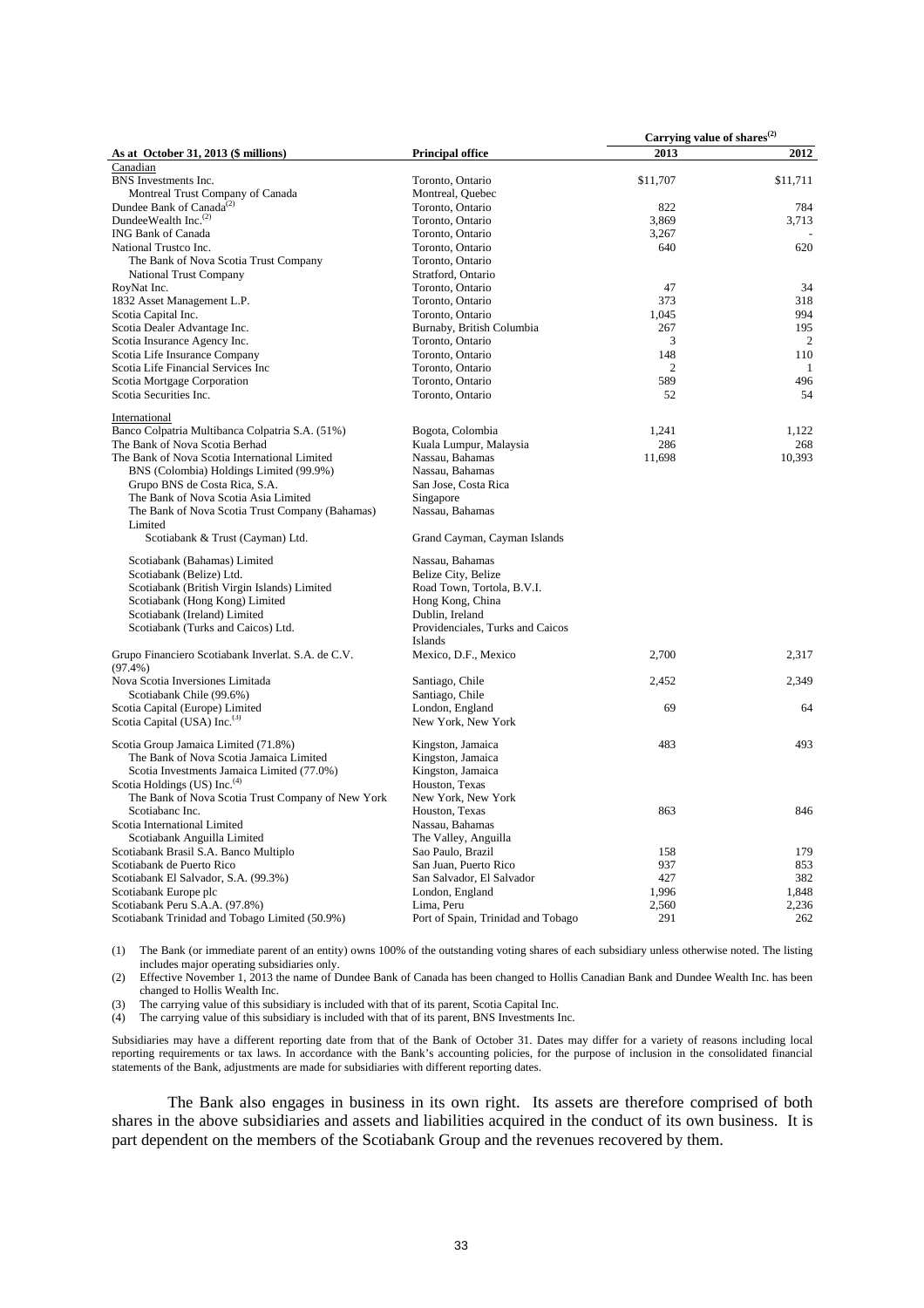# **Directors and Board Committees of the Bank**

The Directors of the Bank as of the date hereof are as follows:

| <b>Name</b>                                     | <b>Board Committee</b><br><b>Memberships</b>          | <b>Principal Occupation/</b><br><b>Outside Activities</b>                                                                                 |  |
|-------------------------------------------------|-------------------------------------------------------|-------------------------------------------------------------------------------------------------------------------------------------------|--|
| THOMAS CHARLES O'NEILL                          | <b>ACRC</b><br><b>CGC</b><br><b>ERC</b><br><b>HRC</b> | Non-executive Chairman of The<br>Bank of Nova Scotia, Corporate<br>Director and retired Chair of the<br>Board of PwC Consulting           |  |
| <b>GUILLERMO ENRIQUE BABATZ TORRES</b>          | <b>ACRC</b><br><b>ERC</b>                             | Managing Partner, Atik Capital, S.C.                                                                                                      |  |
| RONALD ALVIN BRENNEMAN                          | ERC-Chair<br><b>HRC</b>                               | Corporate<br>Director<br>retired<br>and<br>Executive Vice Chairman,<br>Suncor<br>Energy Inc.                                              |  |
| <b>CHOONG JOONG CHEN</b>                        | CGC                                                   | Counsel, Rajah & Tann LLP                                                                                                                 |  |
| <b>CHARLES HARRY DALLARA</b>                    | <b>ACRC</b><br>CGC                                    | Executive Vice Chairman of the<br>Board of Directors and Chairman of<br>the Americas of Partners Group<br><b>Holding AG</b>               |  |
| DAVID ALLISON DODGE, O.C.                       | ERC                                                   | Senior Advisor, Bennett Jones LLP                                                                                                         |  |
| <b>NANCY ASHLEIGH EVERETT</b>                   | CGC-Chair<br><b>ERC</b>                               | President, Corporate Secretary and<br>Director, Royal Canadian Securities<br>Limited                                                      |  |
| JOHN CUSTANCE KERR, C.M., O.B.C.,<br>LL.D.      | HRC-Chair<br><b>ERC</b>                               | Private investor, President of the<br>Vancouver Professional Baseball<br>LLP and former Managing Partner of<br>Lignum Forest Products LLP |  |
| <b>BRIAN JOHNSTON PORTER</b>                    | N/A                                                   | President<br>Chief Executive<br>and<br>Officer, The Bank of Nova Scotia                                                                   |  |
| <b>AARON WILLIAM REGENT</b>                     | <b>ACRC</b><br><b>HRC</b>                             | Founder and Managing Partner of<br>Magris Resources Inc.                                                                                  |  |
| DR. INDIRA VASANTI SAMARASEKERA,<br>O.C., PH.D. | <b>HRC</b><br><b>CGC</b>                              | President and Vice-Chancellor of the<br>University of Alberta                                                                             |  |
| <b>SUSAN LOUISE SEGAL</b>                       | <b>ACRC</b><br>CGC                                    | President<br>Chief<br>Executive<br>and<br>Officer of the Americas Society and<br>Council of the Americas                                  |  |
| PAUL DAVID SOBEY                                | <b>ACRC</b> - Chair<br><b>ERC</b>                     | Director<br>Corporate<br>and<br>former<br>President<br>Chief Executive<br>and<br>Officer of Empire Company Limited                        |  |
| <b>BARBARA SUSAN THOMAS</b>                     | <b>ACRC</b><br><b>HRC</b>                             | Corporate Director                                                                                                                        |  |

# **Notes:**

ACRC—Audit and Conduct Review Committee CGC—Corporate Governance Committee ERC—Executive and Risk Committee HRC—Human Resource Committee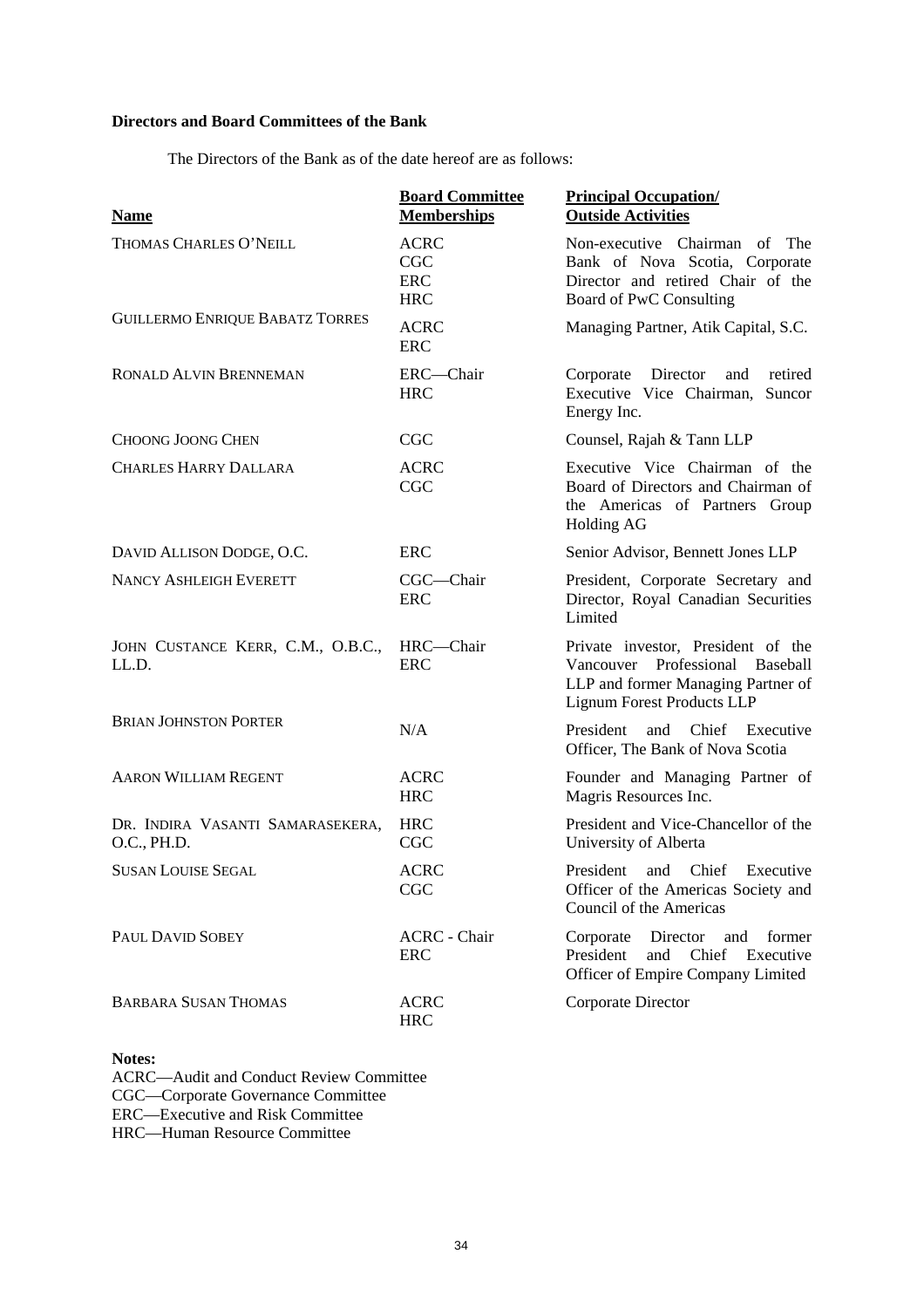The business address of the Directors of the Bank is The Bank of Nova Scotia, Scotia Plaza, 44 King Street West, Toronto, Ontario M5H 1H1, which is the executive office of the Bank.

There are no potential conflicts of interest between any duties owed to the Bank by the Directors and the private interests and/or other external duties owed by these individuals.

### **Major Shareholders**

Without Minister of Finance of Canada (the "Minister") approval, no person or group of associated persons may own more than 10 per cent. of any class of shares of the Bank. No person may be a major shareholder of a bank if the bank has equity of \$12 billion or more (which would include the Bank). A person is a major shareholder of a bank if: (a) the aggregate of shares of any class of voting shares beneficially owned by that person and that are beneficially owned by any entities controlled by that person is more than 20 per cent. of that class of voting shares; or (b) the aggregate of shares of any class of nonvoting shares beneficially owned by that person and that are beneficially owned by any entities controlled by that person is more than 30 per cent. of that class of non-voting shares. Ownership of the Bank's shares by Canadian or foreign governments is prohibited under the Bank Act. However, in 2009 certain amendments were made to the Bank Act that would permit the Canadian federal government to acquire shares of a bank, including the Bank, if the Minister and Governor in Council were to conclude that to do so was necessary to promote stability in the financial system. While the government holds any shares of a bank, including the Bank, the Minister may impose certain terms and conditions, including conditions on the payment by the Bank of dividends on any of its shares.

# **Selected Financial Information**

### *Financial Summary*

The financial data as at October 31, 2013 and 2012 and for the years ended October 31, 2013 and 2012 in the tables below has been retrospectively adjusted to reflect the adoption of new IFRS standards in 2014 as described in the Bank's comparative unaudited interim consolidated financial statements for the three and six month period ended April 30, 2014 incorporated by reference herein. The financial data as at October 31, 2013 in the table below entitled "Condensed Consolidated Statement of Financial Position" has been derived without material adjustment from the unaudited consolidated statement of financial position as at October 31, 2013 included in the Bank's comparative unaudited interim consolidated financial statements for the three and six month period ended April 30, 2014 incorporated by reference herein.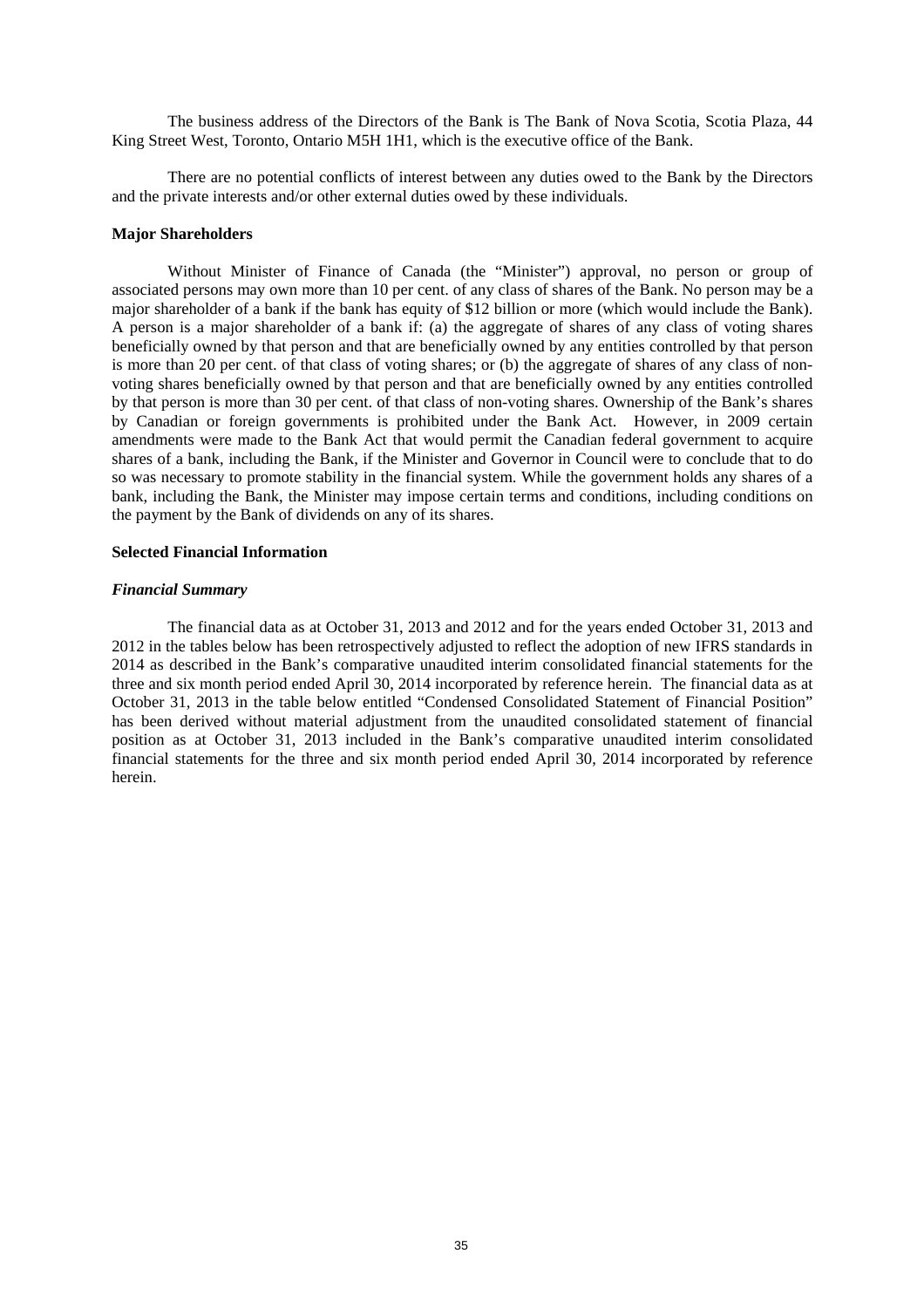# **Condensed Consolidated Statement of Financial Position**

|                                                             | As at October 31 |              |
|-------------------------------------------------------------|------------------|--------------|
| (Amounts in millions of Canadian dollars)                   | $2013^1$         | $2012^{1,2}$ |
| <b>Assets</b>                                               |                  |              |
| Cash and deposits with financial institutions and precious  |                  |              |
|                                                             | \$62,218         | \$59,724     |
| Securities purchased under resale agreements and securities | 96,489           | 87,596       |
|                                                             | 82,533           | 66,189       |
|                                                             | 34,319           | 33,376       |
|                                                             | 402,215          | 352,578      |
|                                                             | 65,870           | 68,762       |
|                                                             | \$743,644        | \$668,225    |
| <b>Liabilities</b>                                          |                  |              |
|                                                             | \$518,061        | \$465,846    |
| Obligations related to securities sold under repurchase     |                  |              |
|                                                             | 77,508           | 56,968       |
|                                                             | 96,847           | 95,603       |
|                                                             | 5,841            | 10,143       |
|                                                             | \$698,257        | \$628,560    |
| <b>Equity</b>                                               |                  |              |
|                                                             | \$40,165         | \$34,335     |
|                                                             | 4,084            | 4,384        |
|                                                             | 1,138            | 946          |
|                                                             | \$45,387         | \$39,665     |
|                                                             |                  |              |
| Condonsed Conselidated Statement of Inco                    | \$743,644        | \$668,225    |

**Condensed Consolidated Statement of Income**

|                                           | For the year ended<br>October 31 |              |
|-------------------------------------------|----------------------------------|--------------|
| (Amounts in millions of Canadian dollars) | $2013^{\circ}$                   | $2012^{1,2}$ |
|                                           | \$11,350                         | \$9,970      |
|                                           | 6.917                            | 6.246        |
|                                           | 3,032                            | 3,430        |
|                                           | 21.299                           | 19,646       |
|                                           | 1.288                            | 1.252        |
|                                           | 11,664                           | 10,436       |
|                                           | 1.737                            | 1,568        |
|                                           | \$6,610                          | \$6,390      |
|                                           | 231                              | 196          |
|                                           | \$6,379                          | \$6.194      |
|                                           | 217                              | 220          |
|                                           | \$6,162                          | \$5,974      |

<sup>1</sup> Amounts are retrospectively adjusted to reflect the adoption of new IFRS standards in 2014 (refer to Note 3 of the Bank's condensed interim consolidated financial statements in the Bank's Q1 2014 Report to Shareholders).

 $2^2$  Certain amounts for October 31, 2012 have been restated to reflect the current period presentation of deposits with financial institutions and cash collateral on securities borrowed and derivative transactions (refer to Note 2 of the Bank's annual consolidated financial statements in the Bank's 2013 Annual Report).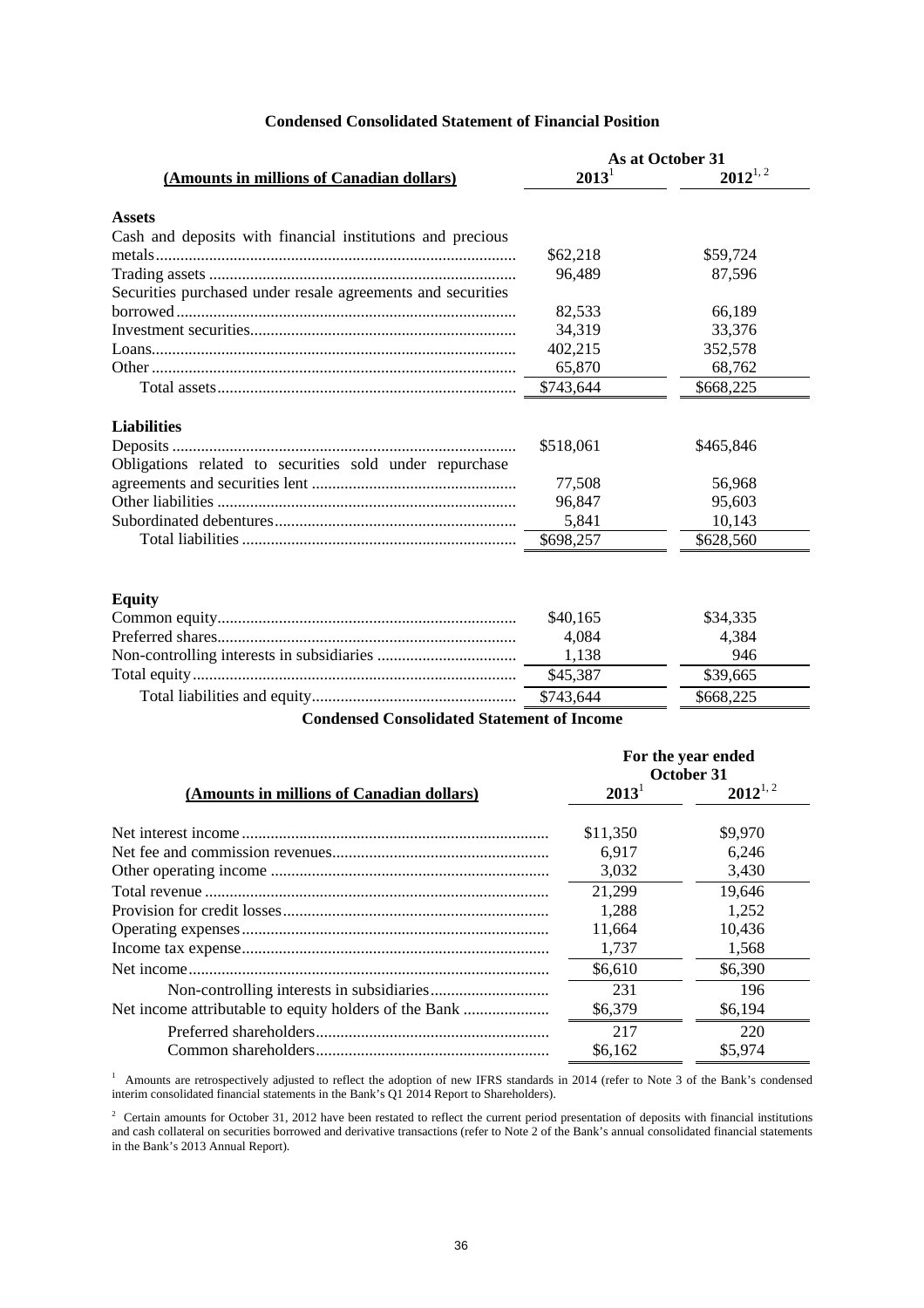### **Material Contracts**

The Bank has not entered into any contracts outside the ordinary course of the Bank's business which could materially affect the Bank's obligations in respect of any Notes to be issued by the Bank.

### **Auditors**

KPMG LLP, Chartered Accountants, Bay Adelaide Centre, 333 Bay Street, Suite 4600, Toronto, Ontario M5H 2S5. KPMG LLP has been selected to serve as auditors for the Bank for the 2014 fiscal year. The consolidated financial statements of the Bank which comprise the consolidated statements of financial position as at October 31, 2013 and October 31, 2012 and the consolidated statements of income, comprehensive income, changes in equity and cash flows for each of the years in the three year period ended October 31, 2013 and notes, comprising a summary of significant accounting policies and other explanatory information, and management's assessment of the effectiveness of internal control over financial reporting as of October 31, 2013 have been incorporated by reference herein in reliance upon the reports of KPMG LLP, incorporated by reference herein.

KPMG LLP have confirmed that they are independent with respect to the Bank within the meaning of the relevant rules and related interpretations prescribed by the relevant professional bodies in Canada and any applicable legislation or regulations.

### **Legal and Arbitration Proceedings**

There are no governmental, legal or arbitration proceedings (including any such proceedings which are pending or threatened of which the Bank is aware), during the 12 month period preceding the date of this Prospectus which may have, or have had in the recent past, significant effects on the Bank's and the Bank's subsidiaries (taken as a whole) financial position or profitability.

#### **Redemption of Preferred Shares**

On June 23, 2014, the Bank announced that it intends to redeem all \$300,000,000 of issued and outstanding Non-cumulative Preferred Shares Series 13 of the Bank on July 29, 2014.

### **Ratings**

Each of Moody's Canada Inc. ("Moody's"), Standard & Poor's Ratings Services (Canada), a business unit of The McGraw-Hill Companies (Canada) Corporation ("S&P"), Fitch, Inc. ("Fitch") and DBRS Limited ("DBRS") has provided the following issuer ratings for the Bank:

|                        | Moody's | S&P                | Fitch     | <b>DBRS</b>    |
|------------------------|---------|--------------------|-----------|----------------|
| Senior long-term debt/ | Aa2     | $A+$               | $AA-$     | AA             |
| deposits               |         |                    |           |                |
| Subordinated debt      | A2      | A-                 | $A+$      | $AA$ (low)     |
| Short-term deposits/   | $P-1$   | $A-1$              | $F1+$     | $R-1$ (high)   |
| commercial paper       |         |                    |           |                |
| Non-cumulative         | Baa1    | $BBB+/P-2$ (high)* | Not rated | $Pfd-2$ (high) |
| preferred shares       |         |                    |           |                |
|                        |         |                    |           |                |

\*Canadian scale

None of S&P, Moody's, Fitch or DBRS (the "non-EU CRAs") is established in the European Union or has applied for registration under the CRA Regulation. The ratings have been endorsed by each of Standard and Poor's Credit Market Services Europe Ltd., Moody's Investors Service Ltd., DBRS Ratings Limited and Fitch Ratings Limited (the "EU CRAs"), as applicable, which are affiliates of S&P, Moody's, Fitch and DBRS, respectively, in accordance with the CRA Regulation. Each EU CRA is established in the European Union and registered under the CRA Regulation. As such each EU CRA is included in the list of credit rating agencies published by the European Securities and Markets Authority ("ESMA") on its website in accordance with the CRA Regulation. ESMA has indicated that ratings issued in Canada which have been endorsed by an EU CRA may be used in the EU by the relevant market participants.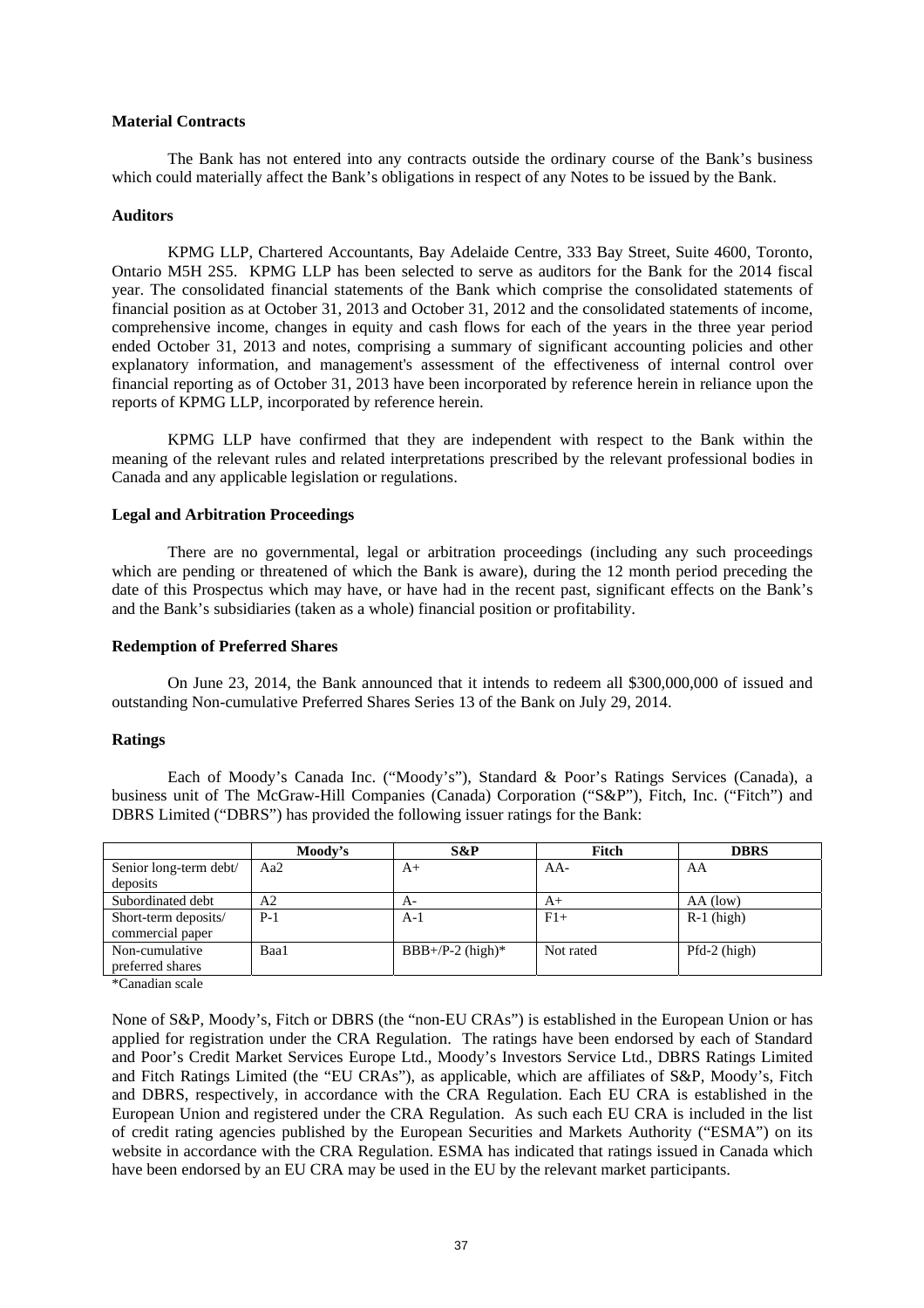### **SCOTIABANK EUROPE PLC**

#### **History and Development of Scotiabank Europe**

Scotiabank Europe plc ("Scotiabank Europe") was incorporated on August 28, 1964 under the name of The Bank of Nova Scotia Trust Company (United Kingdom) Limited and was registered as a public limited company under its present name on November 3, 1997. It is a wholly owned subsidiary of the Bank. Its principal activity is that of an authorized person under the FSMA with permission to accept deposits. It provides a broad range of banking services. Scotiabank Europe has no subsidiaries.

For the years ended October 31, 2013 and October 31, 2012, Scotiabank Europe's net income was U.S.\$104.55 million and U.S.\$30.38 million, respectively (as stated in the 2013 financial statements). At October 31, 2013 and 2012, total assets of Scotiabank Europe as stated in the 2013 financial statements were U.S.\$22,626.08 million and U.S.\$18,416.76 million, respectively, and total equity was U.S.\$1,856.62 million and U.S.\$1,792.16 million, respectively.

#### **Principal Activities and Markets**

Scotiabank Europe markets and sells a range of banking products with its target market being large and mid-sized companies, as well as banks, investment banks, governments and supranational organisations together with asset managers. Scotiabank Europe generates revenue through the extension of credit to corporate clients, market-making and distribution of Government bonds, equity financing and base metals trading.

## **Recent Developments**

Over the past year, Scotiabank Europe has continued its disciplined approach in support of its primary objective to create sustainable growth and ensure adequate returns are achieved on all business lines. Reverse repurchase agreements and other similar secured lending and loans and advances showed a positive trend at the end of the year, with a year over year increase of U.S.\$3,832.31 million and U.S.\$224.12 million, respectively, while trading assets showed a negative trend at the end of the year, with a year on year decrease of U.S.\$1,976.77 million. The loan portfolio continues to be balanced within established concentrations of geographic or industry specialization.

In addition, the various portfolios are carefully managed and diversified with regard to maturity and credit exposure to achieve this objective.

#### **Trend Information**

Since October 31, 2013, there has been no material adverse change in the prospects of, and no significant change in, the financial or trading position of Scotiabank Europe.

## **Directors of Scotiabank Europe**

The Directors of Scotiabank Europe as of the date hereof are as follows:

| <b>Name</b>                 | <b>Principal Occupation/Outside Activities</b>                    |
|-----------------------------|-------------------------------------------------------------------|
| <b>RONALD NEIL BRANDMAN</b> | Non-Executive Director                                            |
| <b>MARK ELLIOTT CAPLAN</b>  | Managing Director, Head of Europe                                 |
| <b>COLIN EDWARD LEAVER</b>  | Partner, Simmons & Simmons and Non-Executive Director             |
| <b>JANE MARY LLOYD</b>      | <b>Chief Operating Officer</b>                                    |
| <b>STEVEN MICHAEL LOWE</b>  | Managing Director, ScotiaMocatta                                  |
| ANNE MARIE O'DONOVAN        | Executive Vice-President and Chief Administration Officer, Global |
|                             | <b>Banking and Markets</b>                                        |
| <b>ROBERT JOHN WILD</b>     | Non-Executive Director                                            |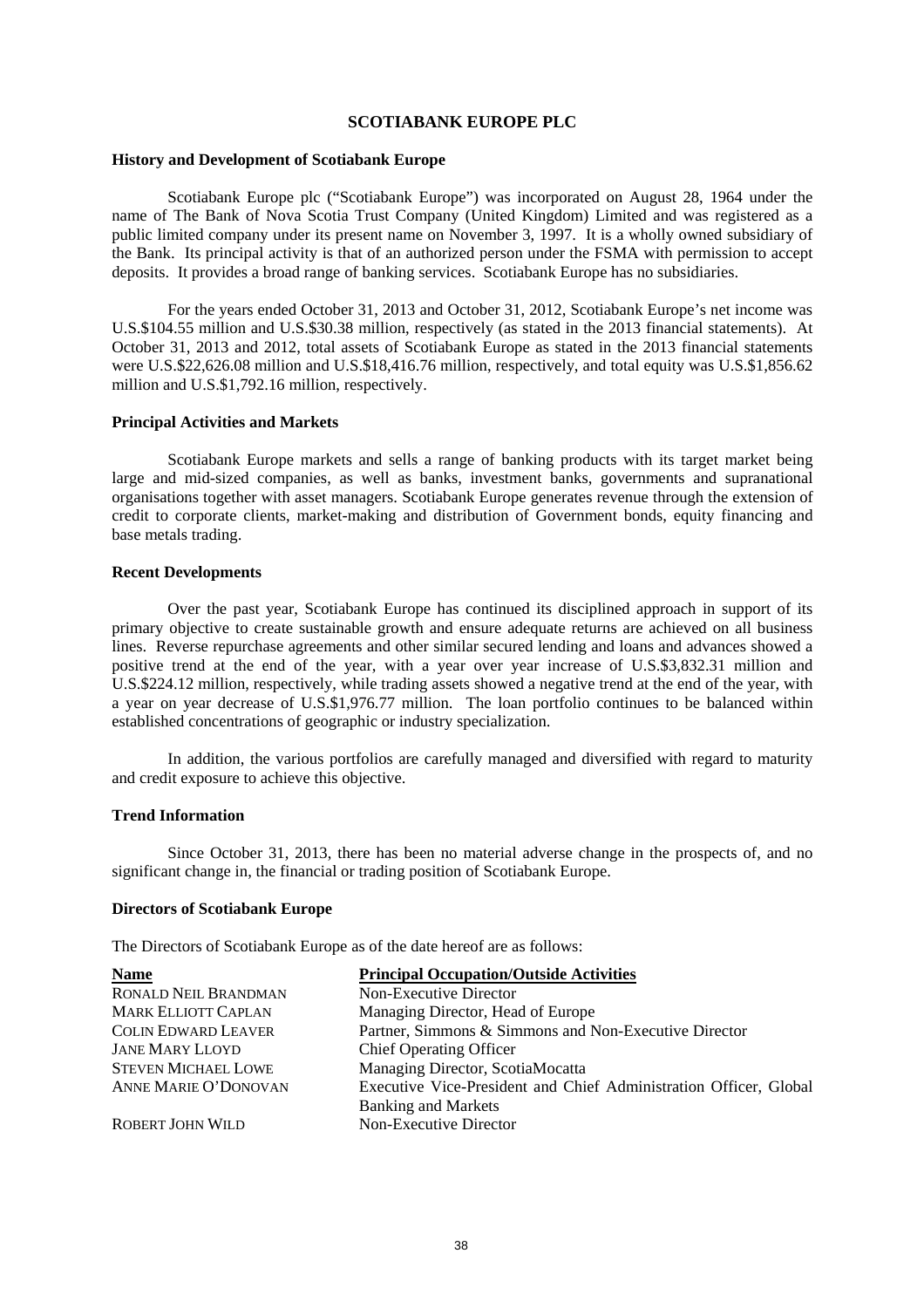The business address of the Directors of Scotiabank Europe is 201 Bishopsgate, London, United Kingdom, EC2M 3NS, which is the Registered Office of Scotiabank Europe, registered in England and Wales No. 00817692.

There are no potential conflicts of interest between any duties owed to Scotiabank Europe by the Directors and the private interests and/or other external duties owed by these individuals.

#### **Selected Financial Information**

### *Financial Summary*

The financial data in the tables below has been extracted without material adjustment from the audited balance sheet and statement of income of Scotiabank Europe for the years ended October 31, 2013 and October 31, 2012 contained in Scotiabank Europe's annual audited financial statements.

|                                                             |  | As at October 31 |  |                  |
|-------------------------------------------------------------|--|------------------|--|------------------|
| (Amounts in thousands of U.S. Dollars)                      |  | 2013             |  | 2012             |
| Trading assets                                              |  | U.S.\$3,288,604  |  | U.S.\$5,265,374  |
| Loans                                                       |  | 4,231,976        |  | 4,007,854        |
| similar<br>repurchase<br>agreements and other<br>Reverse    |  | 11,810,758       |  | 7,978,447        |
| secured lending                                             |  |                  |  |                  |
| Other assets                                                |  | 3,294,746        |  | 1,165,089        |
| Total assets                                                |  | U.S.\$22,626,084 |  | U.S.\$18,416,764 |
| <b>Trading liabilities</b>                                  |  | 4,890,368        |  | 3,437,260        |
| Deposits                                                    |  | 7,618,089        |  | 6,045,072        |
| Repurchase<br>and other<br>similar<br>agreements<br>secured |  | 7,808,813        |  | 6,899,420        |
| borrowing                                                   |  |                  |  |                  |
| Other liabilities                                           |  | 452,190          |  | 242,857          |
| Equity                                                      |  | 1,856,624        |  | 1,792,155        |
| Total liabilities and equity                                |  | U.S.\$22,626,084 |  | U.S.\$18,416,764 |

### **Condensed Balance Sheet**

# **Condensed Statement of Income**

|                                         | For the year ended October 31 |  |               |  |
|-----------------------------------------|-------------------------------|--|---------------|--|
| (Amounts in thousands of U.S. Dollars)  | 2013                          |  | 2012          |  |
| Net interest income                     | U.S.\$100,322                 |  | U.S.\$102,511 |  |
| Other income                            | 135,461                       |  | 26,803        |  |
| Net interest and other income           | 235,783                       |  | 129,314       |  |
| Non-interest expenses                   | (101, 878)                    |  | (87, 646)     |  |
| Tax expense                             | (32, 242)                     |  | (8,773)       |  |
| Net impairment loss on financial assets | 2,882                         |  | (2,511)       |  |
| Net Income                              | U.S.\$104,545                 |  | U.S.\$30,384  |  |

### **Material Contracts**

Scotiabank Europe has not entered into any contracts outside the ordinary course of Scotiabank Europe's business which could materially affect Scotiabank Europe's obligations in respect of any Notes to be issued by Scotiabank Europe.

## **Auditors**

KPMG Audit Plc, Chartered Accountants, 15 Canada Square, London E14 5GL audited the financial statements of Scotiabank Europe for the fiscal years 2013 and 2012, in accordance with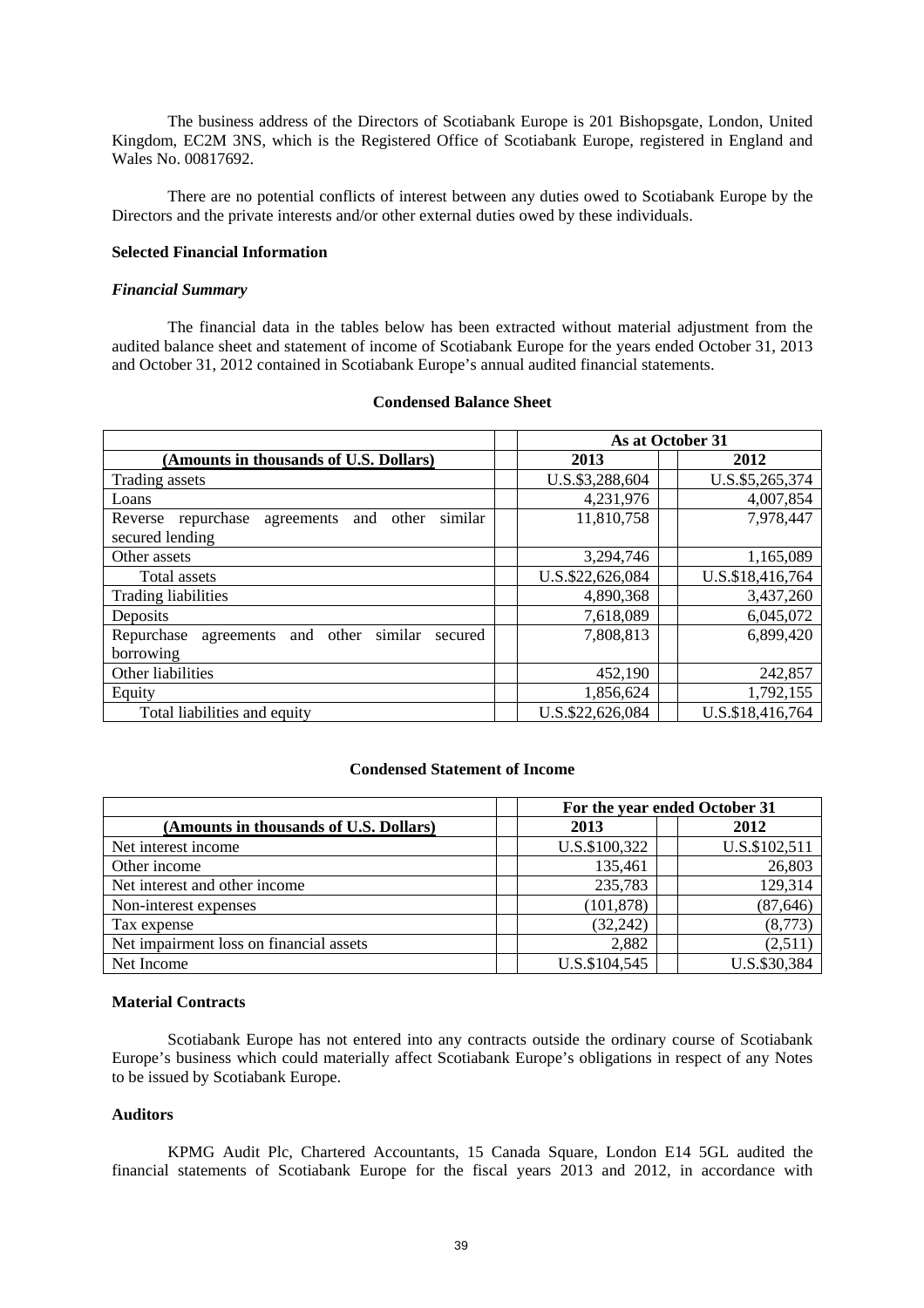International Standards on Auditing (UK&I). The annual audited financial statements of Scotiabank Europe for the years ended October 31, 2013 and October 31, 2012 were prepared in accordance with IFRS as adopted by the EU, and together with the auditors' report thereon have been incorporated by reference herein.

Following an internal review, in December, 2013, KPMG Audit Plc announced that for organizational reasons it had chosen to step down as Scotiabank Europe's auditor and that a parent entity, KPMG LLP, would take its place. As of March 19, 2014, KPMG LLP are the auditors of Scotiabank Europe.

Neither KPMG Audit Plc nor KPMG LLP have a material interest in Scotiabank Europe.

The reports of KPMG Audit Plc in each of the last two years did not contain any qualifications.

## **Legal and Arbitration Proceedings**

There are no governmental, legal or arbitration proceedings (including any such proceedings which are pending or threatened of which Scotiabank Europe is aware), during the 12 month period preceding the date of this Prospectus which may have, or have had in the recent past, significant effects on Scotiabank Europe's financial position or profitability.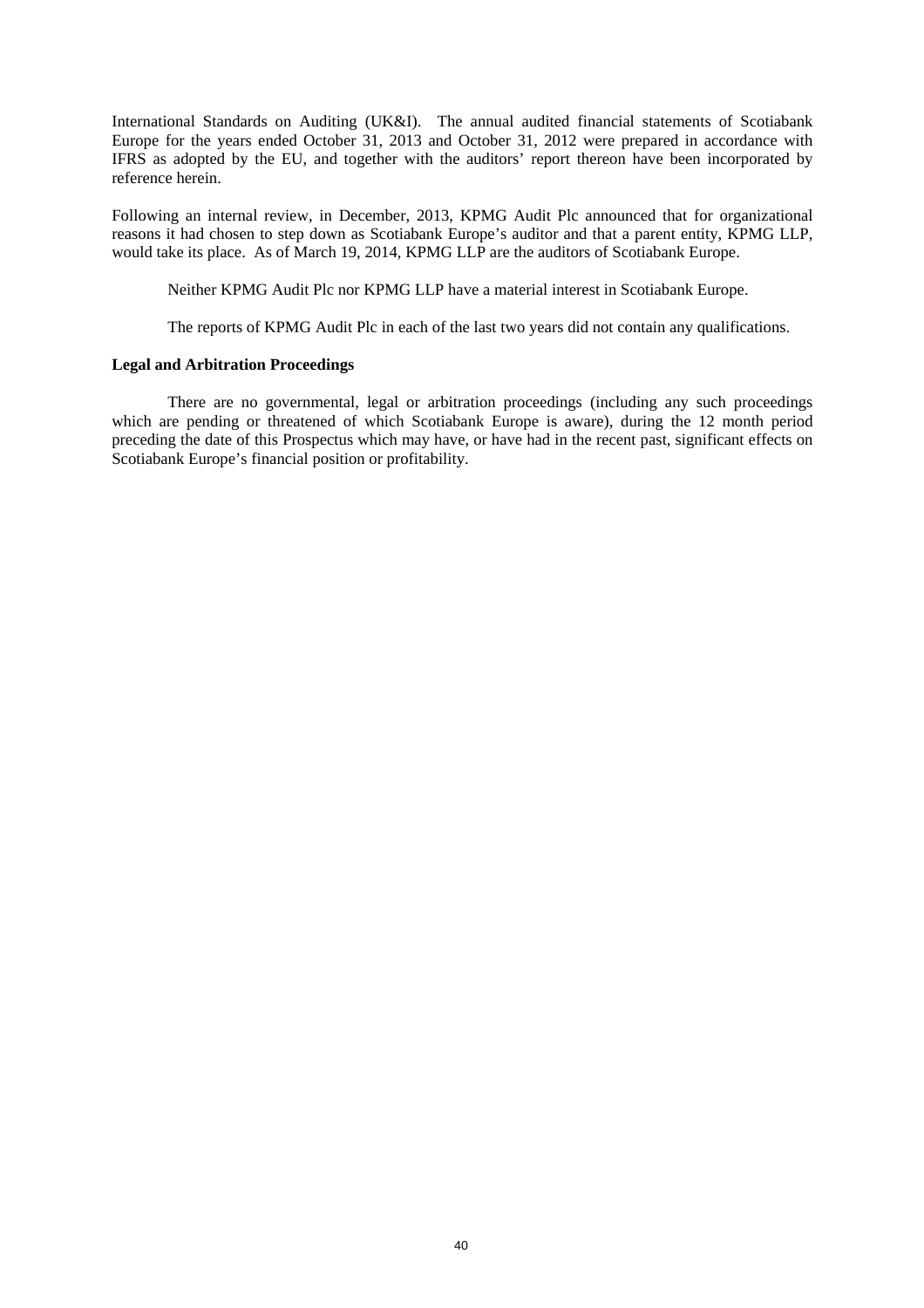### **TERMS AND CONDITIONS OF THE NOTES**

*The following is the text of the terms and conditions of the Notes (the "Conditions") which, subject to completion in accordance with the provisions of the applicable Final Terms or applicable Pricing Supplement, as the case may be, will be applicable to the Notes and, subject further to simplification by deletion of non-applicable provisions, will be endorsed on Notes in definitive form (if any). Details of the relevant Issuer, the Guarantor (if applicable) and the relevant Series will be set out in Part A of the applicable Final Terms or applicable Pricing Supplement, as the case may be, and, in the case of the issue of Notes in definitive form, the relevant portions will be endorsed on the definitive form of Note. References in the Conditions to "Notes" are to the Notes of one Series only, not to all Notes which may be issued under the Programme. In addition, the Conditions applicable to Global Notes are modified or supplemented by additional provisions; see "Summary of Provisions Relating to the Notes while in Global Form" below. The applicable Pricing Supplement in relation to any Tranche of Exempt Notes may specify other terms and conditions which shall, to the extent so specified or to the extent inconsistent with the Conditions, replace or modify the Conditions for the purpose of such Notes. Capitalised terms not defined in the Conditions but which are defined in the applicable Final Terms will have the meanings given them in Part A of such Final Terms or Pricing Supplement, as the case may be, and "herein", "hereof" or "hereon" when used in the Conditions shall include a reference to such Final Terms where appropriate.* 

This Note is one of a Series of notes (the "Notes"), which expression shall mean (i) in regard to any Notes represented by a Note in temporary global form or in permanent global form (each a "Global Note") or a Note in registered form, units of the lowest Specified Denomination in the Currency specified hereon of the relevant Notes, (ii) any Note in definitive form issued in exchange for a Global Note, and (iii) any Global Note. The Notes are issued pursuant to an Amended and Restated Agency Agreement dated June 27, 2014 (as amended or supplemented from time to time, the "Agency Agreement"), between The Bank of Nova Scotia (the "Bank") and Scotiabank Europe plc ("Scotiabank Europe") as issuers (collectively the "Issuers" and each an "Issuer"), the Bank in its capacity as guarantor ("the Guarantor") of Guaranteed Notes (as defined below), The Bank of Nova Scotia, London Branch as fiscal agent (the "Fiscal Agent") and principal paying agent, transfer agent, calculation agent and registrar (the "Registrar"), The Bank of Nova Scotia, Global Wholesale Services as paying agent (together with the Fiscal Agent and any additional or other paying agents in respect of the Notes from time to time appointed, the "Paying Agents") and transfer agent (together with the Fiscal Agent and any additional or other transfer agents in respect of the Notes from time to time appointed, the "Transfer Agents"), and with the benefit of Deeds of Covenant (each, as further amended or supplemented from time to time, the "Deed of Covenant") dated June 27, 2014 executed by the Issuers, and, in the case of Guaranteed Notes, by the Guarantor. The initial Calculation Agent(s) (if any) is specified in the applicable Final Terms. The Noteholders (as defined below), the holders of the interest coupons (the "Coupons") appertaining to interest bearing Notes in bearer form and, where applicable in the case of such Notes, talons for further Coupons (the "Talons") (the "Couponholders") and the holders of the instalment receipts (the "Receipts") appertaining to the payment of principal by instalments are deemed to have notice of all of the provisions of the Agency Agreement applicable to them.

As used herein, "Series" means all Notes which are denominated in the same currency, which have the same Maturity Date and the same Interest Basis and Redemption/Payment Basis, if any, all as indicated in the applicable Final Terms, and the terms of which, save for the Issue Date, the Interest Commencement Date and/or the Issue Price (as indicated as aforesaid) are otherwise identical (including whether or not the Notes are listed). As used herein, "Tranche" means all Notes of the same Series with the same Issue Date and Interest Commencement Date. The final terms applicable to a Tranche of Notes are set out in Part A of the Final Terms attached to or endorsed on the Note which complete these Terms and Conditions (the "Conditions") or, if this Note is a Note which is neither admitted to trading on a regulated market in the European Economic Area nor offered in the European Economic Area in circumstances where a prospectus is required to be published under the Prospectus Directive (an "Exempt Note"), the final terms (or the relevant provisions thereof) are set out in Part A of the Pricing Supplement attached to or endorsed on the Note and shall complete, and may specify other terms and conditions which shall, to the extent so specified or to the extent inconsistent with the Conditions, replace or modify, the Conditions. References to "the applicable Final Terms" are to Part A of the Final Terms (or the relevant provisions thereof) attached to or endorsed on the Notes. Any reference in the Conditions to "applicable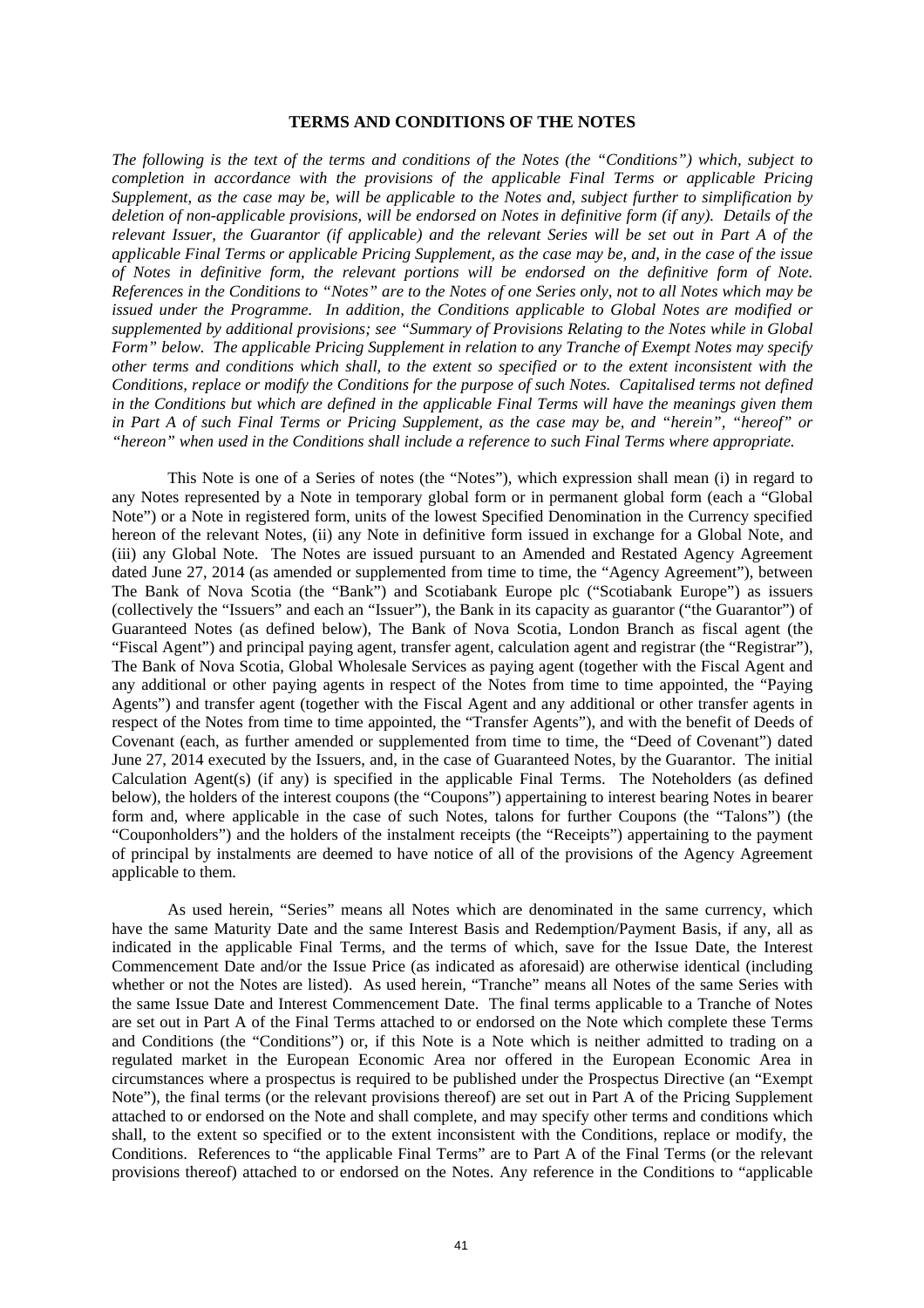Final Terms" shall be deemed to include a reference to "applicable Pricing Supplement" where relevant. The expression "Prospectus Directive" means Directive 2003/71/EC (and amendments thereto, including the 2010 PD Amending Directive) to the extent implemented in the relevant Member State of the European Economic Area and includes any relevant implementing measure in the relevant Member State and the expression "2010 PD Amending Directive" means Directive 2010/73/EU.

Copies of the Agency Agreement and the Deeds of Covenant are available for inspection at the specified offices of each of the Paying Agents, the Registrar and the Transfer Agents. Words and expressions defined in the Agency Agreement or used in the applicable Final Terms shall have the same meanings where used in these Conditions unless the context otherwise requires or unless otherwise stated provided that, in the event of inconsistency between the Agency Agreement and the applicable Final Terms, the applicable Final Terms will prevail.

# **1. Form, Denomination and Title**

The Notes are issued in the form specified in the applicable Final Terms. Notes issued in bearer form are referred to herein as "Bearer Notes", which expression includes Notes which are specified to be Exchangeable Bearer Notes. Notes issued in registered form are referred to herein as "Registered Notes". Notes issued in bearer form exchangeable for Registered Notes are referred to herein as "Exchangeable Bearer Notes". Bearer Notes in definitive form will be serially numbered, in the Specified Currency and in the Specified Denomination(s). Notes will be in such denominations as may be specified in the applicable Final Terms, save that the minimum denomination of each Note shall in each case comply with all applicable legal, regulatory and central bank requirements.

*So long as the Bearer Notes are represented by a temporary Global Note or permanent Global Note and the relevant clearing system(s) so permit, the Notes shall be tradeable only in principal amounts of at least the Specified Denomination (or if more than one Specified Denomination, the lowest Specified Denomination) provided in the applicable Final Terms and, if so provided in the applicable Final Terms, higher integral multiples of at least 1,000 in the relevant currency (the "Integral Amount"), notwithstanding that no definitive Notes will be issued with a denomination above the Definitive Amount in such currency. For purposes of these conditions, the "Definitive Amount" shall be equal to two times the lowest Specified Denomination minus the Integral Amount.* 

Bearer Notes shall be issued in the new global note form if so specified in the applicable Final Terms.

The Notes may be Fixed Rate Notes, Floating Rate Notes, Zero Coupon Notes, or a combination of any of the foregoing, in each case depending on the Interest Basis specified in the applicable Final Terms.

Notes may be redeemable in full at maturity or Notes may be Instalment Notes, depending on the Redemption/Payment basis specified in the applicable Final Terms.

If this Note is an Exempt Note, this Note may include terms and conditions not contemplated by the Conditions; in such event the relevant provisions will be included in the applicable Pricing Supplement.

Definitive Bearer Notes are issued with Coupons (and, where appropriate, a Talon for further Coupons) attached, save in the case of Notes which do not bear interest in which case references to interest (other than in relation to interest due after the Maturity Date), Coupons and Talons in these Conditions are not applicable. The expression "Coupons" shall, where the context so requires, include Talons. Any Bearer Note the principal amount of which is redeemable in instalments is issued with one or more Receipts attached.

Title to Bearer Notes, Receipts or Coupons shall pass by delivery. The holder of each Coupon, whether or not such Coupon is attached to a Bearer Note, in his capacity as such, shall be subject to and bound by all the provisions contained in the relevant Bearer Note. The holder of any Bearer Note, the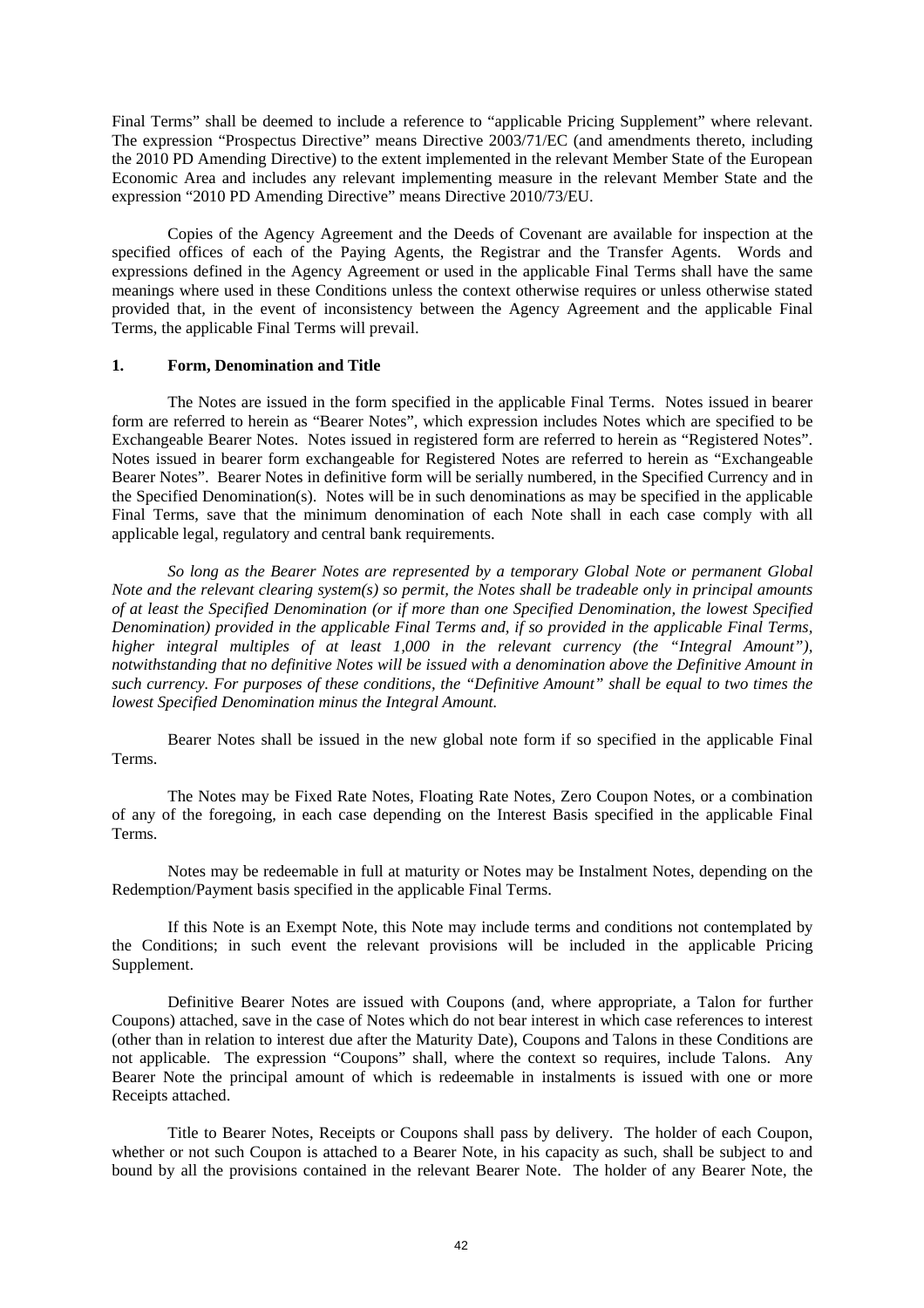holder of any Receipt (a "Receiptholder") and any Couponholder may, to the fullest extent permitted by applicable laws be treated at all times, by all persons and for all purposes as the absolute owner of such Note, Receipt or Coupon, as the case may be, regardless of any notice of ownership, theft or loss or of any writing thereon.

Registered Notes are represented by certificates ("Certificates"), each Certificate representing one or more Notes registered in the name of the recorded holder of such Certificate. Certificates for Registered Notes shall be issued in the lowest Specified Denomination or an integral multiple thereof.

Title to the Registered Notes shall pass by registration in the register which the relevant Issuer shall procure to be kept by the Registrar in accordance with the provisions of the Agency Agreement. Except as ordered by a court of competent jurisdiction or as required by law, the registered holder of any Registered Note, Receipt or Coupon shall be deemed to be and may be treated as the absolute owner of such Registered Note, Receipt or Coupon, as the case may be, for the purpose of receiving payment thereof or on account thereof and for all other purposes, whether or not such Registered Note, Receipt or Coupon shall be overdue and notwithstanding any notice of ownership, theft or loss thereof or any writing thereon made by anyone.

Each Note issued by Scotiabank Europe will be issued with the benefit of an unconditional and irrevocable guarantee (the "Guarantee") of the Guarantor under which the Guarantor will unconditionally and irrevocably guarantee the payment of all amounts payable on or in respect of such Notes ("Guaranteed Notes").

In these Conditions, "Noteholder" means the bearer of any Bearer Note in definitive form and the Coupons, Talons and Receipts relating to it, the person in whose name a Registered Note in definitive form is registered and unless otherwise specifically provided herein, in the case of a Global Note or a Global Certificate, a person that beneficially owns one or more Notes represented thereby. In addition, "holder" (in relation to a Note, Receipt or Coupon) has the corresponding meaning and capitalised terms have the meanings given to them herein; the absence of any such meaning indicating that such term is not applicable to the Notes.

## **2. Exchange of Exchangeable Bearer Notes and Transfers of Registered Notes**

## (a) *Exchange of Exchangeable Bearer Notes:*

Subject as provided in Condition 2(e), Exchangeable Bearer Notes may be exchanged for the same aggregate principal amount of Registered Notes at the request in writing of the relevant Noteholder and upon surrender of each Exchangeable Bearer Note to be exchanged, together with all unmatured Receipts and Coupons relating to it, at the specified office of the Registrar or any Transfer Agent; provided, however, that where an Exchangeable Bearer Note is surrendered for exchange after the Record Date (as defined in Condition 6(b)) for any payment of interest or Instalment Amount, the Coupon in respect of that payment of interest or Receipt in respect of that Instalment Amount need not be surrendered with it. Registered Notes may not be exchanged for Bearer Notes. Bearer Notes of one denomination may not be exchanged for Bearer Notes of another denomination. Bearer Notes which are not Exchangeable Bearer Notes may not be exchanged for Registered Notes.

# (b) *Transfer of Registered Notes:*

Subject as provided in Condition 2(e), one or more Registered Notes may be transferred upon the surrender of the Certificate representing such Registered Notes to be transferred, together with the form of transfer endorsed on such Certificate duly completed and executed, at the specified office of the Registrar or any Transfer Agent. In the case of a transfer of part only of a holding of Registered Notes represented by one Certificate, a new Certificate in respect of the balance not transferred will be issued to the transferor.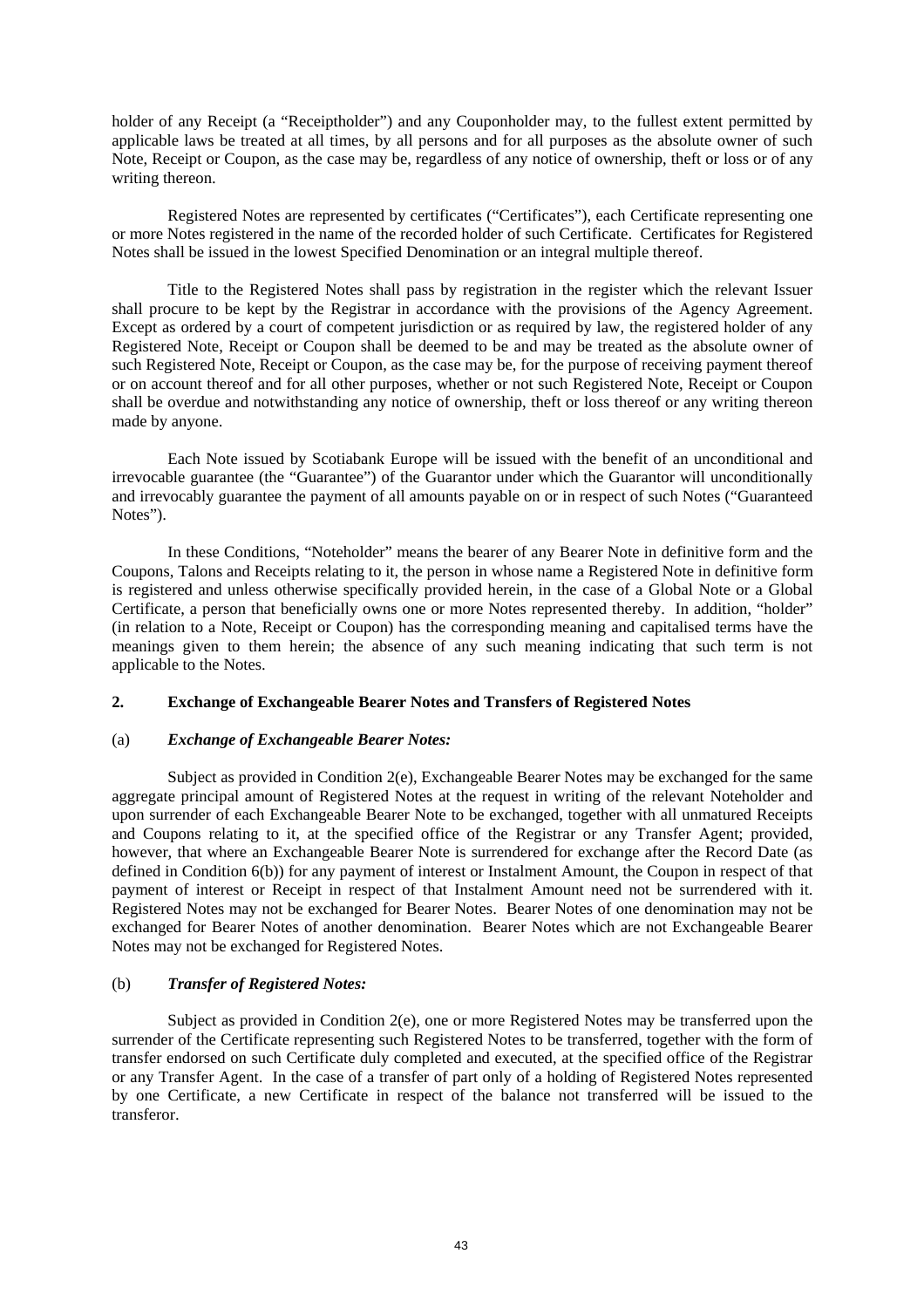## (c) *Delivery of new Certificates:*

Each new Certificate to be issued upon exchange of Exchangeable Bearer Notes or transfer of Registered Notes will, within three business days (being a day, other than a Saturday or Sunday, on which banks are open for business in the place of the specified office of the Transfer Agent or the Registrar to whom such request for exchange or form of transfer shall have been delivered, as the case may be) of receipt of such request for exchange or form of transfer, be available for delivery at the specified office of the Transfer Agent or of the Registrar (as the case may be) to whom such delivery shall have been made or, at the option of the holder making such delivery as aforesaid and as specified in the relevant request for exchange or form of transfer, be mailed at the risk of the holder entitled to the new Certificate to such address as may be specified in such request for exchange or form of transfer.

## (d) *Exchange free of charge:*

Exchange of Notes on registration or transfer will be effected without charge by or on behalf of the Issuer thereof, the Registrar or the Transfer Agents, but on payment (or the giving of such indemnity as the Registrar or the relevant Transfer Agent may require in respect thereof) of any tax or other governmental charges which may be imposed in relation to it.

### (e) *Closed periods:*

No Noteholder may require the transfer of a Registered Note to be registered or an Exchangeable Bearer Note to be exchanged for a Registered Note (i) during the period of 15 days ending on the due date for redemption of that Note, (ii) during the period of 15 days prior to any date on which Notes may be redeemed by the Issuer thereof at its option pursuant to Condition 5(e) or (iii) after any such Note has been drawn for redemption in whole or in part. An Exchangeable Bearer Note called for redemption may, however, be exchanged for a Registered Note in respect of which the Certificate is simultaneously surrendered not later than the relevant Record Date.

#### **3. Status**

#### (a) *Status of Deposit Notes:*

The Deposit Notes (being those Notes which specify their status as Deposit Notes in the applicable Final Terms) will constitute deposit liabilities of the Bank and, together with the Receipts and Coupons relating to them, will rank *pari passu* with all present or future deposit liabilities of the Bank (except as otherwise prescribed by law) and without any preference amongst themselves. Deposit Notes issued by a branch of the Bank outside of Canada will be paid without the necessity of being presented for payment at such branch.

### (b) *Status of Guaranteed Notes:*

Guaranteed Notes issued by Scotiabank Europe will be unsecured and unsubordinated debt obligations of Scotiabank Europe and will rank p*ari passu* with all other present or future unsecured and unsubordinated debt obligations of Scotiabank Europe (except as otherwise prescribed by law). Payment of all amounts, including additional amounts, if any, payable on Notes issued by Scotiabank Europe will be unconditionally and irrevocably guaranteed by the Guarantor in the manner set forth in the Guarantee attached to such Guaranteed Notes. The obligations of the Guarantor under the Guarantees will rank *pari passu* with all present or future deposit liabilities of the Guarantor (except as otherwise prescribed by law) and without any preference amongst themselves.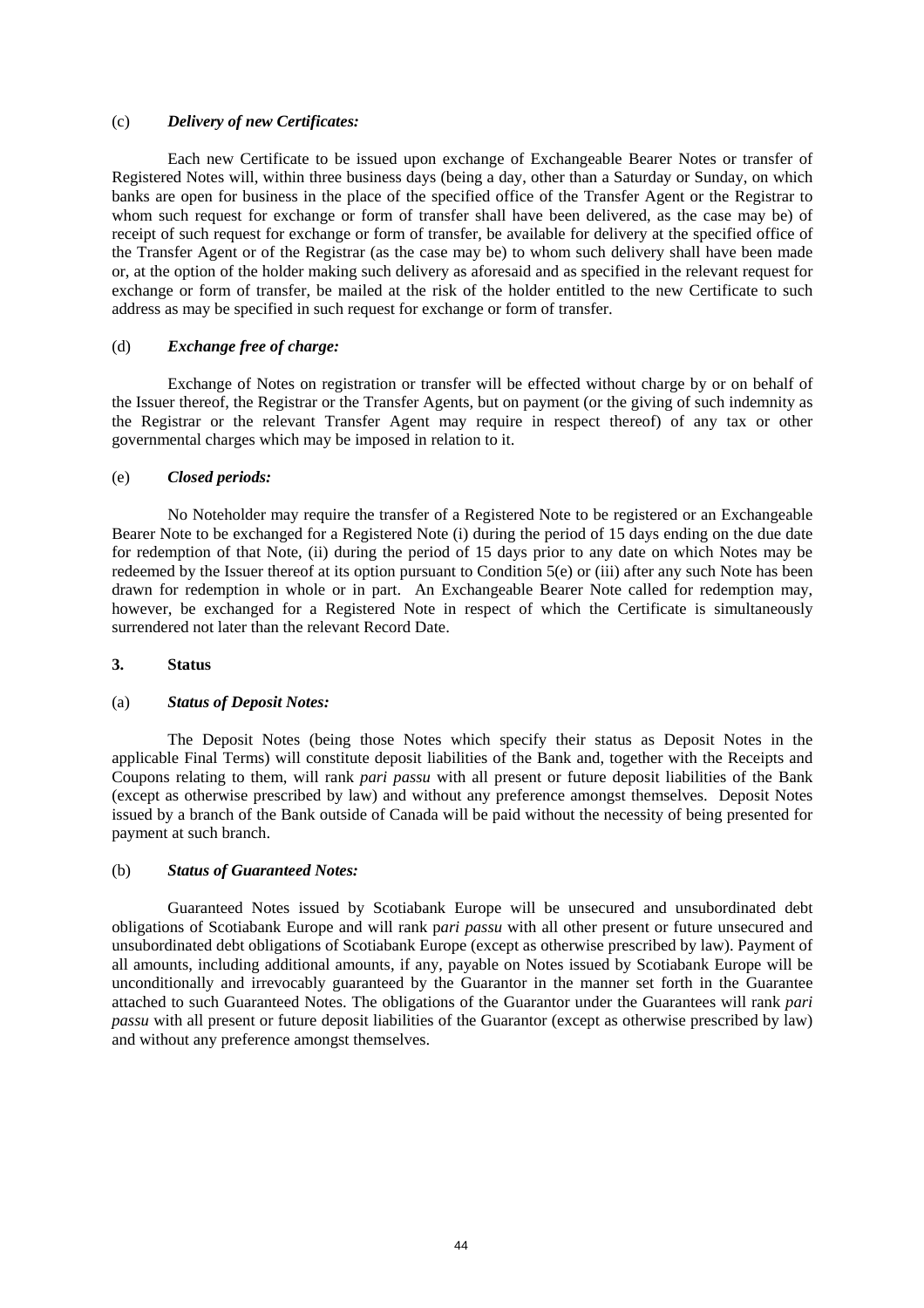### **4. Interest and Other Calculations**

# (a) *Notes may be interest bearing or non-interest bearing as specified in the applicable Final Terms. Interest on Fixed Rate Notes:*

Each Fixed Rate Note bears interest on its outstanding Principal Amount from and including the Interest Commencement Date at the rate(s) per annum (expressed as a percentage) equal to the Interest Rate, such interest being payable in arrear on each Interest Payment Date. The amount of interest payable shall be calculated in accordance with Condition 4(f).

The amount of interest payable on each Interest Payment Date in respect of the Interest Period ending on, but excluding such date, will amount to the Fixed Coupon Amount. Payment of interest on any Interest Payment Date will, if so specified in the applicable Final Terms, amount to the Broken Amount so specified.

#### (b) *Business Day Convention:*

If any date referred to in these Conditions which is specified to be subject to adjustment in accordance with a Business Day Convention would otherwise fall on a day which is not a Relevant Business Day, then, if the Business Day Convention specified is (i) the Floating Rate Business Day Convention, such date shall be postponed to the next day which is a Relevant Business Day unless it would thereby fall into the next calendar month, in which event (A) such date shall be brought forward to the immediately preceding Relevant Business Day and (B) each subsequent such date shall be the last Relevant Business Day of the month in which such date would have fallen had it not been subject to adjustment, (ii) the Following Business Day Convention, such date shall be postponed to the next day which is a Relevant Business Day, (iii) the Modified Following Business Day Convention, such date shall be postponed to the next day which is a Relevant Business Day unless it would thereby fall into the next calendar month, in which event such date shall be brought forward to the immediately preceding Relevant Business Day or (iv) the Preceding Business Day Convention, such date shall be brought forward to the immediately preceding Relevant Business Day.

### (c) *Interest Rate on Floating Rate Notes:*

Each Floating Rate Note bears interest on its outstanding Principal Amount from and including the Interest Commencement Date, such interest being payable in arrear on the Interest Payment Date(s).

Such interest will be payable in respect of each Interest Period. The amount of interest payable shall be determined in accordance with Condition 4(f).

The Interest Rate for each Interest Accrual Period or Interest Period will be determined by the Calculation Agent in respect of such Interest Accrual Period or Interest Period in the manner specified in the applicable Final Terms:

(i) Screen Rate Determination for Floating Rate Notes

(A) Where Screen Rate Determination is specified in the applicable Final Terms as the manner in which the Interest Rate is to be determined and if the Primary Source is specified in the applicable Final Terms to be Screen Rate, the Interest Rate for each Interest Accrual Period or Interest Period will be:

- (x) the Relevant Rate (where such Relevant Rate on the Relevant Screen Page is a composite quotation or is customarily supplied by one entity); or
- (y) the arithmetic mean of the Relevant Rates of the persons whose Relevant Rates appear on the Relevant Screen Page,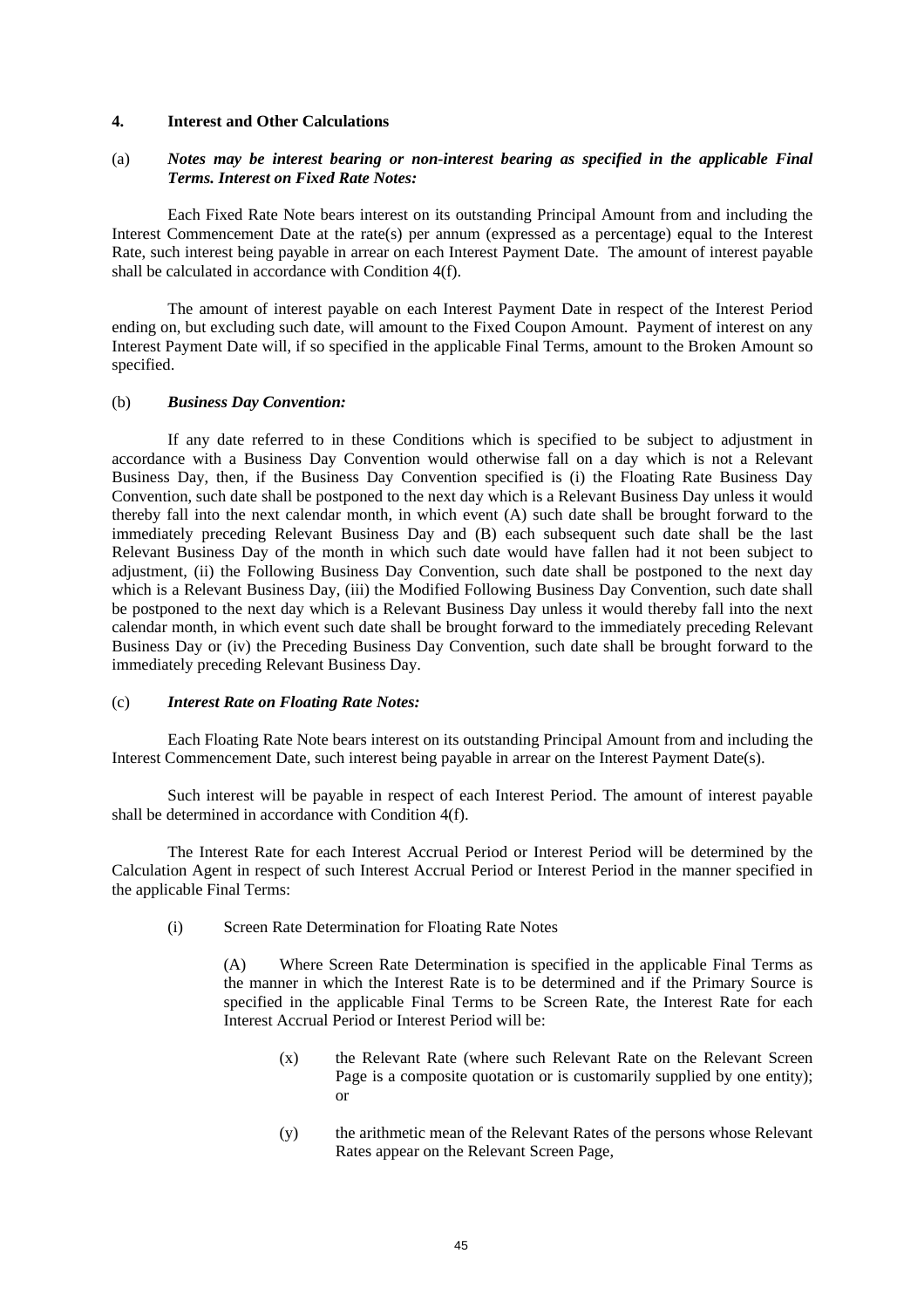in each case appearing on such Relevant Screen Page (or such replacement page on that service which displays the information) at the Relevant Time on the Interest Determination Date;

(B) if the Primary Source is specified in the applicable Final Terms to be Reference Banks or if sub-paragraph  $(i)(A)(x)$  applies and no Relevant Rate appears on the Relevant Screen Page at the Relevant Time on the Interest Determination Date or if sub-paragraph  $(i)(A)(y)$  above applies and fewer than two Relevant Rates appear on the Relevant Screen Page at the Relevant Time on the Interest Determination Date, subject as provided below, the Interest Rate shall be the arithmetic mean of the Relevant Rates which each of the Reference Banks is quoting to major banks in the Relevant Financial Centre at the Relevant Time on the Interest Determination Date, as determined by the Calculation Agent;

(C) if paragraph (B) above applies and the Calculation Agent determines that fewer than two Reference Banks are so quoting Relevant Rates, subject as provided below, the Interest Rate shall be the arithmetic mean of the rates per annum (expressed as a percentage) which the Calculation Agent determines to be the rates (being the nearest equivalent to the Benchmark) in respect of a Representative Amount of the Relevant Currency which at least two out of five leading banks selected by the Calculation Agent in the principal financial centre of the country of the Relevant Currency or, if the Relevant Currency is euro in the principal financial centre of those member states that are participating in the European economic and monetary union whose lawful currency is the euro (the "Eurozone") as selected by the Calculation Agent (either of such centres to be referred to herein as the "Principal Financial Centre") are quoting at or about the Relevant Time on the date on which such banks would customarily quote such rates for a period commencing on the Effective Date for a period equivalent to the Specified Duration to leading banks carrying on business in Europe, or, if the Calculation Agent determines that fewer than two of such banks are so quoting, in the Principal Financial Centre, except that, if fewer than two of the banks in the Principal Financial Centre so selected by the Calculation Agent are quoting as aforesaid, the Interest Rate shall be the Interest Rate determined on the previous Interest Determination Date (after readjustment for any difference between any Margin, Rate Multiplier or Maximum Interest Rate or Minimum Interest Rate applicable to the preceding Interest Accrual Period and to the relevant Interest Accrual Period).

## (ii) ISDA Determination for Floating Rate Notes

Where ISDA Determination is specified in the applicable Final Terms as the manner in which the Interest Rate is to be determined, the Interest Rate for each Interest Accrual Period or Interest Period will be the relevant ISDA Rate. For the purposes of this subparagraph (ii), "ISDA Rate" for an Interest Accrual Period or Interest Period means a rate equal to the Floating Rate that would be determined by the Calculation Agent under an interest rate swap transaction if the Calculation Agent were acting as ISDA Calculation Agent for that swap transaction under the terms of an agreement incorporating the 2006 ISDA Definitions, as published by the International Swaps and Derivatives Association, Inc. and as amended and updated as at the Issue Date of the first Tranche of the Notes (the "ISDA Definitions") and under which:

- (A) the Floating Rate Option is as specified in the applicable Final Terms;
- (B) the Designated Maturity is a period specified in the applicable Final Terms; and
- (C) the relevant Reset Date is the day specified in the applicable Final Terms.

For the purposes of this subparagraph  $4(c)(ii)$ , "Floating Rate", "Floating Rate Option", "Designated Maturity" and "Reset Date" have the meanings given to those terms in the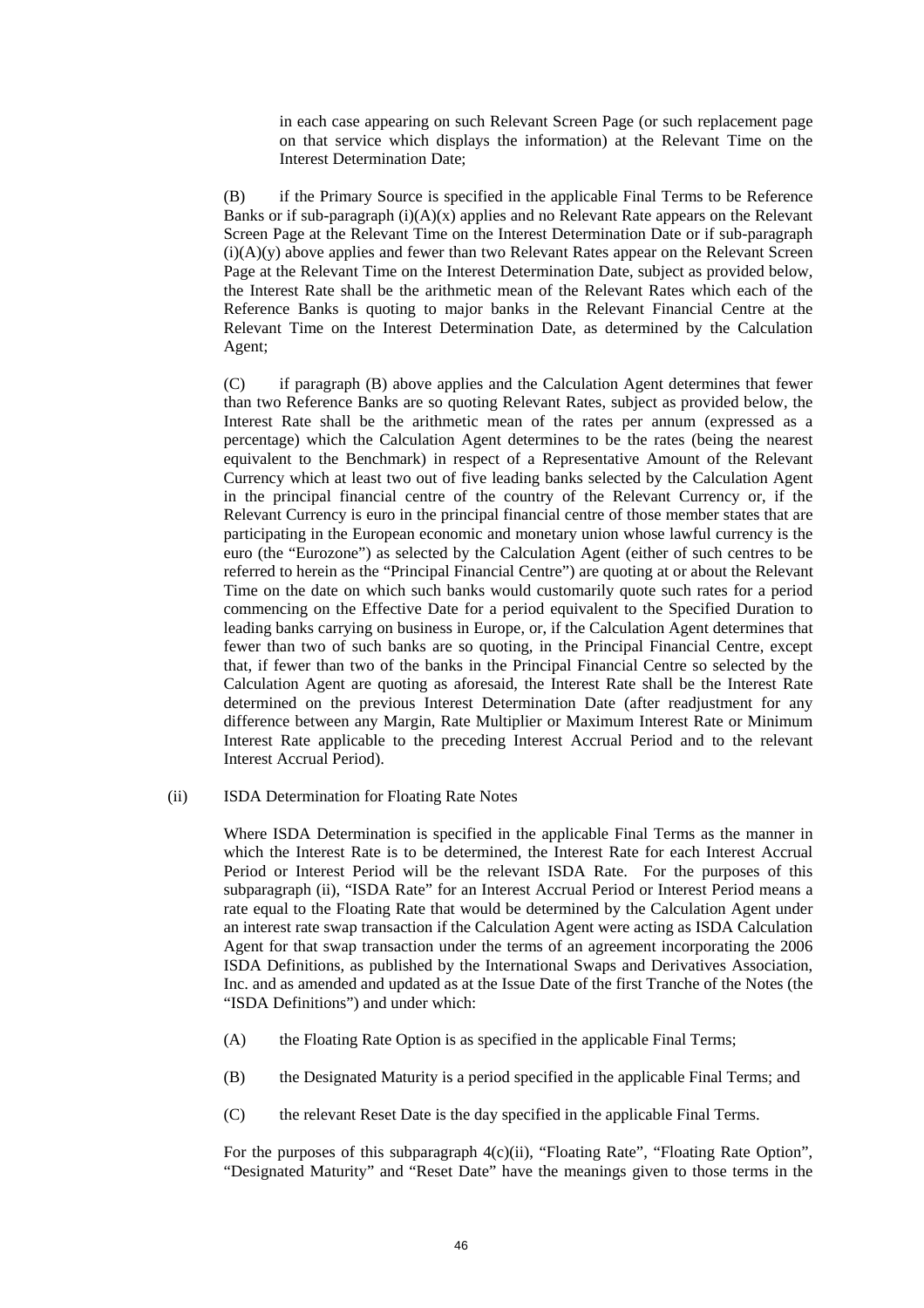ISDA Definitions and the term "ISDA Calculation Agent" has the meaning given to "Calculation Agent" in the ISDA Definitions.

Unless otherwise stated in the applicable Final Terms the Minimum Interest Rate shall be deemed to be zero.

(iii) CMS Rate for Floating Rate Notes

Where CMS Rate is specified in the applicable Final Terms as the manner in which the Interest Rate is to be determined, the Interest Rate for each Interest Accrual Period or Interest Period will be the CMS Reference Rate.

For the purposes of this subparagraph (iii), the "CMS Reference Rate" for an Interest Accrual Period or Interest Period means the Relevant Swap Rate for swap transactions in the Reference Currency with a maturity of the CMS Maturity commencing on the first day of the relevant Interest Accrual Period or Interest Period (expressed as a percentage rate per annum) which appears on the Relevant Screen Page as at the Relevant Time on the relevant Interest Determination Date, all as determined by the Calculation Agent.

If the Relevant Screen Page is not available, the Calculation Agent shall request each of the CMS Reference Banks to provide the Calculation Agent with its quotation for the Relevant Swap Rate (expressed as a percentage rate per annum) at approximately the Relevant Time on the Interest Determination Date in question. If two or more of the CMS Reference Banks provide the Calculation Agent such quotations, the CMS Reference Rate for such Interest Accrual Period or Interest Period shall be the arithmetic mean (rounded if necessary to the fifth decimal place, with 0.000005 being rounded upwards) of the quotations, eliminating the highest quotation (or, in the event of equality, one of the highest) and the lowest quotation (or, in the event of equality, one of the lowest).

If on any Interest Determination Date one only or none of the Reference Banks provides the Calculation Agent with such quotations as provided in the preceding paragraph, the CMS Reference Rate shall be determined by the Calculation Agent in its sole and absolute discretion on a commercial basis as it shall consider appropriate and in accordance with standard market practice.

(iv) Floating Rate Spread Notes

(A) Where Floating Rate Spread is specified in the applicable Final Terms as the manner in which the Interest Rate is to be determined, the Interest Rate for each Interest Accrual Period or Interest Period will be calculated in accordance with the following formula:

Floating Rate Spread Rate 1 minus Floating Rate Spread Rate 2.

(B) Floating Rate Spread Rate 1 and Floating Rate Spread Rate 2 will each be determined in accordance with the provisions of this Condition 4(c) and, in each case, Screen Rate Determination, ISDA Determination or CMS Rate will apply if specified in the applicable Final Terms, provided that, for such purposes, each reference to "Interest Rate" within Conditions  $4(c)(i)$ ,  $4(c)(ii)$  and  $4(c)(iii)$  will be deemed to be a reference to "Floating Rate Spread Rate 1" or "Floating Rate Spread Rate 2", as the case may be.

(C) The applicable Final Terms will specify in respect of each Floating Rate Spread Rate the relevant terms for determining such Floating Rate Spread Rate, and may specify in respect of such Floating Rate Spread Rate, a Floating Rate Spread Rate Margin, a Floating Rate Spread Rate Multiplier, a Maximum Floating Rate Spread Rate or a Minimum Floating Rate Spread Rate.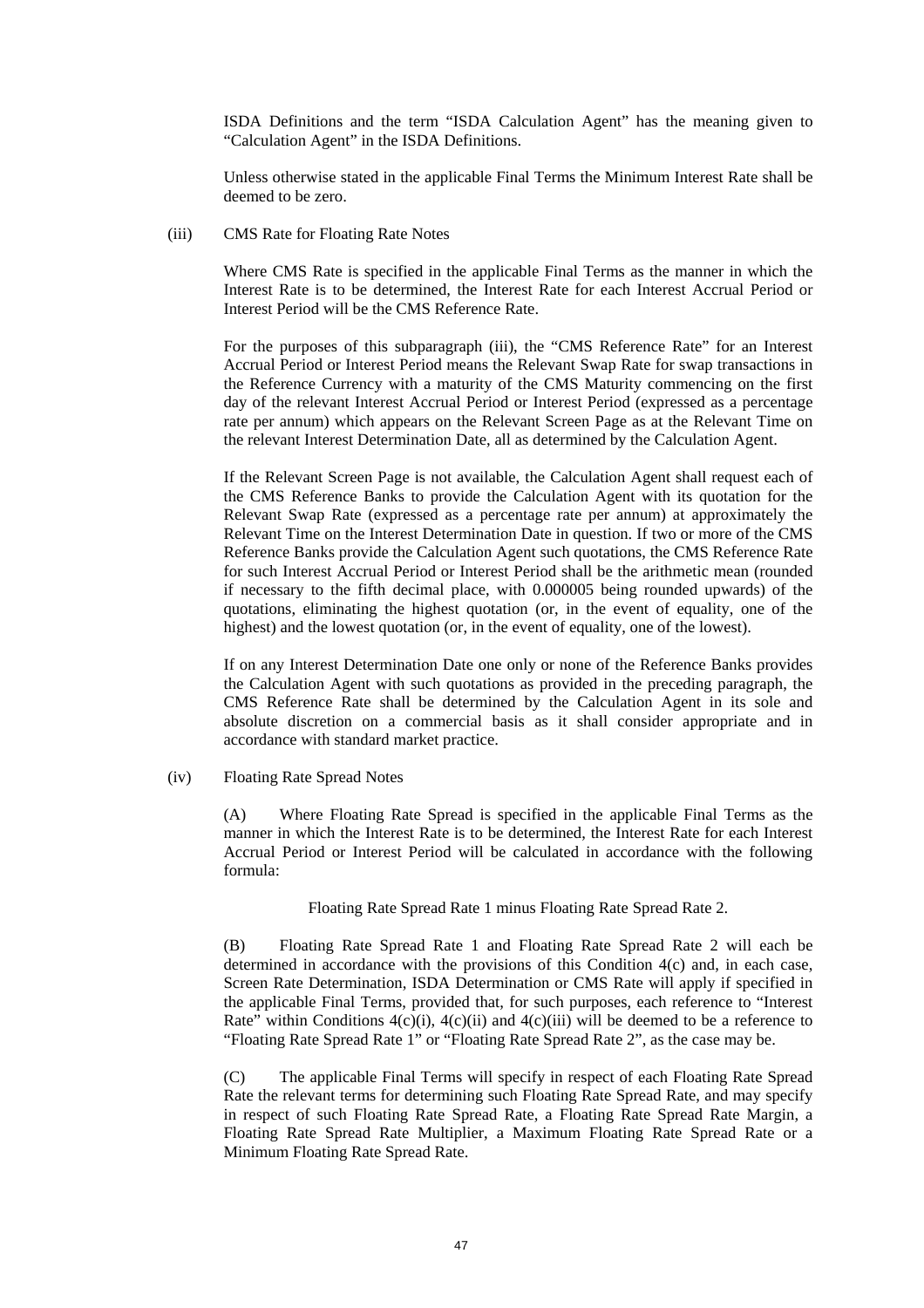(D) If any Floating Rate Spread Rate Margin or Floating Rate Spread Rate Multiplier is specified in the applicable Final Terms in respect of a Floating Rate Spread Rate (either (x) generally, or (y) in relation to one or more Interest Accrual Periods or Interest Periods), an adjustment shall be made to such Floating Rate Spread Rate, in the case of (x), or to such Floating Rate Spread Rate for the specified Interest Accrual Periods or Interest Periods, in the case of (y), calculated in accordance with (B) above by adding (if a positive number) or subtracting (if a negative number) the absolute value of the relevant Floating Rate Spread Rate Margin or multiplying by the relevant Floating Rate Spread Rate Multiplier to such Floating Rate Spread Rate, subject always to the next paragraph. If both a Floating Rate Spread Rate Margin and a Floating Rate Spread Rate Multiplier are specified to apply to a Floating Rate Spread Rate, the Floating Rate Spread Rate Multiplier will be applied first.

If any Maximum Floating Rate Spread Rate or Minimum Floating Rate Spread Rate is such relevant Floating Rate Spread Rate shall be subject to such maximum or minimum, as the case may be.

## (d) *Interest Rate on Zero Coupon Notes*

Where a Note, the Interest Rate of which is specified to be Zero Coupon, is repayable prior to the Maturity Date and is not paid when due and payable, the amount due and payable prior to the Maturity Date shall be the Early Redemption Amount of such Note. As from the Maturity Date, the Interest Rate for any overdue principal of such a Note shall be a rate per annum (expressed as a percentage) equal to the Amortisation Yield.

# (e) *Margin, Maximum/Minimum Interest Rates, Instalment Amounts and Redemption Amounts, Rate Multipliers and Rounding:*

(i) If any Margin or Rate Multiplier is specified in the applicable Final Terms (either  $(x)$ ) generally, or (y) in relation to one or more Interest Accrual Periods or Interest Periods), an adjustment shall be made to all Interest Rates, in the case of (x), or the Interest Rates for the specified Interest Accrual Periods or Interest Periods, in the case of (y), calculated in accordance with (c) above by adding (if a positive number) or subtracting (if a negative number) the absolute value of such Margin or multiplying by such Rate Multiplier, subject always to the next paragraph. If both a Margin and a Rate Multiplier are specified to apply to an Interest Rate, the Rate Multiplier will be applied first.

(ii) If any Maximum Interest Rate, Minimum Interest Rate, Maximum Redemption Amount, Minimum Redemption Amount, Maximum Instalment Amount or Minimum Instalment Amount is specified in the applicable Final Terms, then any Interest Rate, Instalment Amount or Redemption Amount shall be subject to such maximum or minimum, as the case may be.

# (f) *Calculations:*

The amount of interest payable per Calculation Amount in respect of any Note for any Interest Period or Interest Accrual Period or such other period shall be equal to the product of the Interest Rate (adjusted as required by Condition 4(e)), the Calculation Amount specified in the applicable Final Terms and the Day Count Fraction for such Interest Period or Interest Accrual Period or such other period, unless an Interest Amount (or a formula for its calculation) is specified in respect of such Interest Period or Interest Accrual Period or other period, in which case the amount of interest payable per Calculation Amount in respect of such Note for such period will equal such Interest Amount (or be calculated in accordance with such formula). Where any Interest Period comprises two or more Interest Accrual Periods, as specified in the applicable Final Terms, the amount of interest payable per Calculation Amount in respect of such Interest Period will be the sum of the amounts of interest payable in respect of each of those Interest Accrual Periods.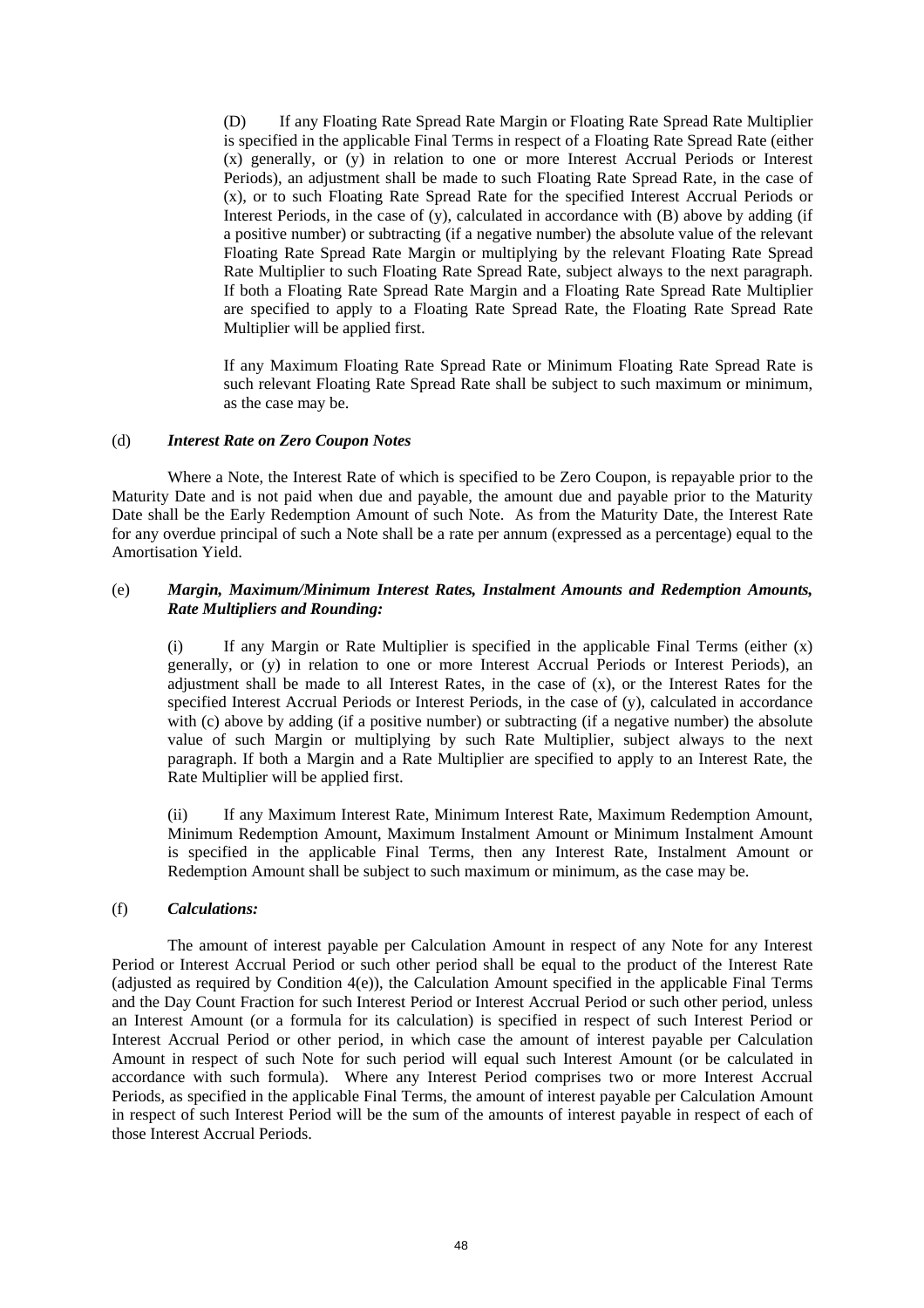In respect of any other period for which interest is required to be calculated, the provisions above shall apply save that the Day Count Fraction shall be for the period for which interest is required to be calculated.

For the purposes of any calculations required pursuant to these Conditions (unless otherwise specified), (x) all percentages resulting from such calculations will be rounded, if necessary, to the nearest one hundred thousandth of a percentage point (with halves being rounded up), (y) all figures will be rounded to seven significant figures (with halves being rounded up) and (z) all currency amounts which fall due and payable will be rounded to the nearest sub-unit of such currency (with halves being rounded up), save in the case of yen, which shall be rounded down to the nearest yen.

For these purposes "sub-unit" means with respect to any currency other than the euro, the lowest amount of such currency that is available as legal tender in the country of such currency and, with respect to euro, means 0.01 euro.

## (g) *Determination and Publication of Interest Rates, Interest Amounts, Redemption Amounts and Instalment Amounts:*

The Calculation Agent shall, as soon as practicable after the Relevant Time on each Interest Determination Date or such other time on such date as the Calculation Agent may be required to calculate any Interest Rate, Interest Amount, Redemption Amount or Instalment Amount, obtain any quote or make any determination or calculation, it will determine the Interest Rate and calculate the Interest Amount in respect of each Calculation Amount of the Notes for the relevant Interest Accrual Period or Interest Period, calculate the Redemption Amount or Instalment Amount, obtain such quote or make such determination or calculation, as the case may be, and cause the Interest Rate and the Interest Amounts for each Interest Period or Interest Accrual Period and the relevant Interest Payment Date and, if required to be calculated, the Redemption Amount or any Instalment Amount to be notified to the Fiscal Agent, the relevant Issuer, the Guarantor (if applicable), each of the Paying Agents, the Noteholders, any other Calculation Agent appointed in respect of the Notes which is to make a further calculation upon receipt of such information and, if the Notes are listed on a stock exchange or other relevant authority and such exchange or other relevant authority so requires, such exchange or other relevant authority as soon as practicable after their determination but in no event later than (i) the commencement of the relevant Interest Period, if determined prior to such time, in the case of an Interest Rate and Interest Amount, or (ii) in all other cases, the fourth Relevant Business Day after such determination. The Interest Amounts and the Interest Payment Date so published may subsequently be amended (or appropriate alternative arrangements made by way of adjustment) without notice in the event of an extension or shortening of the Interest Period. If the Notes become due and payable under Condition 9, the accrued interest and the Interest Rate payable in respect of the Notes shall nevertheless continue to be calculated in accordance with this Condition but no publication of the Interest Rate or the Interest Amount so calculated need be made. The determination of each Interest Rate, Interest Amount and Instalment Amount, the obtaining of each quote and the making of each determination or calculation by the Calculation Agent shall (in the absence of manifest error) be final and binding upon all parties.

## (h) *Interest Accrual:*

Interest will cease to accrue on each such Note (or in the case of partial redemption of a Note, that part only of such Note) on the due date for redemption unless, upon due presentation, payment of principal is improperly withheld or refused, in which event interest will continue to accrue (as well after as before judgment) until whichever is the earlier of:

(i) the date on which all amounts due in respect of such Note have been paid; and

(ii) five days after the date on which full payment of the moneys payable in respect of such Note has been received by the Fiscal Agent.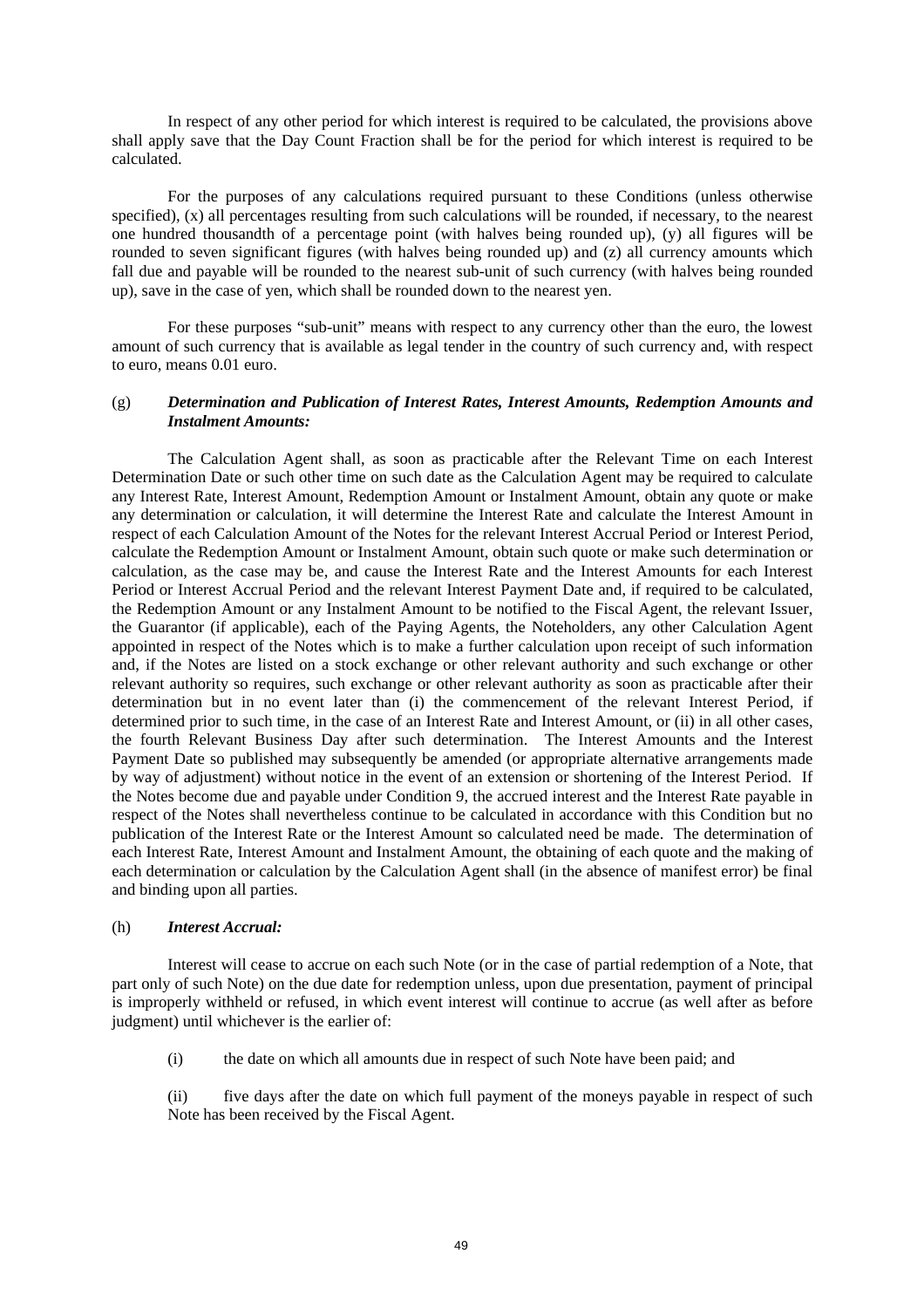### (i) *Exempt Notes:*

The rate or amount of interest payable in respect of Exempt Notes shall be determined in the manner specified in the applicable Pricing Supplement, provided that the Calculation Agent, if applicable, will notify the Agent of the Interest Rate or Interest Amount for the relevant Interest Period as soon as practicable after calculating the same.

## (j) *Definitions:*

In these Conditions, unless the context otherwise requires, the following defined terms shall have the meanings set out below:

"Benchmark" means the benchmark specified in the applicable Final Terms.

"CMS Reference Banks" means (i) where the Reference Currency is euro, the principal office of five leading swap dealers in the inter-bank market, (ii) where the Reference Currency is Sterling, the principal London office of five leading swap dealers in the London inter-bank market, (iii) where the Reference Currency is United States dollars, the principal New York City office of five leading swap dealers in the New York City inter-bank market, or (iv) in the case of any other Reference Currency, the principal Relevant Financial Centre office of five leading swap dealers in the Relevant Financial Centre inter-bank market, in each case as selected by the Calculation Agent.

"Day Count Fraction" means, in respect of the calculation of an amount of interest on any Note for any period of time not comprising a complete year (whether or not constituting an Interest Period or Interest Accrual Period, the "Calculation Period"):

(i) If "Actual/365" or "Actual/Actual" is specified in the applicable Final Terms, the actual number of days in the Calculation Period divided by 365 (or, if any portion of the Calculation Period falls in a leap year, the sum of (A) the actual number of days in that portion of the Calculation Period falling in a leap year divided by 366 and (B) the actual number of days in that portion of the Calculation Period falling in a non-leap year divided by 365);

(ii) if "Actual/365 (Fixed)" is specified in the applicable Final Terms, the actual number of days in the Calculation Period divided by 365;

(iii) if "Actual/Actual — ICMA" is specified in the applicable Final Terms;

(A) in the case of Notes where the number of days in the relevant period from (and including) the most recent Interest Payment Date (or, if none, the Interest Commencement Date) to (but excluding) the relevant payment date (the "Accrual Period") is equal to or shorter than the Determination Period during which the Accrual Period ends, the number of days in such Accrual Period divided by the product of (1) the number of days in such Determination Period and (2) the number of Determination Dates (as specified in the applicable Final Terms) that would occur in one calendar year; or

(B) in the case of Notes where the Accrual Period is longer than the Determination Period during which the Accrual Period ends, the sum of:

(1) the number of days in such Accrual Period falling in the Determination Period in which the Accrual Period begins divided by the product of (x) the number of days in such Determination Period and (y) the number of Determination Dates (as specified in the applicable Final Terms) that would occur in one calendar year; and

(2) the number of days in such Accrual Period falling in the next Determination Period divided by the product of  $(x)$  the number of days in such Determination Period and (y) the number of Determination Dates that would occur in one calendar year.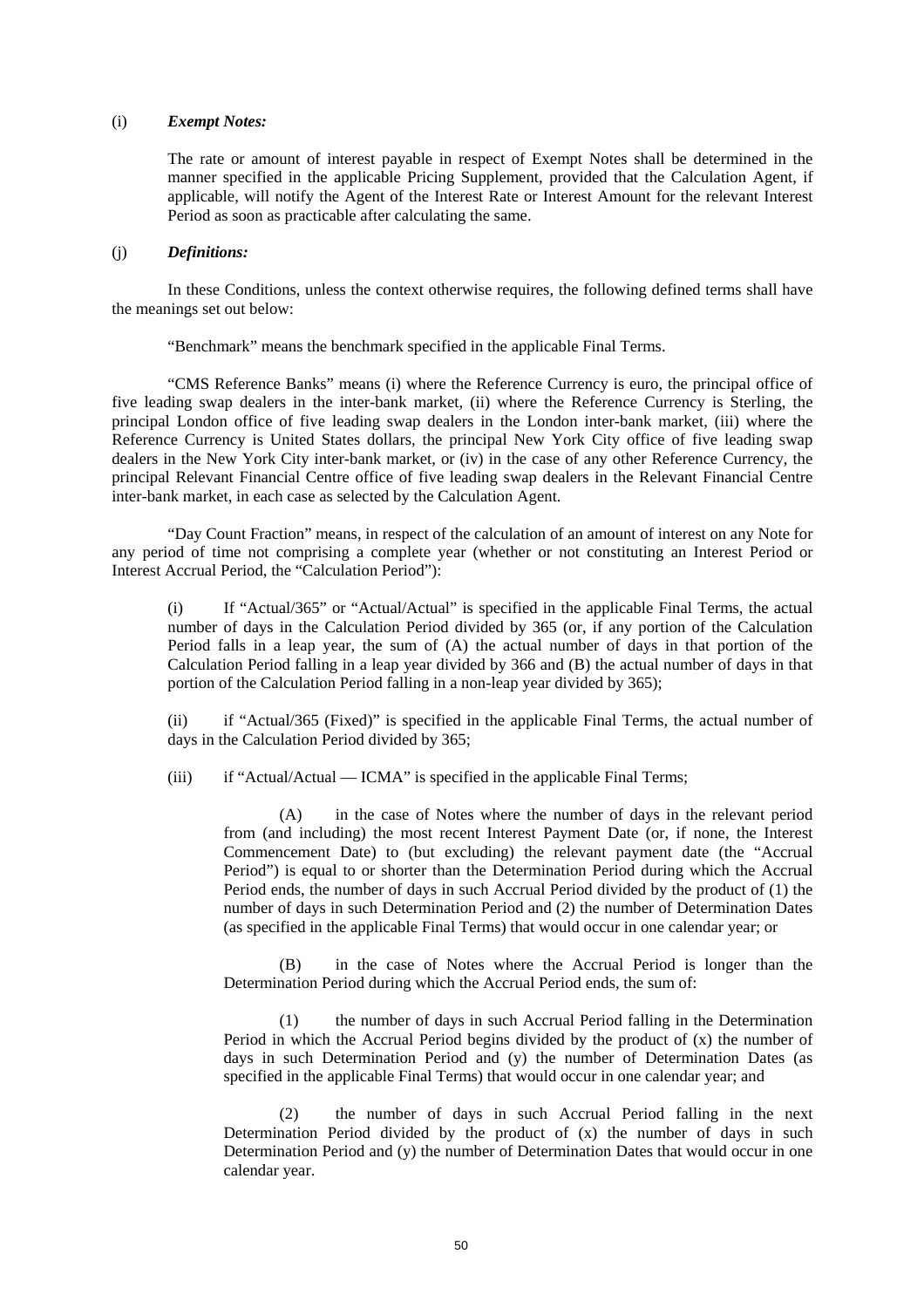"Determination Period" means the period from (and including) a Determination Date to but excluding the next Determination Date (including, where either the Interest Commencement Date or the final Interest Payment Date is not a Determination Date, the period commencing on the first Determination Date prior to, and ending on the first Determination Date falling after, such date); and

(iv) if "Actual/360" is specified in the applicable Final Terms, the actual number of days in the Calculation Period divided by 360;

(v) if "Actual/365 Sterling" is specified in the Final Terms, the actual number of days in the Calculation Period divided by 365, or in the case of an Interest Payment Date falling in a leap year, 366;

(vi) if "30/360" is so specified, the number of days in the Calculation Period divided by 360, calculated on a formula basis as follows

Day Count Fraction = 
$$
\frac{[360 \times (Y_2 - Y_1)] + [30 \times (M_2 - M_1)] + (D_2 - D_1)}{360}
$$

where:

" $Y_1$ " is the year, expressed as a number, in which the first day of the Calculation Period falls;

" $Y_2$ " is the year, expressed as a number, in which the day immediately following the last day included in the Calculation Period falls;

" $M_1$ " is the calendar month, expressed as a number, in which the first day of the Calculation Period falls;

" $M_2$ " is the calendar month, expressed as number, in which the day immediately following the last day included in the Calculation Period falls;

" $D_1$ " is the first calendar day, expressed as a number, of the Calculation Period, unless such number would be 31, in which case  $D_1$  will be 30; and

" $D_2$ " is the calendar day, expressed as a number, immediately following the last day included in the Calculation Period, unless such number would be  $31$  and  $D_1$  is greater than 29, in which case  $D_2$  will be 30; and

(vii) if "30E/360" or "Eurobond Basis" is so specified, the number of days in the Calculation Period divided by 360, calculated on a formula basis as follows:

Day Count Fraction = 
$$
\frac{[360 \times (Y_2 - Y_1)] + [30 \times (M_2 - M_1)] + (D_2 - D_1)}{360}
$$

where:

" $Y_1$ " is the year, expressed as a number, in which the first day of the Calculation Period falls;

" $Y_2$ " is the year, expressed as a number, in which the day immediately following the last day included in the Calculation Period falls;

" $M_1$ " is the calendar month, expressed as a number, in which the first day of the Calculation Period falls;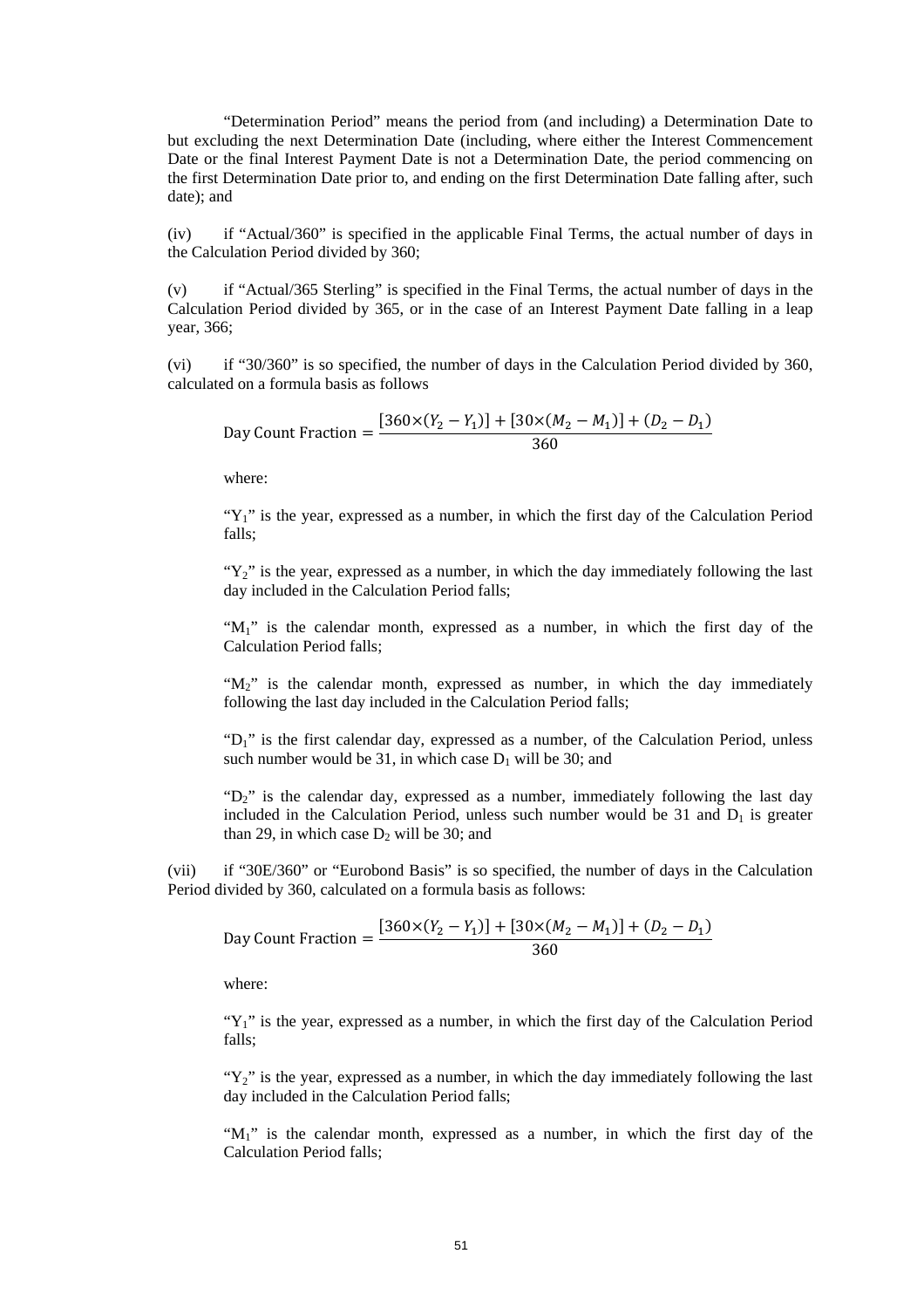" $M_2$ " is the calendar month, expressed as a number, in which the day immediately following the last day included in the Calculation Period falls;

"D<sub>1</sub>" is the first calendar day, expressed as a number, of the Calculation Period, unless such number would be 31, in which case  $D_1$  will be 30; and

" $D_2$ " is the calendar day, expressed as a number, immediately following the last day included in the Calculation Period, unless such number would be 31, in which case  $D<sub>2</sub>$ will be 30.

"Effective Date" means, with respect to any Floating Rate to be determined on an Interest Determination Date, the date specified as such in the applicable Final Terms or, if none is so specified, the first day of the Interest Accrual Period to which such Interest Determination Date relates.

"Floating Rate Spread Rate" means each of Floating Rate Spread Rate 1 and Floating Rate Spread Rate 2 and, together the "Floating Rate Spread Rates".

"Floating Rate Spread Rate 1" means the rate determined in accordance with these Conditions and in the manner specified in the applicable Final Terms.

"Floating Rate Spread Rate 2" means the rate determined in accordance with these Conditions and in the manner specified in the applicable Final Terms.

"Floating Rate Spread Rate Margin" means, (i) in respect of Floating Rate Spread Rate 1, Floating Rate Spread Margin 1 and in respect of Floating Rate Spread Rate 2, Floating Rate Spread Margin 2, in each case, as specified in the applicable Final Terms.

"Floating Rate Spread Rate Multiplier" means, (i) in respect of Floating Rate Spread Rate 1, Floating Rate Spread Multiplier 1 and in respect of Floating Rate Spread Rate 2, Floating Rate Spread Multiplier 2, in each case, as specified in the applicable Final Terms.

"Interest Accrual Period" means the period beginning on, and including, the Interest Commencement Date and ending on, but excluding, the first Interest Period Date and each successive period beginning on, and including, an Interest Period Date and ending on, but excluding, the next succeeding Interest Period Date.

"Interest Amount" means the amount of interest payable per Calculation Amount calculated in accordance with Condition 4(f) or as specified in the applicable Final Terms and in the case of Fixed Rate Notes, if so specified in the applicable Final Terms, shall mean the Fixed Coupon Amount(s) or Broken Amount(s).

"Interest Commencement Date" means the date of issue of the Notes (the "Issue Date") or such other date as may be specified in the applicable Final Terms.

"Interest Determination Date" means, with respect to an Interest Rate and Interest Period or Interest Accrual Period, the date specified as such in the applicable Final Terms or, if none is so specified, (i) the first day of such Interest Period or Interest Accrual Period if the Relevant Currency is Sterling or (ii) the day falling two Relevant Business Days in London prior to the first day of such Interest Period or Interest Accrual Period if the Relevant Currency is neither Sterling nor euro or (iii) the day falling two TARGET Settlement Days prior to the first day of such Interest Period or Interest Accrual Period if the Relevant Currency is the euro.

"Interest Payment Date" means either the Interest Payment Dates specified in the applicable Final Terms or, if no Interest Payment Dates are specified in the applicable Final Terms, each date which falls the number of months or other period specified in the applicable Final Terms as the Interest Period after the preceding Interest Payment Date, or in the case of the first Interest Payment Date, after the Interest Commencement Date, subject to adjustment in accordance with the applicable Business Day Convention.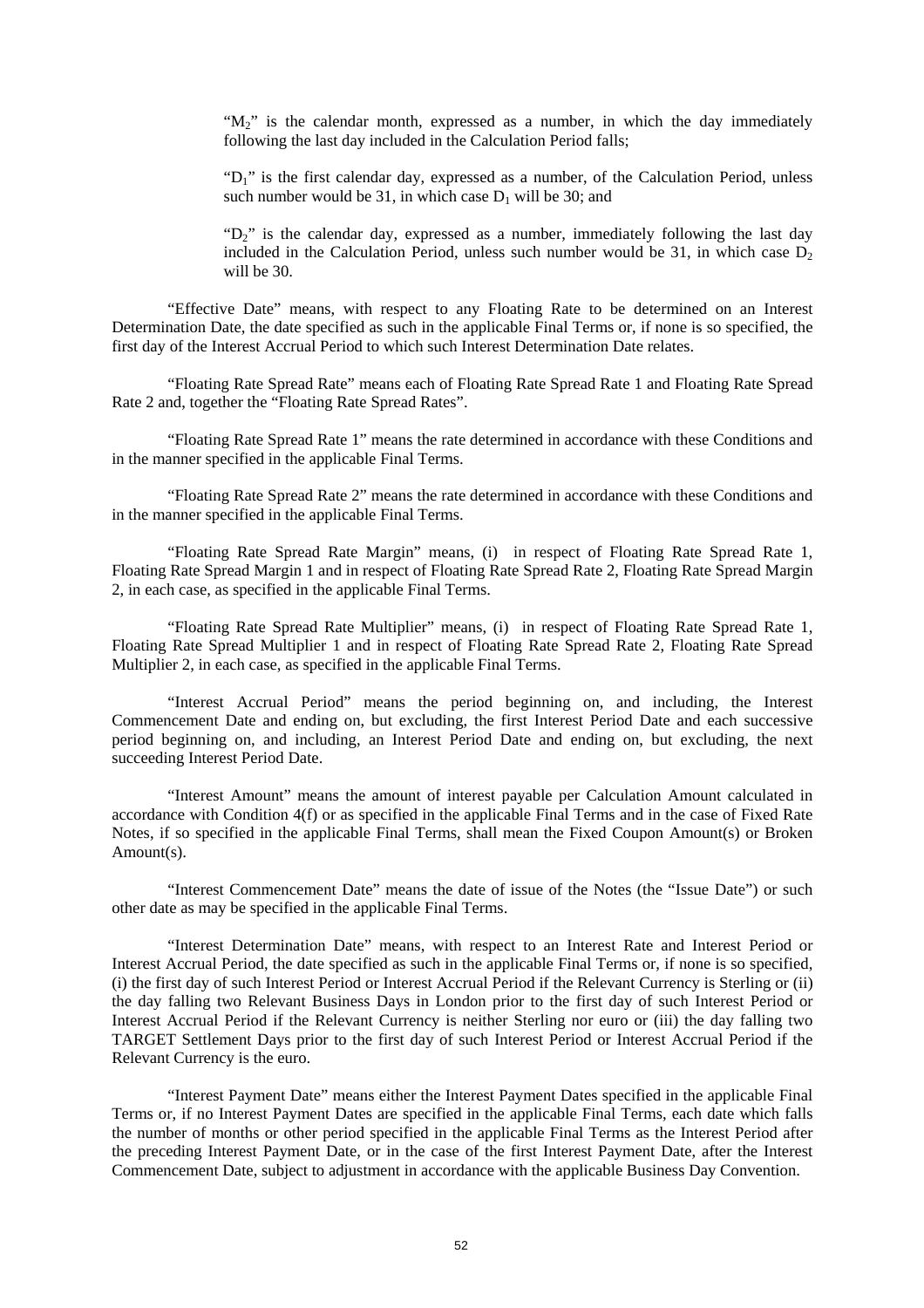"Interest Period" means the period beginning on, and including, the Interest Commencement Date and ending on, but excluding, the first Interest Payment Date and each successive period beginning on, and including, an Interest Payment Date and ending on, but excluding, the next succeeding Interest Payment Date.

"Interest Period Date" means each Interest Payment Date unless otherwise specified in the applicable Final Terms.

"Interest Rate" means the rate of interest payable from time to time in respect of the Notes of a Series and which is either specified in or calculated in accordance with the provisions of the applicable Final Terms and in accordance with these Conditions.

"Maximum Floating Rate Spread Rate" means, (i) in respect of Floating Rate Spread Rate 1, Maximum Floating Rate Spread 1 and in respect of Floating Rate Spread Rate 2, Maximum Floating Rate Spread 2, in each case, as specified in the applicable Final Terms.

"Minimum Floating Rate Spread Rate" means, (i) in respect of Floating Rate Spread Rate 1, Minimum Floating Rate Spread 1 and in respect of Floating Rate Spread Rate 2, Minimum Floating Rate Spread 2, in each case, as specified in the applicable Final Terms.

"Redemption Amount" means the Final Redemption Amount, the Optional Redemption Amount or the Early Redemption Amount, as the case may be, specified in the applicable Final Terms.

"Reference Banks" means four major banks selected by the Calculation Agent in the interbank market (or, if appropriate, money market) which is most closely connected with the Benchmark.

"Relevant Business Day" means:

(i) in the case of a Specified Currency other than euro, a day (other than a Saturday or a Sunday) on which commercial banks and foreign exchange markets settle payments and are open for general business (including dealing in foreign exchange and foreign currency deposits) in the principal financial centre for that currency and/or each Business Centre (if any) specified in the applicable Final Terms; and/or

(ii) in the case of euro, a TARGET Settlement Day and a day on which commercial banks and foreign exchange markets settle payments and are open for general business (including dealing in foreign exchange and foreign currency deposits) in each Business Centre (if any) specified in the applicable Final Terms.

"Reference Currency" means the Currency specified in the applicable Final Terms.

"Relevant Currency" means the Currency specified in the applicable Final Terms or, if none is specified, the currency in which the Notes are denominated.

"Relevant Financial Centre" means, with respect to any Floating Rate or CMS Rate to be determined on an Interest Determination Date, the financial centre as may be specified as such in the applicable Final Terms or, if none is so specified, the financial centre with which the relevant Benchmark or CMS Rate is most closely connected (which in the case of the Euro Inter-bank Offered Rate ("EURIBOR") shall be the Eurozone) or, if none is so connected, London.

"Relevant Rate" means the Benchmark for a Representative Amount of the Relevant Currency for a period (if applicable or appropriate to the Benchmark) equal to the Specified Duration commencing on the Effective Date.

"Relevant Screen Page" means such page, section, caption, column or other part of a particular information service (including, but not limited to, the Reuters Money 3000 Service ("Reuters")) as may be specified for the purpose of providing a Relevant Rate or CMS Reference Rate, as the case may be, or such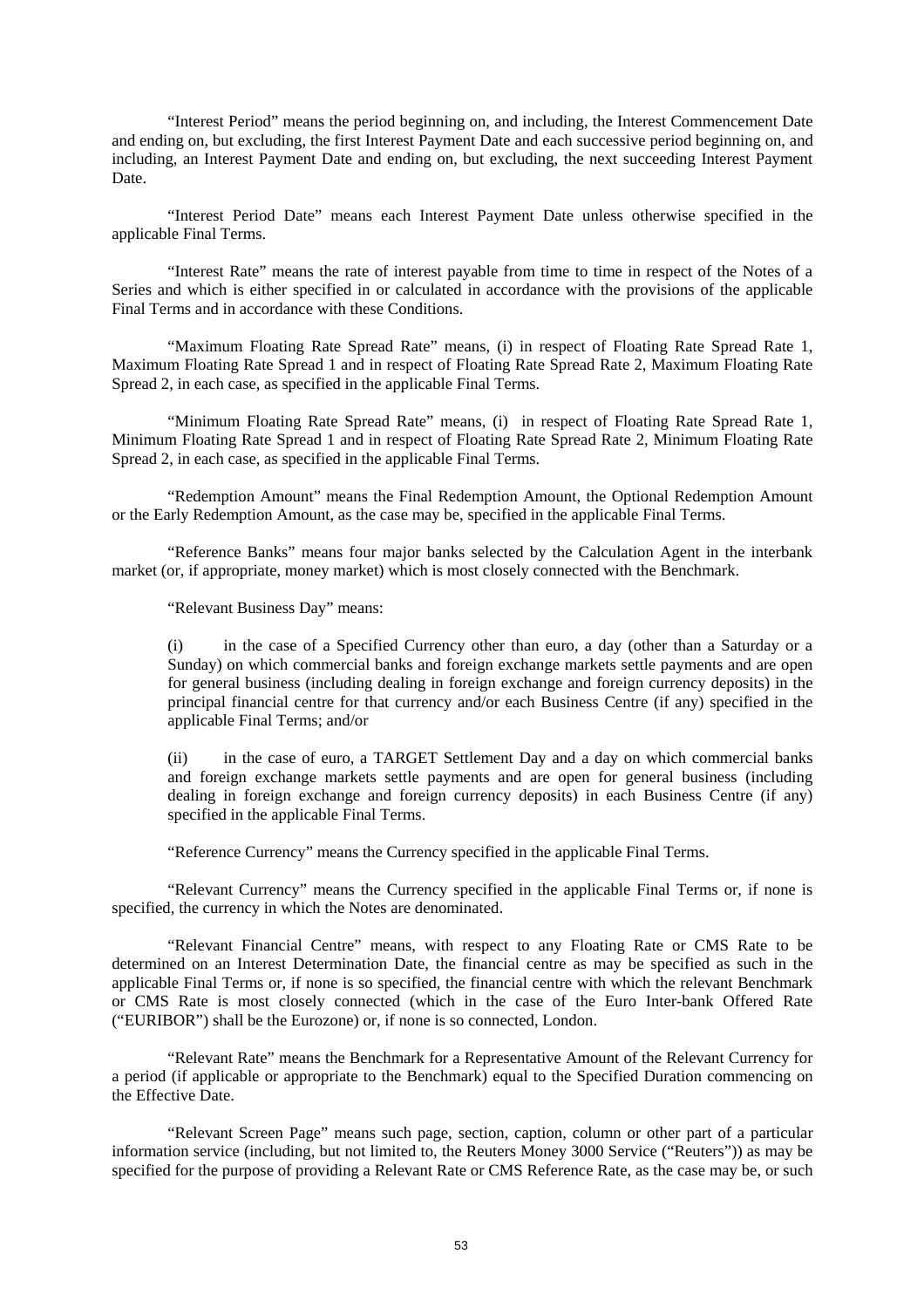other page, section, caption, column or other part as may replace it on that information service or on such other information service, in each case as may be nominated by the person or organisation providing or sponsoring the information appearing there for the purpose of displaying rates or prices comparable to that Relevant Rate or CMS Reference Rate, as the case may be.

"Relevant Swap Rate" means:

(i) where the Reference Currency is euro, the mid-market annual swap rate determined on the basis of the arithmetic mean of the bid and offered rates for the annual fixed leg, calculated on a 30/360 day count basis, of a fixed-for-floating euro interest rate swap transaction with a term equal to the CMS Maturity commencing on the first day of the relevant Interest Accrual Period or Interest Period and in a Representative Amount with an acknowledged dealer of good credit in the swap market, where the floating leg, in each case calculated on an Actual/360 day count basis, is equivalent to EUR-EURIBOR-Reuters (as defined in the ISDA Definitions) with a designated maturity determined by the Calculation Agent by reference to standard market practice and/or the ISDA Definitions;

(ii) where the Reference Currency is Sterling, the mid-market semi-annual swap rate determined on the basis of the arithmetic mean of the bid and offered rates for the semi-annual fixed leg, calculated on an Actual/365 (Fixed) day count basis, of a fixed-for-floating Sterling interest rate swap transaction with a term equal to the CMS Maturity commencing on the first day of the relevant Interest Accrual Period or Interest Period and in a Representative Amount with an acknowledged dealer of good credit in the swap market, where the floating leg, in each case calculated on an Actual/365 (Fixed) day count basis, is equivalent (A) if the CMS Maturity is greater than one year, to GBP-LIBOR-BBA (as defined in the ISDA Definitions) with a designated maturity of six months or (B) if the CMS Maturity is one year or less, to GBP-LIBOR-BBA with a designated maturity of three months;

(iii) where the Reference Currency is United States dollars, the mid-market semi-annual swap rate determined on the basis of the mean of the bid and offered rates for the semi-annual fixed leg, calculated on a 30/360 day count basis, of a fixed-for-floating United States dollar interest rate swap transaction with a term equal to the CMS Maturity commencing on the first day of the relevant Interest Accrual Period or Interest Period and in a Representative Amount with an acknowledged dealer of good credit in the swap market, where the floating leg, calculated on an Actual/360 day count basis, is equivalent to USD-LIBOR-BBA (as defined in the ISDA Definitions) with a designated maturity of three months; and

(iv) where the Reference Currency is any other currency, the mid-market swap rate as determined by the Calculation Agent in its sole and absolute discretion on a commercial basis as it shall consider appropriate and in accordance with standard market practice.

"Relevant Time" (i) where Screen Date Determination is specified in the applicable Final Terms as the manner in which the Interest Rate is to be determined, means, with respect to any Interest Determination Date, the local time in the Relevant Financial Centre at which it is customary to determine bid and offered rates in respect of deposits in the Relevant Currency in the interbank market in the Relevant Financial Centre and, where the Primary Source for the Floating Rate is a Relevant Screen Page, the time as of which the Relevant Rate(s) appearing on such Relevant Screen Page is or are set and posted on such Relevant Screen Page and for this purpose "local time" means, with respect to Europe and the Eurozone as a Relevant Financial Centre, Central European Time or (ii) where CMS Rate is specified in the applicable Final Terms as the manner in which the Interest Rate is to be determined, has the meaning specified in the Final Terms.

"Representative Amount" means, with respect to any Floating Rate or CMS Reference Rate to be determined on an Interest Determination Date, the amount specified in the applicable Final Terms or, if none is specified, an amount that is representative for a single transaction in the relevant market at the time.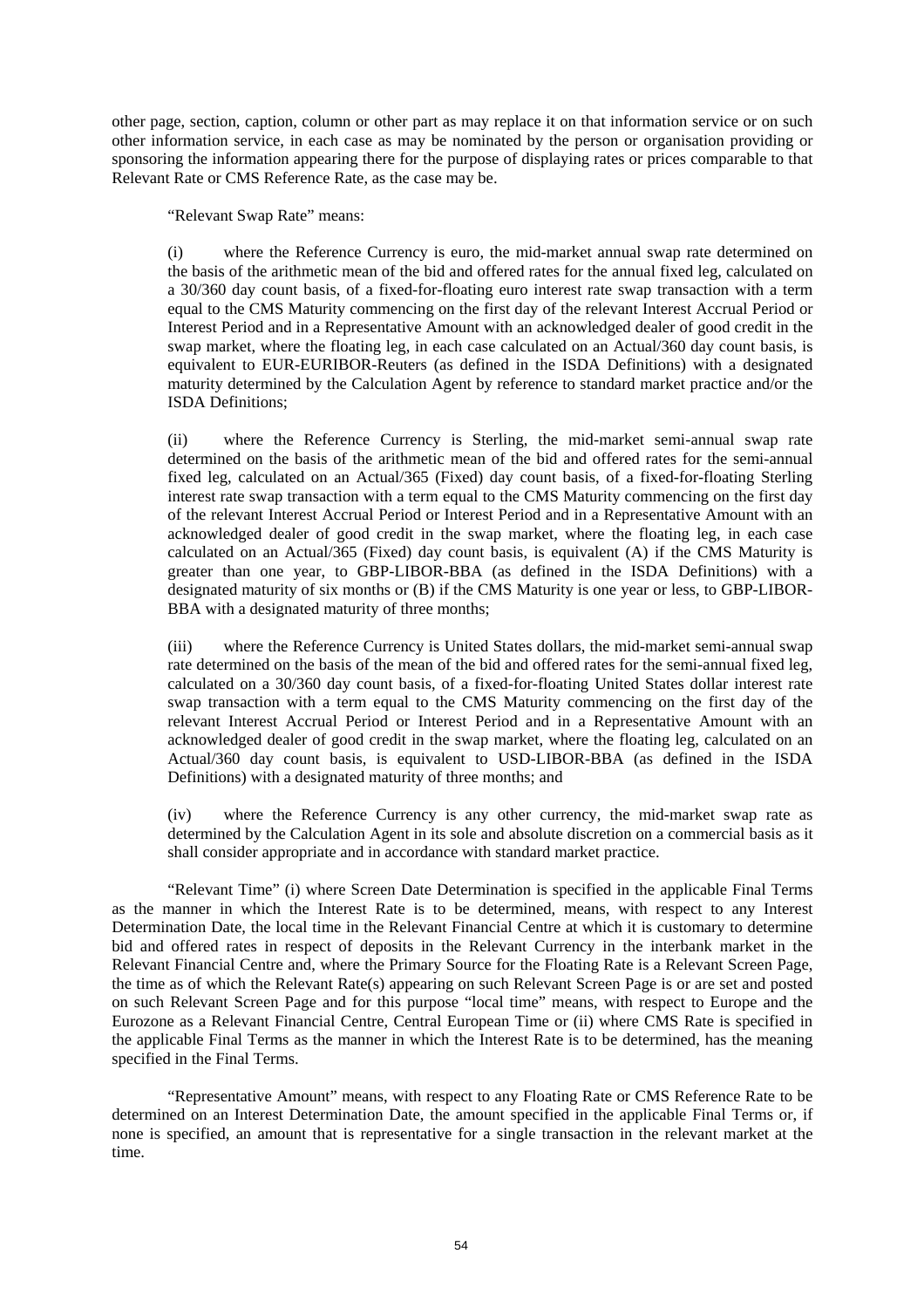"Specified Duration" means, with respect to any Floating Rate to be determined on an Interest Determination Date, a period of time equal to the relative Interest Accrual Period, ignoring any adjustment pursuant to Condition 4(b).

"TARGET2" means the Trans-European Automated Real-Time Gross Settlement Express Transfer payment system which utilises a single shared platform and which was launched on November 19, 2007 or any successor thereto.

"TARGET Settlement Day" means any day on which TARGET2 is open for the settlement of payments in euro.

### (k) *Calculation Agent and Reference Banks:*

The relevant Issuer will procure that there shall at all times be four Reference Banks (or such other number as may be required) with offices in the Relevant Financial Centre and one or more Calculation Agents if provision is made for them in the Conditions applicable to the Notes and for so long as any Notes are outstanding. If any Reference Bank (acting through its relevant office) is unable or unwilling to continue to act as a Reference Bank, then the relevant Issuer will appoint another Reference Bank with an office in the Relevant Financial Centre to act as such in its place. Where more than one Calculation Agent is appointed in respect of the Notes, references in these Conditions to the Calculation Agent shall be construed as each Calculation Agent performing its duties under the Conditions. If the Calculation Agent is unable or unwilling to act as such or if the Calculation Agent fails duly to establish the Interest Rate for any Interest Period or Interest Accrual Period or to calculate the Interest Amounts or any other requirements, the relevant Issuer will appoint the London office of a leading bank engaged in the interbank market that is most closely connected with the calculation or determination to be made by the Calculation Agent to act as calculation agent in its place. The Calculation Agent may not resign its duties without a successor having been appointed as aforesaid.

### **5. Redemption, Purchase and Optional Redemption**

#### (a) *Final Redemption:*

Unless previously redeemed, purchased and cancelled as provided below or its maturity is extended pursuant to the relevant Issuer's or Noteholder's option in accordance with Condition 5(e) or (f), each Note will be redeemed at its Final Redemption Amount specified in the applicable Final Terms in the relevant Specified Currency on the Maturity Date.

#### (b) *Redemption for taxation reasons:*

The Notes may be redeemed at the option of the Issuer thereof in whole, but not in part, on any Interest Payment Date (if the Note is a Floating Rate Note) or, if so specified herein, at any time (if the Note is not a Floating Rate Note), on giving not less than 30 nor more than 60 days' notice to the Noteholders (which notice shall be irrevocable), at their Early Redemption Amount, (together with interest accrued to (but excluding) the date fixed for redemption), if (i) the Issuer thereof has or would become obliged to pay additional amounts as provided or referred to in Condition 7 as a result of any change in, or amendment to, the laws or regulations of Canada or any province or territory thereof or, in the case of Notes issued by Scotiabank Europe or a branch of the Bank outside Canada, of the country in which Scotiabank Europe or such branch is located or any political subdivision or any authority thereof or therein having power to tax, or any change in the application or official interpretation of such laws or regulations, or any announced prospective change to the *Income Tax Act* (Canada) or the regulations thereunder or in the application or official interpretation thereof that, if enacted in the form proposed, would apply retroactively to and from a date prior to the date of its enactment (an "Announced Prospective Change") which change (including any Announced Prospective Change) or amendment becomes (or in the case of an Announced Prospective Change, would become) effective on or after the Issue Date, and (ii) such obligation cannot be avoided by the relevant Issuer taking reasonable measures available to it, provided that no such notice of redemption shall be given earlier than 90 days prior to the earliest date on which such Issuer would be obliged to pay such additional amounts were a payment in respect of the Notes then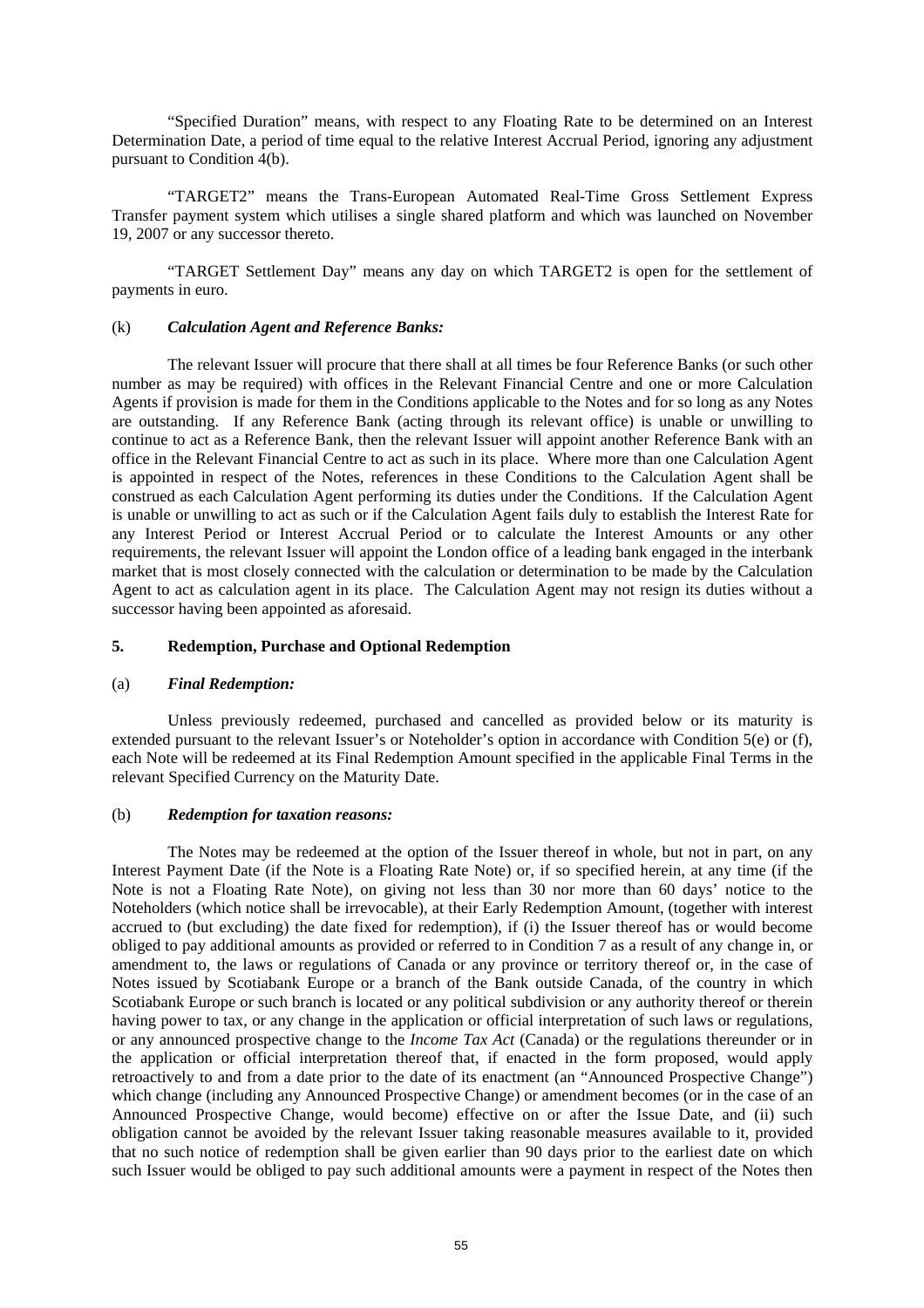due. Prior to the publication of any notice of redemption pursuant to this paragraph, the relevant Issuer or the Guarantor (if applicable) shall deliver to the Fiscal Agent a certificate signed by two senior officers of such Issuer or the Guarantor (as the case may be) stating that the Issuer is entitled to effect such redemption and setting forth a statement of facts showing that the conditions precedent to the right of such Issuer so to redeem have occurred, and an opinion of independent legal advisers of recognised standing to the effect that such Issuer has or will become obliged to pay such additional amounts as a result of such change or amendment.

# (c) *Purchases:*

The Issuer and any of its subsidiaries, if applicable, and the Guarantor (with respect to Guaranteed Notes) may at any time purchase Notes issued by such Issuer (provided that all unmatured Receipts (if any) and Coupons and unexchanged Talons appertaining thereto are attached or surrendered therewith) in the open market or otherwise at any price.

# (d) *Early Redemption of Zero Coupon Notes:*

(i) The Early Redemption Amount payable in respect of any Zero Coupon Note prior to the Maturity Date, upon redemption of such Note pursuant to Condition 5(b) or upon it becoming due and payable as provided in Condition 9 shall be the Amortised Face Amount (calculated as provided below) of such Note.

(ii) Subject to the provisions of sub-paragraph (iii) below, the Amortised Face Amount of any such Zero Coupon Note shall be the scheduled Early Redemption Amount of such Note on the Maturity Date discounted at a rate per annum (expressed as a percentage) equal to the Amortisation Yield (which, if none is specified in the applicable Final Terms, shall be such rate as would produce an Amortised Face Amount equal to the issue price of the Notes if they were discounted back to their issue price on the Issue Date) compounded annually. Where such calculation is to be made for a period of less than one year, it shall be made on the basis of the Day Count Fraction shown in the applicable Final Terms.

(iii) If the Early Redemption Amount payable in respect of any such Note upon its redemption pursuant to Condition 5(b) or upon it becoming due and payable as provided in Condition 9 is not paid when due, the Early Redemption Amount due and payable in respect of such Note shall be the Amortised Face Amount of such Note as defined in sub-paragraph (ii) above, except that such sub-paragraph shall have effect as though the reference therein to the Maturity Date were replaced by a reference to the Relevant Date. The calculation of the Amortised Face Amount in accordance with this sub-paragraph will continue to be made (as well after as before judgment), until the Relevant Date unless the Relevant Date falls on or after the Maturity Date, in which case the amount due and payable shall be the scheduled Early Redemption Amount of such Note on the Maturity Date together with any interest which may accrue in accordance with Condition  $4(c)(ii)$ .

# (e) *Redemption at the Option of the Relevant Issuer and Exercise of Issuer's Options:*

If the Issuer's Option is specified as applicable in the applicable Final Terms, the relevant Issuer may, on giving not less than the minimum period nor more than the maximum period of irrevocable notice (in each case, as specified in the applicable Final Terms) to the Noteholders falling within the Issuer's Option Period, redeem or exercise any Issuer's Option in relation to, all or, if so provided in the applicable Final Terms, some of the Notes in the principal amount or integral multiples thereof and on the date or dates so provided. Any such redemption of Notes shall be at their Optional Redemption Amount together with interest accrued to the date fixed for redemption.

All Notes in respect of which any such notice is given shall be redeemed, or the Issuer's Option shall be exercised by the relevant Issuer, on the date specified in such notice in accordance with this Condition.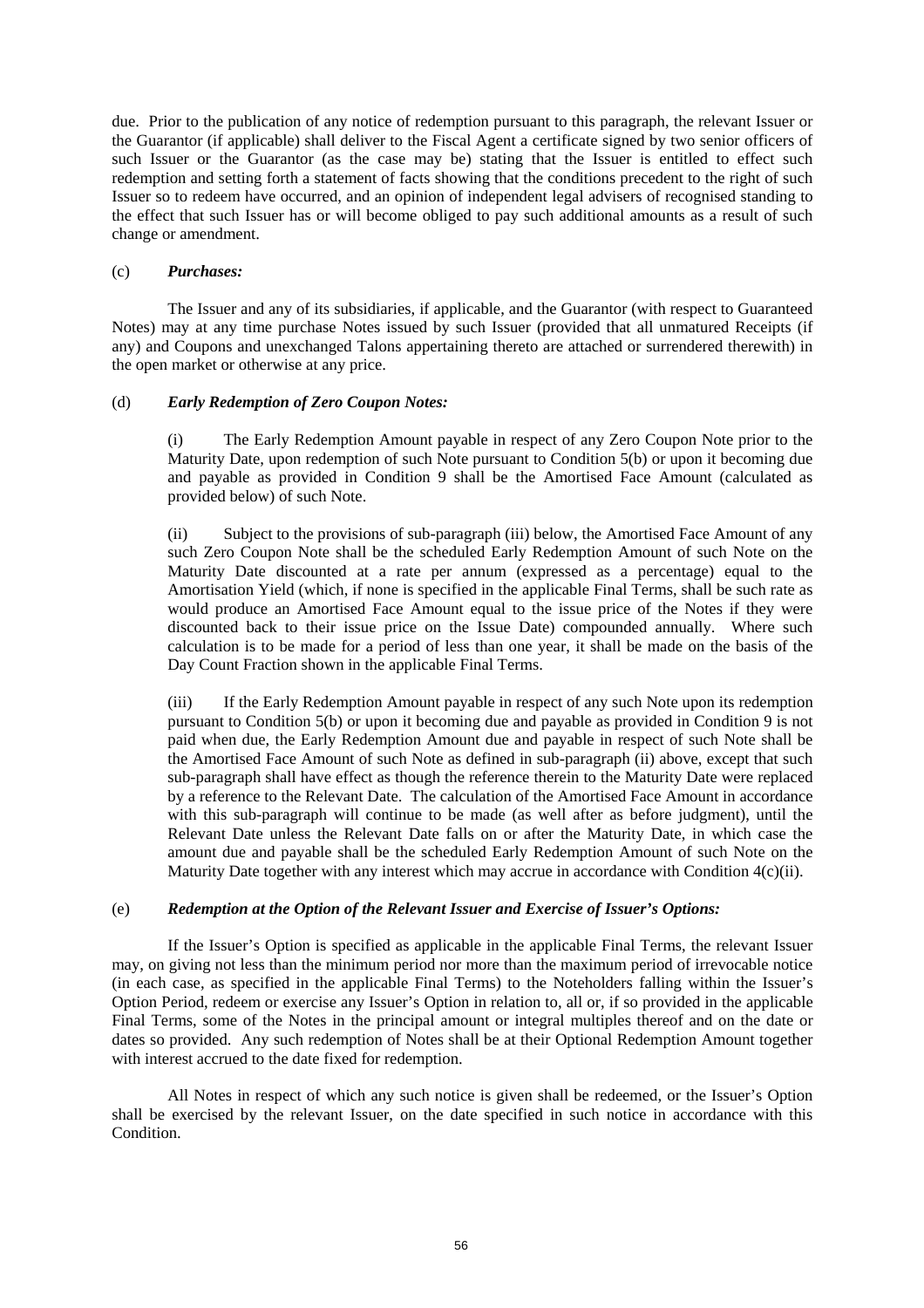If so provided in the applicable Final Terms, the Issuer shall redeem a specified number of the Notes on the date or dates so provided. Any such redemption of Notes shall be at their Optional Redemption Amount together with interest accrued to the date fixed for redemption which may, if so specified in the applicable Final Terms, be payable in instalments or otherwise. Notice of such redemption shall be irrevocably given to the Noteholders in accordance with Condition 13.

In the case of a partial redemption or a partial exercise of an Issuer's Option, the notice to Noteholders shall also contain the serial numbers of the Notes to be redeemed, which shall have been drawn in such place as the Fiscal Agent may approve and in such manner as it deems appropriate, subject to compliance with any applicable laws and the requirements of any relevant stock exchange or other relevant authority.

## (f) *Redemption at the Option of Noteholders and Exercise of Noteholders' Options:*

If the Noteholders' Option is specified as applicable in the applicable Final Terms, the Issuer shall, at the option of the holder of any such Note, redeem such Note on the date or dates so provided at its Optional Redemption Amount together with interest accrued to the date fixed for redemption.

To exercise such option, the holder must deposit such Note with any Paying Agent (in the case of Bearer Notes) or the Certificate representing such Note(s) with the Registrar or any Transfer Agent (in the case of Registered Notes) at its specified office, together with a duly completed option exercise notice ("Exercise Notice") in the form obtainable from any Paying Agent, the Registrar or any Transfer Agent (as applicable) within the Noteholders' Option Period. No Note or Certificate so deposited and option exercised may be withdrawn (except as provided in the Agency Agreement) without the prior consent of the Issuer. The Exercise Notice must be delivered to the Paying Agent not less than the minimum period of notice nor more than the maximum period of notice (in each case, as specified in the applicable Final Terms) prior to the relevant date for redemption.

# (g) *Redemption by Instalments:*

Unless previously redeemed, purchased and cancelled as provided in this Condition 5 or the relevant Instalment Date (being one of the dates so specified in the applicable Final Terms) is extended pursuant to any Issuer's or Noteholder's option in accordance with Condition 5(e) or (f), each Note which provides for Instalment Dates and Instalment Amounts will be partially redeemed on each Instalment Date at the Instalment Amount specified on it, whereupon the outstanding principal amount of such Note shall be reduced by the Instalment Amount for all purposes.

# (h) *Cancellation:*

All Notes purchased by or on behalf of the Issuer thereof or any of its subsidiaries may be surrendered for cancellation, in the case of Bearer Notes, by surrendering each such Note together with all unmatured Receipts and Coupons and all unexchanged Talons to the Fiscal Agent and, in the case of Registered Notes, by surrendering the Certificate representing such Notes to the Registrar and, in each case, if so surrendered, will, together with all Notes redeemed by such Issuer, be cancelled forthwith (together with all unmatured Receipts and Coupons and unexchanged Talons attached thereto or surrendered therewith). Any Notes so surrendered for cancellation may not be reissued or resold and the obligations of the Issuer and the Guarantor (if applicable) in respect of any such Notes shall be discharged.

## (i) *Specific redemption provisions applicable to Exempt Notes:*

The Final Redemption Amount, the Optional Redemption Amount (if any) and the Early Redemption Amount (if any) in respect of Exempt Notes may be specified in, or determined in the manner specified in, the applicable Pricing Supplement.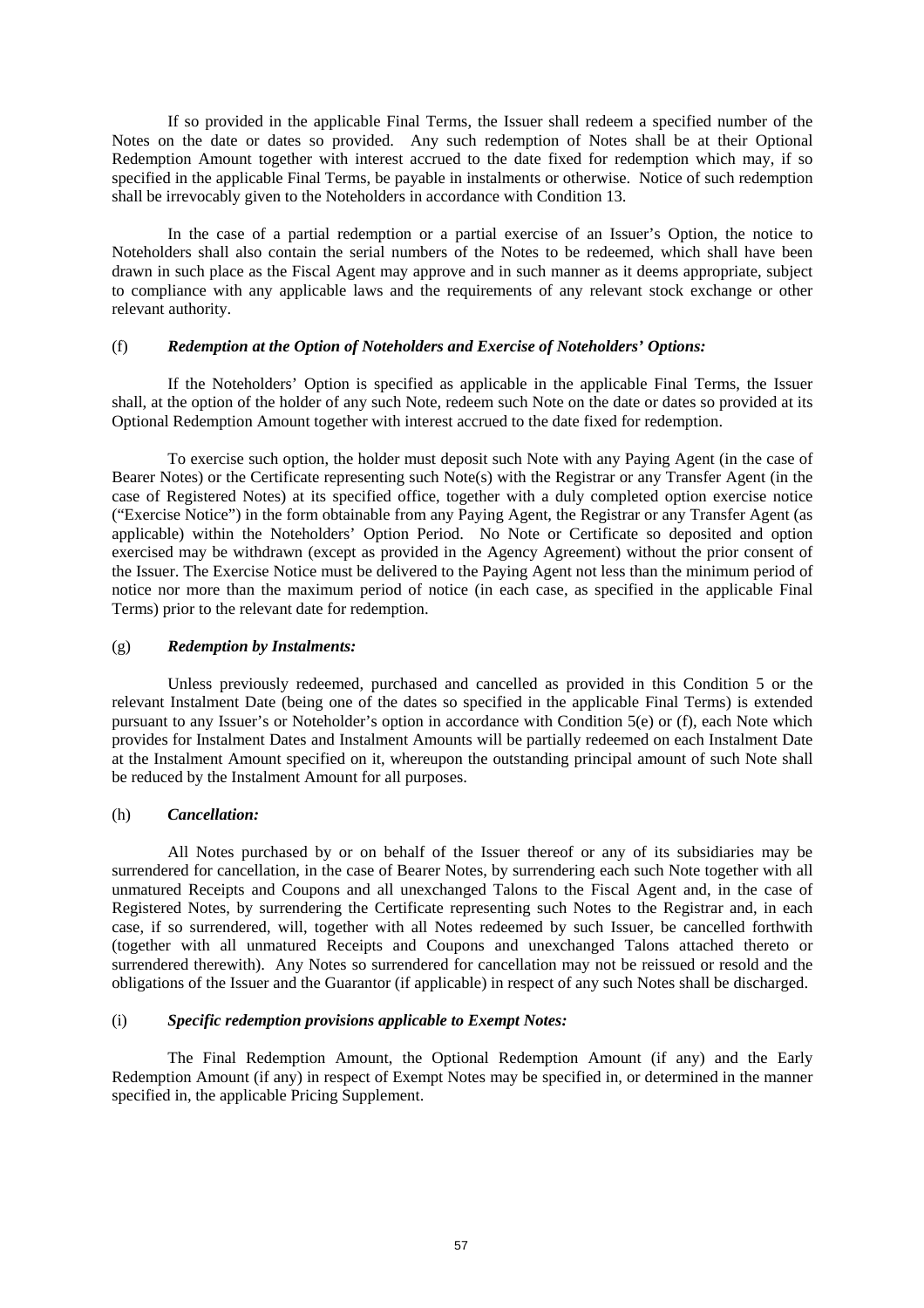# **6. Payments and Talons**

## (a) *Bearer Notes:*

Payments of principal and interest in respect of Bearer Notes will, subject as mentioned below, be made against presentation and surrender of the relevant Receipts (in the case of payments of Instalment Amounts other than on the due date for redemption and provided that the Receipt is presented for payment together with its relative Note), Notes (in the case of all other payments of principal and, in the case of interest, as specified in Condition 6(f)(vi)) or Coupons (in the case of interest, save as specified in Condition 6(f)(vi)), as the case may be, at the specified office of any Paying Agent outside the United States by a cheque payable in the currency in which such payment is due drawn on, or, at the option of the holder, by credit or transfer to an account denominated in that currency with, a bank in the principal financial centre of that currency, provided that (i) in the case of euro, payments will be made by credit or transfer to a euro account (or any other account to which euro may be credited or transferred) or by a euro cheque; (ii) in the case of Japanese yen, the credit or transfer will be made to a non-resident Japanese yen account with an authorised foreign exchange bank (in the case of payment to a non-resident of Japan); and (iii) in the case of U.S. dollars, payments will be made by credit or transfer to a U.S. dollar account maintained by the payee outside the United States.

The Receipts are not and shall not in any circumstances be deemed to be documents of title and if separated from the Note to which they relate will not represent any obligation of the relevant Issuer. Accordingly, the presentation of a Note without the relevant Receipt or the presentation of a Receipt without the Note to which is appertains shall not entitle the holder to any payment in respect of the relevant Instalment Amount.

## (b) *Registered Notes:*

(i) Payments of principal (which for the purposes of this Condition 6(b) shall include final Instalment Amounts but not other Instalment Amounts, Final Redemption Amounts, Early Redemption Amounts or Optional Redemption Amounts) in respect of Registered Notes will be made against presentation and surrender of the relevant Certificates at the specified office of any of the Transfer Agents or of the Registrar and in the manner provided in paragraph (ii) below.

(ii) Interest (which for the purpose of this Condition 6(b) shall include all Instalment Amounts other than final Instalment Amounts) in relation to (i) Registered Notes in global form, will be paid to the person shown on the Register at the close of business before the due date for payment thereof or (ii) in relation to Registered Notes in definitive form will be paid to the person shown on the Register at the close of business on the fifteenth day before the due date for payment thereof (the "Record Date"). Payments of interest on each Registered Note will be made in the currency in which such payments are due by cheque drawn on a bank in the principal financial centre of the country of the currency concerned and mailed to the holder (or to the first named of joint holders) of such Note at its address appearing in the Register maintained by the Registrar. Upon application by the holder to the specified office of the Registrar or any Transfer Agent before the Record Date and subject as provided in paragraph (a) above, such payment of interest may be made by transfer to an account in the relevant currency maintained by the payee with a bank in the principal financial centre of the country of that currency.

## (c) *Payments in the United States:*

Notwithstanding the foregoing, if any Bearer Notes are denominated in U.S. dollars, payments in respect thereof may be made at the specified office of any Paying Agent in New York City in the same manner as aforesaid if (i) the relevant Issuer shall have appointed Paying Agents with specified offices outside the United States with the reasonable expectation that such Paying Agents would be able to make payment of the amounts on the Notes in the manner provided above when due, (ii) payment in full of such amounts at all such offices is illegal or effectively precluded by exchange controls or other similar restrictions on payment or receipt of such amounts, and (iii) such payment is then permitted by United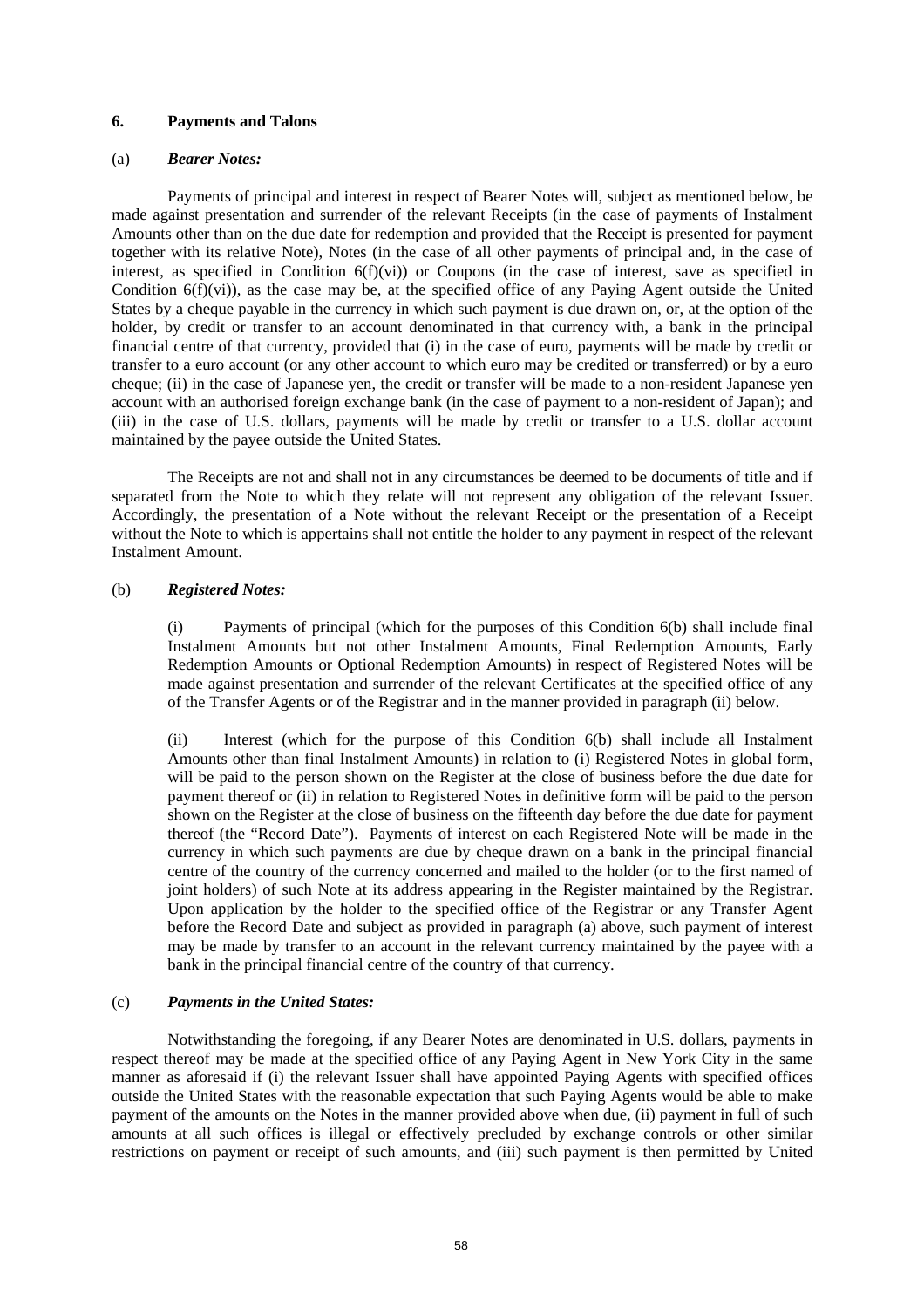States law, without involving, in the opinion of the relevant Issuer, any adverse tax consequence to such Issuer.

# (d) *Payments Subject to Fiscal and Other Laws:*

Payments will be subject in all cases, but without prejudice to the provisions of Condition 7, to (i) any fiscal or other laws and regulations applicable thereto in any jurisdiction, and (ii) any withholding or deduction required pursuant to an agreement described in Section 1471(b) of the U.S. Internal Revenue Code of 1986 (the "Code") or otherwise imposed pursuant to Sections 1471 through 1474 of the Code, any regulations or agreements thereunder, official interpretations thereof, or (without prejudice to the provisions of Condition 7) law implementing an intergovernmental approach thereto. Any such amounts withheld or deducted as required pursuant to an agreement described in the Code will be treated as paid for all purposes under the Notes, and no additional amounts will be paid on the Notes with respect to any such withholding or deduction.

# (e) *Appointment of Agents:*

The Fiscal Agent, the Paying Agents, the Registrar, the Transfer Agents and the Calculation Agent initially appointed by the Issuers and their respective specified offices are listed below. The Fiscal Agent, the Paying Agents, the Registrar, the Transfer Agents and the Calculation Agent act solely as agents of the Issuers and do not assume any obligation or relationship of agency or trust for or with any holder. The Issuers reserve the right at any time to vary or terminate the appointment of the Fiscal Agent, any other Paying Agent, the Registrar or any Transfer Agent and to appoint additional or other Paying Agents or Transfer Agents, provided that the Issuers will at all times maintain (i) a Fiscal Agent, (ii) a Registrar in relation to Registered Notes, (iii) a Transfer Agent in relation to Registered Notes, (iv) a Calculation Agent where the Conditions so require one, (v) a Paying Agent having a specified office in a European city which, so long as the Notes are listed on the Official List and admitted to trading on the London Stock Exchange plc's Regulated Market, shall be London, (vi) a Paying Agent in a Member State of the European Union that is not obliged to withhold or deduct tax pursuant to European Council Directive 2003/48/EC or any law implementing or complying with, or introduced in order to conform to, such Directive, provided that there is a European Union Member State in which no such obligation is imposed, and (vii) such other agents as may be required by any other stock exchange or other relevant authority on which the Notes may be listed or as may be agreed between the relevant Issuer and the relevant Dealer.

In addition, the relevant Issuer shall forthwith appoint a Paying Agent in New York in respect of any Notes denominated in U.S. dollars in the circumstances described in paragraph (c) above.

Notice of any such change or any change of any specified office will promptly be given to the Noteholders in accordance with Condition 13.

## (f) *Unmatured Coupons and Receipts and unexchanged Talons:*

(i) Unless the applicable Final Terms provide that the unmatured Coupons are to become void upon the due date for redemption of those Notes, Bearer Notes should be surrendered for payment together with all unmatured Coupons (if any) appertaining thereto, failing which an amount equal to the face value of each missing unmatured Coupon (or, in the case of payment not being made in full, that proportion of the amount of such missing unmatured Coupon which the sum of principal so paid bears to the total principal due) will be deducted from the Redemption Amount due for payment. Any amount so deducted will be paid in the manner mentioned above against surrender of such missing Coupon within a period of two years from the Relevant Date for the payment of such principal (whether or not such Coupon has become void pursuant to Condition 8).

(ii) If the applicable Final Terms so provides, upon the due date for redemption of any Bearer Note, unmatured Coupons relating to such Note (whether or not attached) shall become void and no payment shall be made in respect of them.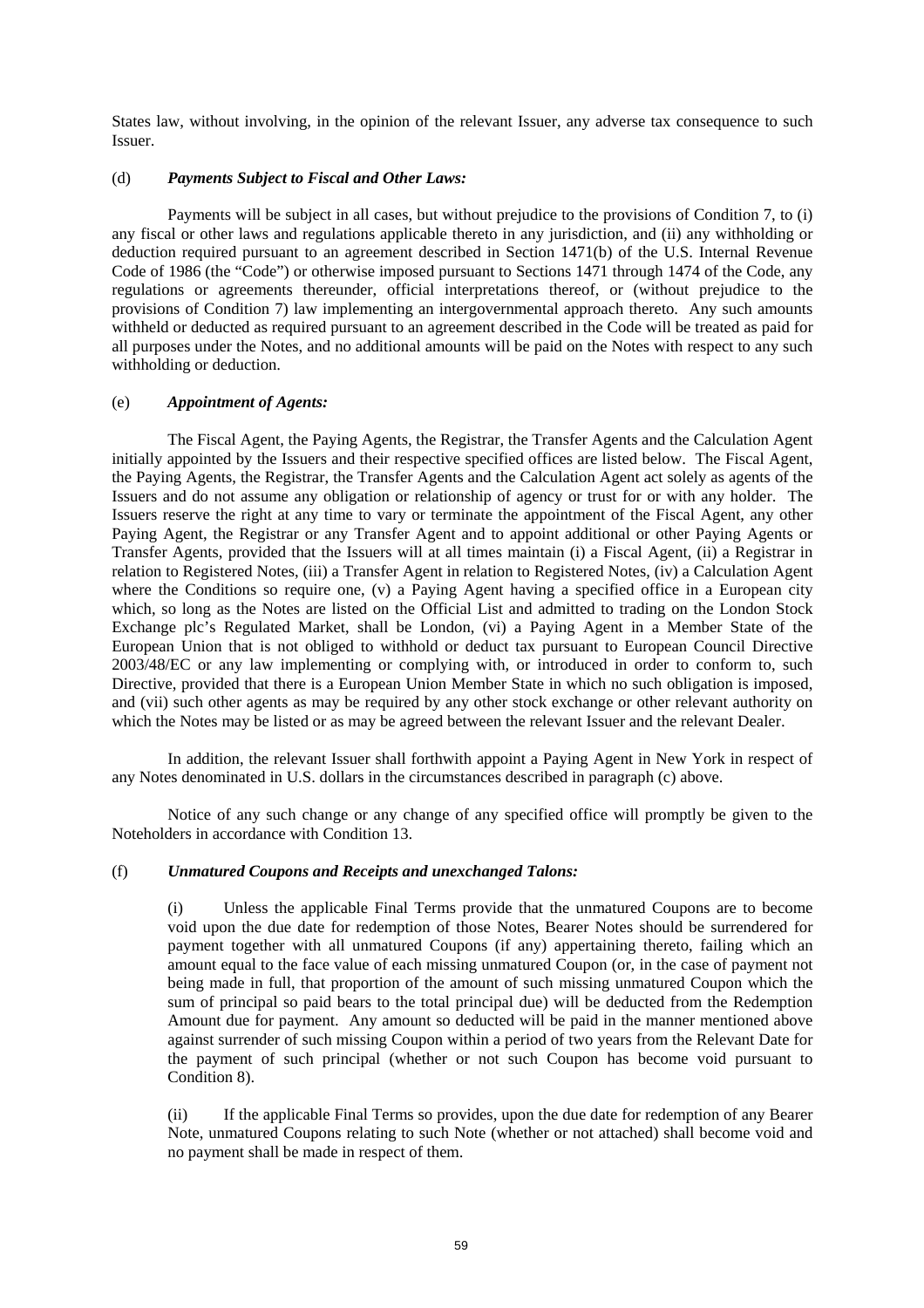(iii) Upon the due date for redemption of any Bearer Note, any unexchanged Talon relating to such Note (whether or not attached) shall become void and no Coupon shall be delivered in respect of such Talon.

(iv) Upon the due date for redemption of any Bearer Note which is redeemable in instalments, all Receipts relating to such Note having an Instalment Date falling on or after such due date (whether or not attached) shall become void and no payment shall be made in respect of them.

(v) Where any Bearer Note which provides that the unmatured Coupons are to become void upon the due date for redemption of those Notes is presented for redemption without all unmatured Coupons and any unexchanged Talon relating to it, and where any Bearer Note is presented for redemption without any unexchanged Talon relating to it, redemption shall be made only against the provisions of such indemnity as the Issuer may require.

(vi) If the due date for redemption of any Note is not an Interest Payment Date, interest accrued from the preceding Interest Payment Date or the Interest Commencement Date, as the case may be, shall only be payable against presentation (and surrender if appropriate) of the relevant Bearer Note or Certificate representing it, as the case may be. Interest accrued on a Note which only bears interest after its Maturity Date shall be payable on redemption of such Note against presentation of the relevant Note or Certificate representing it, as the case may be.

## (g) *Talons:*

On or after the Interest Payment Date for the final Coupon forming part of a Coupon sheet issued in respect of any Bearer Note, the Talon forming part of such Coupon sheet may be surrendered at the specified office of the Fiscal Agent in exchange for a further Coupon sheet (and if necessary another Talon for a further Coupon sheet), but excluding any Coupons which may have become void pursuant to Condition 8.

## (h) *Non-Business Days:*

Unless otherwise specified in the applicable Final Terms, if any date for payment in respect of any Note, Receipt or Coupon is not a business day, the holder shall not be entitled to payment until the next following business day nor to any interest or other sum in respect of such postponed payment. In this paragraph, "business day" means a day (other than a Saturday or a Sunday) on which commercial banks and foreign exchange markets settle payments and are open for general business (including dealing in foreign exchange and foreign currency deposits) in the relevant place of presentation (if presentation is required), in each other place (if any) specified in the applicable Final Terms as a Financial Centre and:

(i) in the case of a payment in a currency other than euro, where payment is to be made by transfer to an account maintained with a bank in such currency, a day on which foreign exchange transactions may be carried on in such currency in the principal financial centre of the country of such currency; or

(ii) in the case of a payment in euro, a day which is a TARGET Settlement Day.

# (i) *Definition of Affiliate:*

"Affiliate" means, in relation to any entity (the "First Entity"), any entity controlled, directly or indirectly, by the First Entity, any entity that controls, directly or indirectly, the First Entity or any entity directly or indirectly under common control with the First Entity. For these purposes "control" means ownership of a majority of the voting power of an entity.

## (j) *Redenomination:*

As may be indicated in the applicable Final Terms, the Issuer may, but shall not be obligated to, with respect to Notes originally denominated in the national currency of a Member State of the European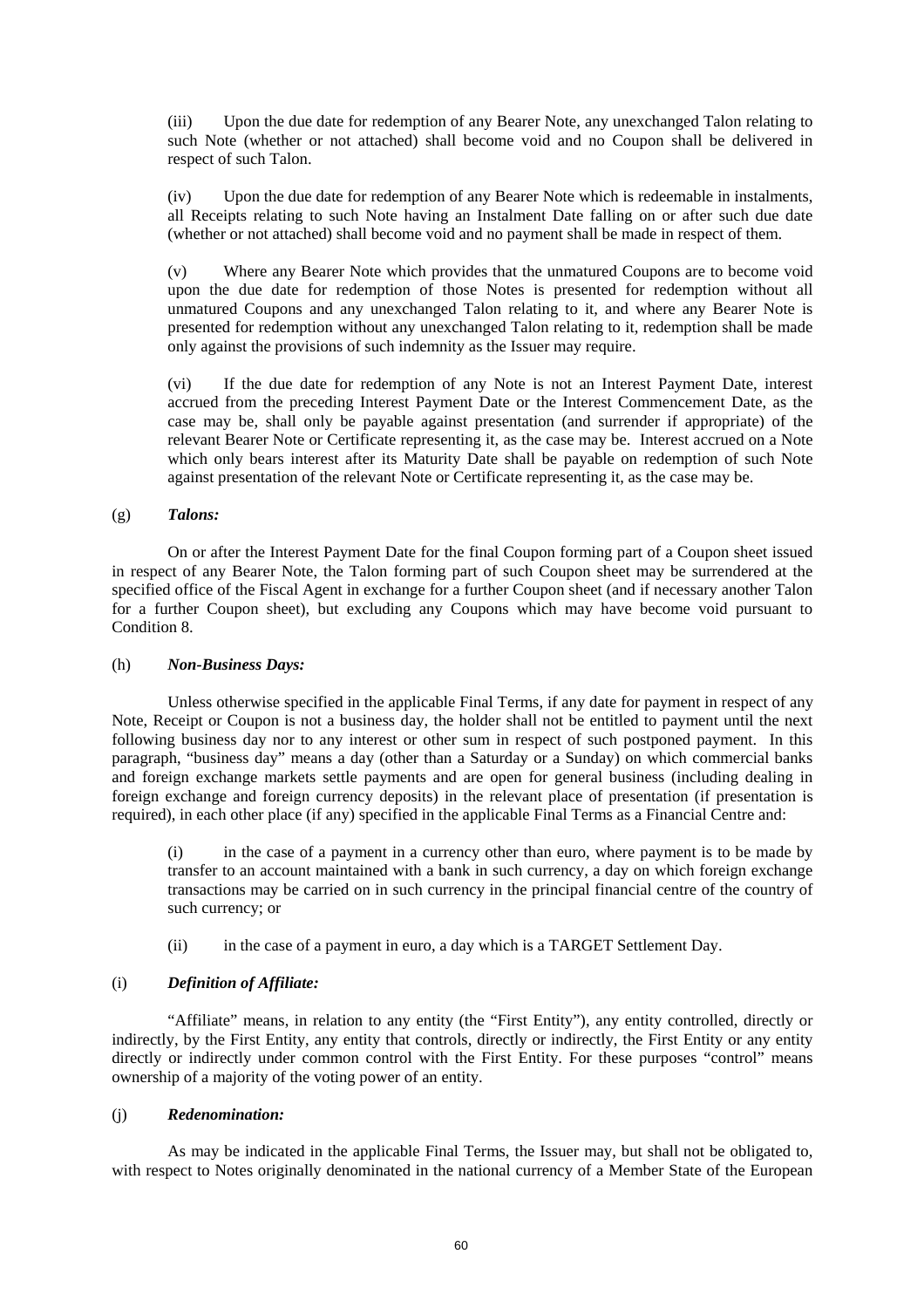Union ("EU") that adopts the single Currency in accordance with the Treaty establishing the European Community, as amended (the "Treaty"), without the consent of the holders of the Notes, Certificates, Receipts, Coupons or Talons by giving at least 30 days' notice in accordance with Condition 13, redenominate all, but not some only, of the Notes into euro with effect from any Interest Payment Date or, in the case of Zero Coupon Notes, any date (the "Redenomination Date") falling on or after the date on which such Member State of the EU has adopted the euro.

With effect from the Redenomination Date, notwithstanding the other provisions of the Conditions<sup>.</sup>

- (a) such Notes shall be deemed to be redenominated in euro with a principal amount for each Note equal to the principal amount of that Note in the currency of the participating Member State, converted into euro to the nearest euro 0.01 at the rate for conversion of the national currency of the participating Member State into euro established by the Council of the EU pursuant to the Treaty (including compliance with rules relating to rounding in accordance with European Community regulations) provided that, if the Issuer determines, with the agreement of the Fiscal Agent, that the then market practice in respect of the redenomination into euro 0.01 of internationally offered securities is different from the provision specified above, such provisions shall be deemed to be amended so as to comply with such market practice and the Issuer shall promptly notify the Noteholders, the stock exchange or other relevant authority (if any) on which the Notes may be listed and the Paying Agents of such deemed amendments;
- (b) if definitive Notes are required to be issued, they shall be issued at the expense of the Issuer in the denominations of euro 1,000, euro 10,000, euro 100,000 or such other denominations as the Fiscal Agent shall determine and notify to the Noteholders (the smallest such denomination being hereinafter referred to as the "Minimum Euro Denomination");
- (c) if definitive Notes have been issued, all unmatured Coupons denominated in the national currency of the participating Member State (whether or not attached to the Notes) will become void with effect from the date on which the Issuer gives the notice (the "Exchange Notice") that replacement euro-denominated Notes and Coupons are available for exchange (provided that such securities are so available) and no payments will be made in respect of them. The payment obligations contained in any Notes so issued will also become void on that date although those Notes will continue to constitute valid exchange obligations of the Issuer. New certificates in respect of eurodenominated Notes and Coupons will be issued in exchange for Notes and Coupons denominated in the national currency of the participating Member State in such manner as the Fiscal Agent may specify and as shall be notified to Noteholders in the Exchange Notice;
- (d) any balance remaining from the redenomination that is less than the Minimum Euro Denomination and greater than or equal to euro 0.01 shall be paid by way of cash adjustment rounded to the nearest euro 0.01 (with euro 0.005 being rounded upwards). Such cash adjustment will be payable in euro on the Redenomination Date in the manner notified to the Noteholders by the Issuer;
- (e) all payments in respect of such Notes (other than, unless the Redenomination Date is on or after such date as the national currency of the participating Member State ceases to be a sub-division of the euro, payments of interest in respect of periods commencing before the Redenomination Date) will be made solely in euro;
- (f) Notes, Certificates, Receipts, Coupons or Talons may only be presented for payment on a day on which commercial banks and foreign exchange markets are open for general business in the place of presentation and which is a TARGET Settlement Day;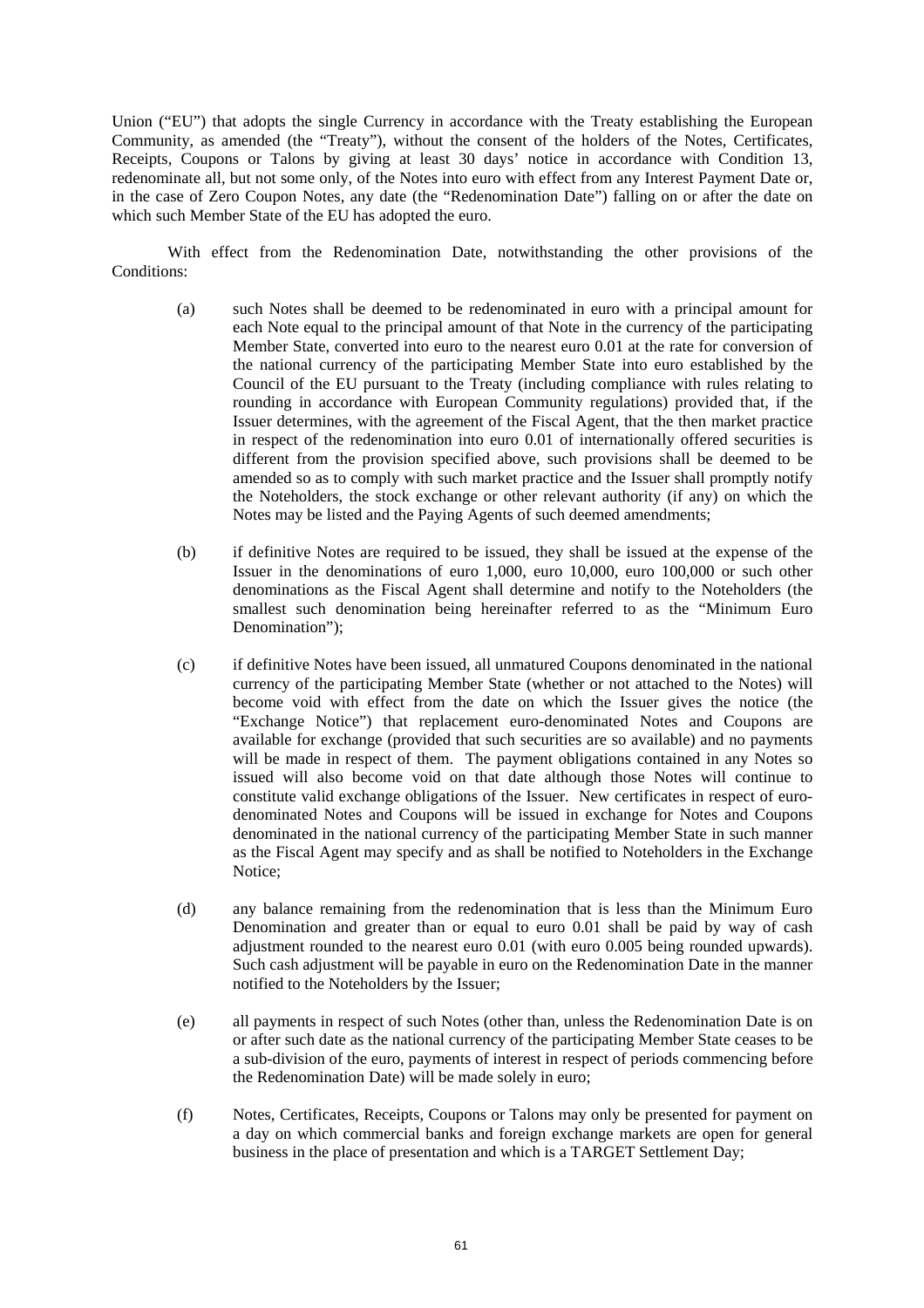- (g) the amount of interest in respect of such Notes will be calculated by reference to the aggregate principal amount of Notes presented (or, as the case may be, in respect of which Coupons are presented) for payment by the relevant holder and the amount of such payment shall be rounded down to the nearest euro 0.01;
- (h) if interest is required to be calculated for a period of less than 1 year, the Day Count Fraction will be "Actual/Actual"; provided, however, in relation to floating rate notes denominated in euro the Day Count Fraction will be "Actual/360"; and
- (i) upon any such redenomination of the Notes, any reference in these Conditions and the applicable Final Terms to the relevant national currency shall, where the context so admits, be construed as a reference to euro.

# **7. Taxation**

All payments of principal and interest in respect of the Notes, the Receipts and the Coupons by or on behalf of the Issuer thereof and by or on behalf of the Guarantor (in respect of the Guaranteed Notes), if the Guarantor is required to make payments under the Guarantee, will be made without withholding or deduction for, or on account of, any present or future taxes, duties, assessments or governmental charges of whatever nature imposed or levied by or on behalf of (i) Canada, any province or territory or political subdivision thereof or any authority therein or thereof having power to tax, or (ii) in the case of Notes issued by Scotiabank Europe, the United Kingdom or any political subdivision thereof or any authority or agency therein or thereof having power to tax, or (iii) in the case of Notes issued by a branch of the Bank located outside Canada, the country in which such branch is located or any subdivision thereof or any authority therein or thereof having power to tax, unless the withholding or deduction of such taxes, duties, assessments or governmental charges is required by law or the administration thereof. In that event, the relevant Issuer or the Guarantor, as the case may be, will pay such additional amounts as may be necessary in order that the net amounts received by the Noteholders and the Couponholders after such withholding or deduction shall equal the respective amounts of principal and interest which would have been received in respect of the Notes, Receipts or (as the case may be) Coupons, in the absence of such withholding or deduction; except that no additional amounts shall be payable with respect to any payment in respect of any Note, Receipt or Coupon:

(1) to, or to a third party on behalf of, a holder who is liable or subject to such taxes, duties, assessments or governmental charges in respect of such Note, Receipt or Coupon for any reason other than the mere holding, use or ownership or deemed holding, use or ownership of such Note, Receipt or Coupon as a non-resident or deemed non-resident of the jurisdiction imposing such tax, duty, assessment or governmental charge or who would not be liable or subject to such withholding or deduction by making a declaration of non-residence or other similar claim for exemption (including an application for relief under any applicable double tax treaty) to the relevant tax authority; or

(2) where payments are made by the Bank as Issuer or as Guarantor, to, or to a third party on behalf of, a holder in respect of whom such tax, duty, assessment or governmental charge is required to be withheld or deducted by reason of the holder being a person with whom the Bank is not dealing at arm's length (within the meaning of the *Income Tax Act* (Canada)); or

(3) on account of any such taxes, duties, assessments or governmental charges required to be withheld or deducted by any paying agent, collecting agent or other intermediary from a payment on a Note, Receipt or Coupon if such payment can be made without such deduction or withholding by another paying agent, collecting agent or other intermediary; or

(4) where such withholding or deduction is imposed on a payment to an individual and is required to be made pursuant to European Council Directive 2003/48/EC or any law implementing or complying with, or introduced in order to conform to, such Directive; or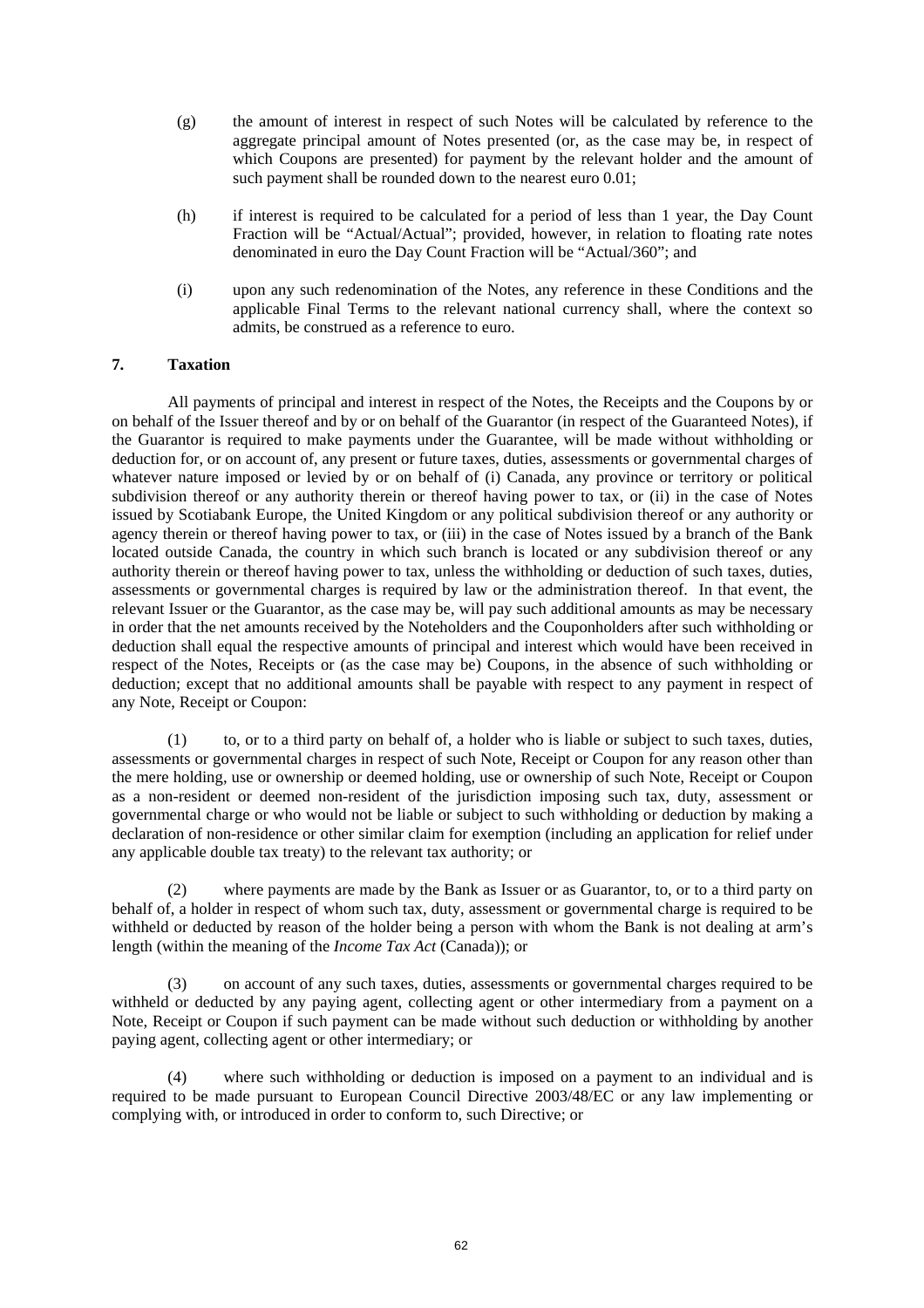(5) presented for payment by or on behalf of a holder who would have been able to avoid such withholding or deduction by presenting the relevant Note, Receipt or Coupon to another Paying Agent in a Member State of the European Union; or

(6) presented for payment more than 30 days after the Relevant Date except to the extent that the holder thereof would have been entitled to such additional amount on presenting the same for payment on the thirtieth such day, assuming that day to have been a Payment Date.

As used in these Conditions, "Relevant Date" in respect of any Note, Receipt or Coupon means the date on which payment in respect thereof first becomes due or (if any amount of the money payable is improperly withheld or refused) the date on which payment in full of the amount outstanding is made or (if earlier) the date on which notice is duly given to the Noteholders in accordance with Condition 13 that, upon further presentation of the Note (or relative Certificate), Receipt or Coupon being made in accordance with the Conditions, such payment will be made, provided that payment is in fact made upon such presentation.

References in these Conditions to "principal" shall be deemed to include, as applicable:

- (a) any additional amounts which may be payable with respect to principal under Condition 7;
- (b) the Final Redemption Amount of the Notes;
- (c) the Early Redemption Amount of the Notes;
- (d) the Optional Redemption Amount(s) (if any) of the Notes;
- (e) in relation to Notes redeemable in instalments, the Instalment Amounts;
- (f) in relation to Zero Coupon Notes, the Amortised Face Amount; and
- (g) any premium and any other amounts in the nature of principal payable pursuant to Condition 5 or any amendment or supplement to it which may be payable by the Issuer or the Guarantor, as the case may be, under or in respect of the Notes.

Any reference in these Terms and Conditions to interest in respect of the Notes shall be deemed to include, as applicable, any additional amounts which may be payable with respect to interest under this Condition 7.

## **8. Prescription**

Claims against the relevant Issuer and, in the case of Guaranteed Notes, the Guarantor for payment in respect of the Notes, Receipts and Coupons (which, for this purpose shall not include Talons) shall be prescribed and become void unless made within two years from the appropriate Relevant Date in respect thereof.

# **9. Events of Default**

If any of the following events ("Events of Default") occurs and is continuing, the holder of any Note may give written notice to the Fiscal Agent at its specified office that such Note is immediately repayable, whereupon the Redemption Amount of such Note together with accrued interest to the date of payment shall become immediately due and payable: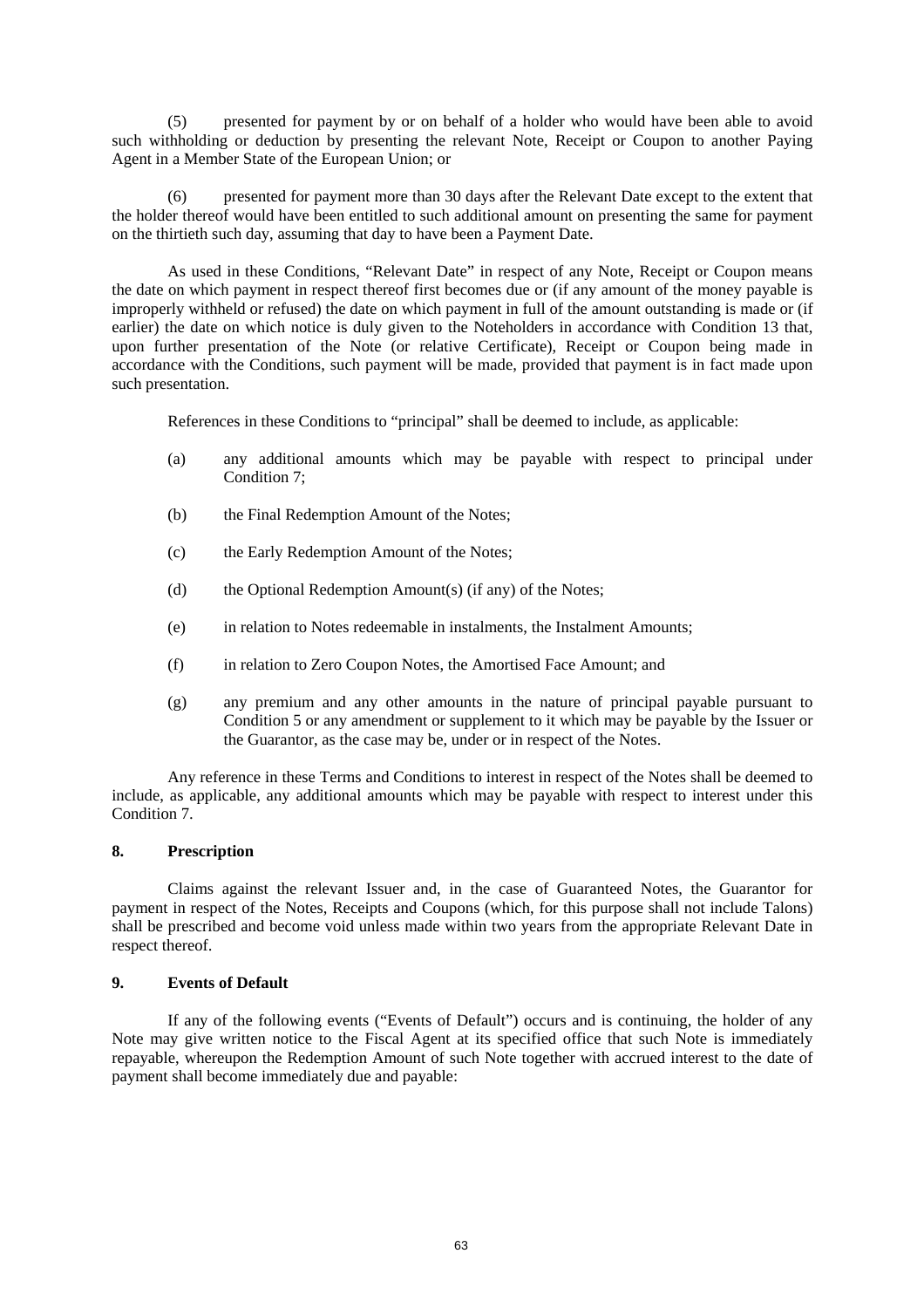- (a) if default is made for more than 30 days (in the case of interest) or five days (in the case of principal) in the payment on the due date of interest or principal in respect of any such Notes; or
- (b) if the relevant Issuer or the Guarantor (if applicable) shall become insolvent or bankrupt, or if a liquidator, receiver or receiver and manager of the relevant Issuer or the Guarantor (if applicable) or any other officer having similar powers shall be appointed.

### **10. Meeting of Noteholders and Modifications**

### (a) *Meetings of Noteholders:*

The Agency Agreement contains provisions for convening meetings of Noteholders to consider any matter affecting their interests, including modification by Extraordinary Resolution of the Notes (including these Conditions insofar as the same may apply to such Notes). An Extraordinary Resolution duly passed at any such meeting shall be binding on all the Noteholders, whether present or not and on all relevant Couponholders, except that without the consent and affirmative vote of each holder of Notes no Extraordinary Resolution may: (i) amend the dates of maturity or redemption of the Notes, any Instalment Date or any date for payment of interest thereon, (ii) reduce or cancel the principal amount or any Instalment Amount of, or any premium payable on redemption of, the Notes, (iii) reduce the rate or rates of interest in respect of the Notes or vary the method or basis of calculating the Interest Amount in respect thereof, (iv) if a Minimum Interest Rate, a Maximum Interest Rate, a Minimum Redemption Amount, a Maximum Redemption Amount, a Minimum Instalment Amount or a Maximum Instalment Amount is specified in the applicable Final Terms, reduce any such Minimum Interest Rate, Maximum Interest Rate, Minimum Redemption Amount, Maximum Redemption Amount, Minimum Instalment Amount or Maximum Instalment Amount, as the case may be, (v) change any method of calculating the Redemption Amount, (vi) save as provided in Condition 6(j), change the currency or currencies of payment or denomination of the Notes, (vii) take any steps which as specified herein may only be taken following approval by an Extraordinary Resolution to which the special quorum provisions apply, or (viii) terminate the Guarantee, if any or (ix) modify the provisions concerning the quorum required at any meeting of Noteholders or the majority required to pass the Extraordinary Resolution and will only be binding if passed at a meeting of the Noteholders (or at any adjournment thereof) at which a special quorum (provided for in the Agency Agreement) is present.

These Conditions may be amended, modified or varied in relation to any Series of Notes by the terms of the applicable Final Terms in relation to such Series.

### (b) *Modification of Agency Agreement:*

The Agency Agreement, the Notes and any Receipts and Coupons attached to the Notes may be amended by the relevant Issuer, the Guarantor (if applicable) and the Fiscal Agent without the consent of the holder of any Note, Receipt or Coupon (i) for the purpose of curing any ambiguity, or for curing, correcting or supplementing any defective provision contained therein, or to provide for substitution of the Issuers as provided in Condition 15, (ii) to make any further modifications of the terms of the Agency Agreement necessary or desirable to allow for the issuance of any additional Notes (which modifications shall not be materially adverse to holders of outstanding Notes) or (iii) in any manner which the relevant Issuer, the Guarantor (if applicable) and the Fiscal Agent may deem necessary or desirable and which shall not materially adversely affect the interests of the holders of the Notes, Receipts and Coupons.

### (c) *Written Resolutions*

The Agency Agreement provides that a written resolution signed by or on behalf of the holders of not less than 75 per cent in nominal amount of Notes outstanding shall be as valid and effective as a duly passed Extraordinary Resolution.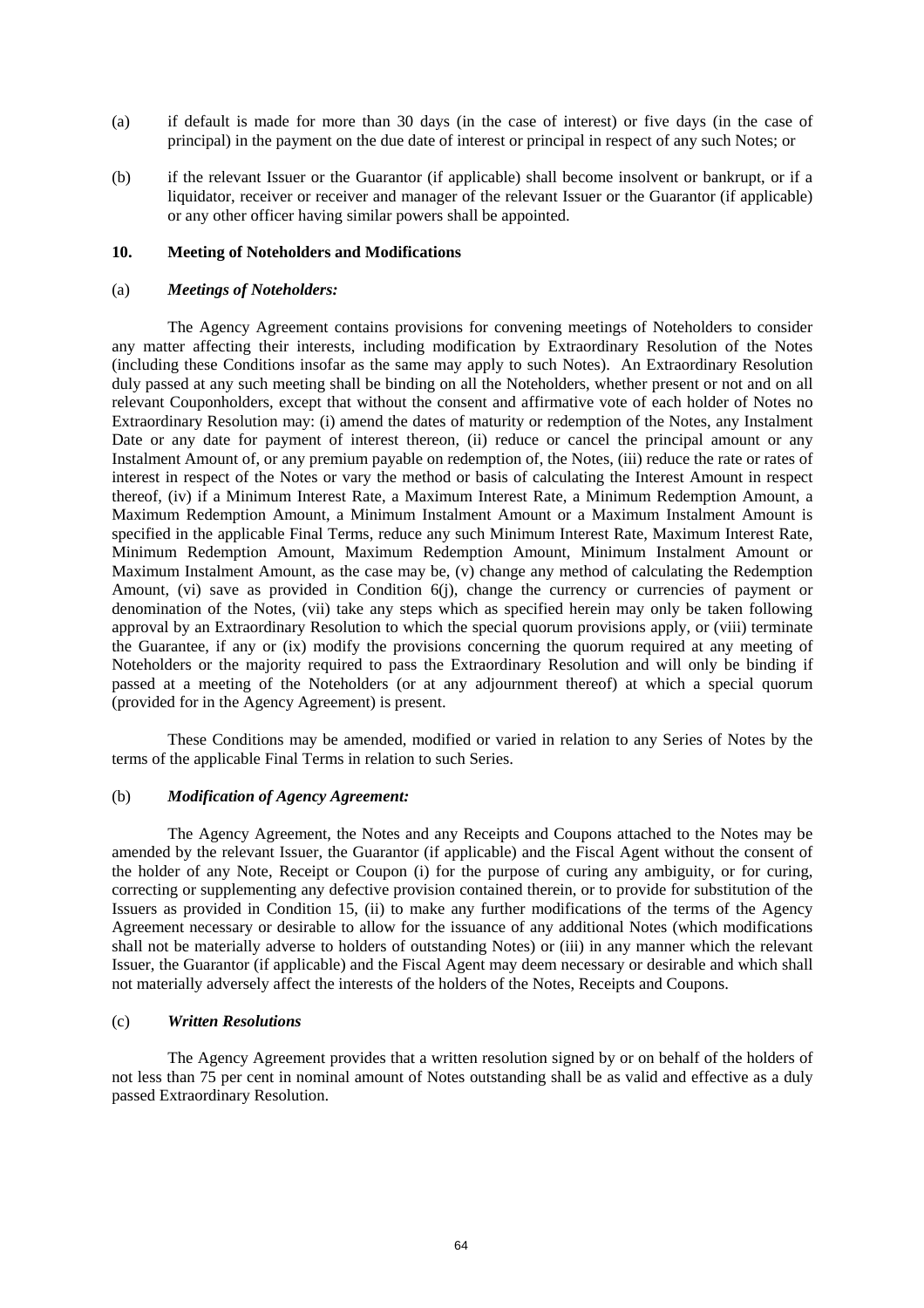### **11. Replacement of Notes, Certificates, Receipts, Coupons and Talons**

If a Note, Certificate, Receipt, Coupon or Talon is lost, stolen, mutilated, defaced or destroyed, it may be replaced, subject to applicable laws, listing authority and stock exchange regulations, at the specified office of the Fiscal Agent (in the case of Bearer Notes, Receipts, Coupons or Talons) and the Registrar (in the case of Certificates) or such other Paying Agent or Transfer Agent, as the case may be, as may from time to time be designated by the relevant Issuer for the purpose and notice of whose designation is given to Noteholders in accordance with Condition 13, in each case on payment by the claimant of the fees and costs incurred in connection therewith and on such terms as to evidence, security and indemnity (which may provide, inter alia, that if the allegedly lost, stolen or destroyed Note, Certificate, Receipt, Coupon or Talon is subsequently presented for payment or, as the case may be, for exchange for further Coupons, there will be paid to the relevant Issuer on demand the amount payable by such Issuer in respect of such Notes, Certificates, Receipts, Coupons or further Coupons) and otherwise as the relevant Issuer may require. Mutilated or defaced Notes, Certificates, Receipts, Coupons or Talons must be surrendered before replacements will be issued.

### **12. Further Issues**

Each Issuer may from time to time without the consent of the Noteholders or Couponholders create and issue further notes having the same terms and conditions as the Notes except as regards the issue date, the issue price and/or the payment of interest accruing prior to the Issue Date of such additional Notes or the payment of interest following the Issue Date and so that the same shall be consolidated and form a single series with such Notes, and references in these Conditions to "Notes" shall be construed accordingly.

## **13. Notices**

Notices to the holders of Registered Notes will be mailed to them at their respective addresses in the Register and will be deemed to have been given on the fourth weekday (being a day other than a Saturday or a Sunday) after the date of mailing. Notices to the holders of Bearer Notes will be valid if published in a daily newspaper of general circulation in the United Kingdom (which is expected to be the Financial Times). If any such publication in such newspaper is not practicable, notice will be validly given if published in another leading daily English language newspaper of general circulation in the United Kingdom. Any such notice shall be deemed to have been given on the date of such publication or, if published more than once or on different dates, on the date of the first publication as provided above.

Couponholders shall be deemed for all purposes to have notice of the contents of any notice to the holders of Bearer Notes in accordance with this Condition.

Notices to be given by any Noteholder shall be in writing and given by lodging the same, together with the relative Note or Notes, with the Fiscal Agent.

# **14. Currency Indemnity**

Any amount received or recovered in a currency other than the currency in which payment under the relevant Note, Coupon or Receipt is due (whether as a result of, or of the enforcement of, a judgment or order of a court of any jurisdiction in the winding-up or dissolution of the relevant Issuer or the Guarantor, as the case may be, or otherwise) by any Noteholder or Couponholder in respect of any sum expressed to be due to the recipient from the relevant Issuer or the Guarantor, as the case may be, shall only constitute a discharge to such Issuer or the Guarantor, as the case may be, to the extent of the amount in the currency of payment under the relevant Note, Coupon or Receipt which the recipient is able to purchase with the amount so received or recovered in that other currency on the date of that receipt or recovery (or, if it is not practicable to make that purchase on that date, on the first date on which it is practicable to do so). If the amount received or recovered is less than the amount expressed to be due to the recipient under any Note, Coupon or Receipt, the relevant Issuer or the Guarantor, as the case may be, shall indemnify the recipient against any loss sustained by the recipient as a result. In any event, such Issuer and the Guarantor (if applicable) shall indemnify the recipient against the cost of making any such purchase. If the amount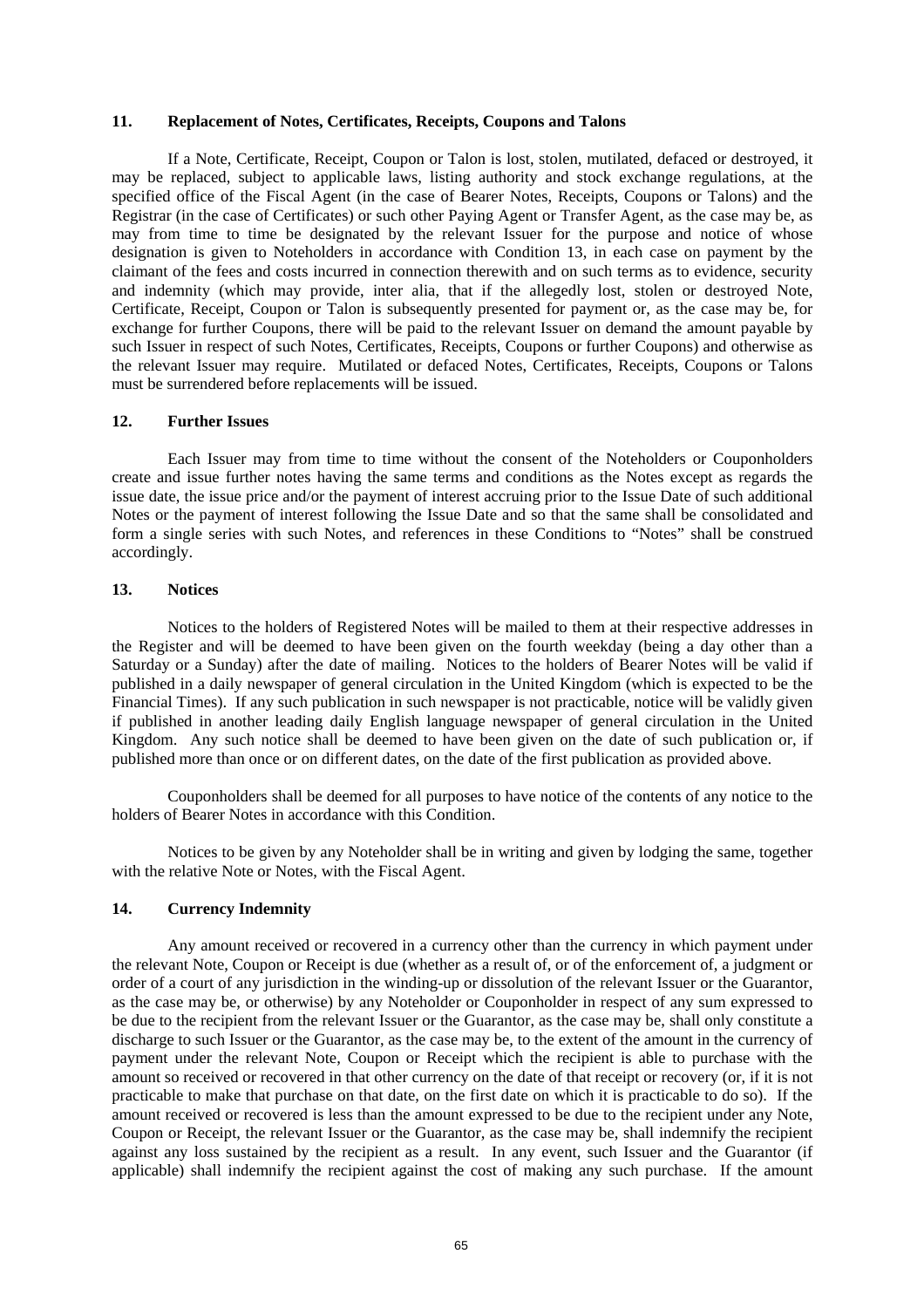received or recovered is more than the amount expressed to be due to the recipient under any Note, Coupon or Receipt (after taking into account the costs of making any such purchase), the recipient shall pay the amount of such excess to the Issuer thereof. For the purposes of this Condition, it will be sufficient for the Noteholder or Couponholder, as the case may be, to demonstrate that such Noteholder or Couponholder, as the case may be, would have suffered a loss had an actual purchase been made. These indemnities constitute a separate and independent obligation from such Issuer's and the Guarantor's (if applicable) other obligations, shall give rise to a separate and independent cause of action, shall apply irrespective of any indulgence granted by any Noteholder or Couponholder and shall continue in full force and effect despite any other judgment, order, claim or proof for a liquidated amount in respect of any sum due under any Note, Coupon or Receipt or any other judgment or order.

## **15. Substitution of Issuer for Notes issued by Scotiabank Europe**

In relation to any Notes (which, for the purposes of this Condition 15, shall mean all Notes of a particular Series) issued by Scotiabank Europe, the Guarantor shall have the right to become primarily liable as issuer of such Notes by giving notice to the holders of such Notes that the Guarantor has become primarily liable as issuer of such Notes with effect as at a specified date in such notice to be given if Scotiabank Europe has deposited with the Guarantor on behalf of the holders of such Notes an amount equal to the principal amount of such Notes then outstanding (together with interest and additional amounts, if any, accrued to the date of such deposit) and particulars of the trustee appointed in accordance herewith to act on behalf of the holders of such Notes and Coupons. From and after such deposit, Scotiabank Europe shall be released from all obligations under the Agency Agreement and the Deed of Covenant, both with respect to such Notes and its obligations hereunder and the Guarantor shall be substituted hereunder and thereunder in place of Scotiabank Europe with respect to such Notes with the same effect as if it had been named herein as the issuer of the Notes and shall possess and may exercise each and every right, and be subject to the same obligations of Scotiabank Europe hereunder and thereunder provided that:

(i) immediately after such substitution no condition or event shall exist in respect of the Guarantor which constitutes or would constitute an Event of Default;

(ii) the Guarantor immediately after such substitution would be able under applicable law to fulfil all payment obligations arising from or in connection with such Notes in the Specified Currency in which payment of principal and/or interest is to be made, without being required to withhold or deduct any amount for or on account of any taxes, duties, assessments or governmental charges of whatever nature imposed or levied by or on behalf of the jurisdiction in which the branch of the Guarantor designated for such deposit is located or any political subdivision thereof or by or on behalf of Canada, its provinces or territories, or any authority therein or thereof having the power to tax and, for the purposes of this Condition 15(ii), "applicable law" at any time shall include all proposed amendments to any relevant tax laws and regulations and all proposed changes in the application or official interpretation of such laws or regulations which at such time have been publicly announced by a relevant taxing authority; and

(iii) the Guarantor delivers an opinion or opinions of legal counsel acceptable to a trustee, appointed by the Guarantor to act on behalf of the holders of such Notes and the holders of Coupons confirming: (a) that the Notes are legal, valid and binding obligations of the Guarantor enforceable against the Guarantor in accordance with their terms and that the Notes rank *pari passu* with all deposit liabilities of the Guarantor, except as prescribed by law; and (b) the satisfaction of the condition referred to in Condition 15(ii) above.

# **16. Governing Law**

The Notes, the Guarantees, the Receipts, the Coupons and the Talons are governed by, and shall be construed in accordance with, the laws of the Province of Ontario and the laws of Canada applicable therein. The relevant agreements relating to the Programme are governed by the laws of the Province of Ontario and the laws of Canada applicable therein. The parties have not exclusively submitted in the relevant agreements to the courts in Canada and the choice of Ontario and Canadian law does not limit or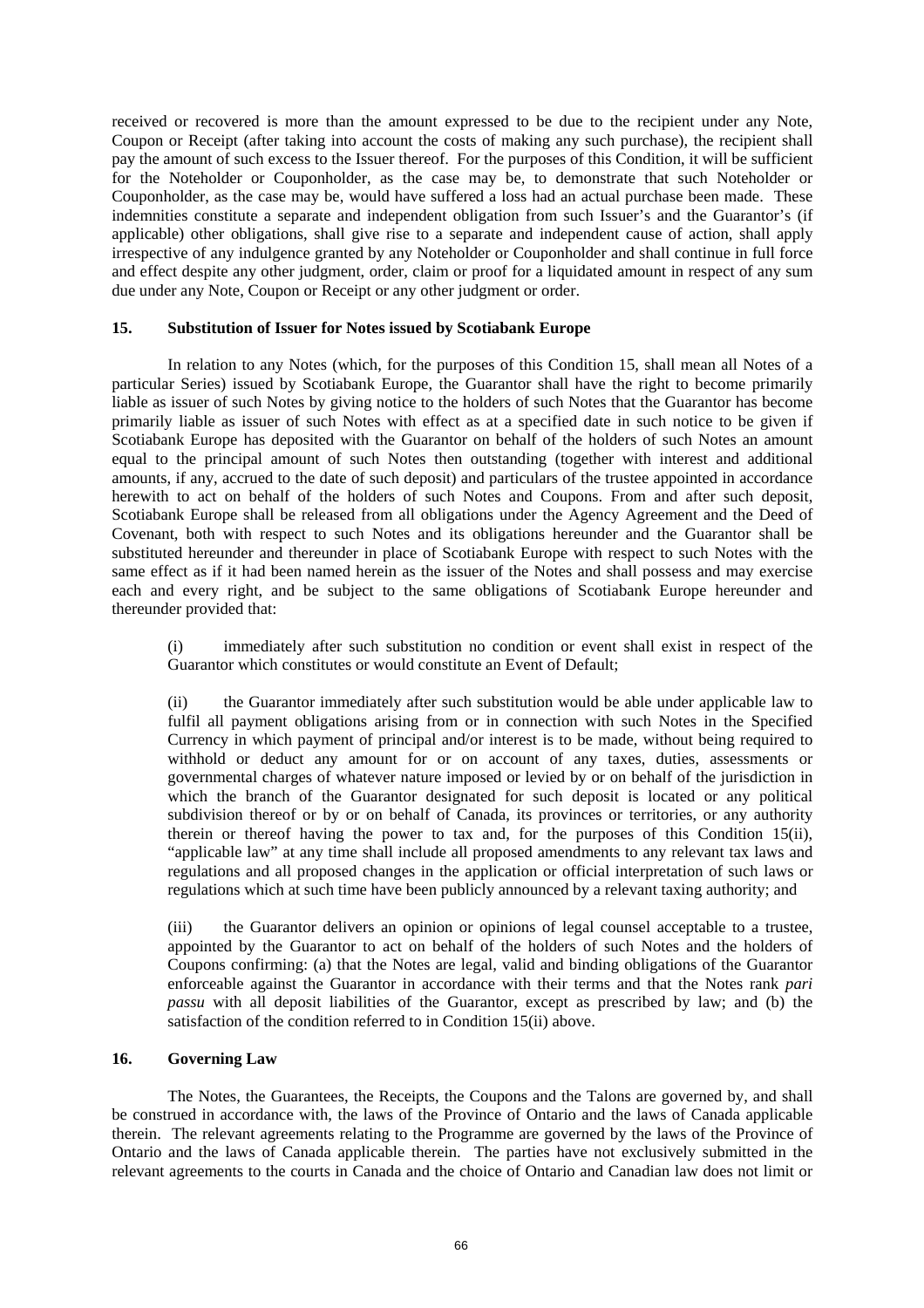restrict (i) legal proceedings to the courts of Ontario or of Canada or (ii) the commencement of legal proceedings in other appropriate jurisdictions. If legal proceedings were commenced in Ontario in relation to the Programme, it is likely that they would be commenced in the Ontario Superior Court of Justice.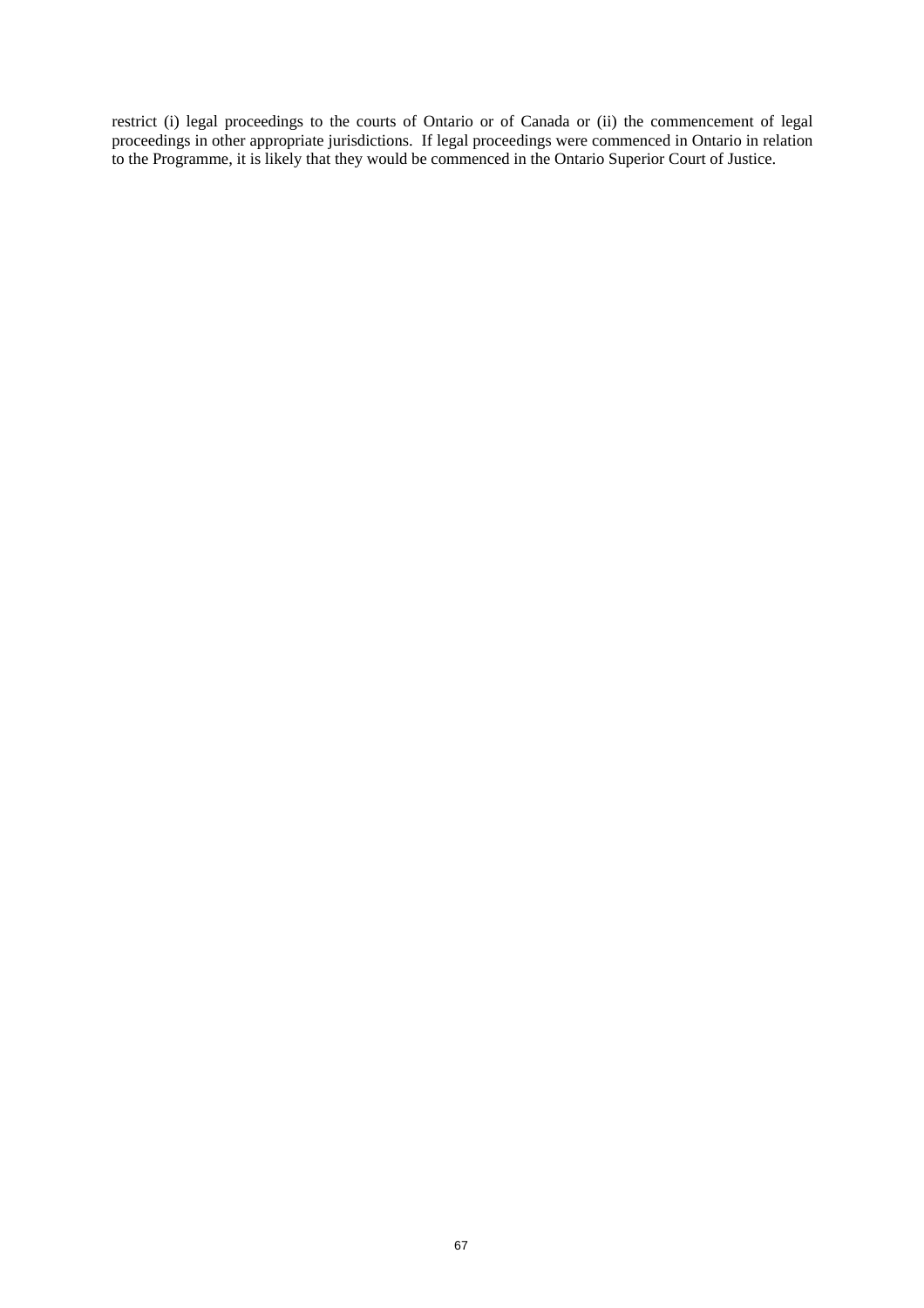# **DESCRIPTION OF THE GUARANTEE**

The Guarantor will unconditionally and irrevocably guarantee the payment of all amounts including additional amounts, if any, payable in respect of the Guaranteed Notes. The Guarantee will be endorsed on each Guaranteed Note, will be unsecured and will rank pari passu with all deposit liabilities of the Guarantor (except as otherwise prescribed by law) and without any preference amongst themselves.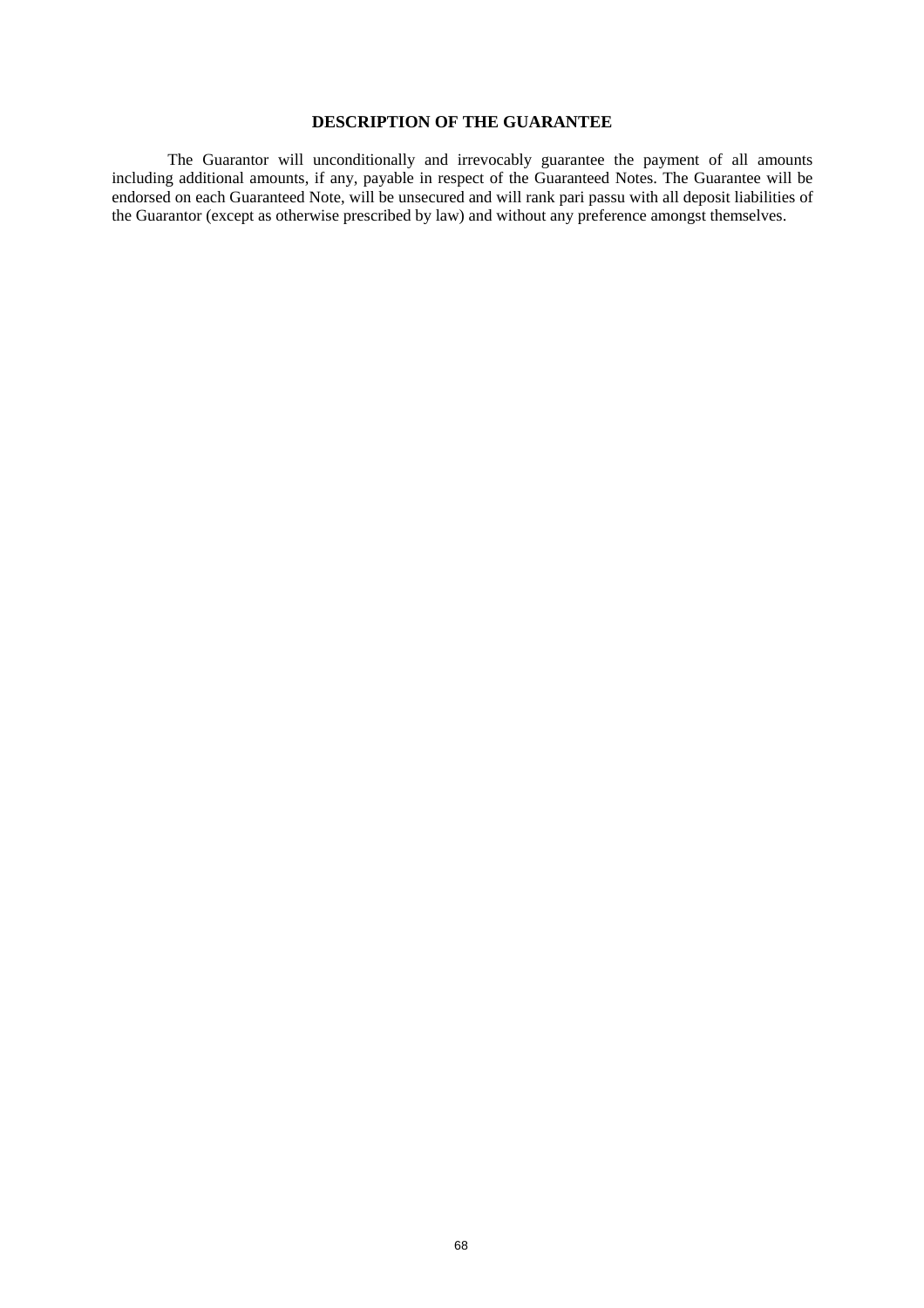### **SUMMARY OF PROVISIONS RELATING TO THE NOTES WHILE IN GLOBAL FORM**

*Any reference in this section to "applicable Final Terms" shall be deemed to include a reference to "applicable Pricing Supplement" where relevant.* 

### **Initial Issue of Notes**

The Notes may be issued in bearer form only, in bearer form exchangeable for Registered Notes or in registered form only. Each Tranche of Bearer Notes having an original maturity of more than one year will initially be represented by a temporary Global Note and each Tranche of Bearer Notes having an original maturity of one year or less will initially be represented by a permanent Global Note, in each case, in bearer form without Coupons, Receipts or Talons attached. The relevant Global Note will (i) if the Global Notes are intended to be issued in the NGN form, as stated in the applicable Final Terms, be delivered on or prior to the original issue date of the Tranche to a Common Safekeeper for Euroclear and/or Clearstream, Luxembourg; and (ii) if the Global Notes are not intended to be issued in NGN form, be delivered on or prior to the issue date thereof to the Common Depositary on behalf of Euroclear and/or Clearstream, Luxembourg or the depositary for any other agreed clearing system.

Notes issued in registered form will be represented by Certificates, one Certificate being issued in respect of each Noteholder's entire holding of Registered Notes of one Series (subject to the provisions of the Agency Agreement). Registered Notes which are held in Euroclear and Clearstream, Luxembourg will be registered in the name of the nominee for the common depositary for both systems or in the name of a nominee of a Common Safekeeper or, if held in any other agreed clearing system, in the name of a nominee for such clearing system and the relative Certificate(s) will be deposited with the Common Depositary, Common Safekeeper or depositary, as the case may be.

If the Global Note is not an NGN or the Global Certificate is not held under NSS, as the case may be, upon the initial deposit of a Global Note with the Common Depositary, or the initial registration in the name of nominees for Euroclear and/or Clearstream, Luxembourg or such other clearing system as may be agreed between the relevant Issuer, the Guarantor (if applicable), the relevant Dealer, the Fiscal Agent and the Registrar (if applicable), or a common nominee, and delivery of the relative Global Certificate(s) to the appropriate depositaries, or a Common Depositary, for Euroclear or Clearstream, Luxembourg (or such other clearing system as may be agreed to between the relevant Issuer, the Guarantor (if applicable), the relevant Dealer, the Fiscal Agent and the Registrar (if applicable) (each an "Approved Intermediary")) Euroclear and/or Clearstream, Luxembourg will credit each subscriber with a principal amount of Notes equal to the principal amount thereof for which it has subscribed and paid.

If the Global Note is an NGN or the Global Certificates are held under NSS, as the case may be, the Global Note or the Global Certificate will be delivered on or prior to the issue date of the Tranche to a Common Safekeeper. The amount of the Notes (if the Global Note is a NGN) shall be the aggregate principal amount from time to time entered in the records of Euroclear and/or Clearstream, Luxembourg. The records of such clearing system shall be conclusive evidence of the principal amount of Notes represented by the Global Note and a statement issued by such clearing system at any time shall be conclusive evidence of the records of the relevant clearing system at that time. Any reference to Euroclear or Clearstream, Luxembourg, whenever the context so permits, shall be deemed to include a reference to any additional or alternative clearing system as may be agreed to between the relevant Issuer, the Guarantor (if applicable), the relevant Dealer, the Fiscal Agent and the Registrar (if applicable).

Where the Global Notes issued in respect of any Tranche are in NGN form or the Global Certificates are held under NSS, as the case may be, Euroclear and Clearstream, Luxembourg will be notified by or on behalf of the Issuer whether or not such Global Notes or Global Certificates are intended to be held in a manner which would allow Eurosystem eligibility. Neither depositing the Global Notes or the Global Certificates with a Common Safekeeper nor indicating that they are to be held in a manner which would allow Eurosystem eligibility necessarily means that the Notes of the relevant Tranche will be recognised as eligible collateral for Eurosystem monetary policy and intra-day credit operations by the Eurosystem either upon issue or at any or all times during their life. Such recognition will depend upon satisfaction of the Eurosystem eligibility criteria.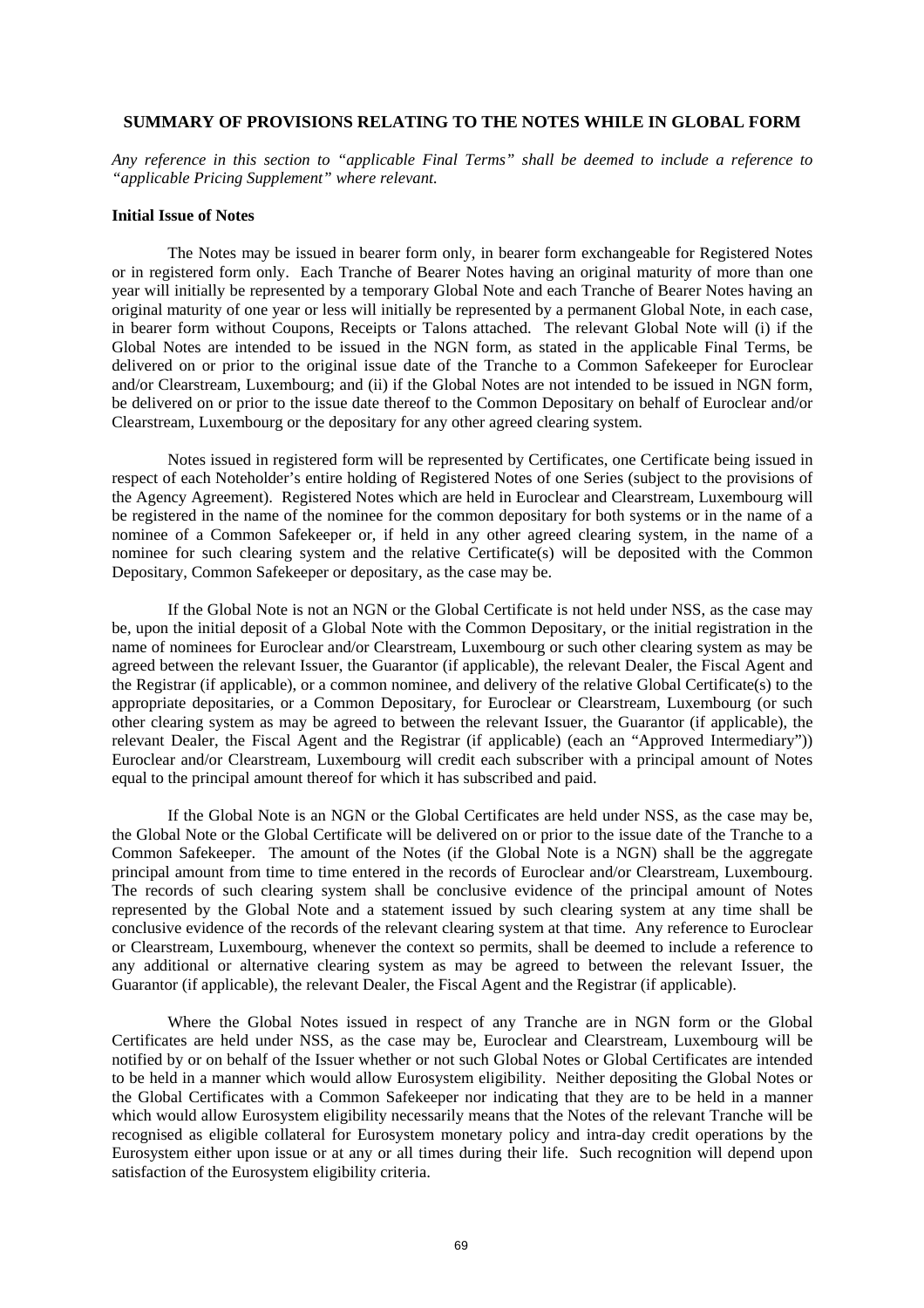#### **Relationship of Accountholders with Clearing Systems**

For so long as any of the Notes is represented by a Global Note or a Global Certificate held on behalf of Euroclear and/or Clearstream, Luxembourg, each person (other than Euroclear or Clearstream, Luxembourg) who for the time being is shown in the records of Euroclear or Clearstream, Luxembourg as the holder of a particular principal amount of such Note (in which regard any certificate or other document issued by Euroclear or Clearstream, Luxembourg as to the principal amount of such Note standing to the account of any person shall be conclusive and binding for all purposes save in the case of manifest or proven error) shall be treated by the relevant Issuer, the Guarantor (if applicable) and any Paying Agent as the holder of such principal amount in accordance with and subject to the terms of the relevant Global Note or Global Certificate and the expressions "Noteholder" and "Holder" and related expressions shall be construed accordingly.

Each of the persons shown in the records of Euroclear or Clearstream, Luxembourg or such Approved Intermediary as the holder of a Note represented by a Global Note or a Global Certificate must look solely to Euroclear or Clearstream, Luxembourg or such Approved Intermediary (as the case may be) for his or her share of each payment made by the relevant Issuer or the Guarantor (if applicable) to the bearer of such Global Note or the registered holder of the Global Certificate, as the case may be, and in relation to all other rights arising under the Global Notes or Global Certificates, subject to and in accordance with the respective rules and procedures of Euroclear or Clearstream, Luxembourg or such Approved Intermediary (as the case may be). Such persons shall have no claim directly against the relevant Issuer or the Guarantor (if applicable) in respect of payments due on the Notes for so long as the Notes are represented by such Global Note or Global Certificate and such obligations of the relevant Issuer and the Guarantor (if applicable) will be discharged by payment to the bearer of such Global Note or the registered holder of the Global Certificate, as the case may be, in respect of each amount so paid.

#### **Amendment to Conditions**

The temporary Global Notes, permanent Global Notes and Global Certificates contain provisions which apply to the Notes which they represent, some of which modify the effect of the terms and conditions of the Notes set out in this document. The following is a summary only of certain of those provisions:

*Exchange*. Each temporary Global Note will be exchangeable in whole or in part for interests in a permanent Global Note or, if so provided in a temporary Global Note, for definitive Bearer Notes (as described in the next paragraph) after the date falling 40 days after the Issue Date of the Notes upon certification as to non-U.S. beneficial ownership in the form set out in the Agency Agreement in the case of Bearer Notes or, in the case of Exchangeable Bearer Notes, for Certificates any time after the Issue Date in the case of Registered Notes. Each permanent Global Note is exchangeable in whole at the request of the holder (i) if so provided in a permanent Global Note, or (ii) if a permanent Global Note is held on behalf of Euroclear or Clearstream, Luxembourg and either of such clearing systems is closed for business for a continuous period of 14 days (other than by reason of holidays, statutory or otherwise) or announces an intention permanently to cease business or in fact does so, or (iii) if an event of default occurs in relation to the Notes represented thereby, at the cost and expense of the relevant Issuer, for definitive Bearer Notes or (in the case of Exchangeable Bearer Notes) Certificates by such holder giving notice to the Fiscal Agent, or by the relevant Issuer giving notice to the Fiscal Agent and the relevant Noteholders of its intention to exchange (at the option, cost and expense of such Issuer) such permanent Global Note for definitive Bearer Notes or (in the case of Exchangeable Bearer Notes) Certificates, in each case on or after the Exchange Date specified in the notice.

On or after any Exchange Date (as defined below) the holder of a permanent Global Note may surrender such permanent Global Note to the Fiscal Agent. In exchange for any permanent Global Note the relevant Issuer will deliver, or procure the delivery of, an equal aggregate principal amount of duly executed and authenticated definitive Bearer Notes (if appropriate, having attached to them all Coupons and Receipts in respect of interest or Instalment Amounts which have not already been paid on the permanent Global Note and a Talon), or, in the case of Exchangeable Bearer Notes, the relevant Certificate security printed in accordance with any applicable legal and stock exchange or regulatory authority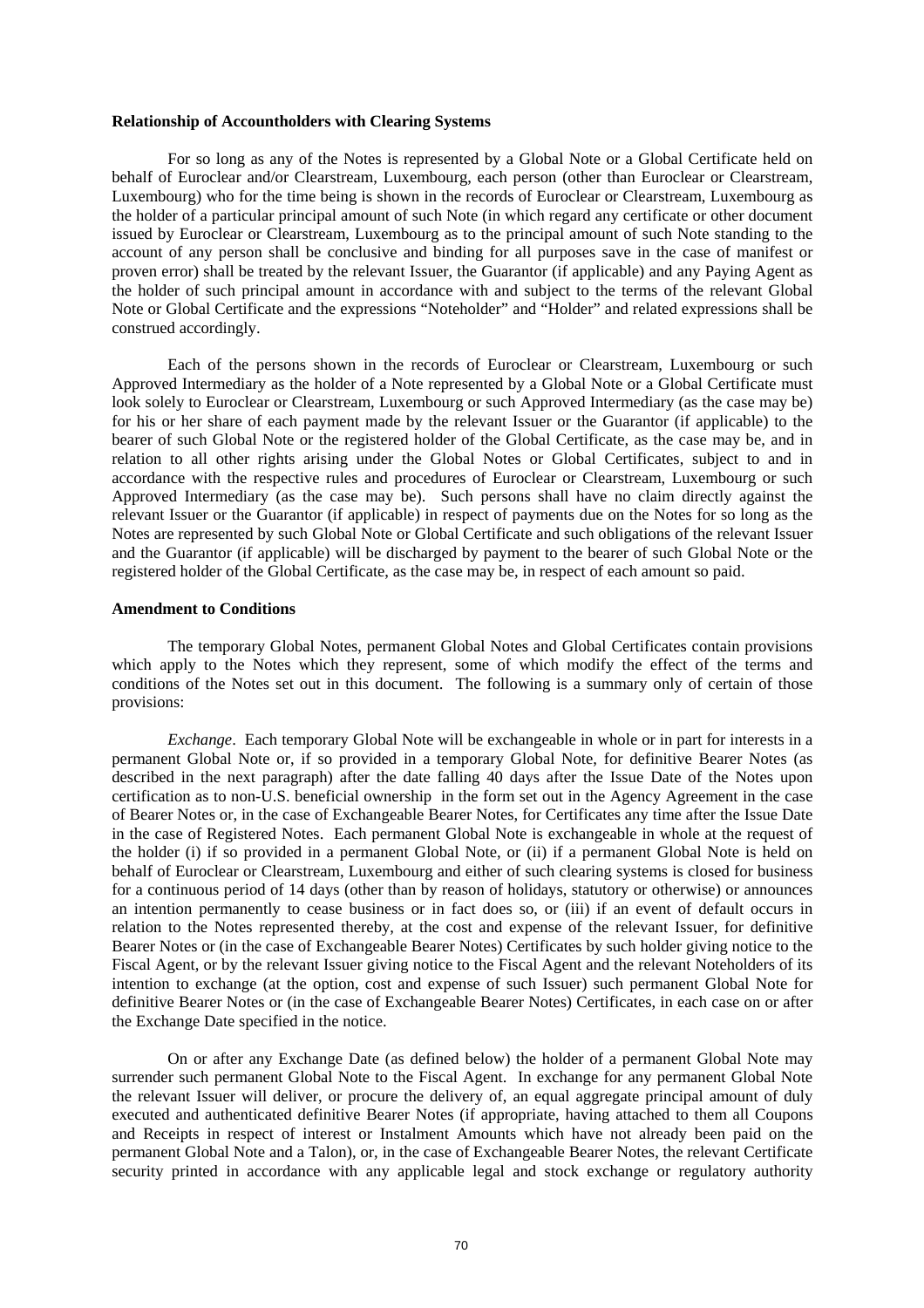requirements and in or substantially in the form set out in Schedule 2 to the Agency Agreement. On exchange in full of each permanent Global Note, the relevant Issuer will, if the holder so requests, procure that such Global Note is cancelled and returned to the holder together with the relevant definitive Bearer Notes or, in the case of Exchangeable Bearer Notes, the relevant Certificate.

If the Global Note is an NGN, on or after any due date for exchange, the Issuer thereof will procure that details of such exchange be entered pro rata in the records of the relevant clearing system.

"Exchange Date" means a day falling not less than 60 days after that date on which the notice requiring exchange is given and on which banks are open for business in the city in which the specified office of the Fiscal Agent is located and, except in the case of an exchange pursuant to (ii) above, in the cities in which the relevant clearing system is located.

*Payments*. No payment falling due more than 40 days after the Issue Date will be made on a temporary Global Note unless exchange for an interest in a permanent Global Note or for definitive Bearer Notes or Certificates is improperly withheld or refused. Payments on any temporary Global Note during the period up to 40 days after its Issue Date will only be made against presentation of certification as to non-U.S. beneficial ownership in the form required by the clearing systems. All payments in respect of Notes represented by a Global Note which is not an NGN will be made against presentation for endorsement and, if no further payment is to be made in respect of the Notes, surrender of that Global Note to or to the order of the Fiscal Agent or such other Paying Agent as shall have been notified to the Noteholders for such purpose. In respect of Bearer Notes not held in NGN form, a record of each payment so made will be endorsed in the appropriate schedule to each Global Note, which endorsement will be prima facie evidence that such payment has been made in respect of the Notes. In respect of Bearer Notes held in NGN form, a record of each payment shall be entered *pro rata* in the records of Euroclear or Clearstream, Luxembourg and, upon any such entry being made, the principal amount of the Notes recorded in the records of Euroclear or Clearstream, Luxembourg and represented by the Global Note shall be reduced by the aggregate principal amount of the Notes so redeemed or purchased and cancelled by the aggregate amount of such instalment so paid. Payments under any Notes in NGN form will be made to the holder of such Note. Each payment so made will discharge the relevant Issuer's obligations in respect thereof. Any failure to make the entries in the records of the relevant clearing system shall not affect such discharge.

Following redenomination of any Notes pursuant to Condition 6(j), the amount of interest due in respect of such Notes represented by a Global Note will be calculated by reference to the aggregate principal amount of such Notes and the amount of such payment shall be rounded down to the nearest euro 0.01.

*Notices*. So long as any Notes are represented by a Global Note and such Global Note is held on behalf of Euroclear or Clearstream, Luxembourg, notices to Noteholders of that Series may be given by delivery of the relevant notice to Euroclear or Clearstream, Luxembourg for communication by it to entitled accountholders in substitution for publication as required by the Conditions or by delivery of the relevant notice to the holder of the Global Note. Any such notice shall be deemed to have been given to the holders of the Notes on the day on which such notice was given to Euroclear or Clearstream, Luxembourg, as applicable.

Notices to be given by any Noteholder may be given to the Fiscal Agent through Euroclear and/or Clearstream, Luxembourg, as the case may be, in such manner as the Fiscal Agent and Euroclear and/or Clearstream, Luxembourg, as the case may be, may approve for this purpose.

*Prescription*. Claims against the relevant Issuer or the Guarantor (if applicable) in respect of Notes which are represented by a permanent Global Note will become void unless it is presented for payment within a period of 2 years from the appropriate Relevant Date (as defined in Condition 7).

*Meetings*. The holder of a Global Note or a Global Certificate will be treated as being two persons for the purposes of any quorum requirements of a meeting of Noteholders and, at any such meeting, as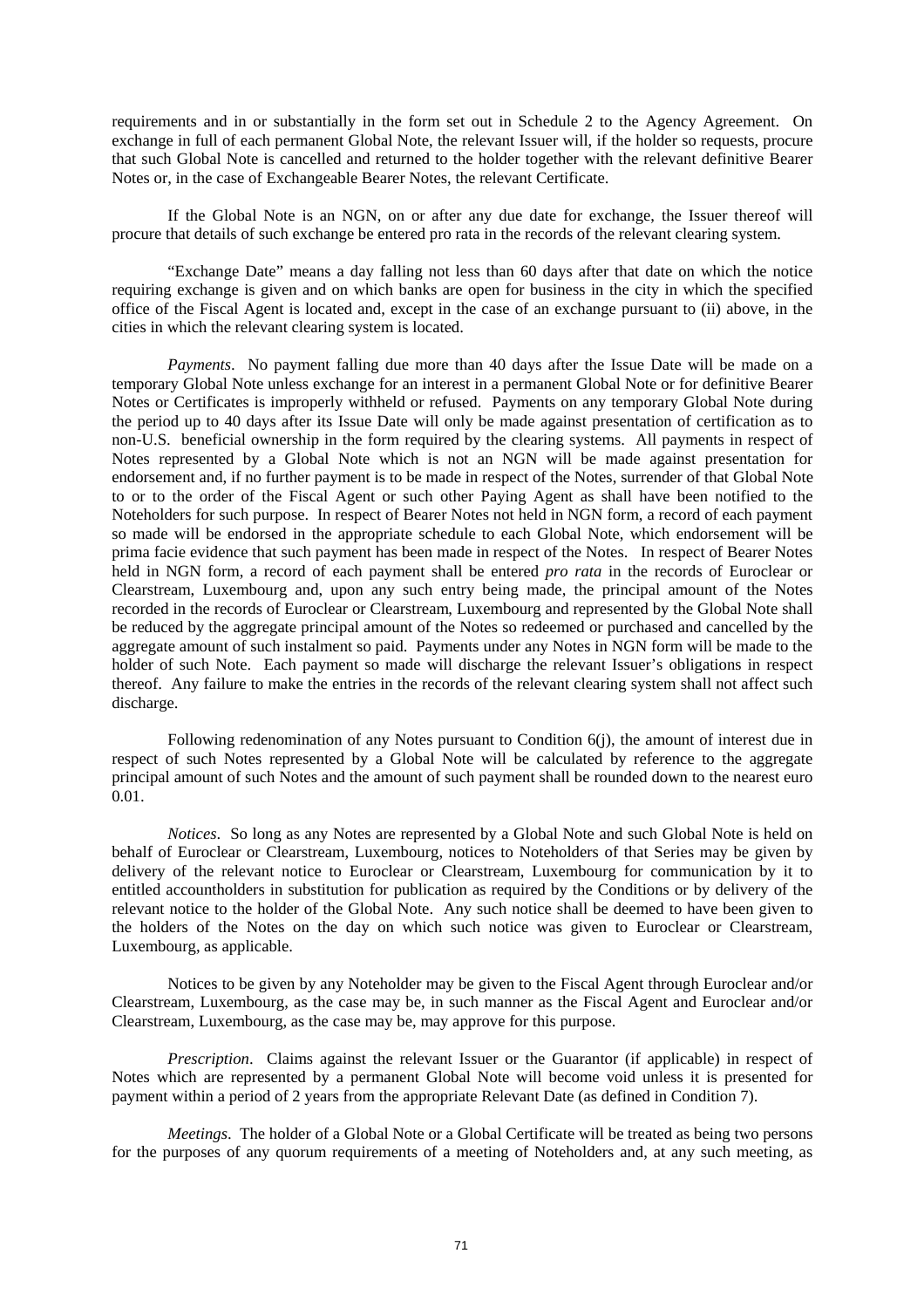having one vote in respect of each minimum denomination of Notes for which such Global Note or Global Certificate may be exchanged.

*Purchase and Cancellation*. Cancellation of any Note surrendered for cancellation following its purchase will be effected by reduction in the principal amount of the relevant Global Note or relevant Registered Notes represented by a Global Certificate.

*Default*. Each Global Note and Global Certificate provides that the holder may cause such Global Note, or a portion of it, or one or more Registered Notes represented by such Global Certificate to become due and repayable in the circumstances described in, and as limited by the restrictions set forth in, Condition 9 by stating in the notice to the Fiscal Agent the principal amount of such Global Note or one or more Registered Notes which will become due and repayable. Following the giving of a notice of an event of default by or through a common depositary for Euroclear and/or Clearstream, Luxembourg or if the holder of a Global Note so elects, the Global Note or Registered Notes represented by the Global Certificate will become void as to the specified portion and the persons entitled to such portion as accountholders with Euroclear or Clearstream, Luxembourg will acquire direct enforcement rights against the Issuer under the terms of the relevant Deed of Covenant.

*Issuer's Option*. No drawing of Notes will be required under Condition 5 in the event that the Issuer thereof exercises any option relating to those Notes while all such Notes which are outstanding are represented by a permanent Global Note. In the event that any option of such Issuer is exercised in respect to some but not all of the Notes of any Series, the rights of accountholders with Euroclear or Clearstream, Luxembourg or such Approved Intermediary (as the case may be) in respect of the Notes will be governed by the standard procedures of Euroclear or Clearstream, Luxembourg or such Approved Intermediary (as the case may be), and in respect of Notes held in NGN form this shall be reflected in the records of Euroclear or Clearstream, Luxembourg as either a pool factor or a reduction in principal amount at their discretion.

*Noteholders' Option*. Any Noteholders' option may be exercised by the holder of a Global Note giving notice to the Fiscal Agent of the principal amount of Notes in respect of which the option is exercised and at the same time, where the Global Note is not in NGN form, presenting the Global Note to the Fiscal Agent, or to a Paying Agent acting on behalf of the Fiscal Agent, for endorsement of exercise within the time limits specified in the Conditions. Where the Global Note is in NGN form, the Issuer thereof shall procure that details of such exercise shall be entered *pro rata* in the records of the relevant clearing system and the principal amount of the Notes recorded in those records will be reduced accordingly.

*NGN nominal amount*. Where the Global Note is a NGN, the Issuer thereof shall procure that any exchange, payment, cancellation, exercise of any option or any right under the Notes, as the case may be, in addition to the circumstances set out above shall be entered in the records of the relevant clearing systems and upon any such entry being made, in respect of payments of principal, the nominal amount of the Notes represented by such Global Note shall be adjusted accordingly.

*Integral multiples of less than €100,000 (or the equivalent of such amounts in another currency as at the date of issue of the Notes)*. So long as the Notes are represented by a temporary Global Note or permanent Global Note and the relevant clearing system(s) so permit, the Notes shall be tradeable only in principal amounts of at least the Specified Denomination (or if more than one Specified Denomination, the lowest Specified Denomination) as provided in the applicable Final Terms and higher integral multiples of at least 1,000 in the relevant currency if specified in the applicable Final Terms (the "Integral Amount"), notwithstanding that no definitive Notes will be issued with a denomination above the Definitive Amount in such currency. The "Definitive Amount" shall be equal to two times the lowest Specified Denomination minus the Integral Amount. If a Global Note is exchangeable for definitive Notes at the option of the Noteholder, the Notes shall be tradeable only in principal amounts of at least the Specified Denomination (or if more than one Specified Denomination, the lowest Specified Denomination).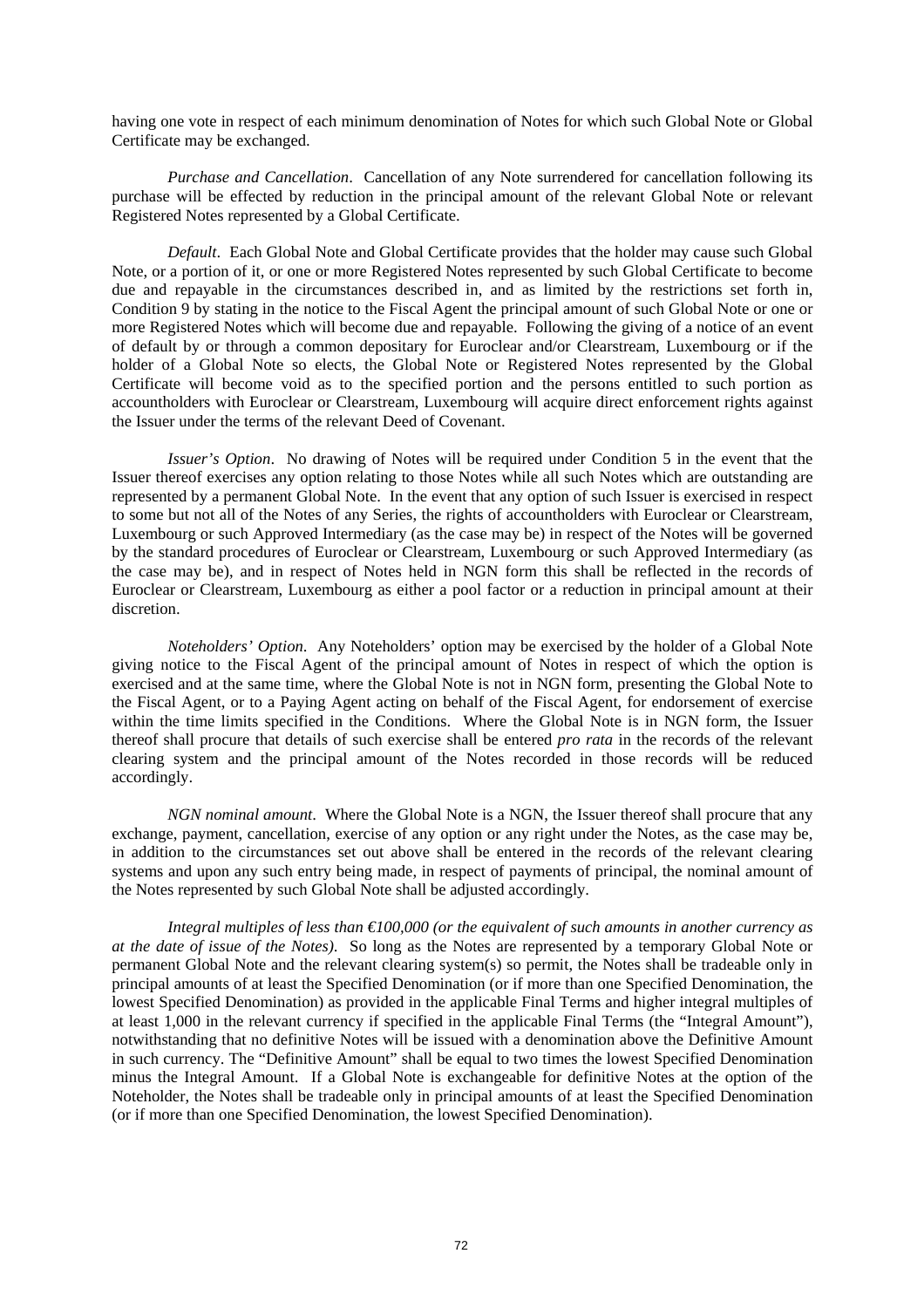# **USE OF PROCEEDS**

The net proceeds from each issue of Notes will be added to the general funds of the Issuer thereof.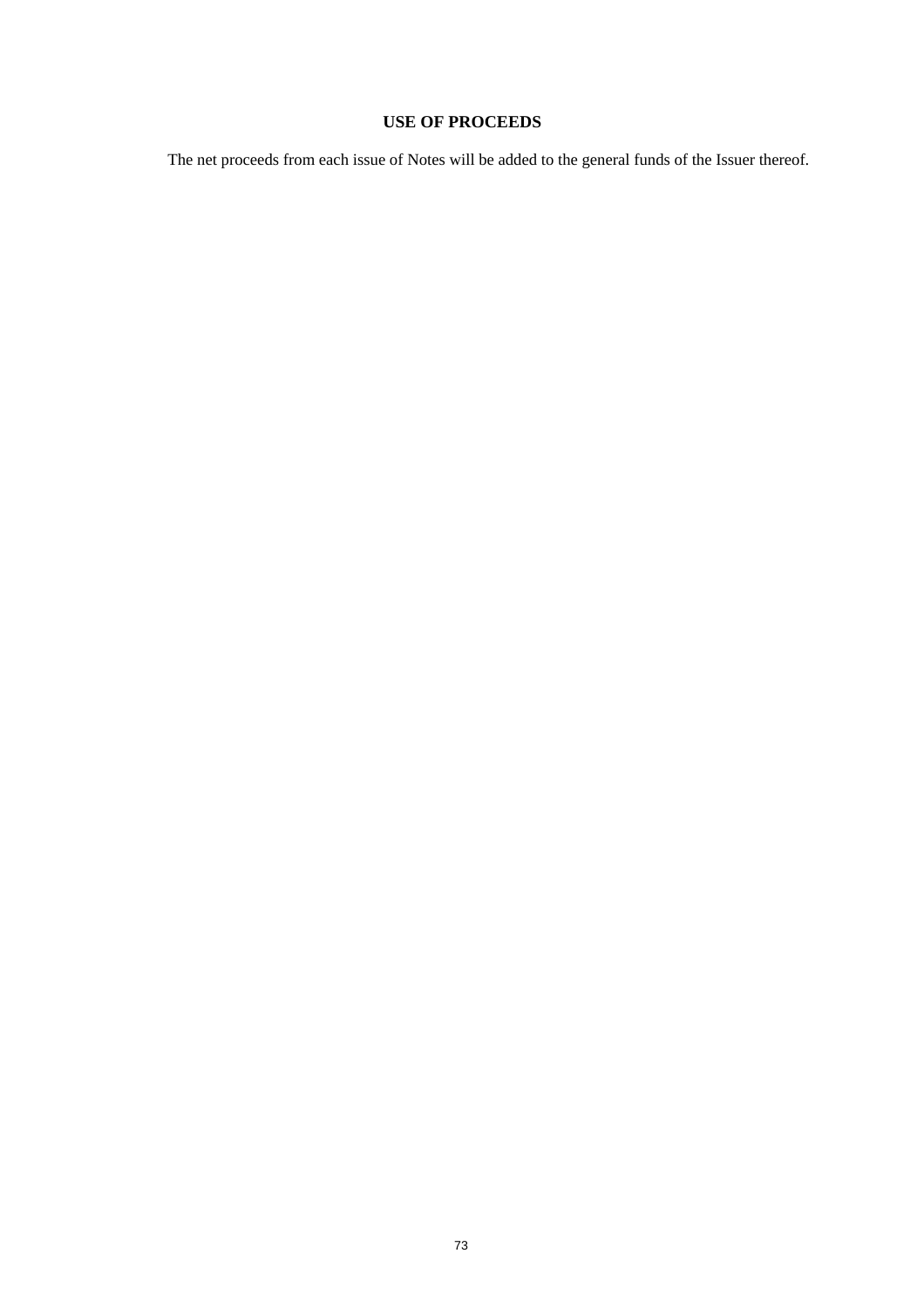#### **CERTAIN TAX LEGISLATION AFFECTING THE NOTES**

#### **Canada**

The following summary describes the principal Canadian federal income tax considerations generally applicable to a holder of Notes who acquires, as beneficial owner, Notes pursuant to this Prospectus, and who, at all relevant times, for the purposes of the application of the *Income Tax Act* (Canada) (the "Tax Act"): (a) is not resident and is not deemed to be resident in Canada; (b) deals at arm's length with the Bank and any transferee resident (or deemed to be resident) in Canada to whom the holder disposes of Notes; (c) does not use or hold Notes in or in the course of carrying on a business in Canada; (d) is entitled to receive all payments (including any interest and principal) on the Notes; (e) is not a "specified non-resident shareholder" of the Bank for purposes of the Tax Act or a non-resident person not dealing at arm's length with a "specified shareholder" (within the meaning of Subsection 18(5) of the Tax Act) of the Bank; and (f) is not an insurer that carries on an insurance business in Canada and elsewhere (a "Non-resident Holder").

This summary is based upon the provisions of the Tax Act and the regulations thereunder (the "Regulations") in force on the date hereof and an understanding of the current administrative practices and assessing policies of the Canada Revenue Agency. This summary takes into account all specific proposals to amend the Tax Act and Regulations publicly announced by or on behalf of the Minister of Finance (Canada) prior to the date hereof (the "Proposed Amendments") and assumes that all Proposed Amendments will be enacted in the form proposed. However, no assurances can be given that the Proposed Amendments will be enacted as proposed, or at all. This summary does not otherwise take into account or anticipate any changes in law or administrative or assessing practice, whether by legislative, regulatory, administrative or judicial action, nor does it take into account provincial, territorial or foreign income tax legislation. Subsequent developments could have a material effect on the following description.

**This summary is of a general nature only and is not intended to be, legal or tax advice to any particular holder and no representation is made with respect to the Canadian federal income tax consequences to any particular holder. This summary is not exhaustive of all Canadian federal income tax considerations. Accordingly, prospective purchasers of Notes should consult their own tax advisors with respect to their particular circumstances.** 

The Canadian federal income tax considerations applicable to an Exempt Note may be described more particularly when such Exempt Note is offered (and then only to the extent material) in the Pricing Supplement related thereto if they are not addressed by the comments following and, in that event, the following will be superseded thereby to the extent indicated in such Pricing Supplement.

In the case of a Note issued by the Bank, interest paid or credited or deemed to be paid or credited by the Bank on the Note (including amounts on account of or in lieu of, or in satisfaction of, interest) to a Non-resident Holder will not be subject to Canadian non-resident withholding tax, unless all or any portion of such interest (other than on a "prescribed obligation" described below) is contingent or dependent on the use of or production from property in Canada or is computed by reference to revenue, profit, cash flow, commodity price or any other similar criterion or by reference to dividends paid or payable to shareholders of any class or series of shares of the capital stock of a corporation. A "prescribed obligation" is an "indexed debt obligation" (defined below) no amount payable in respect of which, other than an amount determined by reference to a change in the purchasing power of money, is contingent or dependent upon any of the criteria described in the preceding sentence. An "indexed debt obligation" is a debt obligation the terms or conditions of which provide for an adjustment to an amount payable in respect of the obligation, for a period during which the obligation was outstanding, that is determined by reference to a change in the purchasing power of money.

In the event that a Note issued by the Bank the interest (or deemed interest) payable on which is not exempt from Canadian withholding tax is redeemed, cancelled or purchased by the Bank or any other person resident or deemed to be resident in Canada from a Non-resident Holder or is otherwise assigned or transferred by a Non-resident Holder to a person resident or deemed to be resident in Canada for an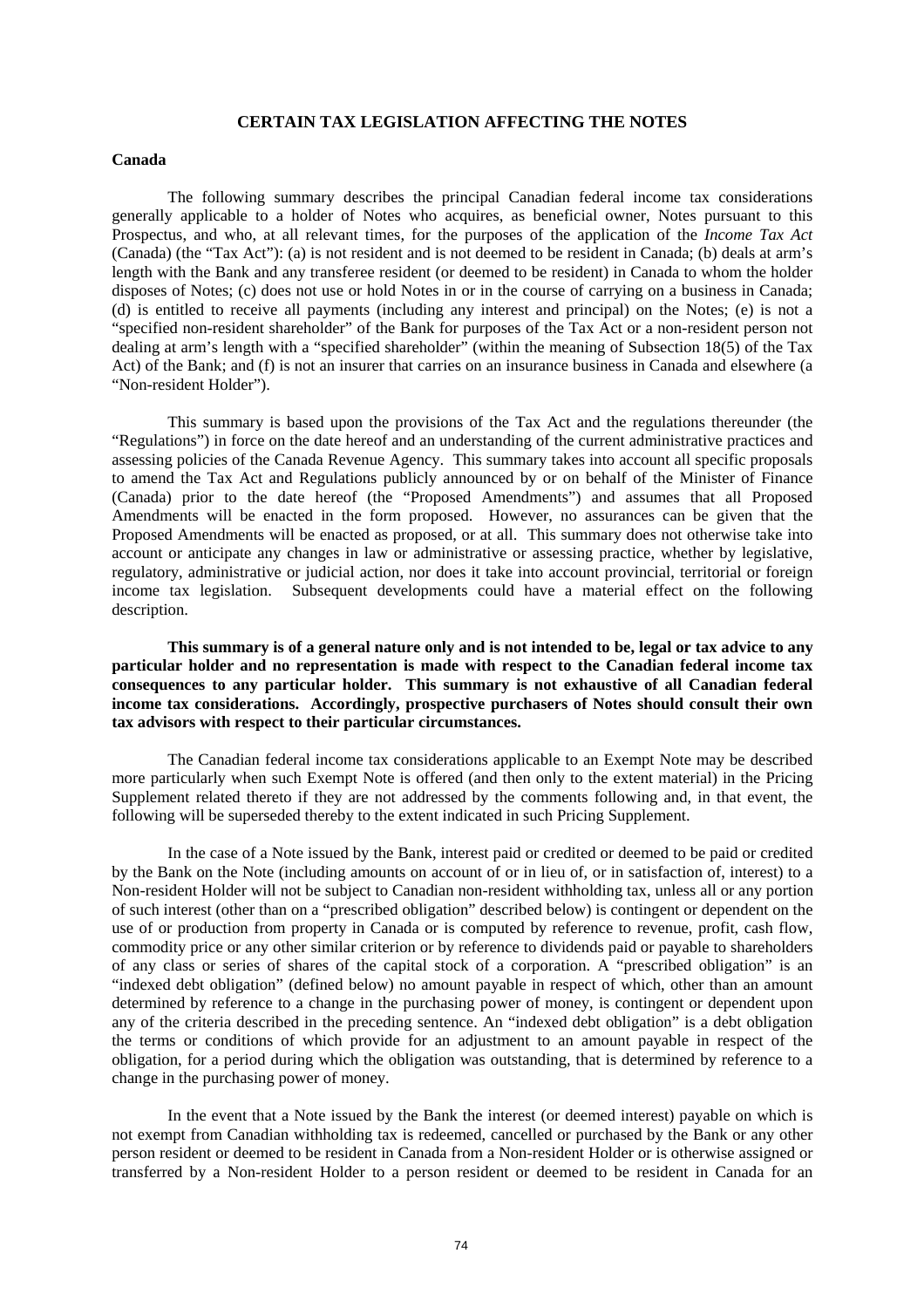amount which exceeds, generally, the issue price thereof, the excess may be deemed to be interest and may, together with any interest that has accrued on the Note to that time, be subject to non-resident withholding tax. Such excess will not be subject to withholding tax if the Note is considered to be an "excluded obligation" for purposes of the Tax Act. A Note that: (a) is not an indexed debt obligation; (b) was issued for an amount not less than 97 per cent. of the principal amount (as defined in the Tax Act) of the Note, and (c) the yield from which, expressed in terms of an annual rate (determined in accordance with the Tax Act) on the amount for which the Note was issued does not exceed 4/3 of the interest stipulated to be payable on the Note, expressed in terms of an annual rate on the outstanding principal amount from time to time, will be an excluded obligation for this purpose.

In the case of a Note guaranteed by the Bank, payments to a Non-resident Holder by the Bank as Guarantor in respect of interest, amounts in lieu of interest on the Notes or in respect of the principal amount of the Notes will not be subject to Canadian withholding tax to the same extent such payments, would be free of Canadian withholding tax if the Note had been issued by the Bank, as discussed above.

Generally, there are no other taxes on income (including taxable capital gains) payable by a Nonresident Holder on interest, discount, or premium on a Note or on the proceeds received by a Non-resident Holder on the disposition of a Note (including a redemption, cancellation or purchase).

#### **EU Savings Directive**

Under Council Directive 2003/48/EC on the taxation of savings income, Member States are required to provide to the tax authorities of other Member States details of certain payments of interest or similar income paid or secured by a person established in a Member State to or for the benefit of an individual resident in another Member State or certain limited types of entities established in another Member State.

On 24 March 2014, the Council of the European Union adopted a Council Directive amending and broadening the scope of the requirements described above. Member States are required to apply these new requirements from 1 January 2017. The changes will expand the range of payments covered by the Directive, in particular to include additional types of income payable on securities. The Directive will also expand the circumstances in which payments that indirectly benefit an individual resident in a Member State must be reported. This approach will apply to payments made to, or secured for, persons, entities or legal arrangements (including trusts) where certain conditions are satisfied, and may in some cases apply where the person, entity or arrangement is established or effectively managed outside of the European Union.

For a transitional period, Luxembourg and Austria are required (unless during that period they elect otherwise) to operate a withholding system in relation to such payments. The changes referred to above will broaden the types of payments subject to withholding in those Member States which still operate a withholding system when they are implemented. In April 2013, the Luxembourg Government announced its intention to abolish the withholding system with effect from 1 January 2015, in favour of automatic information exchange under the Directive.

The end of the transitional period is dependent upon the conclusion of certain other agreements relating to information exchange with certain other countries. A number of non-EU countries and territories including Switzerland have adopted similar measures (a withholding system in the case of Switzerland).

#### **United Kingdom**

**The following applies only to persons who are the beneficial owners of Notes and is a summary of the relevant Issuer's understanding of current United Kingdom law and published HM Revenue and Customs practice relating only to United Kingdom withholding tax treatment of payments of principal and interest in respect of Notes. It does not deal with any other United Kingdom taxation implications of acquiring, holding or disposing of Notes. The United Kingdom tax treatment of prospective Noteholders depends on their individual circumstances and may be subject**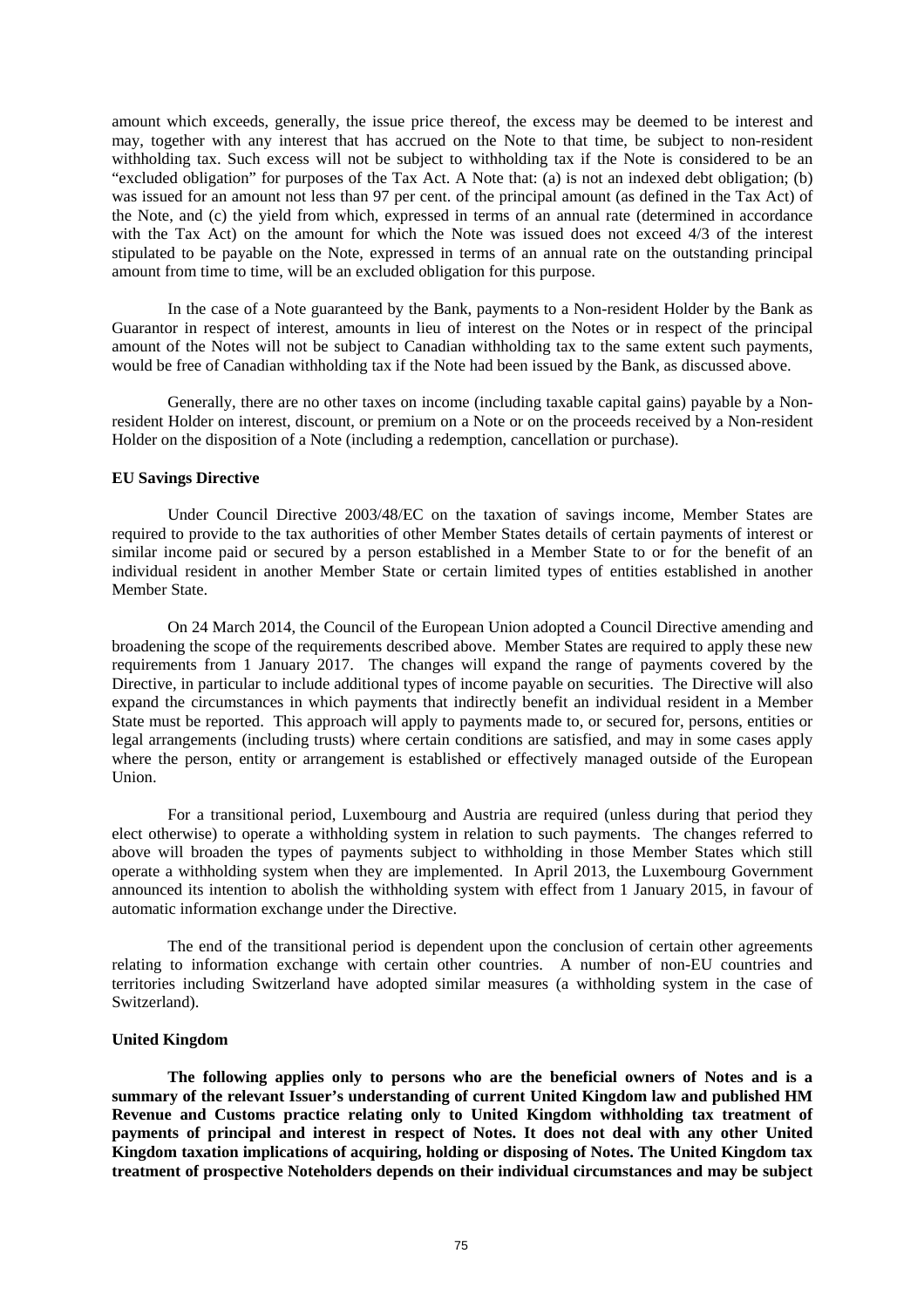**to change in the future. Prospective Noteholders who may be subject to tax in a jurisdiction other than the United Kingdom or who may be unsure as to their tax position should seek their own professional advice.** 

In this section:

"**UK Notes**" means Notes issued by the Bank's London branch or Scotiabank Europe.

#### **Interest on the Notes**

#### *1. Payment of Interest on the UK Notes*

The relevant Issuer, provided that it continues to be a bank within the meaning of section 991 of the Income Tax Act 2007 (the Act), and provided that the interest on the UK Notes is paid in the ordinary course of its business within the meaning of section 878 of the Act, will be entitled to make payments of interest without withholding or deduction for or on account of United Kingdom income tax. Payments of interest on the UK Notes may be made without deduction of or withholding on account of United Kingdom income tax provided that the UK Notes continue to be listed on a "recognised stock exchange" within the meaning of section 1005 of the Act. The London Stock Exchange is a recognised stock exchange. Securities will be treated as listed on the London Stock Exchange if they are included in the Official List (within the meaning of and in accordance with the provisions of Part 6 of the Financial Services and Markets Act 2000) and admitted to trading on the London Stock Exchange. Provided, therefore, that the UK Notes remain so listed, interest on the UK Notes will be payable without withholding or deduction on account of United Kingdom tax whether or not the relevant Issuer carries on a banking business in the United Kingdom and whether or not the interest is paid in the ordinary course of its business

Interest on the UK Notes may also be paid without withholding or deduction on account of United Kingdom tax where interest on the UK Notes is paid by a company and, at the time the payment is made, the relevant Issuer reasonably believes (and any person by or through whom interest on the UK Notes is paid reasonably believes) that the beneficial owner is within the charge to United Kingdom corporation tax as regards the payment of interest; provided that HM Revenue and Customs ("**HMRC**") has not given a direction (in circumstances where it has reasonable grounds to believe that the above exemption is not available in respect of such payment of interest at the time the payment is made) that the interest should be paid under deduction of tax.

Interest on the UK Notes may also be paid without withholding or deduction on account of United Kingdom tax where the maturity of the UK Notes is less than 365 days and those UK Notes do not form part of a scheme or arrangement of borrowing intended to be capable of remaining outstanding for more than 364 days.

In other cases, an amount must generally be withheld from payments of interest on the UK Notes on account of United Kingdom income tax at the basic rate (currently 20%). However, where an applicable double tax treaty provides for a lower rate of withholding tax (or for no tax to be withheld) in relation to a Noteholder, HMRC can issue a notice to the relevant Issuer to pay interest to the Noteholder without deduction of tax (or for interest to be paid with tax deducted at the rate provided for in the relevant double tax treaty).

## *2. Payment of interest on all other Notes*

Payments of interest on all other Notes may be made without withholding on account of United Kingdom income tax provided that the interest on the Notes is not treated as arising in the UK or having a UK source.

### *3. Provision of Information*

HMRC has powers to obtain information and documents relating to the Notes, including in relation to issues of and other transactions in the Notes, interest, payments treated as interest and other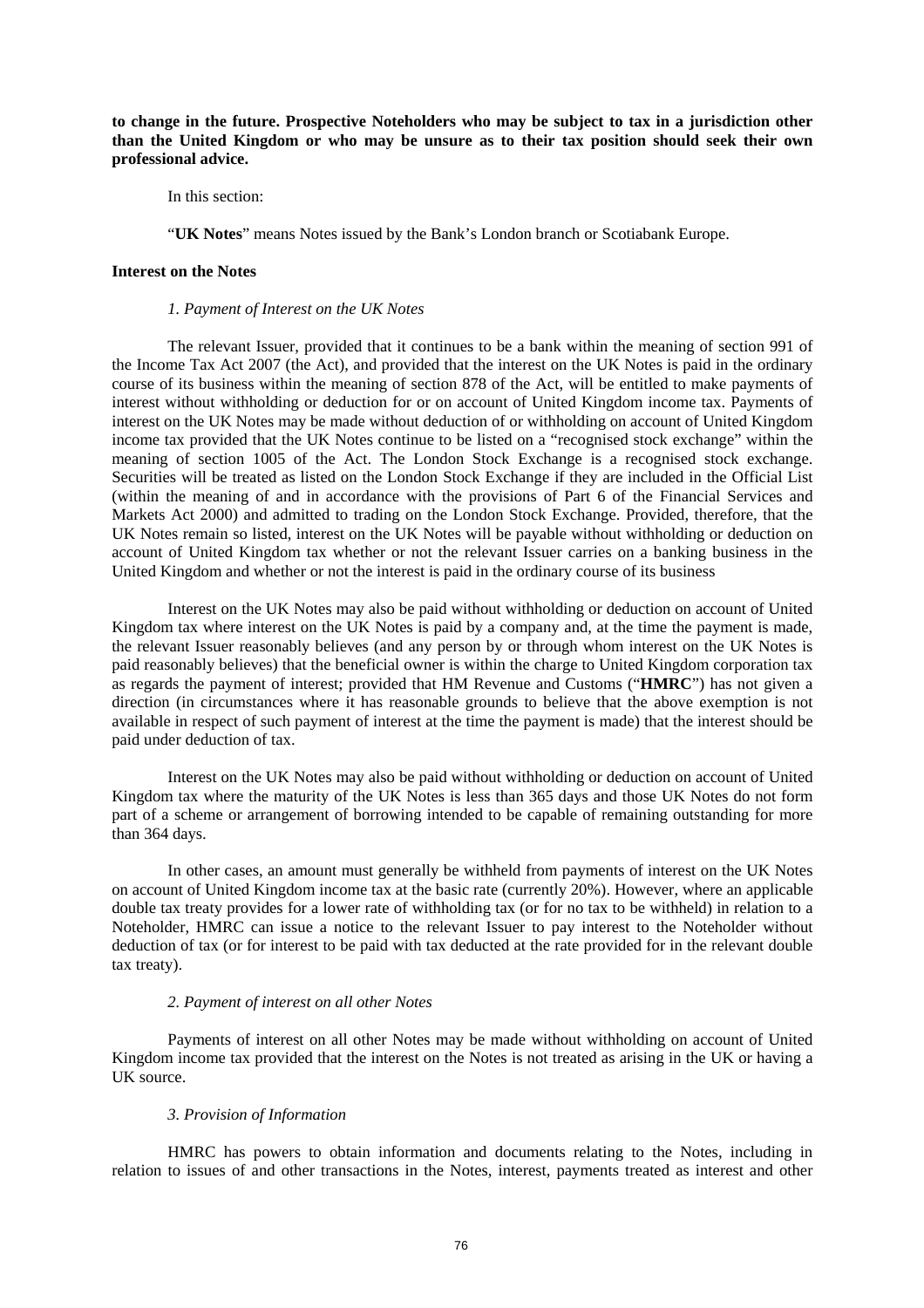payments derived from the Notes. This may include details of the beneficial owners of the Notes, of the persons for whom the Notes are held and of the persons to whom payments derived from the Notes are or may be paid. Information may be obtained from a range of persons including persons who effect or are a party to such transactions on behalf of others, registrars and administrators of such transactions, the registered holders of the Notes, persons who make, receive or are entitled to receive payments derived from the Notes and persons by or through whom interest and payments treated as interest are paid or credited. Information obtained by HMRC may be provided to tax authorities in other jurisdictions.

#### **The Proposed Financial Transactions Tax (the "FTT")**

On February 14, 2013, the European Commission published a proposal (the "Commission's Proposal") for a Directive for a common FTT in Belgium, Germany, Estonia, Greece, Spain, France, Italy, Austria, Portugal, Slovenia and Slovakia (the "participating Member States").

The Commission's Proposal has very broad scope and could, if introduced in its current form, apply to certain dealings in the Notes (including secondary market transactions) in certain circumstances. The issuance and subscription of Notes should, however, be exempt.

Under the Commission's Proposal, the FTT could apply in certain circumstances to persons both within and outside of the participating Member States. Generally, it would apply to certain dealings in the Notes where at least one party is a financial institution, and at least one party is established in a participating Member State. A financial institution may be, or be deemed to be, "established" in a participating Member State in a broad range of circumstances, including (a) by transacting with a person established in a participating Member State or (b) where the financial instrument which is subject to the dealings is issued in a participating Member State.

A joint statement issued in May 2014 by ten of the eleven participating Member States indicated an intention to implement the FTT progressively, such that it would initially apply to shares and certain derivatives, with this initial implementation occurring by January 1, 2016. The FTT, as initially implemented on this basis, may not apply to dealings in the Notes.

The FTT proposal remains subject to negotiation between the participating Member States. It may therefore be altered prior to any implementation. Additional EU Member States may decide to participate.

Prospective holders of the Notes are advised to seek their own professional advice in relation to the FTT.

### **Foreign Account Tax Compliance Act**

Sections 1471 through 1474 of the U.S. Internal Revenue Code of 1986 ("FATCA") impose a new reporting regime and potentially a 30% withholding tax with respect to certain payments to any non-U.S. financial institution (a "foreign financial institution", or "FFI" (as defined by FATCA)) that does not become a "Participating FFI" by entering into an agreement with the U.S. Internal Revenue Service ("IRS") to provide the IRS with certain information in respect of its account holders and investors or is not otherwise exempt from or in deemed compliance with FATCA. The Issuers are classified as FFIs.

The new withholding regime will be phased in beginning July 1, 2014 for payments from sources within the United States and will apply to "foreign passthru payments" (a term not yet defined) no earlier than January 1, 2017. This withholding would potentially apply to payments in respect of any Notes characterised as debt (or which are not otherwise characterized as equity and have a fixed term) for U.S. federal tax purposes that are issued after the "grandfathering date", which is the date that is six months after the date on which final U.S. Treasury regulations defining the term foreign passthru payment are filed with the Federal Register, or which are materially modified on or after the grandfathering date. If Notes are issued before the grandfathering date, and additional Notes of the same series are issued on or after that date, the additional Notes may not be treated as grandfathered, which may have negative consequences for the existing Notes, including a negative impact on market price.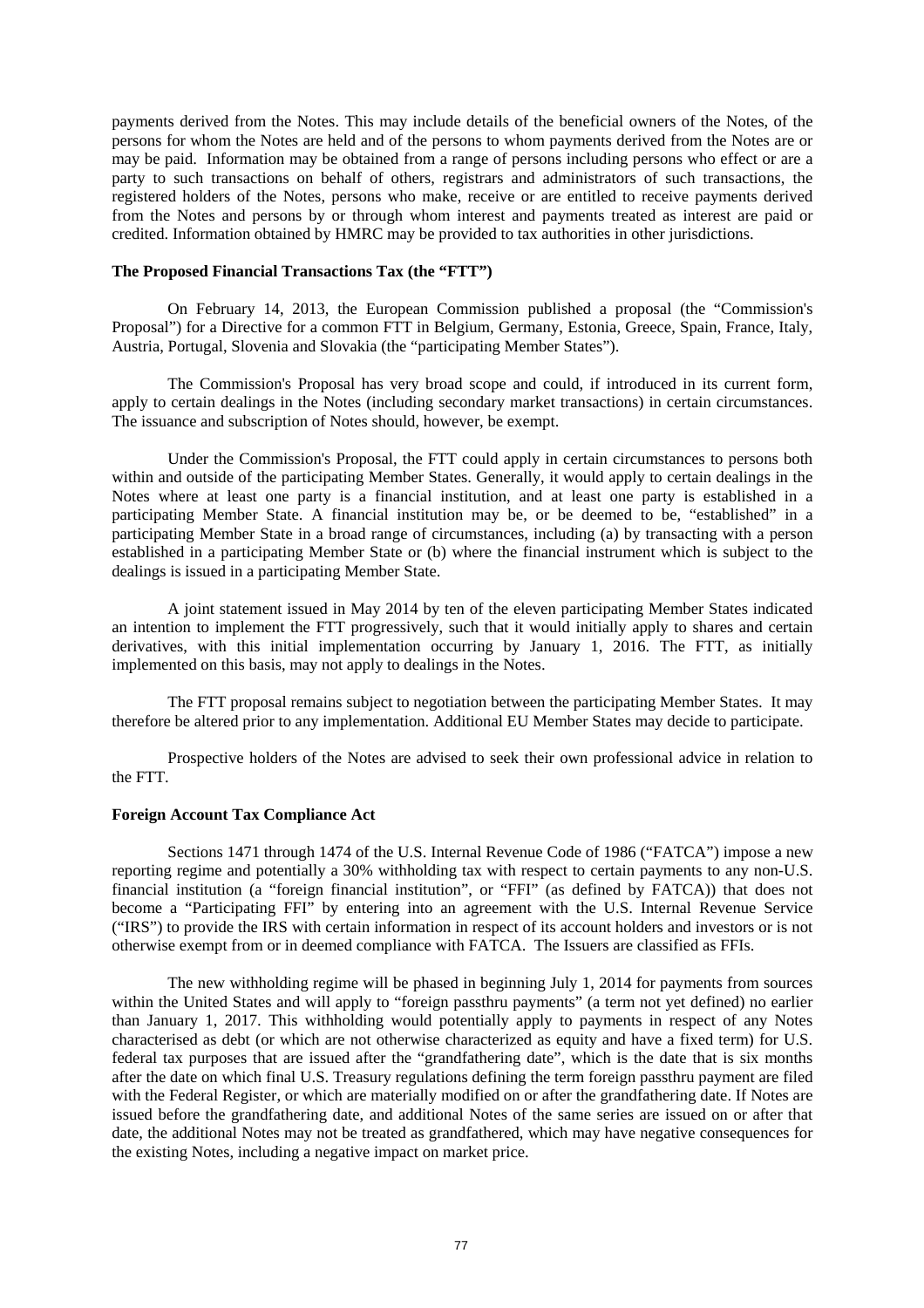The United States and a number of other jurisdictions have announced their intention to negotiate intergovernmental agreements to facilitate the implementation of FATCA (each, an "IGA"). Pursuant to FATCA and the "Model 1" and "Model 2" IGAs released by the United States, an FFI in an IGA signatory country could be treated as a "Reporting FI" not subject to withholding under FATCA on any payments it receives. Further, an FFI in a Model 1 IGA jurisdiction would generally not be required to withhold under FATCA or an IGA (or any law implementing an IGA) (any such withholding being "FATCA Withholding") from payments it makes. The Model 2 IGA leaves open the possibility that a Reporting FI might in the future be required to withhold as a Participating FFI on payments made to recalcitrant account holders in certain instances and on foreign passthru payments. A Reporting FI governed by a Model 2 IGA may also have to withhold on payments made to noncompliant (or "nonparticipating FFIs"). Under each Model IGA, a Reporting FI would still be required to report certain information in respect of its account holders and investors to its home government or to the IRS. The United States and Canada have entered into an agreement (the "US-Canada IGA") based largely on the Model 1 IGA. The United States and the United Kingdom have entered into an agreement (the "US-UK IGA") based largely on the Model 1 IGA.

The Bank and Scotiabank Europe expect to be treated as Reporting FIs pursuant to the US-Canada IGA and the US-UK IGA, respectively, and do not anticipate being obliged to deduct any FATCA Withholding on payments they make. There can be no assurance, however, that the Issuers or the Guarantor will be treated as Reporting FIs, or that they would in the future not be required to deduct FATCA Withholding from payments they make. If the relevant Issuer or the Guarantor becomes a Participating FFI under FATCA, such Issuer or Guarantor and financial institutions through which payments on the Notes or the Guarantee are made may be required to withhold FATCA Withholding if any FFI through or to which payment on such Notes or the Guarantee is made is not a Participating FFI, a Reporting FI, or otherwise exempt from or in deemed compliance with FATCA.

Whilst the Notes are in global form and held within the ICSDs, it is expected that FATCA will not affect the amount of any payments made under, or in respect of, the Notes by the Issuers, the Guarantor, any paying agent, the common depositary or the common safekeeper, given that each of the entities in the payment chain beginning with the Issuers or the Guarantor and ending with the participants in the ICSDs is a major financial institution whose business is dependent on compliance with FATCA and that any alternative approach introduced under an IGA will be unlikely to affect the Notes. The documentation expressly contemplates the possibility that the Notes may go into definitive form and therefore that they may be taken out of the ICSDs. If this were to happen, then a non-FATCA compliant holder could be subject to FATCA Withholding. However, definitive Notes will only be printed in remote circumstances.

**FATCA is particularly complex and its application is uncertain at this time. The above description is based in part on regulations, official guidance and model IGAs, all of which are subject to change or may be implemented in a materially different form.** 

**TO ENSURE COMPLIANCE WITH IRS CIRCULAR 230, EACH TAXPAYER IS HEREBY NOTIFIED THAT: (A) ANY TAX DISCUSSION HEREIN IS NOT INTENDED OR WRITTEN TO BE USED, AND CANNOT BE USED BY THE TAXPAYER FOR THE PURPOSE OF AVOIDING U.S. FEDERAL INCOME TAX PENALTIES THAT MAY BE IMPOSED ON THE TAXPAYER; (B) ANY SUCH TAX DISCUSSION WAS WRITTEN TO SUPPORT THE PROMOTION OR MARKETING OF THE TRANSACTIONS OR MATTERS ADDRESSED HEREIN; AND (C) THE TAXPAYER SHOULD SEEK ADVICE BASED ON THE TAXPAYER'S PARTICULAR CIRCUMSTANCES FROM AN INDEPENDENT TAX ADVISER.**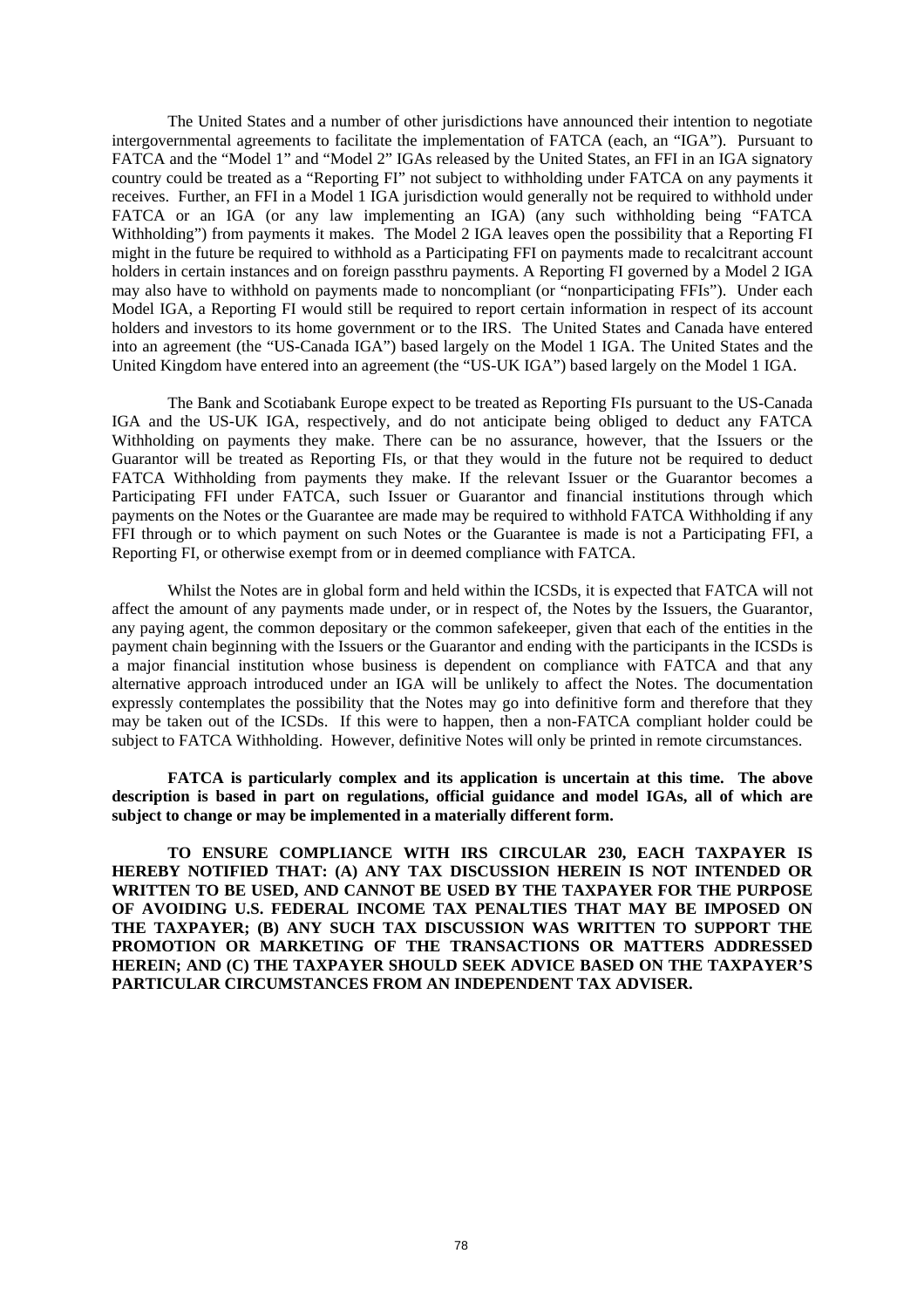#### **PLAN OF DISTRIBUTION**

Subject to the terms and conditions contained in an Amended and Restated Distribution Agreement dated June 27, 2014 (the "Distribution Agreement" which expression shall include any amendment or supplements thereto or restatements thereof) between the Issuers, the Guarantor and the Permanent Dealers (the "Permanent Dealers"), the Notes will be offered on a continuous basis by the Issuers to the Permanent Dealers, however the Issuers have reserved the right to sell Notes directly on their own behalf to Dealers which are not Permanent Dealers under and pursuant to the terms of the Distribution Agreement (together with the Permanent Dealers, the "Dealers"). Such Notes may be resold at prevailing market prices, or at prices related thereto, at the time of such resale, as determined by the relevant Dealer. The Notes may also be sold by the Issuers through the Dealers, acting as agents of the Issuers. The Distribution Agreement also provides for Notes to be issued in syndicated Tranches which are jointly and severally underwritten by two or more Dealers.

The relevant Issuer will pay each relevant Dealer a commission depending upon maturity in respect of Notes subscribed or procured for subscription by it. The Issuers have agreed to reimburse the Dealers for certain of their expenses incurred in connection with the establishment and update of the Programme and the issue of Notes under the Programme.

The Issuers and the Guarantor (if applicable) have agreed to indemnify the Dealers against certain liabilities in connection with the offer and sale of the Notes. The Distribution Agreement may be terminated in relation to all the Dealers or any of them by the Issuers or, in relation to itself and the Issuers only, by any Dealer, at any time on giving not less than ten business days' notice.

Each purchaser of a Note will arrange for payment as instructed by the applicable Dealer. The Dealers are required to deliver the proceeds of the Notes to the relevant Issuer in immediately available funds, to a bank designated by such Issuer in accordance with the terms of the Distribution Agreement, on the date of settlement.

#### **United States**

The Notes have not been and will not be registered under the United States Securities Act of 1933, as amended (the "Securities Act") or under any state securities laws and may not be offered, sold or delivered, directly or indirectly, within the United States, its territories or possessions or to, or for the account or benefit of, U.S. persons except in accordance with Rule 903 or 904 of Regulation S under the Securities Act ("Regulation S") or in certain transactions exempt from, or not subject to, the registration requirements of the Securities Act. Terms used in this paragraph have the meanings given to them by Regulation S under the Securities Act.

Notes in bearer form are subject to U.S. tax law requirements and may not be offered, sold or delivered within the United States or its possessions or to a U.S. person, except in certain transactions permitted by U.S. Treasury regulations. Each Permanent Dealer has agreed and each further Dealer will agree that it will not offer, sell or deliver a Note in bearer form within the United States or to U.S. persons. Terms used in this paragraph have the meanings given to them by the Code.

Each Permanent Dealer has agreed and each further Dealer appointed under the Programme will be required to agree that, except as permitted by the Distribution Agreement, it will not offer, sell or deliver the Notes of any identifiable Tranche (i) as part of their distribution at any time or (ii) otherwise until 40 days after completion of the distribution of such Tranche as determined, and certified to the relevant Issuer, the Guarantor and each relevant Dealer, by the Fiscal Agent, or in the case of Notes issued on a syndicated basis, the Lead Manager, in accordance with Rule 903 of Regulation S, within the United States, its territories or possessions or to, or for the account or benefit of, U.S. persons, and it will have sent to each Dealer to which it sells Notes a confirmation or other notice setting forth the restrictions on offers and sales of the Notes within the United States, its territories and possessions or to, or for the account or benefit of, U.S. persons.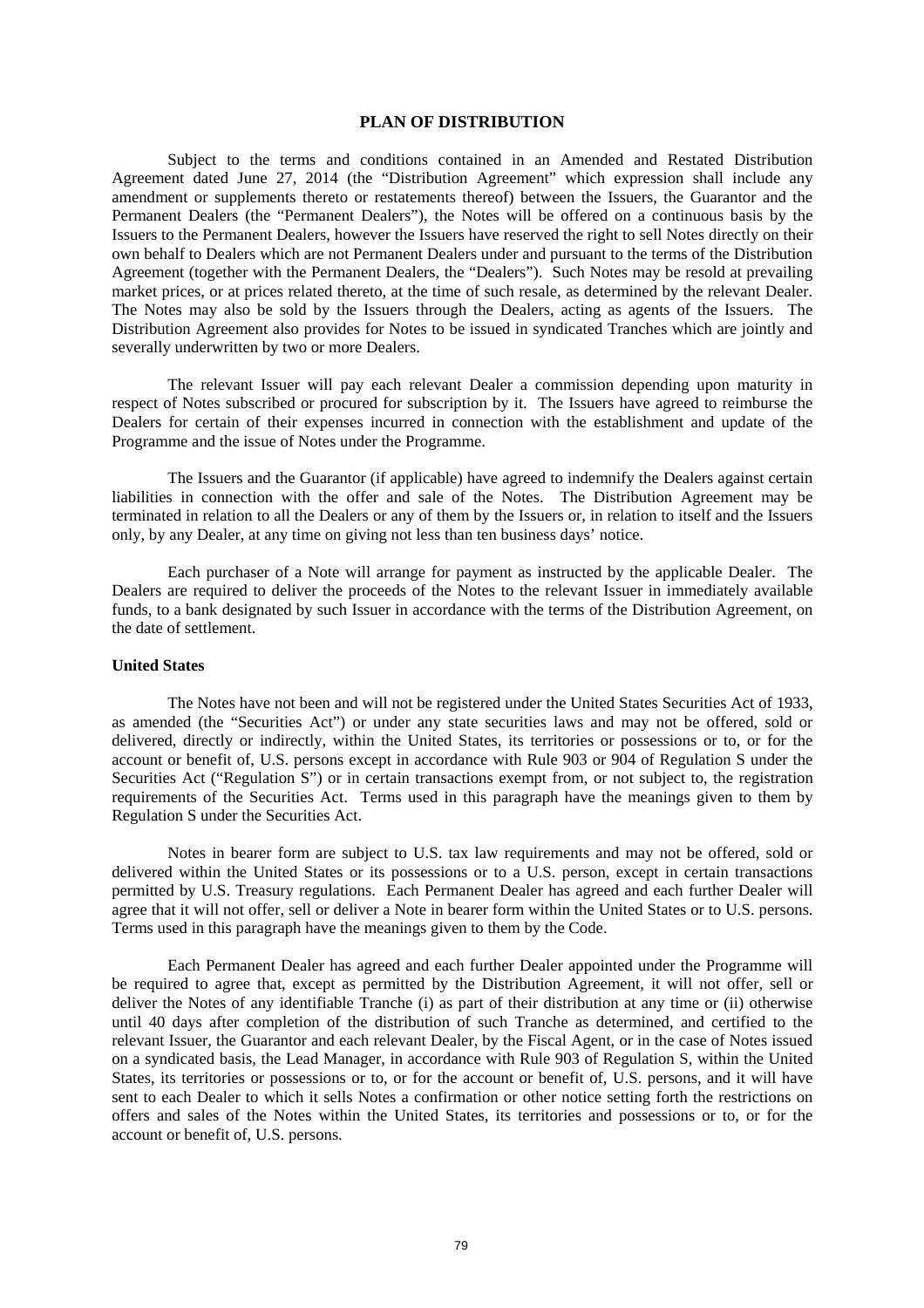In addition, until 40 days after the commencement of the offering, an offer or sale of Notes within the United States by any Dealer (whether or not participating in the offering) may violate the registration requirements of the Securities Act.

Each issuance of Exempt Notes may be subject to such additional U.S. selling restrictions as the Issuer and the relevant Dealer may agree as a term of the issuance and purchase of such Notes, which additional selling restrictions shall be set out in the applicable Pricing Supplement.

#### **Canada**

Each Permanent Dealer has acknowledged and each further Dealer appointed under the Programme will be required to acknowledge that the Notes have not been and will not be qualified for sale under the securities laws of Canada or any province or territory thereof and has represented and agreed that it has not offered, sold or distributed, and that it will not offer, sell or distribute, any Notes, directly or indirectly, in Canada or to, or for the benefit of, any resident thereof in contravention of the securities laws of Canada or any province or territory thereof. Each Permanent Dealer has also agreed and each further Dealer appointed under the Programme will be required to agree not to distribute or deliver this Prospectus, or any other offering material relating to the Notes in Canada in contravention of the securities laws of Canada or any province or territory thereof.

#### **Public Offer Selling Restriction under the Prospectus Directive**

In relation to each Member State of the European Economic Area which has implemented the Prospectus Directive (each a "Relevant Member State"), each Permanent Dealer has represented and agreed, and each further Dealer appointed under the Programme will be required to represent and agree, that with effect from and including the date on which the Prospectus Directive is implemented in that Relevant Member State (the "Relevant Implementation Date") it has not made and will not make an offer of Notes which are the subject of the offering contemplated by this Prospectus as completed by the Final Terms or the Pricing Supplement in relation thereto to the public in that Relevant Member State:

(i) at any time to any legal entity which is a qualified investor as defined in the Prospectus Directive:

(ii) at any time to fewer than 100 or, if the Relevant Member State has implemented the relevant provision of the 2010 PD Amending Directive, 150, natural or legal persons (other than qualified investors as defined in the Prospectus Directive), subject to obtaining the prior consent of the relevant Dealer or Dealers nominated by the relevant Issuer for any such offer, or

(iii) at any time in any other circumstances falling within Article 3(2) of the Prospectus Directive,

provided that no such offer of Notes referred to in (i) to (iii) above shall require the relevant Issuer or any Dealer to publish a prospectus pursuant to Article 3 of the Prospectus Directive or supplement a prospectus pursuant to Article 16 of the Prospectus Directive.

For the purposes of this provision, the expression an "offer of Notes to the public" in relation to any Notes in any Relevant Member State means the communication in any form and by any means of sufficient information on the terms of the offer and the Notes to be offered so as to enable any investor to decide to purchase or subscribe the Notes, as the same may be varied in that Member State by any measure implementing the Prospectus Directive in that Member State. The expression "Prospectus Directive" means Directive 2003/71/EC (and amendments thereto, including the 2010 PD Amending Directive, to the extent implemented in the Relevant Member State), and includes any relevant implementing measure in the Relevant Member State and the expression "2010 PD Amending Directive" means Directive 2010/73/EU.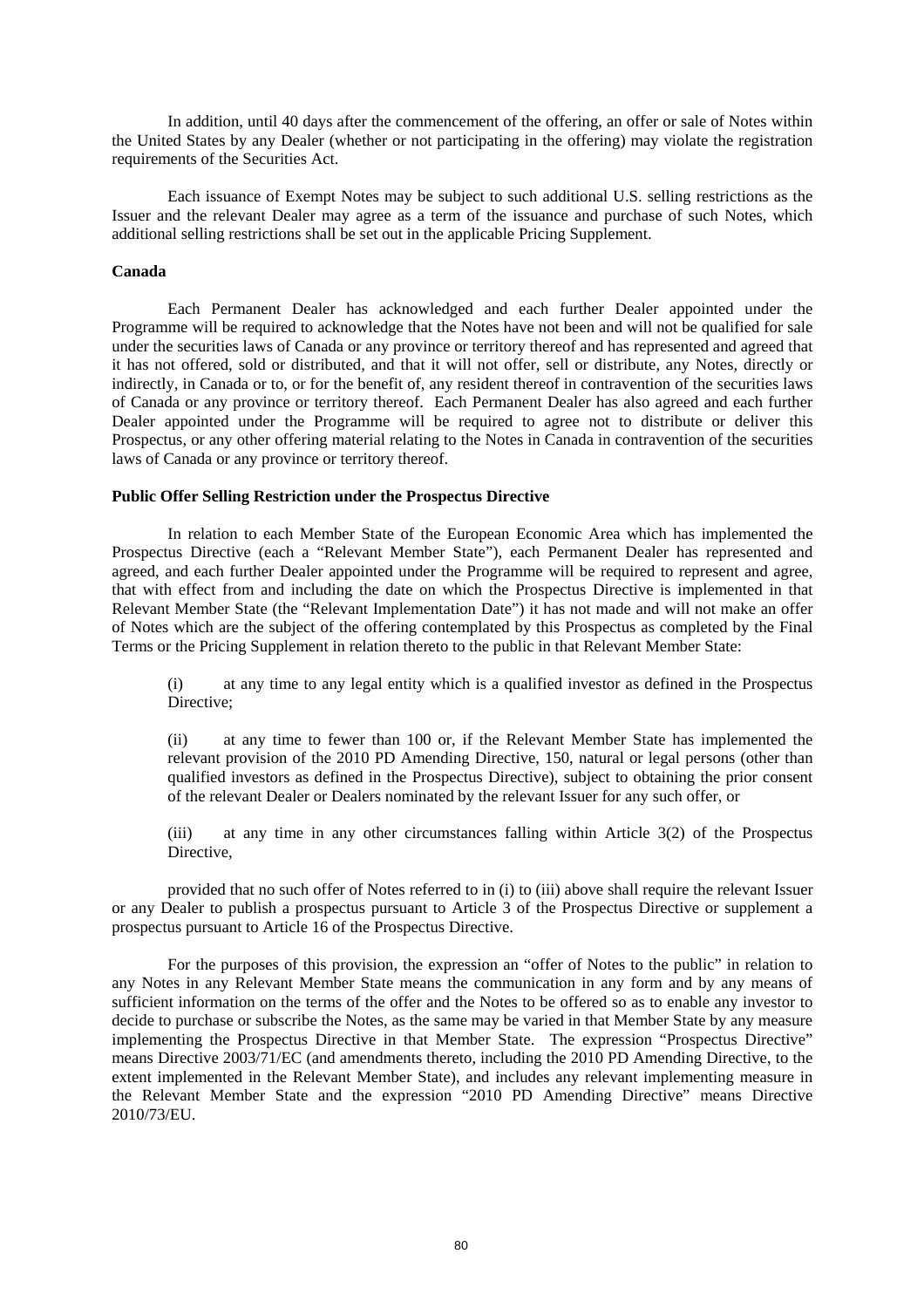#### **United Kingdom**

Each Permanent Dealer has represented and agreed, and each further Dealer appointed under the Programme will be required to represent and agree, that:

(i) it has only communicated or caused to be communicated and will only communicate or cause to be communicated any invitation or inducement to engage in investment activity (within the meaning of Section 21 of the FSMA) received by it in connection with the issue or sale of any Notes in circumstances in which Section 21(1) of the FSMA does not or would not if it was not, an authorised person, apply to the relevant Issuer or (in relation to Notes issued by Scotiabank Europe) the Guarantor; and

(ii) it has complied and will comply with all applicable provisions of the FSMA with respect to anything done by it in relation to any Notes in, from or otherwise involving the United Kingdom.

### **Hong Kong**

Each Dealer has represented and agreed that, and each further Dealer appointed under the Programme will be required to represent and agree that:

- (a) it has not offered or sold and will not offer or sell in Hong Kong, by means of any document, any Notes except for Notes which are a "structured product" as defined in the Securities and Futures Ordinance (Cap. 571) of Hong Kong (the "SFO") other than (a) to "professional investors" as defined in the SFO and any rules made under the SFO; or (b) in other circumstances which do not result in the document being a "prospectus" as defined in the Companies (Winding Up and Miscellaneous Provisions) Ordinance (Cap.32) of Hong Kong or which do not constitute an offer to the public within the meaning of the that Ordinance; and
- (b) it has not issued or had in its possession for the purposes of issue, and will not issue or have in its possession for the purposes of issue, whether in Hong Kong or elsewhere, any advertisement, invitation or document relating to the Notes, which is directed at, or the contents of which are likely to be accessed or read by, the public of Hong Kong (except if permitted to do so under the securities laws of Hong Kong) other than with respect to Notes which are or are intended to be disposed of only to persons outside Hong Kong or only to "professional investors" as defined in the SFO and any rules made under the SFO.

#### **Japan**

The Notes have not been and will not be registered under the Financial Instruments and Exchange Act of Japan (Act No. 25 of 1948, as amended; the "FIEA" and each Permanent Dealer has represented and agreed, and each further Dealer appointed under the Programme will be required to represent and agree, that it will not offer or sell any Notes, directly or indirectly, in Japan or to, or for the benefit of, any resident of Japan (as defined under Item 5, Paragraph 1, Article 6 of the Foreign Exchange and Foreign Trade Act (Act No. 228 of 1949, as amended)), or to others for re-offering or resale, directly or indirectly, in Japan or to, or for the benefit of, a resident of Japan except pursuant to an exemption from the registration requirements of, and otherwise in compliance with, the FIEA and any other applicable laws, regulations and ministerial guidelines of Japan.

#### **Singapore**

This Prospectus has not been and will not be registered as a prospectus with the Monetary Authority of Singapore under the Securities and Futures Act, Cap. 289 of Singapore (the "SFA"). Accordingly, the Notes may not be offered or sold, nor may the Notes be the subject of an invitation for subscription or purchase, nor may this Prospectus and any other document or material in connection with the offer or sale, or invitation for subscription or purchase, of the Notes be circulated or distributed,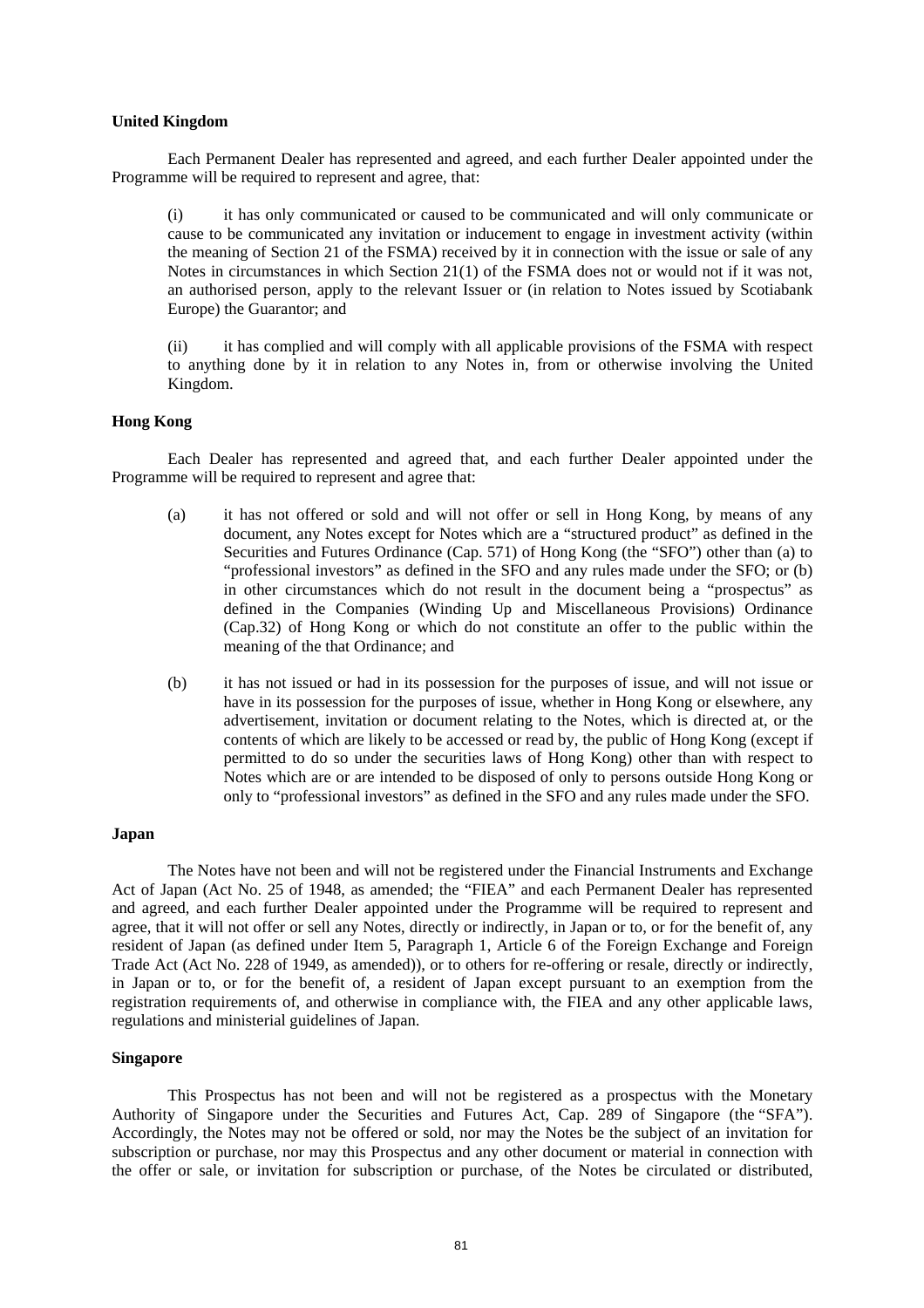whether directly or indirectly, to any person in Singapore other than (i) to an institutional investor (as defined in Section 4A of the SFA) pursuant to Section 274 of the SFA, (ii) to a relevant person (as defined in Section 275(2) of the SFA) pursuant to Section 275(1) of the SFA, or any person pursuant to an offer referred to in Section 275(1A) of the SFA, and in accordance with the conditions specified in Section 275, of the SFA or (iii) otherwise pursuant to, and in accordance with the conditions of, any other applicable provision of the SFA.

Where the Notes are subscribed or purchased under Section 275 of the SFA by a relevant person which is:

- (a) a corporation (which is not an accredited investor (as defined in Section 4A of the SFA)) the sole business of which is to hold investments and the entire share capital of which is owned by one or more individuals, each of whom is an accredited investor; or
- (b) a trust (where the trustee is not an accredited investor) whose sole purpose is to hold investments and each beneficiary of the trust is an individual who is an accredited investor,

securities (as defined in Section 239(1) of the SFA) of that corporation or the beneficiaries' rights and interest (howsoever described) in that trust shall not be transferred within six months after that corporation or that trust has acquired the Notes pursuant to an offer made under Section 275 of the SFA except:

(1) to an institutional investor under Section 274 of the SFA or to a relevant person (as defined in Section 275(2) of the SFA), or (in the case of such corporation) where the transfer arises from an offer referred to in Section  $276(3)(i)(B)$  or (in the case of such trust) where the transfer arises from an offer referred to in Section  $276(4)(i)(B)$  of the SFA;

- (2) where no consideration is or will be given for the transfer;
- (3) where the transfer is by operation of law;
- (4) as specified in Section 276(7) of the SFA; or

(5) as specified in Regulation 32 of the Securities and Futures (Offers of Investments) (Shares and Debentures) Regulation 2005 of Singapore.

### *Banking Act deposit-taking restrictions*

This section does not apply to any Notes issued by The Bank of Nova Scotia, Singapore Branch.

Notes denominated in Singapore dollars and issued to persons in Singapore by a person carrying on a deposit-taking business (whether in Singapore or elsewhere) with a maturity period of less than 12 months and a denomination of less than S\$200,000 would be treated as deposits for the purposes of the Banking Act, Chapter 19 of Singapore (the "Singapore Banking Act"), unless the Notes are issued to certain persons, including either:

- (a) an individual whose total net assets exceeds S\$2 million (or equivalent in foreign currency) at the time of subscription or whose income in the 12 months preceding the time of subscription exceeds S\$300,000 (or equivalent in foreign currency); or
- (b) a company whose net assets (as determined by the last audited-balance sheet of the company) exceeds S\$10m (or equivalent in foreign currency) at the time of subscription.

In addition, where Notes issued in Singapore dollars with a denomination of less than S\$200,000 are not treated as deposits for the purposes of the Singapore Banking Act, certain additional information is required to be furnished to investors in Singapore by an issuer which is carrying on a deposit-taking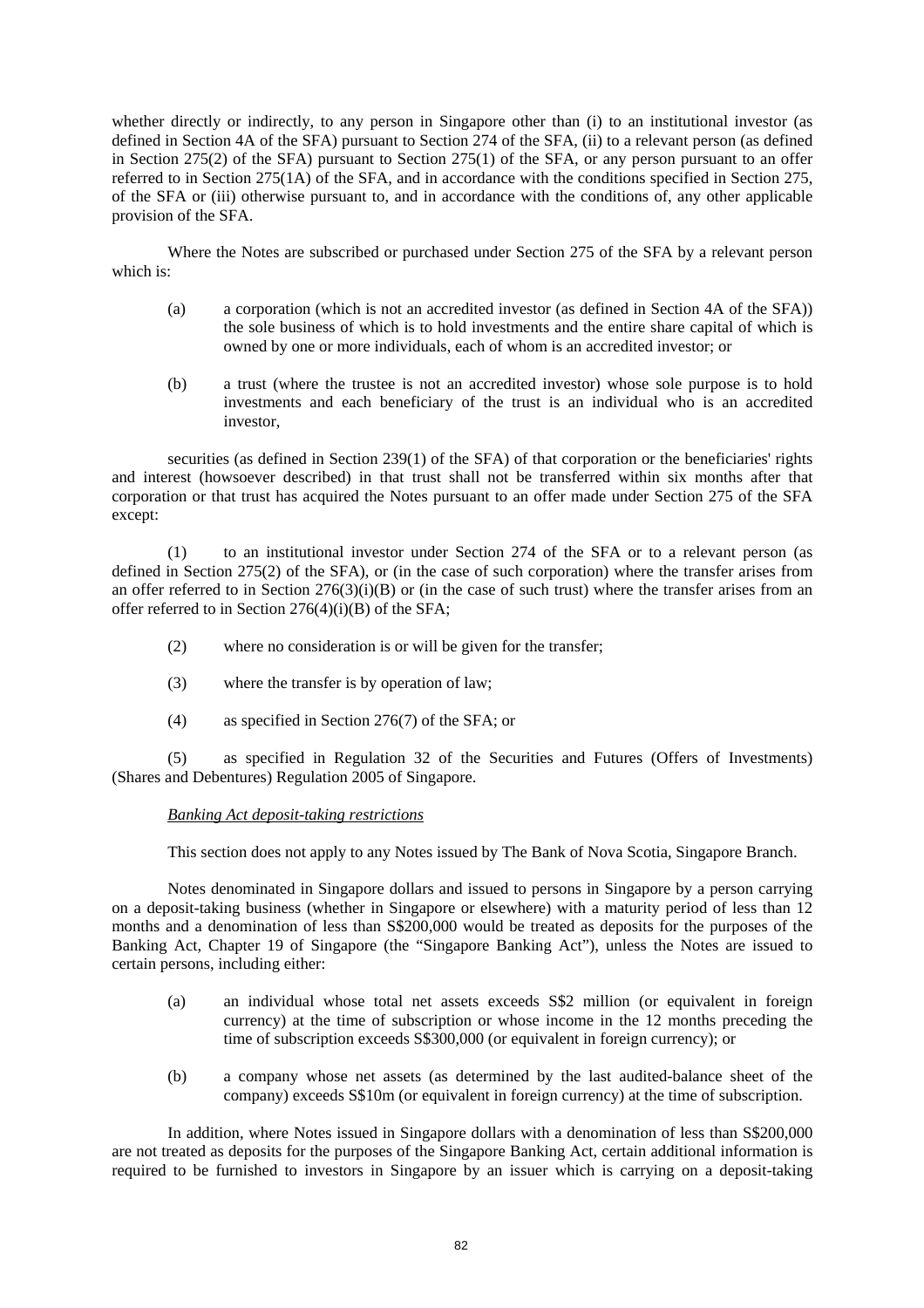business. In such case, please refer to the relevant Final Terms or Pricing Supplement for such further information.

#### **Italy**

As of the date of this Prospectus, the Issuers are not licensed to "collect deposits and other funds with the obligation to reimburse" in Italy and therefore, no Notes may be offered, sold or delivered, nor may copies of the Prospectus or of any other document relating to the Notes be distributed in the Republic of Italy.

#### **France**

Each of the Permanent Dealers and each Issuer has represented and agreed and each further Dealer appointed under the Programme will be required to represent and agree that it has not offered or sold and will not offer or sell, directly or indirectly, Notes to the public in France, and has not distributed or caused to be distributed and will not distribute or cause to be distributed to the public in France, the Prospectus, the applicable Final Terms or applicable Pricing Supplement, in the case of Exempt Notes, or any other offering material relating to the Notes, and that such offers, sales and distributions have been and will be made in France only to (a) providers of investment services relating to portfolio management for the account of third parties, and/or (b) qualified investors (*investisseurs qualifiés*), all as defined in, and in accordance with, Articles L.411-1, L.411-2, and D.411-1 to D.411-4 of the French Code *monétaire et financier*.

#### **General**

No action has been or will be taken in any jurisdiction that would permit a public offering of any of the Notes, or possession or distribution of the Prospectus or any other offering material or any Final Terms or Pricing Supplement, in any country or jurisdiction where action for that purpose is required. None of the Issuers, the Guarantor or any of the Dealers represent that Notes may at anytime lawfully be sold in compliance with any applicable registration or other requirements in any jurisdiction or pursuant to any exemption available thereunder, or assumes any responsibility for facilitating such sale.

Each Permanent Dealer has agreed and each further Dealer appointed under the Programme will be required to agree that it will (to the best of its knowledge and belief) comply with all applicable securities laws and regulations in force in any jurisdiction in which it purchases, offers, sells or delivers Notes or possesses or distributes this Prospectus and will obtain any consent, approval or permission required by it for the purchase, offer, sale or delivery by it of Notes under the laws and regulations in force in any jurisdiction to which it is subject or in which it makes such purchases, offers, sales or deliveries and neither the Issuers nor any of the Dealers shall have any responsibility therefor.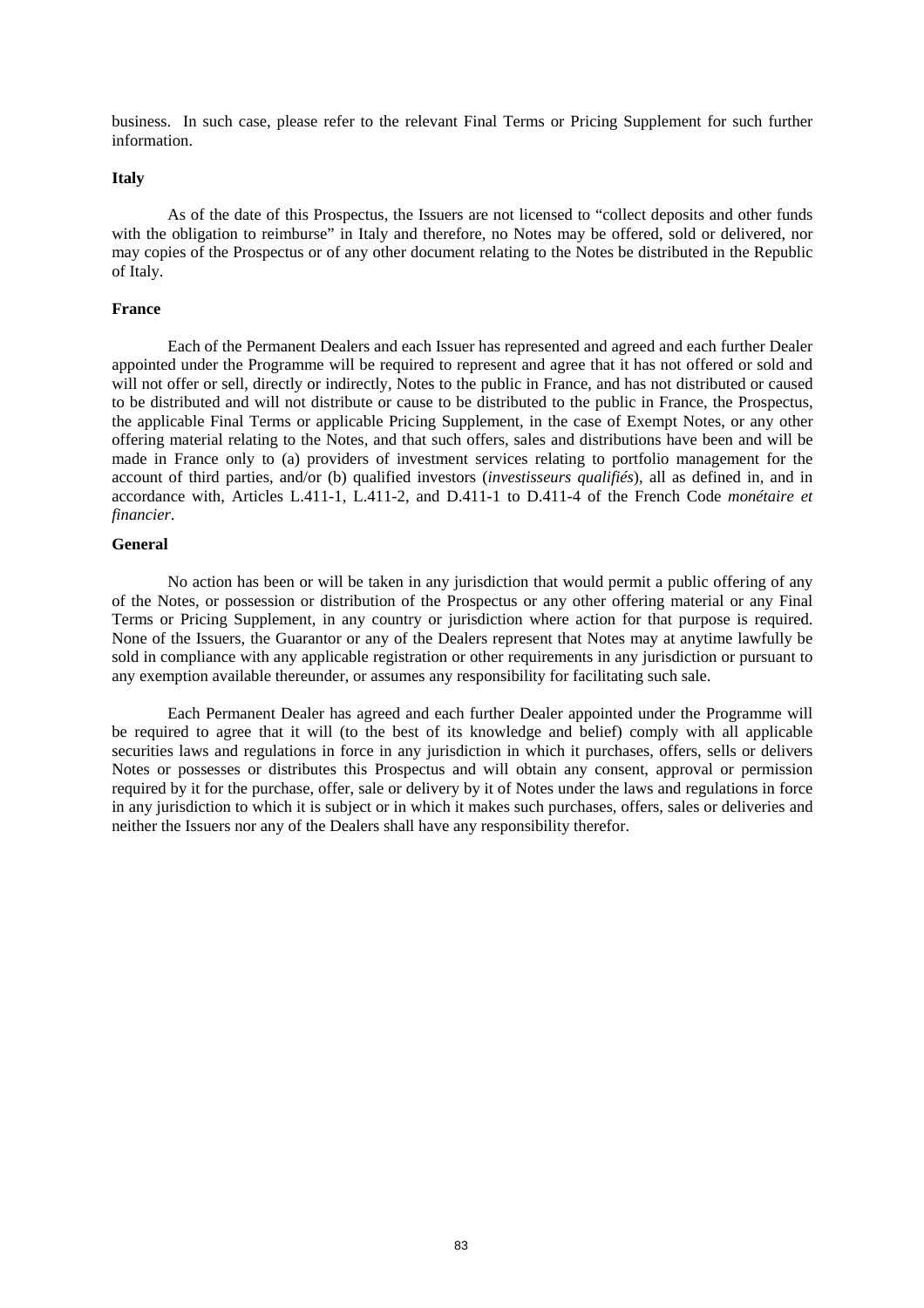### **GENERAL INFORMATION**

- 1. Trading information in relation to Notes admitted to the Official List and to trading on the Market will be expressed as a percentage of their principal amount (exclusive of accrued interest). It is expected that each Tranche of Notes which is to be admitted to the Official List and to trading on the London Stock Exchange's regulated market will be admitted separately as and when issued, subject only to the issue of a Global Note or Notes (or one or more Certificates) representing the Notes of such Tranche. Application has been made to the UK Listing Authority for Notes (other than Exempt Notes) issued under the Programme to be admitted to the Official List and to the London Stock Exchange for such Notes to be admitted to trading on the London Stock Exchange's regulated market. The listing of the Programme in respect of Notes (other than Exempt Notes) is expected to be granted on or before July 1, 2014.
- 2. The Issuers have obtained all necessary consents, approvals and authorisations in connection with the issue and performance of the Notes. The establishment and update of the Programme and the issue of Deposit Notes thereunder was authorised by Resolutions of the Board of Directors of the Bank passed on October 25, 1994, August 27, 1996, March 25, 1997, June 24, 1997, August 25, 1998, November 30, 1999, October 25, 2005, December 8, 2006, June 26, 2007, December 6, 2007, December 2, 2011 and April 8, 2013. On February 5, 1998, September 17, 1998, December 1, 1999, December 6, 2000, December 11, 2001, December 12, 2002, December 10, 2003, December 14, 2004, December 14, 2005, December 13, 2006, January 8, 2008, December 18, 2008, December 16, 2009, June 12, 2013 and June 11, 2014, the Board of Directors of Scotiabank Europe passed Resolutions authorising participation in the Programme and the issue of up to U.S.\$1,000,000,000 (or its equivalent in other currencies at the date of issue) of Guaranteed Notes thereunder. Pursuant to Resolution of the Board of Directors of the Bank dated June 24, 1997, the Guarantees in respect of Guaranteed Notes were authorised.
- 3. Each Bearer Note, Receipt, Coupon and Talon will bear the following legend: "Any United States person who holds this obligation will be subject to limitations under the United States income tax laws, including the limitations provided in Sections 165(j) and 1287(a) of the Internal Revenue Code".
- 4. There has been no significant change in the financial or trading position of the Bank and its subsidiaries taken as a whole since April 30, 2014, being the date of the latest unaudited interim consolidated financial statements of the Bank for the three and six month periods ended April 30, 2014 and no material adverse change in the prospects of the Bank and its subsidiaries taken as a whole since October 31, 2013, being the date of the latest audited published consolidated financial statements of the Bank.
- 5. There has been no significant change in the financial or trading position of Scotiabank Europe since October 31, 2013, being the date of the latest annual audited financial statements of Scotiabank Europe for year ended October 31, 2013 and no material adverse change in the prospects of Scotiabank Europe since October 31, 2013, being the date of the latest audited published consolidated financial statements of Scotiabank Europe.
- 6. The Notes have been accepted for clearance through the Euroclear and Clearstream, Luxembourg systems (which are the entities in charge of keeping the records). The Common Code and the International Securities Identification Number ("ISIN") for each Tranche of Notes allocated by Euroclear and Clearstream, Luxembourg and details of any other agreed clearance system will be set out in the applicable Final Terms (or, in the case of Exempt Notes, the applicable Pricing Supplement). The applicable Final Terms (or, in the case of Exempt Notes, the applicable Pricing Supplement) shall specify any other clearing system that shall have accepted the relevant Notes for clearance together with any further appropriate information.

The address of Euroclear is Euroclear Bank SA/NV, 1 Boulevard du Roi Albert II, B-1210 Brussels and the address of Clearstream, Luxembourg is Clearstream Banking, 42 Avenue JF Kennedy, L-1855 Luxembourg.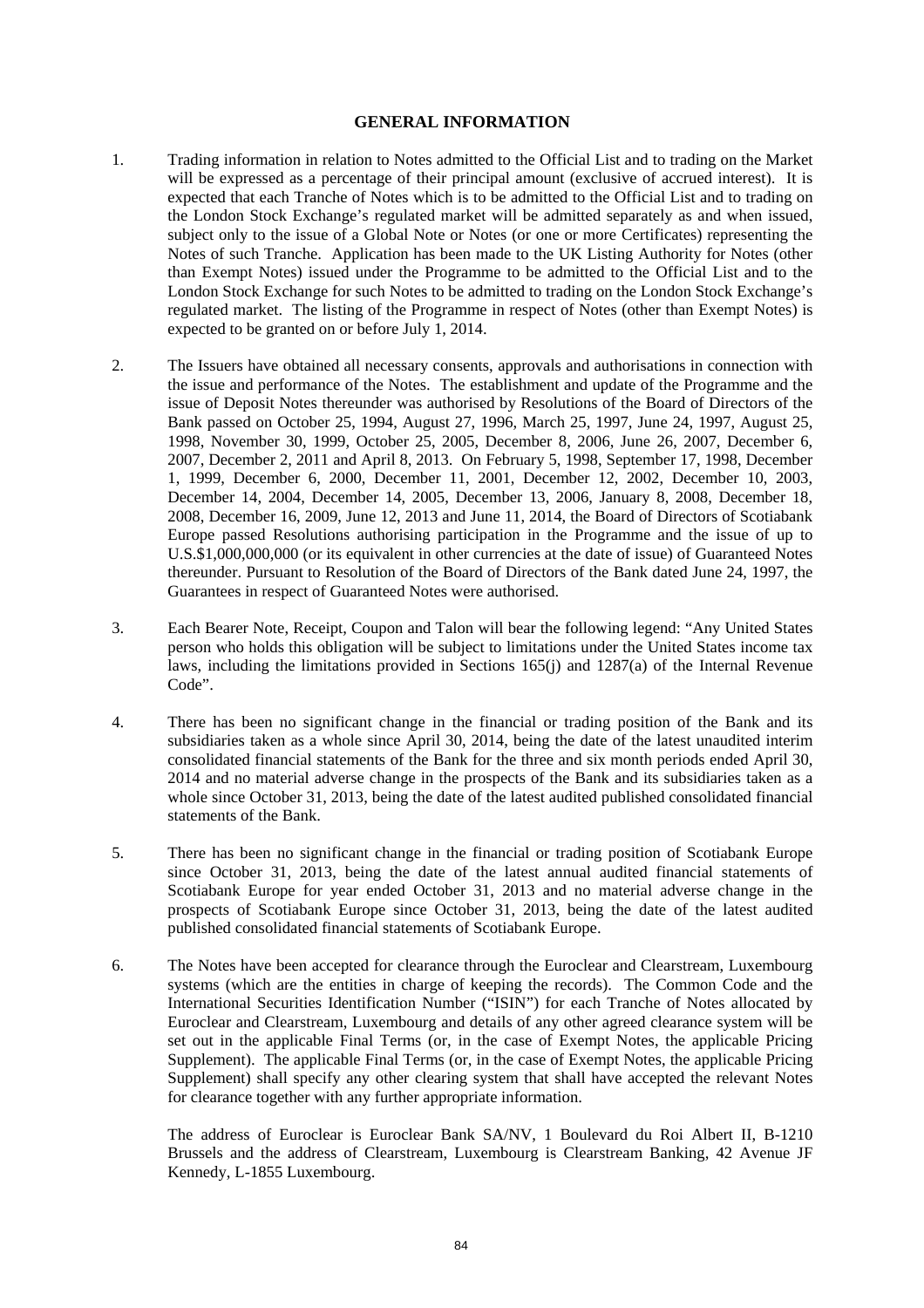7. From the date hereof and for so long as the Programme remains in effect or any Notes remain outstanding, the following documents will, be available for inspection during usual business hours on any weekday (Saturdays, Sundays and public holidays excepted), at the head office of the Bank and at the specified office of the Fiscal Agent:

(i) the Agency Agreement (which includes the form of the Guarantee, the Global Notes, the definitive Bearer Notes, the Certificates, the Coupons, the Receipts and the Talons);

- (ii) the Distribution Agreement;
- (iii) the Deeds of Covenant;
- (iv) the Bank Act (being the charter of the Bank) and By-laws of the Bank;
- (v) a copy of the Memorandum and Articles of Association of Scotiabank Europe;

(vi) the Annual Statements of the Bank, including the Annual Information Form, the Annual Report which includes the audited consolidated financial statements for the fiscal years ended October 31, 2013 and 2012, the auditors' report thereon, the management's discussion and analyses for the year ended October 31, 2013, the Report of Independent Registered Public Accounting Firm on the Bank's internal control over financial reporting as of October 31, 2013, the 2014 First Quarter Report for the three month period ended 31 January 2014 and the 2014 Second Quarter Report for the three and six month periods ended April 30, 2014;

(vii) the Directors' report and statutory financial statements of Scotiabank Europe for the fiscal year ended October 31, 2013 and October 31, 2012 and the auditors' report thereon;

the most recently published audited annual financial statements of the Bank and Scotiabank Europe and the most recently published unaudited interim financial statements of the Bank, in each case, together with any audit prepared in connection therewith;

(ix) each Final Terms for Notes which are listed on the Official List and admitted to trading on the Market;

(x) each Pricing Supplement (in the case of Exempt Notes) (save that Pricing Supplements will only be available for inspection by a holder of such Note and such holder must produce evidence satisfactory to the Issuer and the Paying Agent as to its holding of Notes and identity);

(xi) a copy of this Prospectus together with any further or supplementary Prospectuses when published;

(xii) a copy of the subscription agreement for Notes issued on a syndicated basis which are listed on the Official List and admitted to trading on the Market.

- 8. Copies of the latest annual financial statements, annual management's discussion and analysis, interim financial statements and interim management's discussion and analysis to shareholders of the Bank and the latest annual financial statements of Scotiabank Europe may be obtained, and copies of the Agency Agreement and each Deed of Covenant will be available for inspection, at the specified offices of each of the Paying Agents during normal business hours, so long as any of the Notes is outstanding.
- 9. This Prospectus may also be viewed on the website of the Regulatory News Service operated by the London Stock Exchange at http://www.londonstockexchange.com/exchange/news/marketnews/market-news-home.html under the name of the relevant Issuer and the headline "Publication of Prospectus" or through the National Storage Mechanism at www.hemscott.com/nsm.do.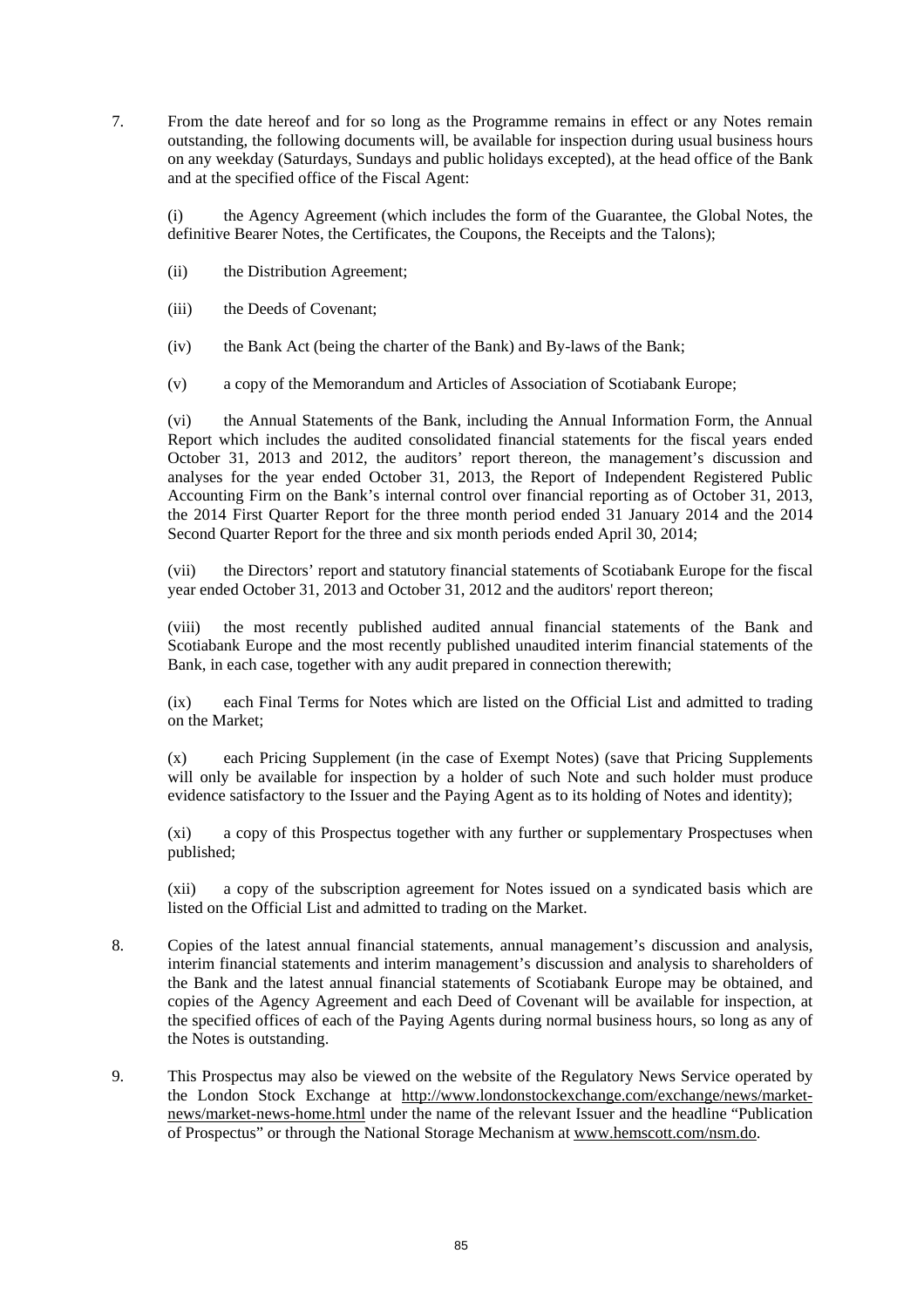- 10. The price and amount of Notes to be issued under the Programme will be determined by the relevant Issuer and the relevant Dealer at the time of issue in accordance with prevailing market conditions.
- 11. The Issuers do not intend to provide any post-issuance information in relation to any issues of Notes.
- 12. Settlement arrangements will be agreed between the Issuers, the Relevant Dealer and the Paying Agent or, as the case may be, the Registrar in relation to each Tranche of Notes.
- 13. Yield is calculated at the Issue Date on the basis of the Issue Price. It is not an indication of future yield.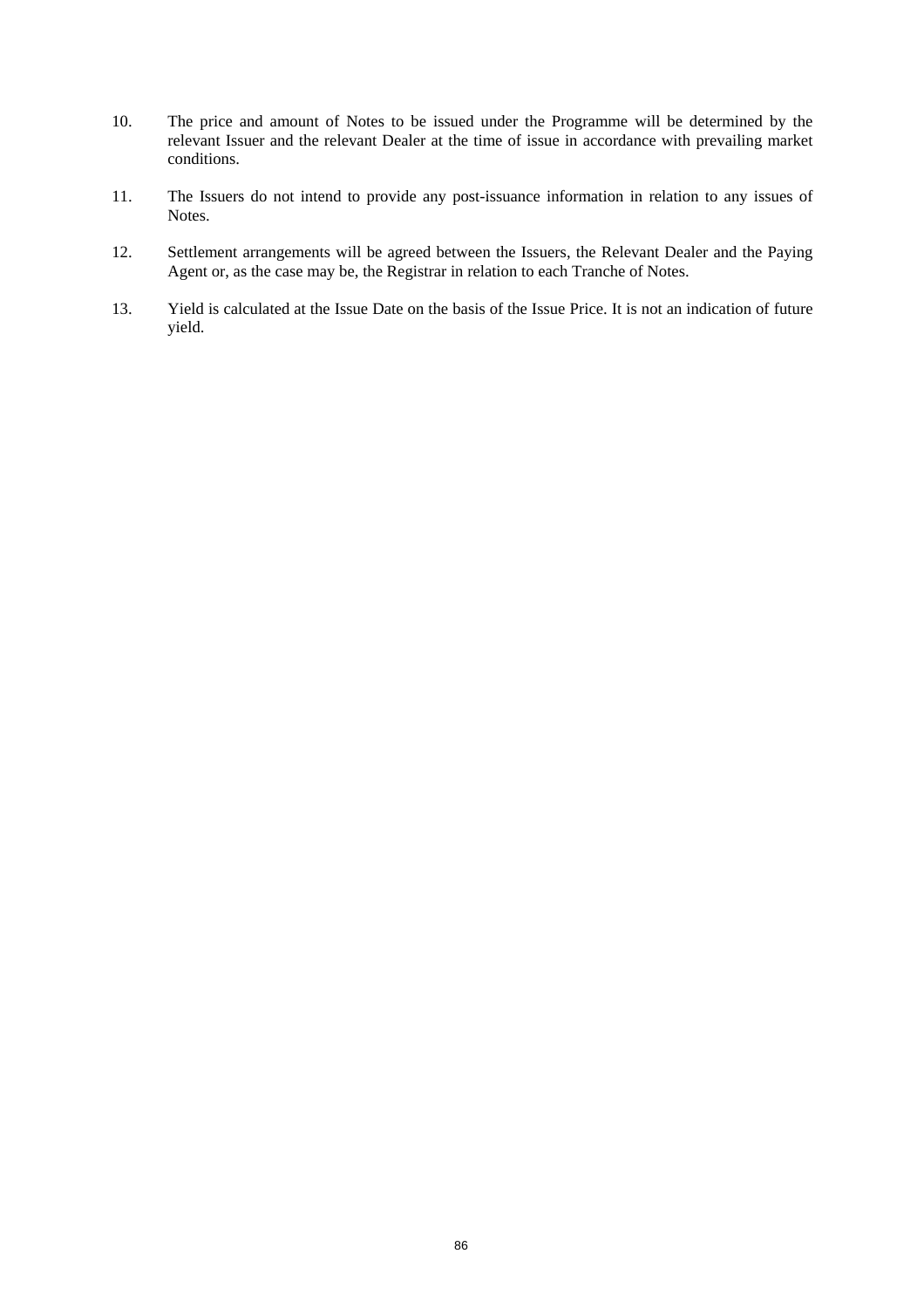#### **SCHEDULE A**

#### **PRO FORMA FINAL TERMS**

*Set out below is the form of Final Terms which will be completed for each Tranche of Notes which are not Exempt Notes issued under the Programme.* 

#### **Final Terms dated []**

[The Bank of Nova Scotia/Scotiabank Europe plc] Issue of [*Aggregate Principal Amount of Tranche*] [*Title of Notes*] [Guaranteed by The Bank of Nova Scotia] under the U.S.\$20,000,000,000 Euro Medium Term Note Programme

#### **PART A – CONTRACTUAL TERMS**

This document constitutes the final terms relating to the issue of Notes described herein.

Terms used herein shall be deemed to be defined as such for the purposes of the terms and conditions (the "Conditions") set forth in the Prospectus dated June 27, 2014 [and the supplemental Prospectus dated  $\bullet$ ] which [together] constitute[s] a base prospectus (the "Prospectus") for the purposes of the Prospectus Directive (Directive 2003/71/EC) (the "Prospectus Directive"). This document constitutes the Final Terms of the Notes described herein for the purposes of Article 5.4 of the Prospectus Directive and must be read in conjunction with such Prospectus [as so supplemented]. Full information on the Issuer[, the Guarantor] and the offer of the Notes is only available on the basis of the combination of these Final Terms and the Prospectus [as so supplemented]. The Prospectus [and the supplemental prospectus] [is] [are] available for viewing during normal office hours at the office of the Fiscal Agent, Registrar and Transfer Agent and copies may be obtained from the principal office of the Issuer and may also be viewed on the website of the Regulatory News Service operated by the London Stock Exchange at http://www.londonstockexchange.com/exchange/news/market-news/market-news-home.html under the name of the Issuer [and copies may be available from [*address*].]

[Terms used herein shall be deemed to be defined as such for the purposes of the terms and conditions (the "Conditions") set forth in the Prospectus dated [*original date*] [and the supplemental prospectus to it dated [*date*]] which are incorporated by reference in the Prospectus dated June 27, 2014 and are attached hereto. This document constitutes the Final Terms of the Notes described herein for the purposes of Article 5.4 of the Prospectus Directive (Directive 2003/71/EC) (the "Prospectus Directive") and must be read in conjunction with the Prospectus dated June 27, 2014 [and the supplemental Prospectus dated  $\bullet$ ], which [together] constitute[s] a base prospectus for the purposes of the Prospectus Directive. Full information on the Issuer and the offer of the Notes is only available on the basis of the combination of these Final Terms and the Prospectus dated June 27, 2014 [and the supplemental Prospectus dated  $\bullet$ ]. The Prospectus dated June 27, 2014 [and the supplemental Prospectus(es)] and the Conditions which are extracted from the Prospectus dated [*original date*] and are incorporated by reference in the Prospectus dated June 27, 2014 are available for viewing during normal business hours at the office of the Fiscal Agent, Registrar and Transfer Agent and copies may be obtained from the principal office of the Issuer and may also be viewed on the website of the Regulatory News Service operated by the London Stock Exchange at http://www.londonstockexchange.com/exchange/news/market-news/market-news-home.html under the name of the Issuer [and copies may be available from [*address*]].

## **INVESTORS SHOULD REFER TO THE SECTION HEADED "RISK FACTORS" IN THE PROSPECTUS FOR A DISCUSSION OF CERTAIN MATTERS THAT SHOULD BE CONSIDERED WHEN MAKING A DECISION TO INVEST IN THE NOTES.**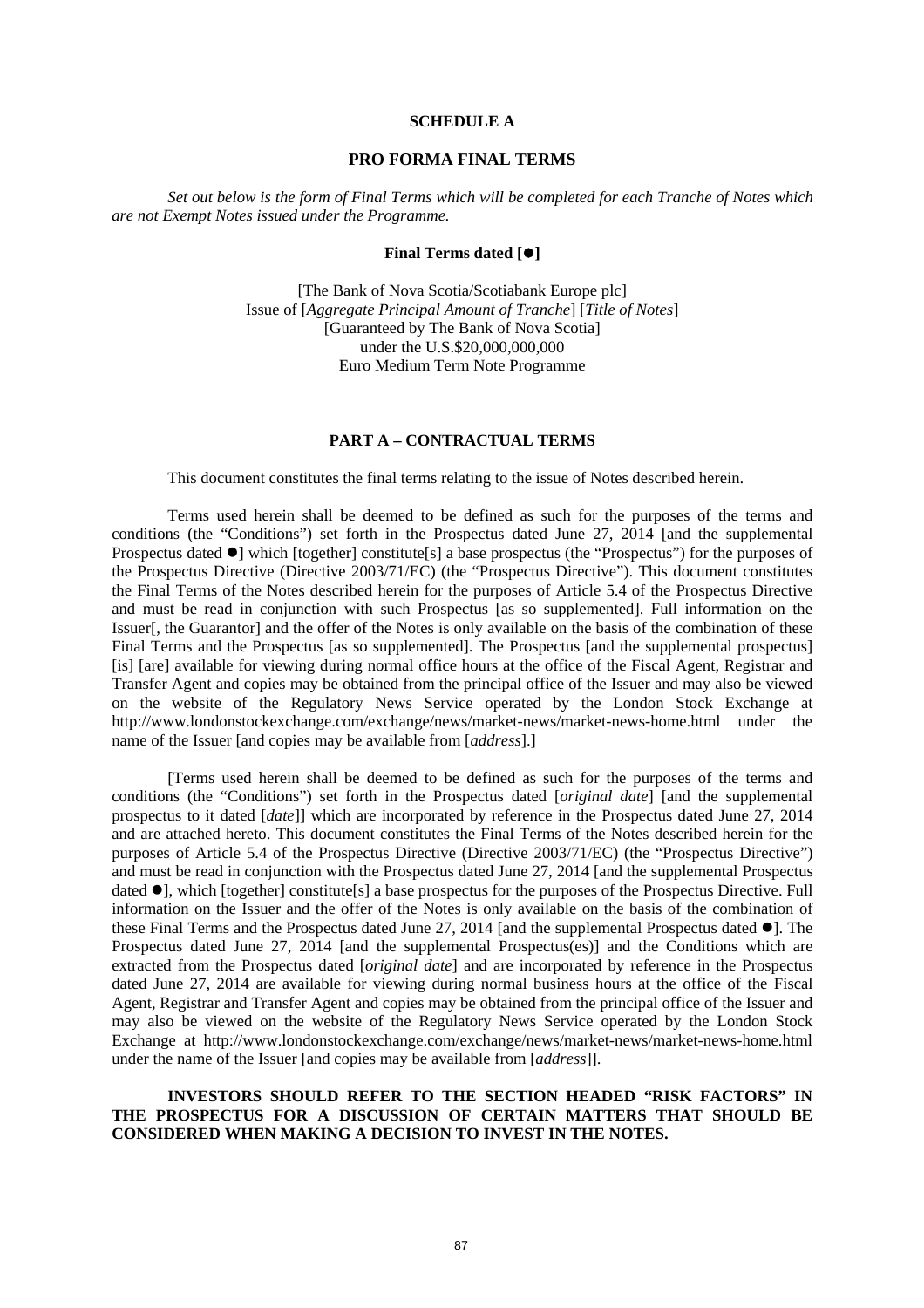[*Include whichever of the following apply or specify as "Not Applicable". Note that the numbering should remain as set out below, even if "Not Applicable" is indicated for individual paragraphs or subparagraph (in which case the sub-paragraphs of the paragraphs which are not applicable can be deleted). Italics denote directions for completing the Final Terms.*]

| 1. | [(i)]               | Issuer:                            | [The Bank of Nova Scotia], Head office,<br>Toronto]][Scotiabank Europe plc]                                                                                                                                                                                                                       |
|----|---------------------|------------------------------------|---------------------------------------------------------------------------------------------------------------------------------------------------------------------------------------------------------------------------------------------------------------------------------------------------|
|    | [(ii)]              | Guarantor:                         | [The Bank of Nova Scotia][Not applicable]                                                                                                                                                                                                                                                         |
| 2. | [(i)]               | Series Number:                     | ]<br>L                                                                                                                                                                                                                                                                                            |
|    | [(ii)]              | Tranche Number:                    | ]                                                                                                                                                                                                                                                                                                 |
| 3. |                     | Specified Currency or Currencies:  | ]                                                                                                                                                                                                                                                                                                 |
| 4. |                     | <b>Aggregate Principal Amount:</b> |                                                                                                                                                                                                                                                                                                   |
|    | [(i)]               | Series:                            | ]<br>L                                                                                                                                                                                                                                                                                            |
|    | [(ii)]              | Tranche:                           | 1<br>L                                                                                                                                                                                                                                                                                            |
| 5. | <b>Issue Price:</b> |                                    | ] per cent. of the Aggregate Principal<br>Amount [plus accrued interest from [ <sup>●</sup> ]]                                                                                                                                                                                                    |
| 6. | (i)                 | Specified Denomination(s):         | ] and integral multiples of<br>[currency]1,000 in excess thereof up to and<br>including [currency]199,000. No Notes in<br>definitive form will be issued with a<br>denomination above [currency]199,000.                                                                                          |
|    | (ii)                | <b>Calculation Amount:</b>         | 1<br>L                                                                                                                                                                                                                                                                                            |
| 7. | (i)                 | <b>Issue Date:</b>                 | 1<br>L                                                                                                                                                                                                                                                                                            |
|    | (ii)                | <b>Interest Commencement Date:</b> | [O/Issue Date/Not Applicable]                                                                                                                                                                                                                                                                     |
| 8. |                     | <b>Maturity Date:</b>              | Specify date or for Floating Rate Notes -<br>Interest Payment Date falling in or nearest to<br>[specify month and year]]                                                                                                                                                                          |
| 9. |                     | <b>Interest Basis:</b>             | [ ● per cent. Fixed Rate]<br>] month [LIBOR/EURIBOR] +/ - ● per<br>cent. Floating Rate]<br>[ ] years [insert currency] CMS Reference<br>Rate<br>[Floating Rate Spread]<br>[Zero Coupon]                                                                                                           |
|    |                     |                                    | In respect of the period from (and including)<br>[the Interest Commencement Date]/[<br>$\vert$ to<br>$(\text{but excluding})$ $\lceil$<br>$\vert$ , [[<br>] per cent. per<br>annum Fixed Rate]/[[<br>month<br>[LIBOR/EURIBOR] +/- [<br>] per cent.<br>Floating Rate]/[[ ] years [insert currency] |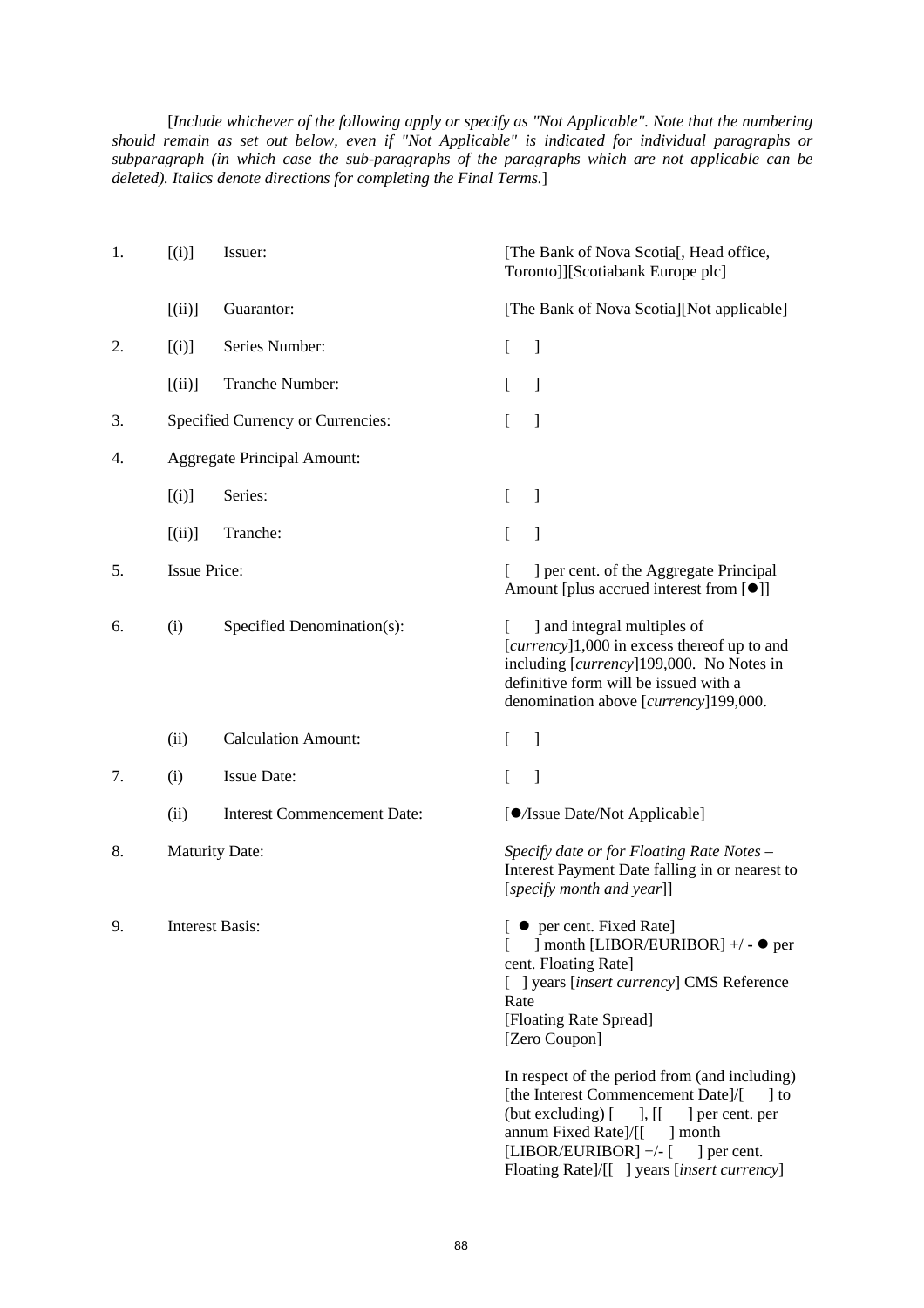|     |       |                                                  | CMS Reference Rate]/[Floating Rate Spread]                                                                                                                                                   |
|-----|-------|--------------------------------------------------|----------------------------------------------------------------------------------------------------------------------------------------------------------------------------------------------|
| 10. |       | Redemption/Payment Basis:                        | [Redemption at par]<br>[Instalment]                                                                                                                                                          |
| 11. |       | Change of Interest:                              | [Applicable - specify the date when any fixed<br>to floating rate change occurs or cross refer to<br>paragraphs 15 and 16 below and identify<br>there]                                       |
|     |       |                                                  | [Not Applicable]                                                                                                                                                                             |
| 12. |       | Put/Call Options:                                | [Issuer's Option]<br>[Noteholders' Option]                                                                                                                                                   |
| 13. |       | <b>Status of the Notes:</b>                      | [Deposit Notes/ Guaranteed Notes]                                                                                                                                                            |
| 14. |       | Method of distribution:                          | [Syndicated/Non-syndicated]                                                                                                                                                                  |
|     |       | PROVISIONS RELATING TO INTEREST (IF ANY) PAYABLE |                                                                                                                                                                                              |
| 15. |       | <b>Fixed Rate Note Provisions:</b>               | [Applicable/Not Applicable] [Applicable in<br>respect of the period from [the Interest<br>Commencement Date]/[<br>$\overline{\phantom{a}}$<br>$\vert$ to $\vert$                             |
|     | (i)   | Interest $Rate[s]$ :                             | L<br>] per cent. per annum [payable in arrear]                                                                                                                                               |
|     |       |                                                  | [In respect of the period from (and including)<br>[the Interest Commencement Date]/[<br>$\vert$ to<br>(but excluding) [ ], [ ] per cent. per<br>annum]                                       |
|     | (ii)  | Interest Payment Date(s):                        | I in each year up to and including the<br>Maturity Date [adjusted in accordance with<br>[ <sup>•</sup> ] commencing on<br>][adjusted/not adjusted]<br>$\mathcal{L}$ , $\mathcal{L}$          |
|     | (iii) | <b>Business Day Convention:</b>                  | [Floating Rate Business Day Convention/<br>Following Business Day Convention/<br>Modified Following Business Day<br><b>Convention/Preceding Business Day</b><br>Convention/][Not Applicable] |
|     | (iv)  | Business Centre(s):                              | L<br>]                                                                                                                                                                                       |
|     | (v)   | Fixed Coupon Amount[(s)]:                        | ] per Calculation Amount/Not Applicable<br>L                                                                                                                                                 |
|     | (vi)  | Broken Amount(s):                                | ] per Calculation Amount, payable on the<br>Interest Payment Date falling on [<br>1/Not<br>Applicable                                                                                        |

(vii) Day Count Fraction: [[Actual/365] [Actual/Actual] [Actual/365 (Fixed)] [Actual/Actual – ICMA] [Actual/360]/[Actual/365 Sterling]/[30/360]/[30E/360]/[Eurobond Basis]]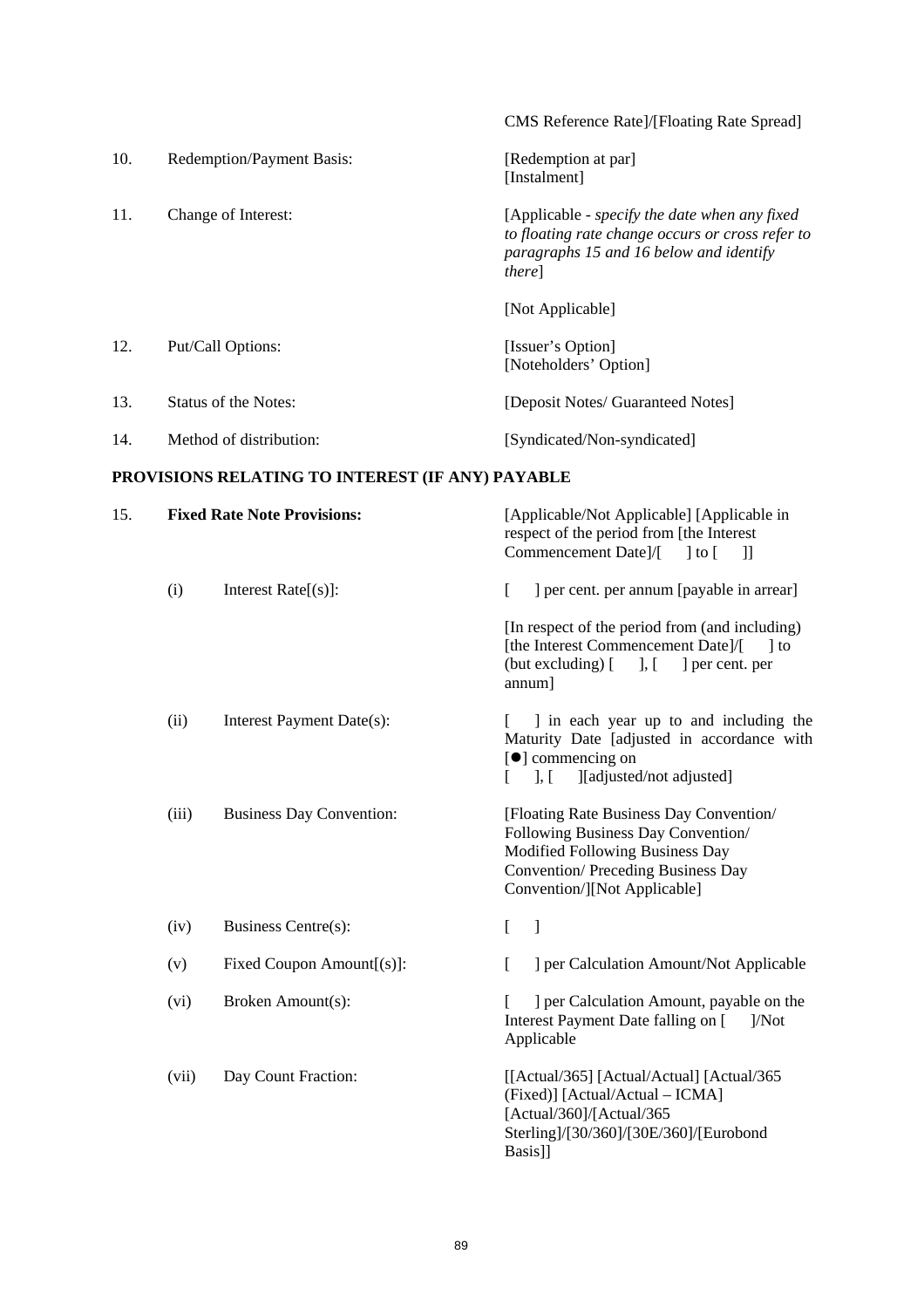|     | (viii) | [Determination Date(s):                                                       | ] in each year]<br>L                                                                                                                                                                                                                                                                                                                                      |
|-----|--------|-------------------------------------------------------------------------------|-----------------------------------------------------------------------------------------------------------------------------------------------------------------------------------------------------------------------------------------------------------------------------------------------------------------------------------------------------------|
| 16. |        | <b>Floating Rate Note Provisions</b>                                          | [Applicable/Not Applicable] [Applicable in<br>respect of the period from [the Interest<br>Commencement Date]/[<br>$\vert$ to $\vert$<br>$\mathcal{L}$                                                                                                                                                                                                     |
|     | (i)    | <b>Interest Period Dates:</b>                                                 | ] [, subject to adjustment in accordance<br>L<br>with the Business Day Convention set out in<br>(iii) below/, not subject to adjustment, as the<br>Business Day Convention in (iii) below is<br>specified to be Not Applicable]                                                                                                                           |
|     | (ii)   | <b>Interest Payment Dates:</b>                                                | ] [, subject to adjustment in accordance<br>with the Business Day Convention set out in<br>(iii) below/, not subject to adjustment, as the<br>Business Day Convention in (iii) below is<br>specified to be Not Applicable]                                                                                                                                |
|     | (iii)  | <b>Business Day Convention:</b>                                               | [Floating Rate Business Day Convention/<br>Following Business Day Convention/<br>Modified Following Business Day<br><b>Convention/Preceding Business Day</b><br>Convention/ [Not Applicable]]                                                                                                                                                             |
|     | (iv)   | Business Centre(s):                                                           | $\overline{a}$<br>$\left.\vphantom{\raisebox{1.5cm}{.}}\right]$                                                                                                                                                                                                                                                                                           |
|     | (v)    | Manner in which the Interest Rate and<br>Interest Amount is to be determined: | [Screen Rate Determination][ISDA<br>Determination][CMS Rate][Floating Rate<br>Spread]                                                                                                                                                                                                                                                                     |
|     | (vi)   | <b>Screen Rate Determination:</b>                                             | [Applicable][Not Applicable]                                                                                                                                                                                                                                                                                                                              |
|     |        |                                                                               | [Terms applicable to the determination of<br>[Floating Rate Spread Rate 1][Floating Rate<br>Spread Rate 2]:] (only include if Floating Rate<br>Spread is applicable and Screen Rate<br>Determination is applicable to either or both<br>Floating Rate Spread Rates. If both, repeat<br>items in this sub-paragraph for each Floating<br>Rate Spread Rate) |
|     |        | Primary Source:<br>(a)                                                        | [Screen Rate/ Reference Banks]                                                                                                                                                                                                                                                                                                                            |
|     |        | Benchmark:<br>(b)                                                             | [LIBOR][EURIBOR]                                                                                                                                                                                                                                                                                                                                          |
|     |        | Relevant Screen Page:<br>(c)                                                  | -1<br>L                                                                                                                                                                                                                                                                                                                                                   |
|     |        | (d)<br>Interest Determination Date(s):                                        | -1                                                                                                                                                                                                                                                                                                                                                        |
|     |        | Relevant Currency:<br>(e)                                                     | $\mathbf{I}$                                                                                                                                                                                                                                                                                                                                              |
|     |        | (f)<br>Representative Amount:                                                 | 1                                                                                                                                                                                                                                                                                                                                                         |
|     | (vii)  | ISDA Determination:                                                           | [Applicable][Not Applicable]                                                                                                                                                                                                                                                                                                                              |
|     |        |                                                                               | [Terms applicable to the determination of                                                                                                                                                                                                                                                                                                                 |

[Floating Rate Spread Rate 1][Floating Rate

90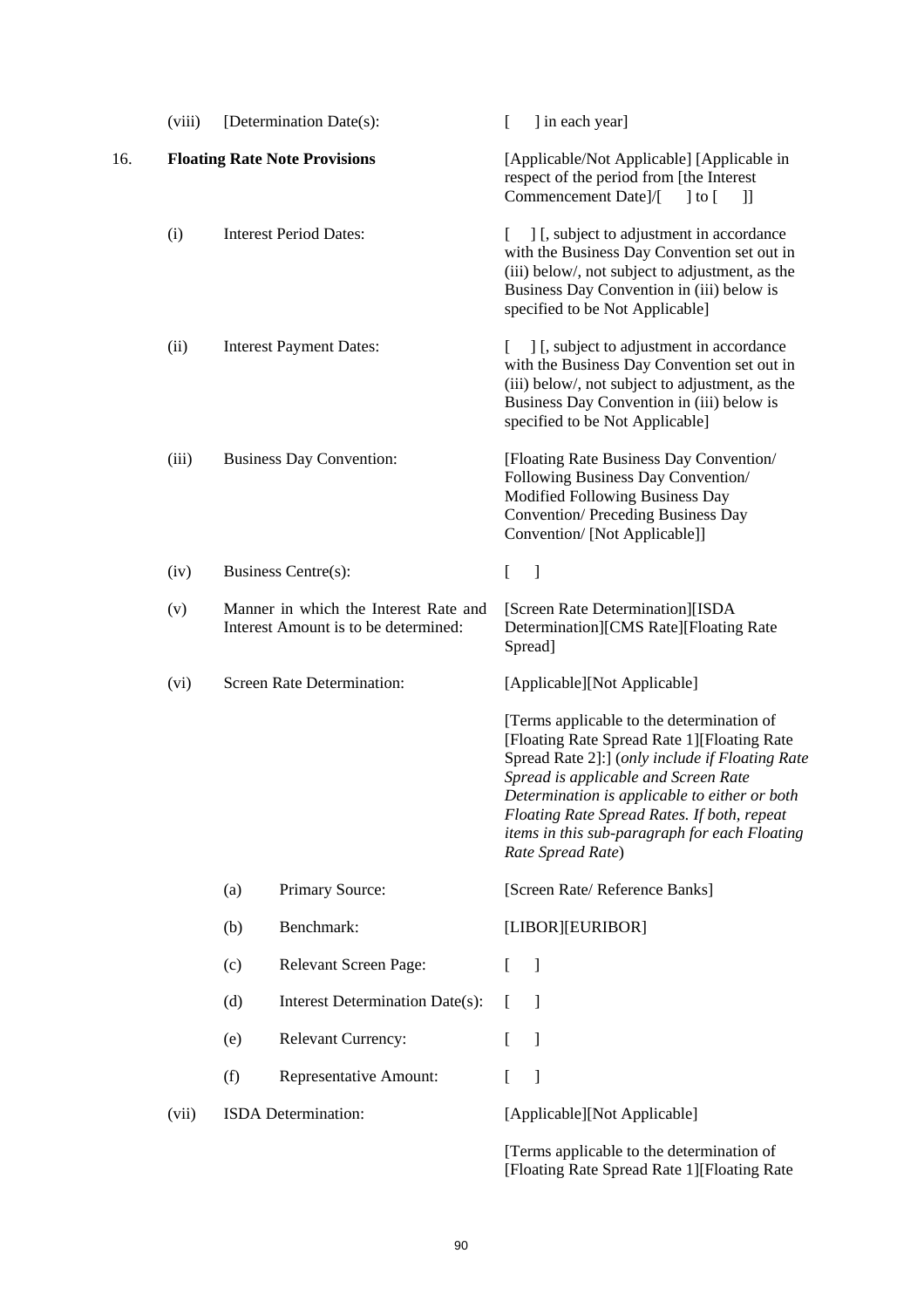Spread Rate 2]:] (*only include if Floating Rate Spread is applicable and ISDA Determination is applicable to either or both Floating Rate Spread Rates. If both, repeat items in this subparagraph for each Floating Rate Spread Rate*)

|        | (a)              | <b>Floating Rate Option:</b>                                               | ſ       | 1                                                                                                                                                                                                                                                                                                                                |
|--------|------------------|----------------------------------------------------------------------------|---------|----------------------------------------------------------------------------------------------------------------------------------------------------------------------------------------------------------------------------------------------------------------------------------------------------------------------------------|
|        | (b)              | Designated Maturity:                                                       | ſ       | 1                                                                                                                                                                                                                                                                                                                                |
|        | (c)              | <b>Reset Date:</b>                                                         |         | 1<br>(In the case of a LIBOR or EURIBOR based<br>option, the first day of the Interest Accrual<br>Period or Interest Period)                                                                                                                                                                                                     |
| (viii) | <b>CMS</b> Rate: |                                                                            |         | [Applicable][Not Applicable]                                                                                                                                                                                                                                                                                                     |
|        |                  |                                                                            | Rate)   | [Terms applicable to the determination of<br>[Floating Rate Spread Rate 1][Floating Rate<br>Spread Rate 2]:] (only include if Floating Rate<br>Spread is applicable and CMS Rate is<br>applicable to either or both Floating Rate<br>Spread Rates. If both, repeat items in this sub-<br>paragraph for each Floating Rate Spread |
|        | (a)              | Relevant Screen Page:                                                      | L       | 1                                                                                                                                                                                                                                                                                                                                |
|        | (b)              | Reference Currency:                                                        |         | [euro (EUR)][Sterling (GBP)][U.S. dollar<br>(USD)][insert other]                                                                                                                                                                                                                                                                 |
|        | (c)              | <b>CMS</b> Maturity:                                                       | L       | 1                                                                                                                                                                                                                                                                                                                                |
|        | (d)              | <b>Relevant Time:</b>                                                      | ſ       | 1                                                                                                                                                                                                                                                                                                                                |
|        | (e)              | Interest Determination Date(s):                                            | L       | 1                                                                                                                                                                                                                                                                                                                                |
|        | (f)              | <b>Relevant Financial Centre:</b>                                          | or USD) | [insert][Not Applicable] (only required if<br>Reference Currency is other than EUR, GBP                                                                                                                                                                                                                                          |
| (ix)   |                  | Floating Rate Spread:                                                      |         | [Applicable][Not Applicable]                                                                                                                                                                                                                                                                                                     |
|        | (a)              | Manner in which the Floating<br>Rate Spread Rate 1 is to be<br>determined: | Rate].  | Determined in accordance with [Screen Rate<br>Determination][ISDA Determination][CMS                                                                                                                                                                                                                                             |
|        | (b)              | Manner in which the Floating<br>Rate Spread Rate 2 is to be<br>determined: | Rate].  | Determined in accordance with [Screen Rate<br>Determination][ISDA Determination][CMS                                                                                                                                                                                                                                             |
|        | (c)              | Floating Rate Spread Margin 1:                                             | L       | ][Not Applicable]                                                                                                                                                                                                                                                                                                                |
|        | (d)              | Floating Rate Spread Margin 2:                                             |         | ][Not Applicable]                                                                                                                                                                                                                                                                                                                |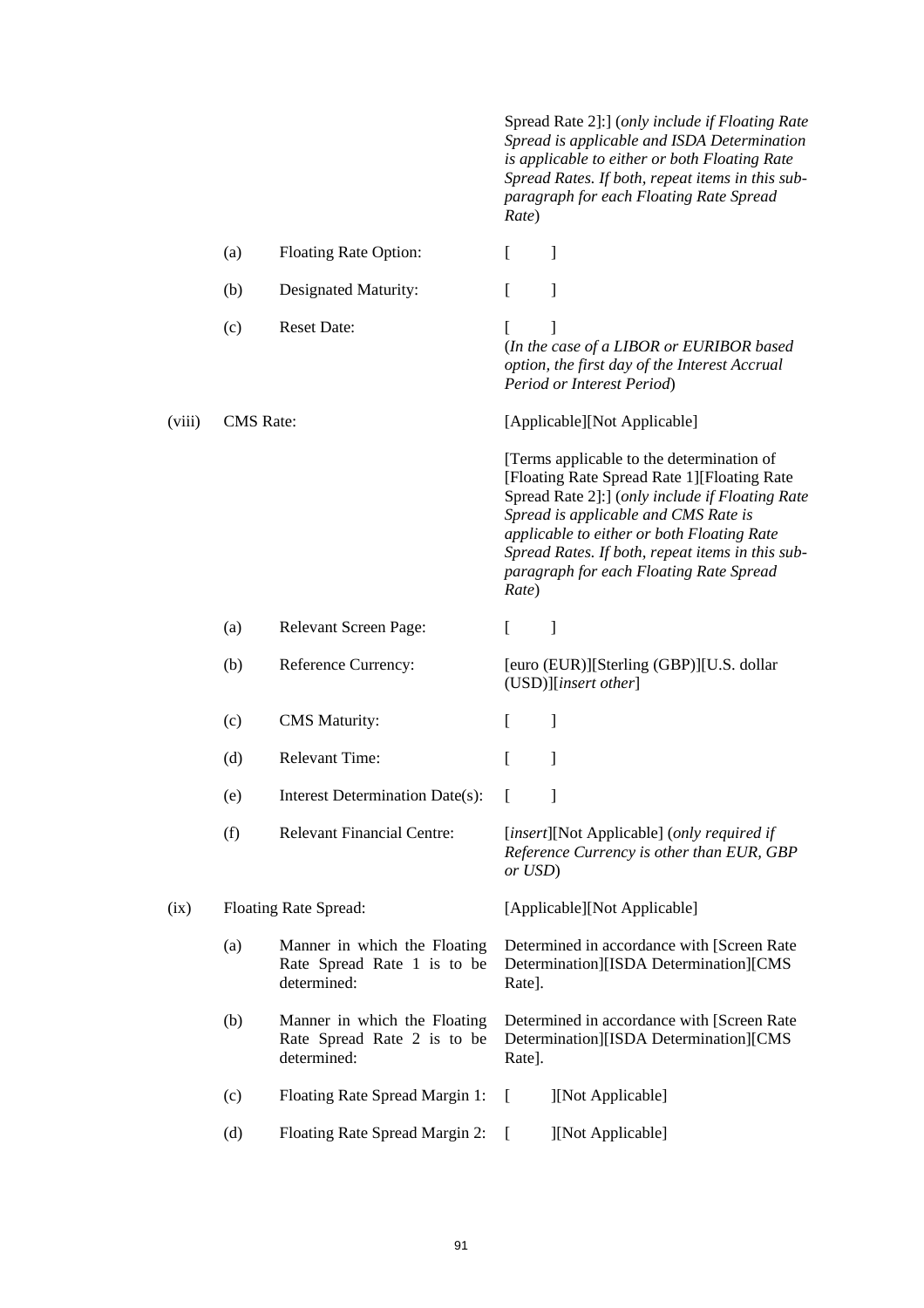|     |                    | (e)                            | Floating<br>Multiplier 1:                                              | Rate     | Spread      | $\Box$                                            | ][Not Applicable]                                                                                                                                         |
|-----|--------------------|--------------------------------|------------------------------------------------------------------------|----------|-------------|---------------------------------------------------|-----------------------------------------------------------------------------------------------------------------------------------------------------------|
|     |                    | (f)                            | Floating<br>Multiplier 2:                                              | Rate     | Spread      | $\sqrt{ }$                                        | ][Not Applicable]                                                                                                                                         |
|     |                    | (g)                            | Maximum<br>Spread 1:                                                   | Floating | Rate        | $\sqrt{ }$                                        | ][Not Applicable]                                                                                                                                         |
|     |                    | (h)                            | Maximum<br>Spread 2:                                                   | Floating | Rate        | $\sqrt{ }$                                        | ][Not Applicable]                                                                                                                                         |
|     |                    | (i)                            | Minimum Floating Rate Spread<br>1:                                     |          |             | $\sqrt{ }$                                        | ][Not Applicable]                                                                                                                                         |
|     |                    | (j)                            | Minimum Floating Rate Spread<br>2:                                     |          |             | $\sqrt{ }$                                        | ][Not Applicable]                                                                                                                                         |
|     | (x)                | Margin(s):                     |                                                                        |          |             | $[+/$ ][                                          | ] per cent. per annum                                                                                                                                     |
|     | (xi)               |                                | Rate Multiplier:                                                       |          |             |                                                   | [Applicable/Not Applicable]                                                                                                                               |
|     |                    |                                |                                                                        |          |             | [•]                                               |                                                                                                                                                           |
|     | (xii)              |                                | Minimum Interest Rate:                                                 |          |             | $\left[ \right]$                                  | ] per cent. per annum][Not Applicable]                                                                                                                    |
|     | (xiii)             |                                | Maximum Interest Rate:                                                 |          |             | $\overline{\Pi}$                                  | ] per cent. per annum][Not Applicable]                                                                                                                    |
|     | (xiv)              |                                | Day Count Fraction:                                                    |          |             |                                                   | [Actual/365] [Actual/Actual] [Actual/365<br>(Fixed)] [Actual/Actual – ICMA]<br>[Actual/360]/[Actual/365<br>Sterling]/[30/360]/[30E/360]/[Eurobond Basis]  |
|     | $\left( xy\right)$ |                                | <b>Effective Date:</b>                                                 |          |             | $\begin{array}{c} \hline \end{array}$<br>$\Gamma$ |                                                                                                                                                           |
|     | (xvi)              | Party<br><b>Interest Rate:</b> | responsible                                                            | for      | calculating |                                                   | [The Bank of Nova Scotia][other]                                                                                                                          |
| 17. |                    | <b>Note Provisions</b>         | Zero Coupon/High Interest/Low Interest                                 |          |             |                                                   | [Applicable/Not Applicable]                                                                                                                               |
|     | (i)                |                                | <b>Amortisation Yield:</b>                                             |          |             |                                                   | ] per cent. per annum                                                                                                                                     |
|     | (ii)               |                                | Reference Price:                                                       |          |             | L<br>1                                            |                                                                                                                                                           |
|     | (iii)              | payment:                       | Day Count Fraction in relation to Early<br>Redemption Amounts and late |          |             |                                                   | [Actual/365] [Actual/Actual] [Actual/365]<br>(Fixed)] [Actual/Actual - ICMA]<br>[Actual/360]/[Actual/365<br>Sterling]/[30/360]/[30E/360]/[Eurobond Basis] |
|     |                    |                                | PROVISIONS RELATING TO REDEMPTION                                      |          |             |                                                   |                                                                                                                                                           |
| 18. |                    | <b>Issuer Option (Call)</b>    |                                                                        |          |             |                                                   | [Applicable/Not Applicable]                                                                                                                               |

| (i) | <b>Optional Redemption Date(s):</b> |  |
|-----|-------------------------------------|--|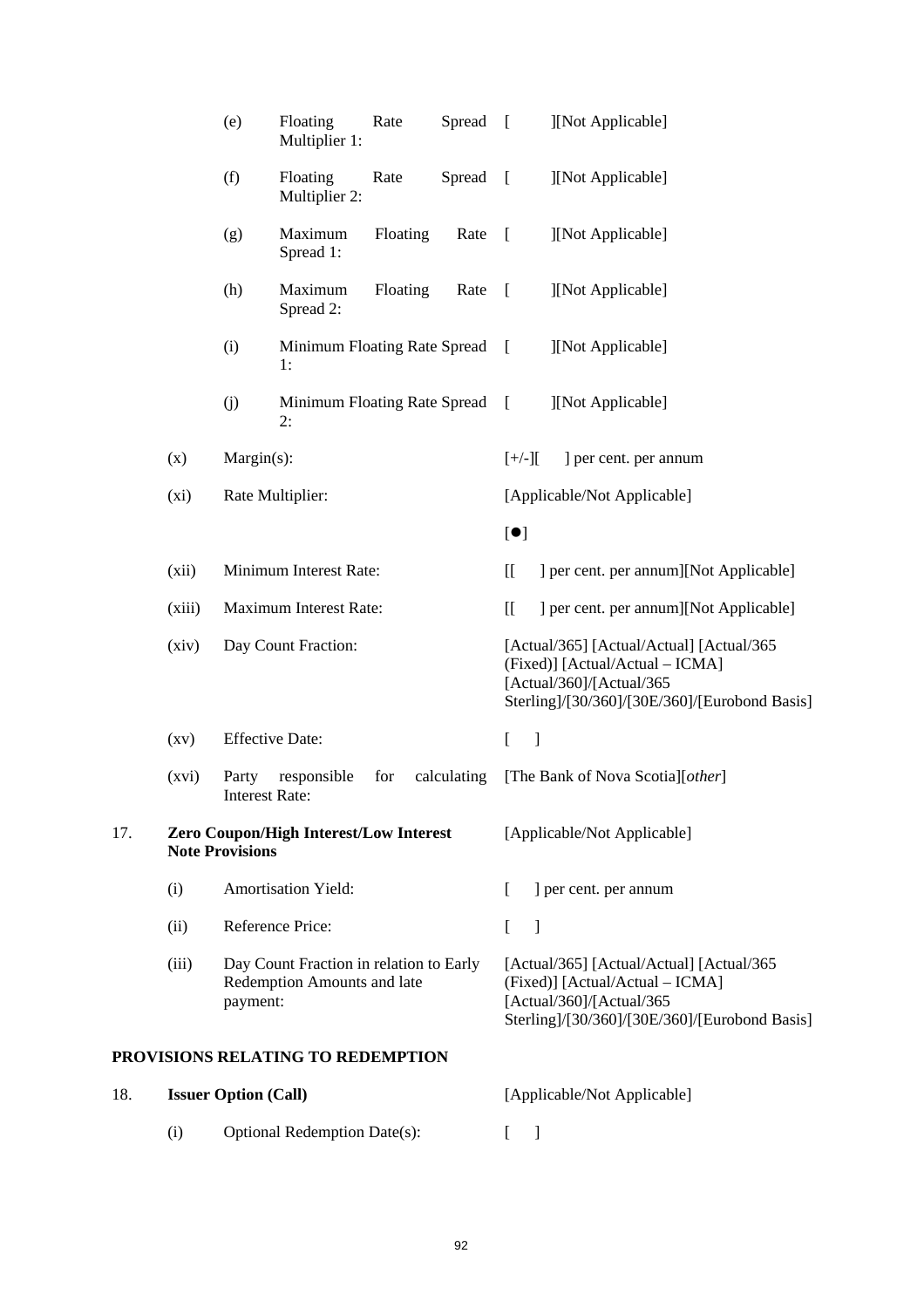|     | (ii)  | Optional Redemption Amount(s) of<br>each Note:                                                                   | ] per Calculation Amount<br>$\sqrt{ }$   |
|-----|-------|------------------------------------------------------------------------------------------------------------------|------------------------------------------|
|     | (iii) | If redeemable in part:                                                                                           |                                          |
|     |       | (a)<br>Minimum Redemption<br>Amount:                                                                             | ] per Calculation Amount<br>L            |
|     |       | (b)<br><b>Maximum Redemption</b><br>Amount:                                                                      | ] per Calculation Amount<br>L            |
|     | (iv)  | Issuer's Option Period:                                                                                          | $\Box$<br>L                              |
|     | (v)   | Minimum period of irrevocable notice:                                                                            | $[15]$ days                              |
|     | (vi)  | Maximum period of irrevocable notice:                                                                            | $[30]$ days                              |
| 19. |       | <b>Noteholder Option (Put)</b>                                                                                   | [Applicable/Not Applicable]              |
|     | (i)   | <b>Optional Redemption Date(s):</b>                                                                              | $\mathbf{I}$<br>L                        |
|     | (ii)  | Optional Redemption Amount(s) of<br>each Note:                                                                   | ] per Calculation Amount<br><sup>[</sup> |
|     | (iii) | Noteholder's Option Period:                                                                                      | $\sqrt{ }$<br>$\Box$                     |
|     | (iv)  | Minimum period of notice:                                                                                        | $[15]$ days                              |
|     | (v)   | Maximum period of notice:                                                                                        | $[30]$ days                              |
| 20. |       | <b>Final Redemption Amount of each Note</b>                                                                      | ] per Calculation Amount<br>L            |
| 21. |       | <b>Early Redemption Amount</b>                                                                                   |                                          |
|     |       | Early Redemption Amount(s) of each Note<br>payable on redemption for taxation reasons or<br>on event of default: | ] per Calculation Amount<br>L            |

## **GENERAL PROVISIONS APPLICABLE TO THE NOTES**

| 22. | Form of Notes: | <b>Bearer Notes:</b>                                                                                                                                                                                                                                      |
|-----|----------------|-----------------------------------------------------------------------------------------------------------------------------------------------------------------------------------------------------------------------------------------------------------|
|     |                | [Temporary Global Note exchangeable for a<br>Permanent Global Note which is exchangeable<br>for [definitive Notes on [ ] days' notice/at<br>any time/in the limited circumstances specified<br>in the Permanent Global Note [and/or<br>Registered Notes]] |
|     |                | [Temporary Global Note exchangeable for<br>[definitive Notes on [ ] days' notice]<br>[and/or Registered Notes]]                                                                                                                                           |
|     |                | [Permanent Global Note exchangeable for<br>[definitive Notes on [days' notice/at any<br>time/in the limited circumstances specified in<br>the Permanent Global Note] [Registered                                                                          |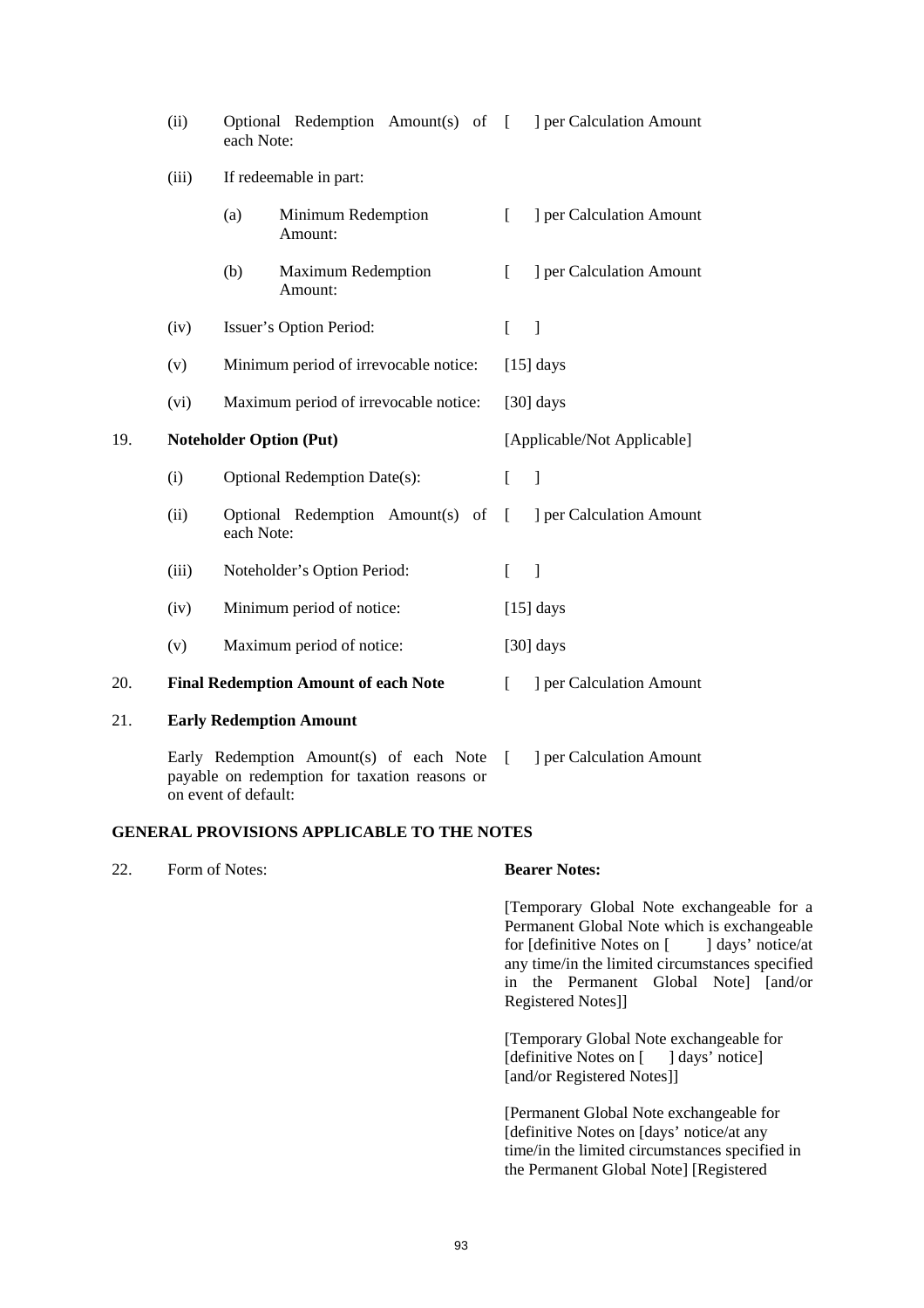Notes]]

 [Registered Notes in the form of a Certificate (U.S.\$[ ] nominal amount) registered in the name of a nominee for [a common depositary for Euroclear and Clearstream, Luxembourg/a common safekeeper for Euroclear and Clearstream, Luxembourg]] 23. New Global Note (in respect of Bearer Notes) or New Safekeeping Structure (in the case of Registered Notes): [Yes/No] [Not Applicable] 24. Financial Centre(s) or other special provisions relating to Payment Dates: (Condition 6(h)) [Not Applicable/ $\bullet$ ] 25. Talons for future Coupons or Receipts to be attached to definitive Notes (and dates on which such Talons mature): [Yes/No] 26. Unmatured Coupons to become void on early redemption: [Yes/No] 27. Details relating to Instalment Notes: Instalment Amount, Instalment Date, Maximum Instalment Amount, Minimum Instalment Amount: [Not Applicable/ $\bullet$ ] 28. Redenomination [Not Applicable/The provisions [in Condition]  $\bullet$ ] apply]

Signed on behalf of the Issuer:

By: \_\_\_\_\_\_\_\_\_\_\_\_\_\_\_\_\_\_\_\_\_\_\_\_\_\_\_\_\_\_\_\_\_\_\_\_\_\_\_\_

Duly authorised

[Signed on behalf of the Guarantor:

By: \_\_\_\_\_\_\_\_\_\_\_\_\_\_\_\_\_\_\_\_\_\_\_\_\_\_\_\_\_\_\_\_\_\_\_\_\_\_\_\_

Duly authorised]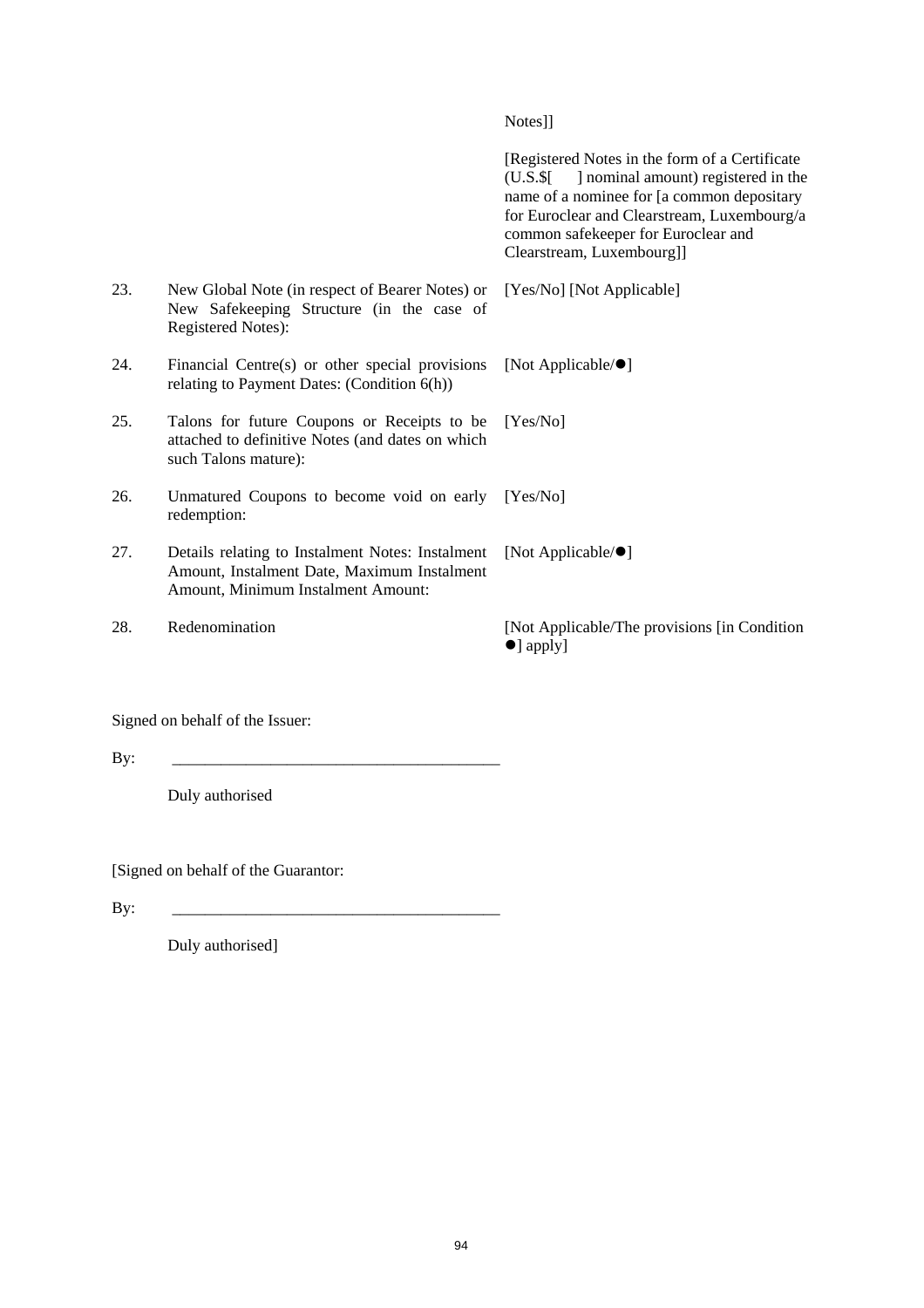## **PART B – OTHER INFORMATION**

| <b>LISTING</b> |                                                                |                                                                                                                                                                                                                                                                                                                                                                                         |  |  |  |  |  |
|----------------|----------------------------------------------------------------|-----------------------------------------------------------------------------------------------------------------------------------------------------------------------------------------------------------------------------------------------------------------------------------------------------------------------------------------------------------------------------------------|--|--|--|--|--|
| (i)            | Admission to trading:                                          | [Application has been made by the Issuer (or on its<br>behalf) for the Notes to be admitted to trading on the<br>Regulated Market of the London Stock Exchange with<br>effect from [].] [Application is expected to be made<br>by the Issuer (or on its behalf) for the Notes to be<br>admitted to trading on the Regulated Market of the<br>London Stock Exchange with effect from []. |  |  |  |  |  |
| (ii)           | Estimate of total expenses<br>related to admission to trading: |                                                                                                                                                                                                                                                                                                                                                                                         |  |  |  |  |  |

## 2. **RATINGS**

Ratings: The Notes to be issued [have been]/[are expected to bell rated:

 [[Standard and Poor's Ratings Services (Canada), a business unit of The McGraw-Hill Companies (Canada) Corporation]: [<sup>[]]</sup>]

[Moody's Canada Inc.: [ $\bullet$ ]]

[Fitch, Inc.:  $[①]$ ]

[DBRS Limited:  $[①]$ .]

[The Notes have not specifically been rated.]

## 3. **[INTERESTS OF NATURAL AND LEGAL PERSONS INVOLVED IN THE ISSUE/OFFER]**

[Save for any fees payable to the [Managers/Dealers]], so far as the Issuer is aware, no person involved in the offer of the Notes has an interest material to the offer. The [Managers/Dealers] and their affiliates have engaged, and may in the future engage, in investment banking and/or commercial banking transactions with, and may perform other services for, the Issuer and its affiliates in the ordinary course of business.

## 4. **TEFRA RULES**

Whether TEFRA D or TEFRA C rules applicable or TEFRA rules not applicable: [TEFRA D/TEFRA C/TEFRA not applicable]

## 5. **[***Fixed rate Notes only* **– YIELD**

Indication of yield: [ ]

### 6. **OPERATIONAL INFORMATION**

- $(i)$  ISIN:  $\lceil \rceil$
- (ii) Common Code:  $\lceil \cdot \rceil$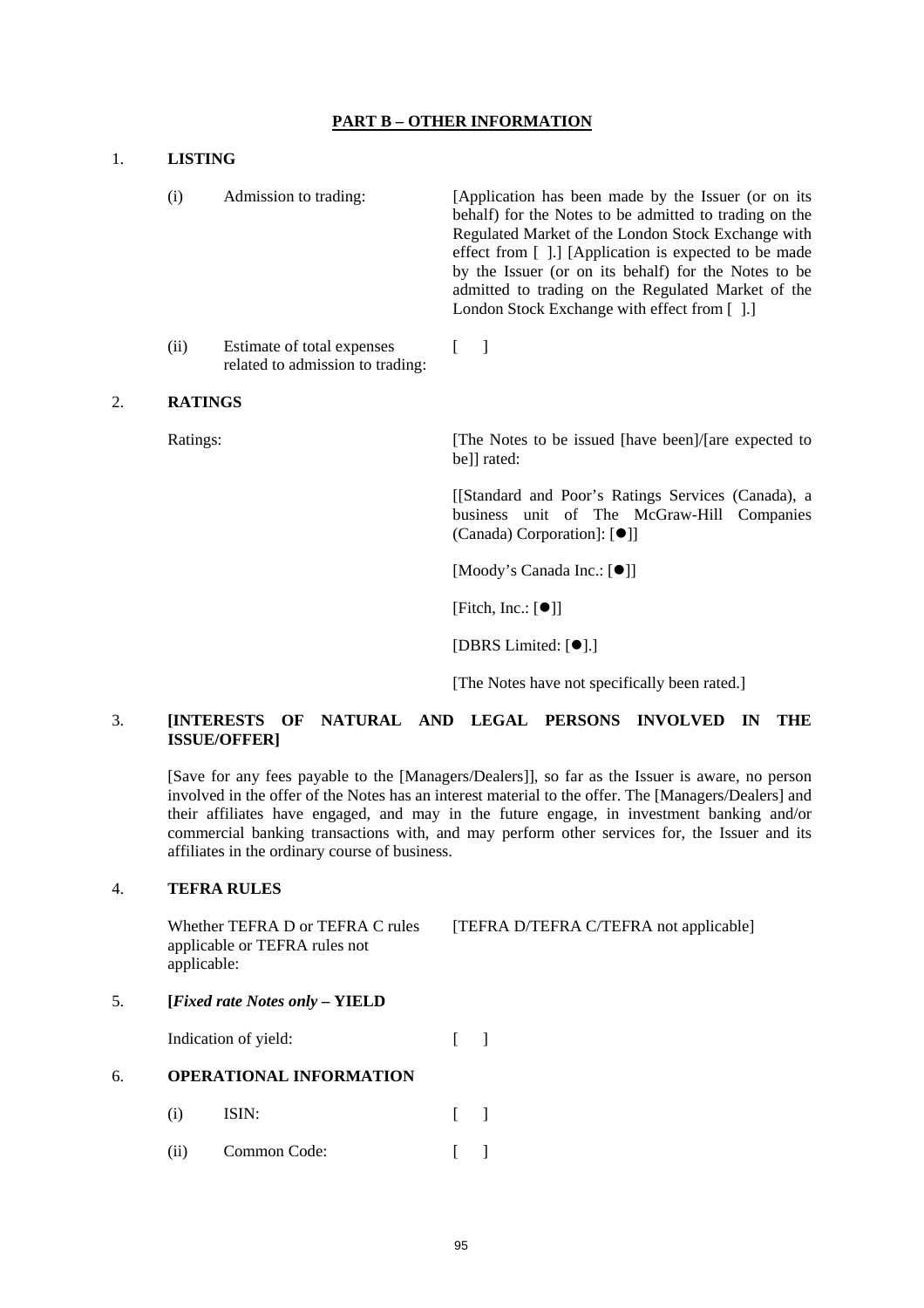| (iii) | Any clearing system(s) other    | [Not applicable][ |  |
|-------|---------------------------------|-------------------|--|
|       | than Euroclear and Clearstream, |                   |  |
|       | Luxembourg and the relevant     |                   |  |
|       | identification number(s):       |                   |  |
|       |                                 |                   |  |

- (iv) Delivery: Delivery [against/free of] payment
- (v) Names and addresses of additional Paying Agents (if any):  $\left[ \begin{array}{cc} 1 & 1 \\ 1 & 1 \end{array} \right]$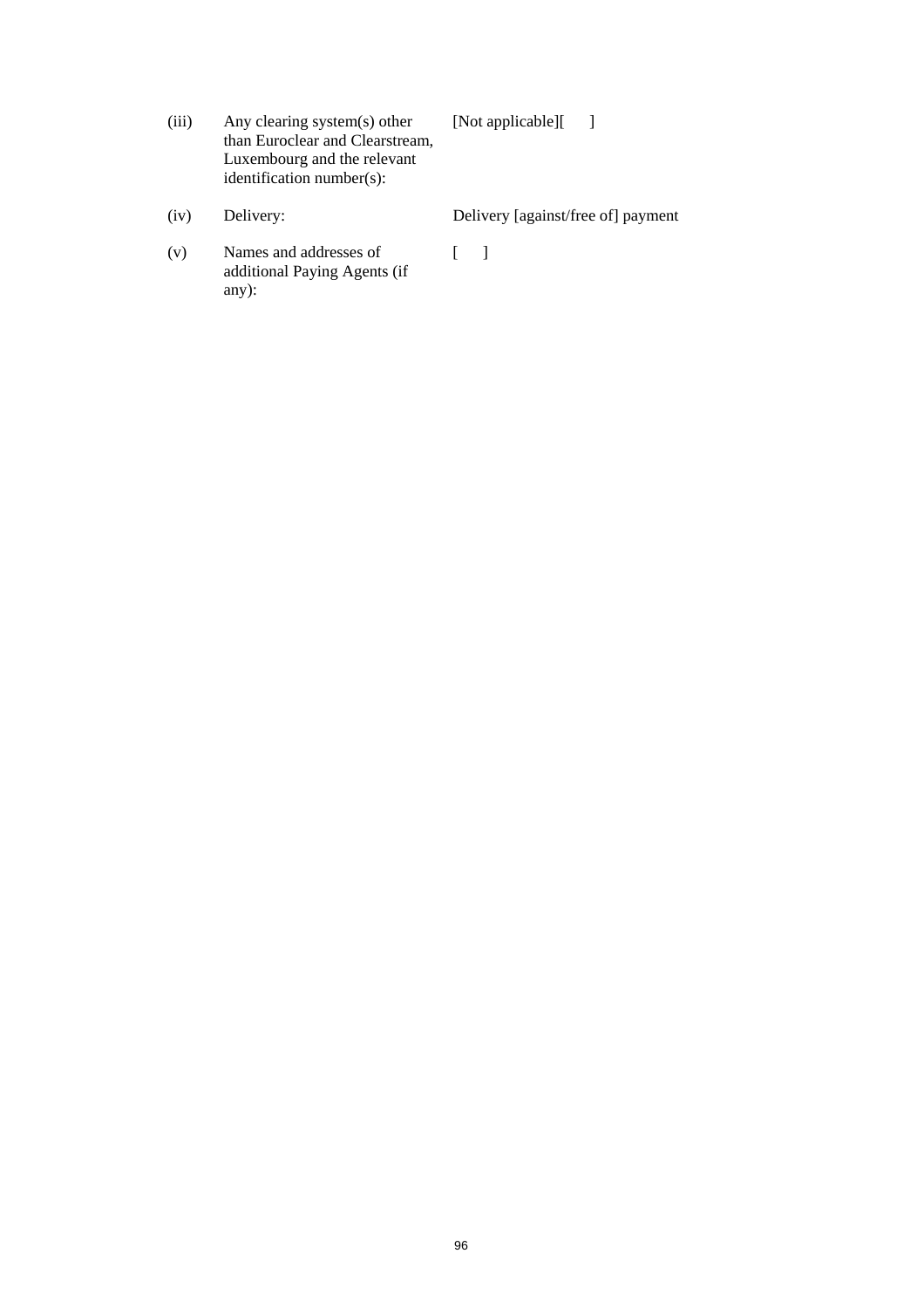#### **SCHEDULE B**

### **PRO FORMA PRICING SUPPLEMENT**

*Set out below is the form of Pricing Supplement which will be completed for each Tranche of Exempt Notes issued under the Programme*.

**NO PROSPECTUS IS REQUIRED IN ACCORDANCE WITH DIRECTIVE 2003/71/EC (AS AMENDED) FOR THE ISSUE OF NOTES DESCRIBED BELOW AND THE TERMS OF SUCH NOTES ARE SET OUT IN A PRICING SUPPLEMENT THAT IS EXEMPT FROM THE REQUIREMENTS OF DIRECTIVE 2003/71/EC (AS AMENDED). THE UK LISTING AUTHORITY HAS NEITHER APPROVED NOR REVIEWED THIS PRICING SUPPLEMENT.** 

**Pricing Supplement dated []** 

[The Bank of Nova Scotia/Scotiabank Europe plc] Issue of [*Aggregate Principal Amount of Tranche*] [*Title of Notes*] [Guaranteed by The Bank of Nova Scotia] under the U.S.\$20,000,000,000 Euro Medium Term Note Programme

#### **PART A – CONTRACTUAL TERMS**

This document constitutes the final terms relating to the issue of Notes described herein.

Any person making or intending to make an offer of the Notes may only do so in circumstances in which no obligation arises for the Issuer or any Dealer to publish a prospectus pursuant to Article 3 of the Prospectus Directive or to supplement a prospectus pursuant to Article 16 of the Prospectus Directive, in each case, in relation to such offer.

This document constitutes the Pricing Supplement for the Notes described herein. This document must be read in conjunction with the Prospectus dated June 27, 2014 [as supplemented by the supplement [s] dated  $\vec{[•]}$  (the **Prospectus**). Full information on the Issuer [, the Guarantor] and the offer of the Notes is only available on the basis of the combination of this Pricing Supplement and the Prospectus. Copies of the Prospectus may be obtained from [*address*].

Terms used herein shall be deemed to be defined as such for the purposes of the Conditions (the **Conditions**) set forth in the Prospectus dated [*original date*] [and the supplement dated [*date*]] which are incorporated by reference in the Prospectus].

[*Include whichever of the following apply or specify as "Not Applicable". Note that the numbering should remain as set out below, even if "Not Applicable" is indicated for individual paragraphs or subparagraphs. Italics denote directions for completing the Pricing Supplement.*]

## **INVESTORS SHOULD REFER TO THE SECTION HEADED "RISK FACTORS" IN THE PROSPECTUS FOR A DISCUSSION OF CERTAIN MATTERS THAT SHOULD BE CONSIDERED WHEN MAKING A DECISION TO INVEST IN THE NOTES.**

| $\left( i\right) 1$                        | Issuer:    | [The Bank of Nova Scotial], Head office,<br>Toronto]][Scotiabank Europe plc] |
|--------------------------------------------|------------|------------------------------------------------------------------------------|
| $\left  \left( \mathrm{ii}\right) \right $ | Guarantor: | [The Bank of Nova Scotia][Not Applicable]                                    |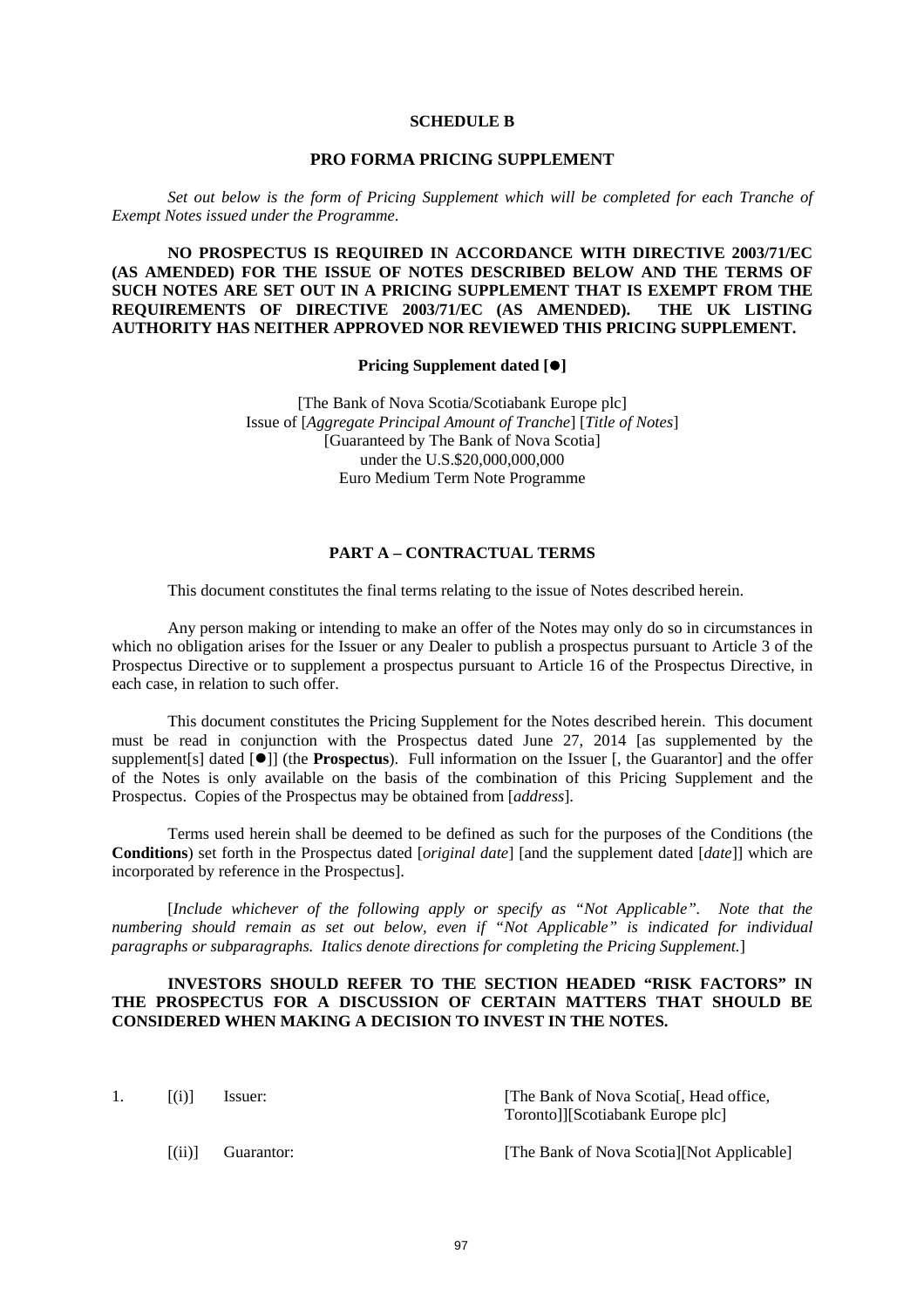| 2.  | [(i)]                  | Series Number:                           | [<br>1                                                                                                                                                                                                                                                                                                                                             |
|-----|------------------------|------------------------------------------|----------------------------------------------------------------------------------------------------------------------------------------------------------------------------------------------------------------------------------------------------------------------------------------------------------------------------------------------------|
|     | $[$ (ii)]              | Tranche Number:                          | 1<br>L                                                                                                                                                                                                                                                                                                                                             |
| 3.  |                        | Specified Currency or Currencies:        | [<br>]                                                                                                                                                                                                                                                                                                                                             |
| 4.  |                        | <b>Aggregate Principal Amount:</b>       |                                                                                                                                                                                                                                                                                                                                                    |
|     | [(i)]                  | Series:                                  | ]<br>L                                                                                                                                                                                                                                                                                                                                             |
|     | [(ii)]                 | Tranche:                                 | 1<br>L                                                                                                                                                                                                                                                                                                                                             |
| 5.  | <b>Issue Price:</b>    |                                          | ] per cent. of the Aggregate Principal<br>Amount [plus accrued interest from [●]]                                                                                                                                                                                                                                                                  |
| 6.  | (i)                    | Specified Denomination(s):               | ] and integral multiples of<br>[currency]1,000 in excess thereof up to and<br>including [currency]199,000. No Notes in<br>definitive form will be issued with a<br>denomination above [currency]199,000.                                                                                                                                           |
|     | (ii)                   | <b>Calculation Amount:</b>               | 1<br>L                                                                                                                                                                                                                                                                                                                                             |
| 7.  | (i)                    | <b>Issue Date:</b>                       | 1<br>L                                                                                                                                                                                                                                                                                                                                             |
|     | (ii)                   | <b>Interest Commencement Date:</b>       | [O/Issue Date/Not Applicable]                                                                                                                                                                                                                                                                                                                      |
| 8.  | <b>Maturity Date:</b>  |                                          | [Specify date or for Floating Rate Notes -<br>Interest Payment Date falling in or nearest to<br>[specify month and year]]                                                                                                                                                                                                                          |
|     |                        |                                          | [Other]                                                                                                                                                                                                                                                                                                                                            |
| 9.  | <b>Interest Basis:</b> |                                          | [ ● per cent. Fixed Rate]<br>] month [LIBOR/EURIBOR] +/ - ● per<br>cent. Floating Rate]<br>[[ ] years [insert currency] CMS Reference<br>Rate]<br>[Floating Rate Spread]<br>[Zero Coupon]<br>[specify other]                                                                                                                                       |
|     |                        |                                          | In respect of the period from (and including)<br>[the Interest Commencement Date]/[<br>$\vert$ to<br>(but excluding) [<br>$\vert$ , [[<br>] per cent. per<br>annum Fixed Rate]/[[<br>month<br>[LIBOR/EURIBOR] +/- [<br>] per cent.<br>Floating Rate]/[[ ] years [insert currency]<br>CMS Reference Rate]/[Floating Rate<br>Spread]/[specify other] |
| 10. |                        | Redemption/Payment Basis:                | [Redemption at par]<br>[Instalment]<br>[specify other]                                                                                                                                                                                                                                                                                             |
| 11. |                        | Change of Interest or Redemption/Payment | [Applicable - Specify details of any provision<br>for change of Notes into another Interest Basis                                                                                                                                                                                                                                                  |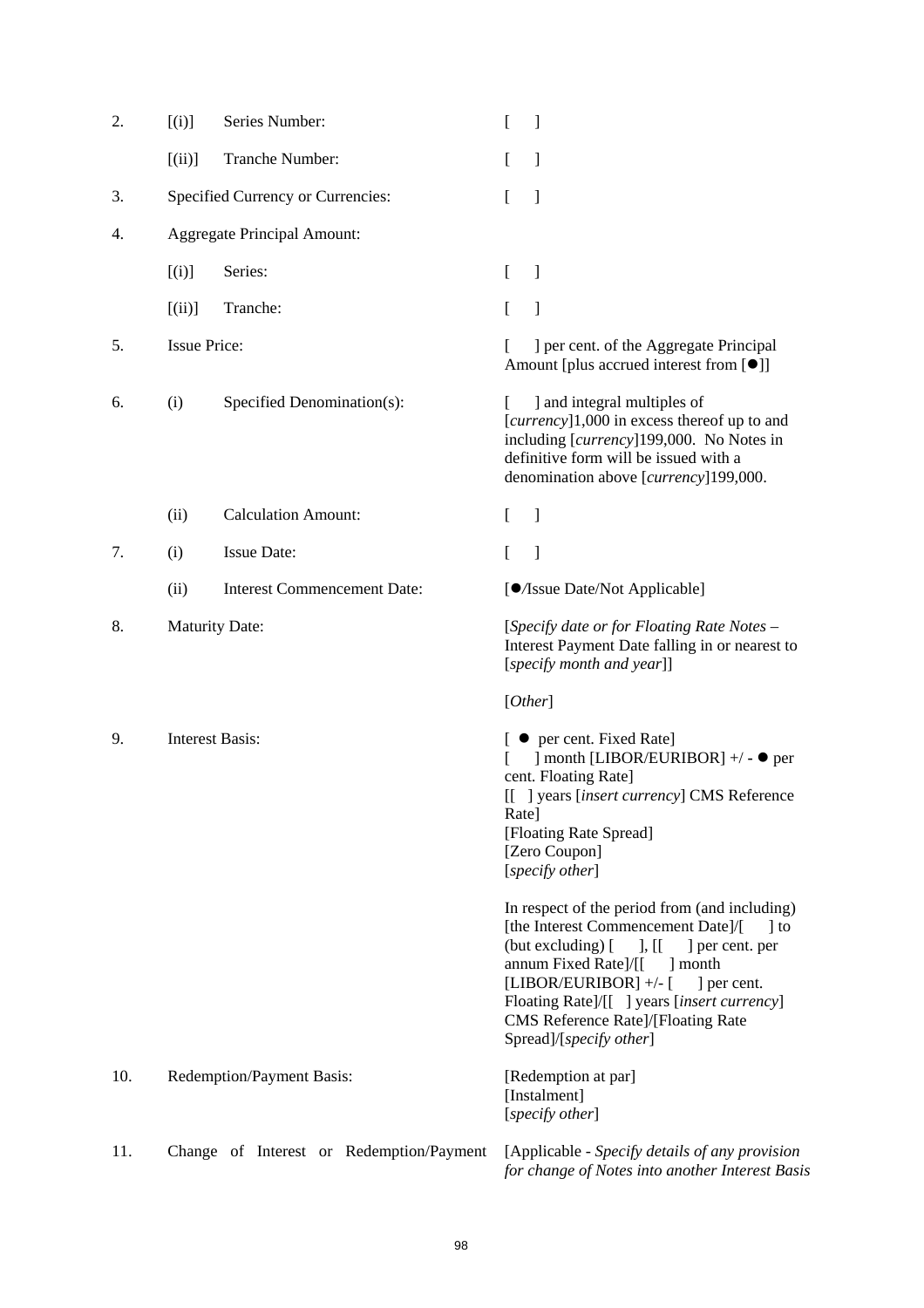|     | Basis:                  | or Redemption/Payment Basis]               |
|-----|-------------------------|--------------------------------------------|
|     |                         | [Not Applicable]                           |
| 12. | Put/Call Options:       | [Issuer's Option]<br>[Noteholders' Option] |
| 13. | Status of the Notes:    | [Deposit Notes/Guaranteed Notes]           |
| 14. | Method of distribution: | [Syndicated/Non-syndicated]                |
|     |                         |                                            |

# **PROVISIONS RELATING TO INTEREST (IF ANY) PAYABLE**

| 15. |        | <b>Fixed Rate Note Provisions:</b> | [Applicable/Not Applicable] [Applicable in<br>respect of the period from [the Interest<br>Commencement Date]/[<br>$\vert$ to $\vert$<br>$\mathbf{I}$<br>(If not applicable, delete the remaining<br>subparagraphs of this paragraph) |  |
|-----|--------|------------------------------------|--------------------------------------------------------------------------------------------------------------------------------------------------------------------------------------------------------------------------------------|--|
|     | (i)    | Interest $Rate[s]$ :               | ] per cent. per annum [payable in arrear]<br>L                                                                                                                                                                                       |  |
|     |        |                                    | [In respect of the period from (and including)<br>[the Interest Commencement Date]/[<br>$\vert$ to<br>$(\text{but excluding})$ $[$ ], $[$<br>] per cent. per<br>annum]                                                               |  |
|     | (ii)   | Interest Payment Date(s):          | I in each year up to and including the<br>Maturity Date [adjusted in accordance with<br>[ <sup>•</sup> ] commencing on<br>$\cdot$ .<br>[[adjusted/not adjusted]<br>(Amend appropriately in the case of irregular<br>coupons)         |  |
|     | (iii)  | <b>Business Day Convention:</b>    | [Floating Rate Business Day Convention/<br>Following Business Day Convention/<br>Modified Following Business Day<br><b>Convention/Preceding Business Day</b><br>Convention/][Not Applicable]                                         |  |
|     | (iv)   | Business Centre(s):                | $\mathbf{I}$<br>L                                                                                                                                                                                                                    |  |
|     | (v)    | Fixed Coupon Amount[(s)]:          | ] per Calculation Amount/Not Applicable<br>L                                                                                                                                                                                         |  |
|     | (vi)   | Broken Amount(s):                  | ] per Calculation Amount, payable on the<br>Interest Payment Date falling on [<br>$1/N$ ot<br>Applicable                                                                                                                             |  |
|     | (vii)  | Day Count Fraction:                | [[Actual/365] [Actual/Actual] [Actual/365]<br>(Fixed)] [Actual/Actual – ICMA]<br>[Actual/360]/[Actual/365<br>Sterling]/[30/360]/[30E/360]/[Eurobond<br>Basis]] [Specify Other]                                                       |  |
|     | (viii) | [Determination Date(s):            | ] in each year]<br>[[<br>(Only relevant where Day Count Fraction is<br>Actual/Actual (ICMA). In such a case, insert<br>regular interest payment dates, ignoring issue                                                                |  |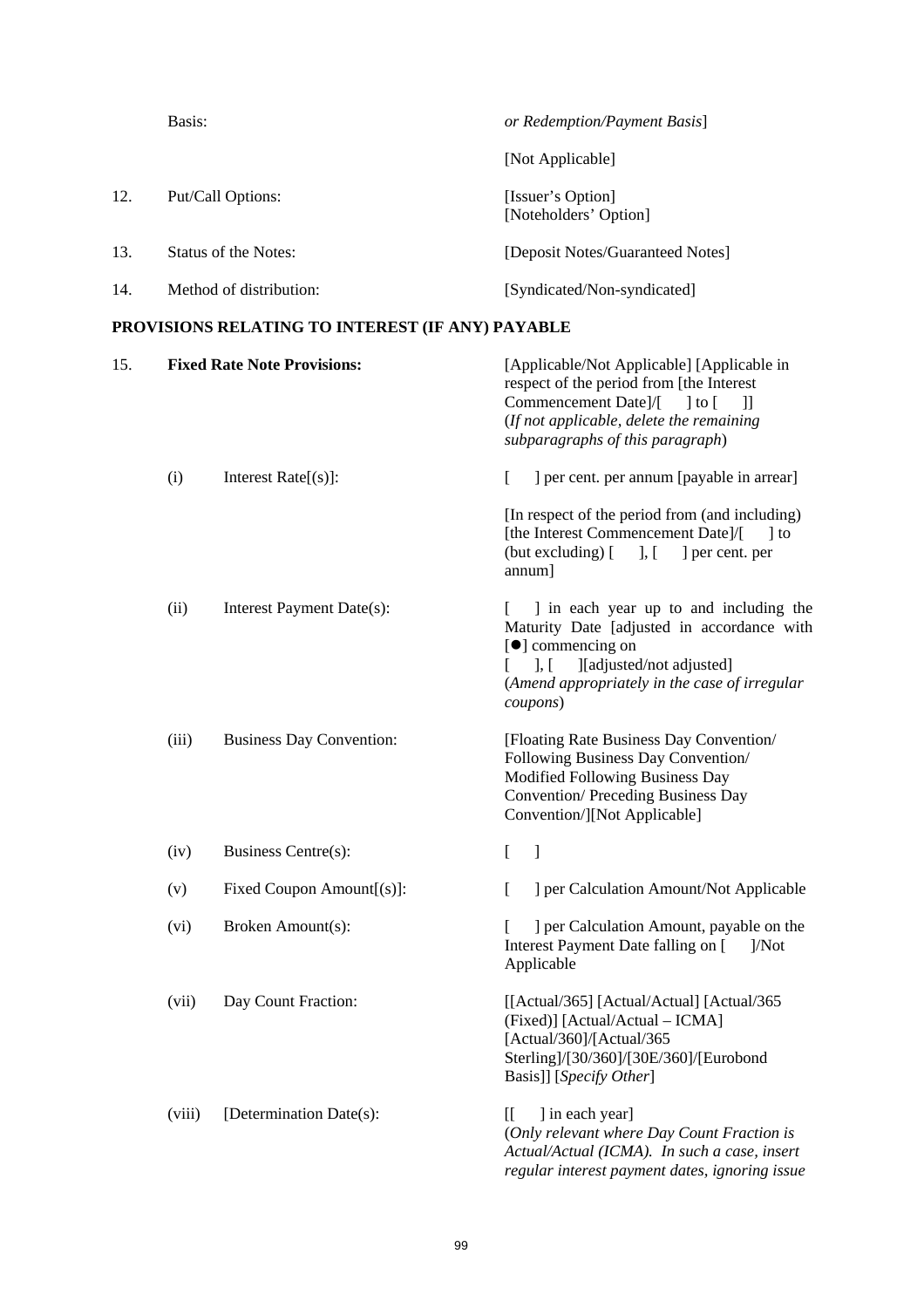|     |       |                                                                               |                                                                                                               | date or maturity date in the case of a long or<br>short first or last coupon)                                                                                                                                                                                                                                                                              |
|-----|-------|-------------------------------------------------------------------------------|---------------------------------------------------------------------------------------------------------------|------------------------------------------------------------------------------------------------------------------------------------------------------------------------------------------------------------------------------------------------------------------------------------------------------------------------------------------------------------|
|     | (ix)  |                                                                               | Other terms relating to the method of<br>calculating interest for Fixed Rate<br>Notes which are Exempt Notes: | [None/Give details]                                                                                                                                                                                                                                                                                                                                        |
| 16. |       |                                                                               | <b>Floating Rate Note Provisions</b>                                                                          | [Applicable/Not Applicable] [Applicable in<br>respect of the period from [the Interest<br>Commencement Date]/[<br>$\vert$ to $\vert$<br>$\mathbb{I}$<br>(If not applicable, delete the remaining<br>subparagraphs of this paragraph).                                                                                                                      |
|     | (i)   |                                                                               | <b>Interest Period Dates:</b>                                                                                 | ] [, subject to adjustment in accordance<br>with the Business Day Convention set out in<br>(iii) below/, not subject to adjustment, as the<br>Business Day Convention in (iii) below is<br>specified to be Not Applicable]                                                                                                                                 |
|     | (ii)  |                                                                               | <b>Interest Payment Dates:</b>                                                                                | ] [, subject to adjustment in accordance<br>with the Business Day Convention set out in<br>(iii) below/, not subject to adjustment, as the<br>Business Day Convention in (iii) below is<br>specified to be Not Applicable]                                                                                                                                 |
|     | (iii) |                                                                               | <b>Business Day Convention:</b>                                                                               | [Floating Rate Business Day Convention/<br>Following Business Day Convention/<br>Modified Following Business Day<br>Convention/ Preceding Business Day<br>Convention/ [Not Applicable]] [Specify other]                                                                                                                                                    |
|     | (iv)  |                                                                               | Business Centre(s):                                                                                           | -1<br>L                                                                                                                                                                                                                                                                                                                                                    |
|     | (v)   | Manner in which the Interest Rate and<br>Interest Amount is to be determined: |                                                                                                               | [Screen Rate Determination][ISDA<br>Determination][CMS Rate][Floating Rate<br>Spread] [ <i>other</i> – See paragraph $[(xvii)]$ below]                                                                                                                                                                                                                     |
|     | (vi)  |                                                                               | Screen Rate Determination:                                                                                    | [Applicable][Not Applicable]                                                                                                                                                                                                                                                                                                                               |
|     |       |                                                                               |                                                                                                               | (if Not Applicable, the sub-paragraphs to this<br>paragraph can be deleted)                                                                                                                                                                                                                                                                                |
|     |       |                                                                               |                                                                                                               | [Terms applicable to the determination of<br>[Floating Rate Spread Rate 1] [Floating Rate<br>Spread Rate 2]:] (only include if Floating Rate<br>Spread is applicable and Screen Rate<br>Determination is applicable to either or both<br>Floating Rate Spread Rates. If both, repeat<br>items in this sub-paragraph for each Floating<br>Rate Spread Rate) |
|     |       | (a)                                                                           | <b>Primary Source:</b>                                                                                        | [Screen Rate/ Reference Banks]                                                                                                                                                                                                                                                                                                                             |
|     |       | (b)                                                                           | Benchmark:                                                                                                    | ] month [LIBOR/EURIBOR/specify other<br>Reference Rate]. (Either LIBOR, EURIBOR<br>or other, although additional information is<br>required if other, including fallback provisions                                                                                                                                                                        |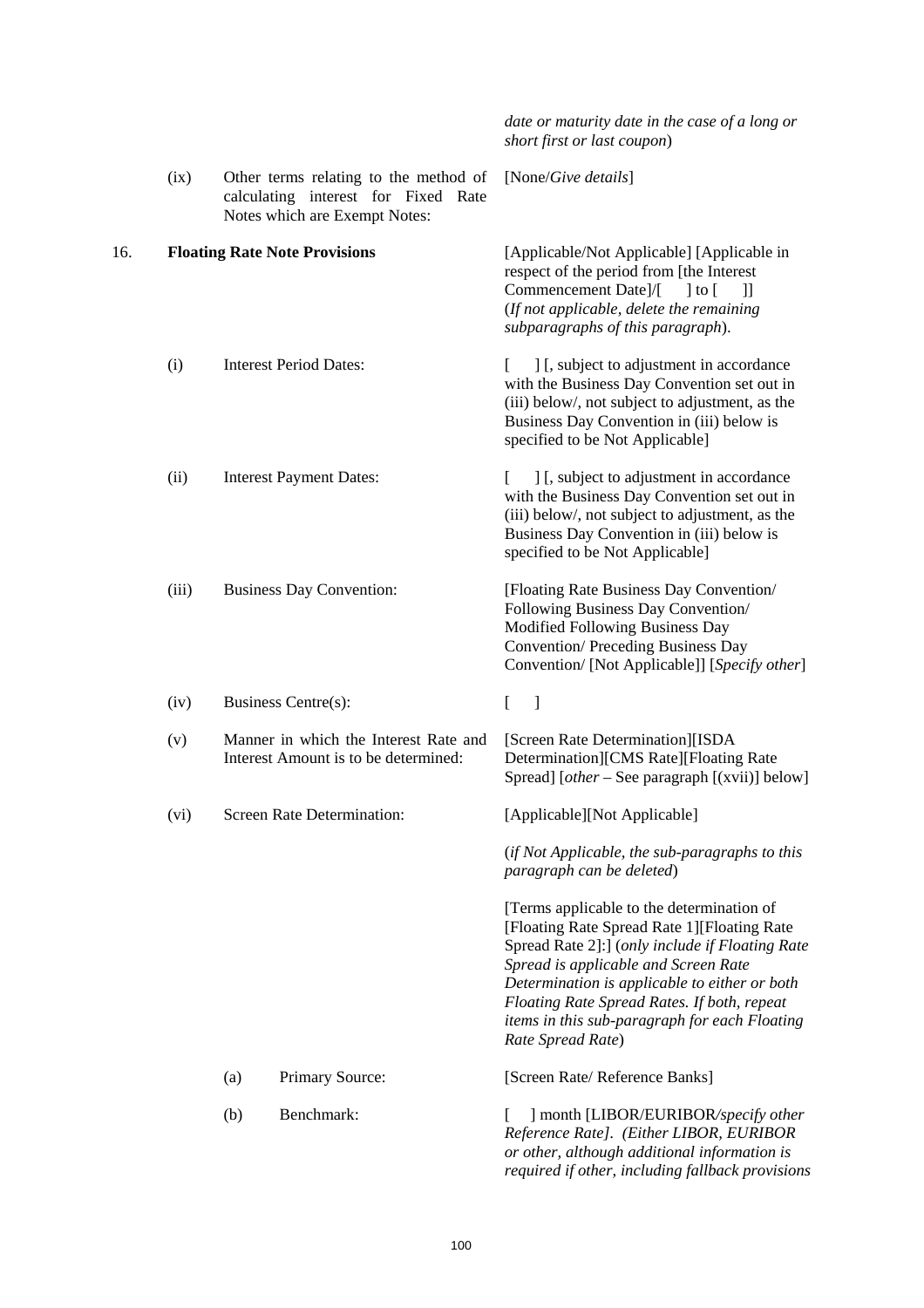|        |                  |                                 |       | in the Agency Agreement.)                                                                                                                                                                                                                                                                                                                   |
|--------|------------------|---------------------------------|-------|---------------------------------------------------------------------------------------------------------------------------------------------------------------------------------------------------------------------------------------------------------------------------------------------------------------------------------------------|
|        | (c)              | <b>Relevant Screen Page:</b>    | L     | 1<br>(In the case of EURIBOR, if not Reuters<br>EURIBOR01 ensure it is a page which shows a<br>composite rate or amend the fallback<br>provisions appropriately)                                                                                                                                                                            |
|        | (d)              | Interest Determination Date(s): | L     | $\overline{\phantom{a}}$                                                                                                                                                                                                                                                                                                                    |
|        | (e)              | <b>Relevant Currency:</b>       |       | $\mathbf{I}$                                                                                                                                                                                                                                                                                                                                |
|        | (f)              | Representative Amount:          | L     | $\mathbf{I}$                                                                                                                                                                                                                                                                                                                                |
| (vii)  |                  | ISDA Determination:             |       | [Applicable][Not Applicable]                                                                                                                                                                                                                                                                                                                |
|        |                  |                                 |       | (if Not Applicable, the sub-paragraphs to this<br>paragraph can be deleted)                                                                                                                                                                                                                                                                 |
|        |                  |                                 | Rate) | [Terms applicable to the determination of<br>[Floating Rate Spread Rate 1] [Floating Rate<br>Spread Rate 2]:] (only include if Floating Rate<br>Spread is applicable and ISDA Determination<br>is applicable to either or both Floating Rate<br>Spread Rates. If both, repeat items in this sub-<br>paragraph for each Floating Rate Spread |
|        | (a)              | <b>Floating Rate Option:</b>    | L     | 1                                                                                                                                                                                                                                                                                                                                           |
|        | (b)              | Designated Maturity:            | L     | 1                                                                                                                                                                                                                                                                                                                                           |
|        | (c)              | <b>Reset Date:</b>              |       | (In the case of a LIBOR or EURIBOR based<br>option, the first day of the Interest Accrual<br>Period or Interest Period)                                                                                                                                                                                                                     |
| (viii) | <b>CMS</b> Rate: |                                 |       | [Applicable][Not Applicable]                                                                                                                                                                                                                                                                                                                |
|        |                  |                                 |       | (if Not Applicable, the sub-paragraphs to this<br>paragraph can be deleted)                                                                                                                                                                                                                                                                 |
|        |                  |                                 | Rate) | [Terms applicable to the determination of<br>[Floating Rate Spread Rate 1] [Floating Rate<br>Spread Rate 2]:] (only include if Floating Rate<br>Spread is applicable and CMS Rate is<br>applicable to either or both Floating Rate<br>Spread Rates. If both, repeat items in this sub-<br>paragraph for each Floating Rate Spread           |
|        | (a)              | Relevant Screen Page:           | L     | 1                                                                                                                                                                                                                                                                                                                                           |
|        | (b)              | Reference Currency:             |       | [EUR][GBP][USD][insert other]                                                                                                                                                                                                                                                                                                               |
|        | (c)              | <b>CMS</b> Maturity:            | L     | ]                                                                                                                                                                                                                                                                                                                                           |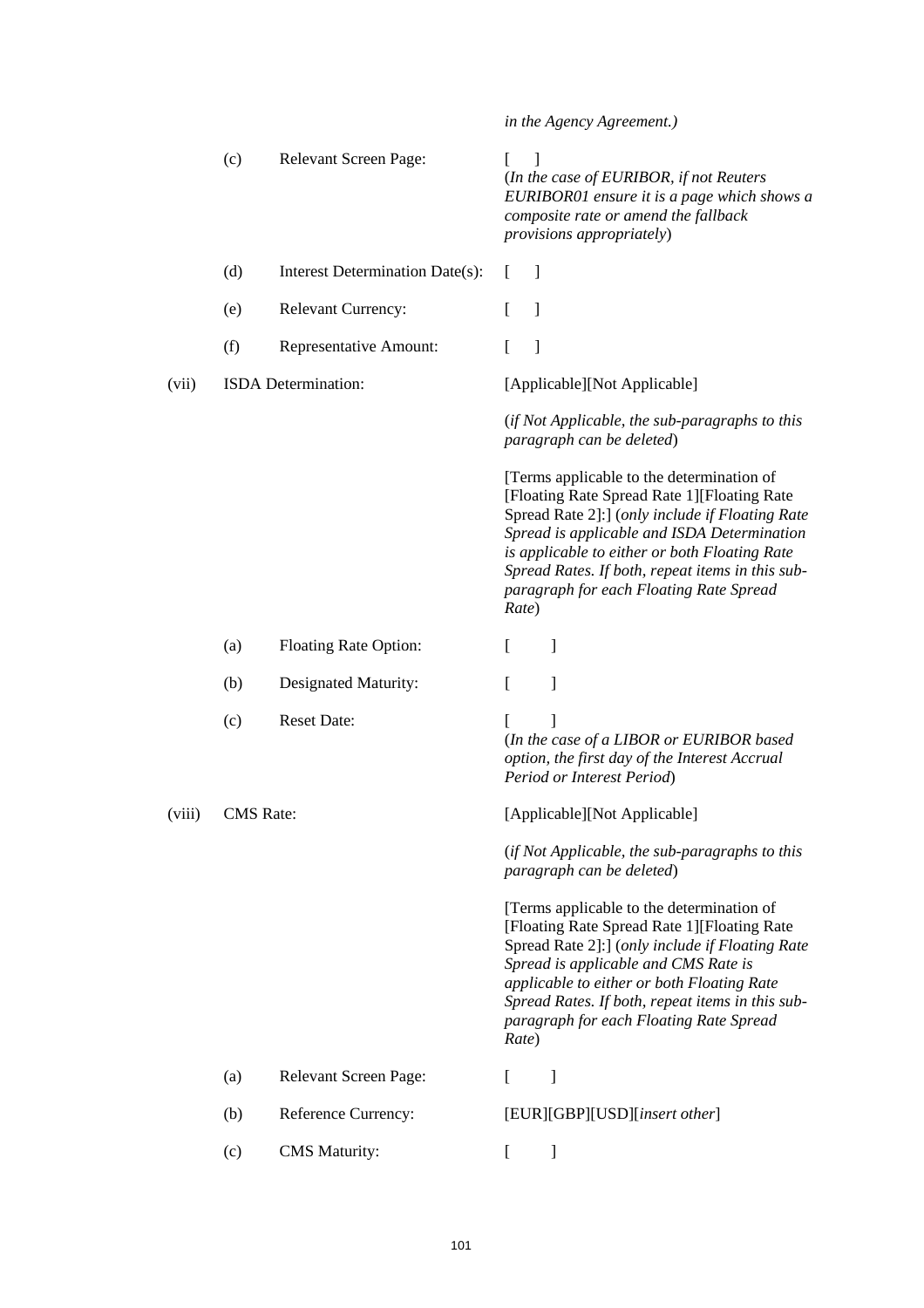|        | (d)        | <b>Relevant Time:</b>                                                      | ſ<br>1                                                                                                                                                              |
|--------|------------|----------------------------------------------------------------------------|---------------------------------------------------------------------------------------------------------------------------------------------------------------------|
|        | (e)        | Interest Determination Date(s):                                            | 1<br>t                                                                                                                                                              |
|        | (f)        | <b>Relevant Financial Centre:</b>                                          | [insert][Not Applicable] (only required if<br>Reference Currency is other than EUR, GBP<br>or USD)                                                                  |
| (ix)   |            | Floating Rate Spread:                                                      | [Applicable][Not Applicable]                                                                                                                                        |
|        | (a)        | Manner in which the Floating<br>Rate Spread Rate 1 is to be<br>determined: | Determined in accordance with [Screen Rate<br>Determination][ISDA Determination][CMS<br>Rate].                                                                      |
|        | (b)        | Manner in which the Floating<br>Rate Spread Rate 2 is to be<br>determined: | Determined in accordance with [Screen Rate<br>Determination][ISDA Determination][CMS<br>Rate].                                                                      |
|        | (c)        | Floating Rate Spread Margin 1:                                             | ][Not Applicable]<br>L                                                                                                                                              |
|        | (d)        | Floating Rate Spread Margin 2:                                             | ][Not Applicable]<br>ſ                                                                                                                                              |
|        | (e)        | Floating<br>Spread<br>Rate<br>Multiplier 1:                                | $\Gamma$<br>][Not Applicable]                                                                                                                                       |
|        | (f)        | Floating<br>Spread<br>Rate<br>Multiplier 2:                                | ][Not Applicable]<br>$\overline{1}$                                                                                                                                 |
|        | (g)        | Maximum<br>Floating<br>Rate<br>Spread 1:                                   | ][Not Applicable]<br>$\lceil$                                                                                                                                       |
|        | (h)        | Maximum<br>Floating<br>Rate<br>Spread 2:                                   | ][Not Applicable]<br>$\lceil$                                                                                                                                       |
|        | (i)        | Minimum Floating Rate Spread<br>1:                                         | ][Not Applicable]<br>$\overline{1}$                                                                                                                                 |
|        | (j)        | Minimum Floating Rate Spread<br>2:                                         | [[Not Applicable]<br>$\sqrt{ }$                                                                                                                                     |
| (x)    | Margin(s): |                                                                            | $[+/$ ] $[$<br>] per cent. per annum                                                                                                                                |
| (xi)   |            | Rate Multiplier:                                                           | [Applicable/Not Applicable]                                                                                                                                         |
|        |            |                                                                            | [•]                                                                                                                                                                 |
| (xii)  |            | Minimum Interest Rate:                                                     | [<br>] per cent. per annum][Not Applicable]                                                                                                                         |
| (xiii) |            | Maximum Interest Rate:                                                     | [<br>] per cent. per annum][Not Applicable]                                                                                                                         |
| (xiv)  |            | Day Count Fraction:                                                        | [Actual/365] [Actual/Actual] [Actual/365<br>(Fixed)] [Actual/Actual - ICMA]<br>[Actual/360]/[Actual/365<br>Sterling]/[30/360]/[30E/360]/[Eurobond Basis]<br>[Other] |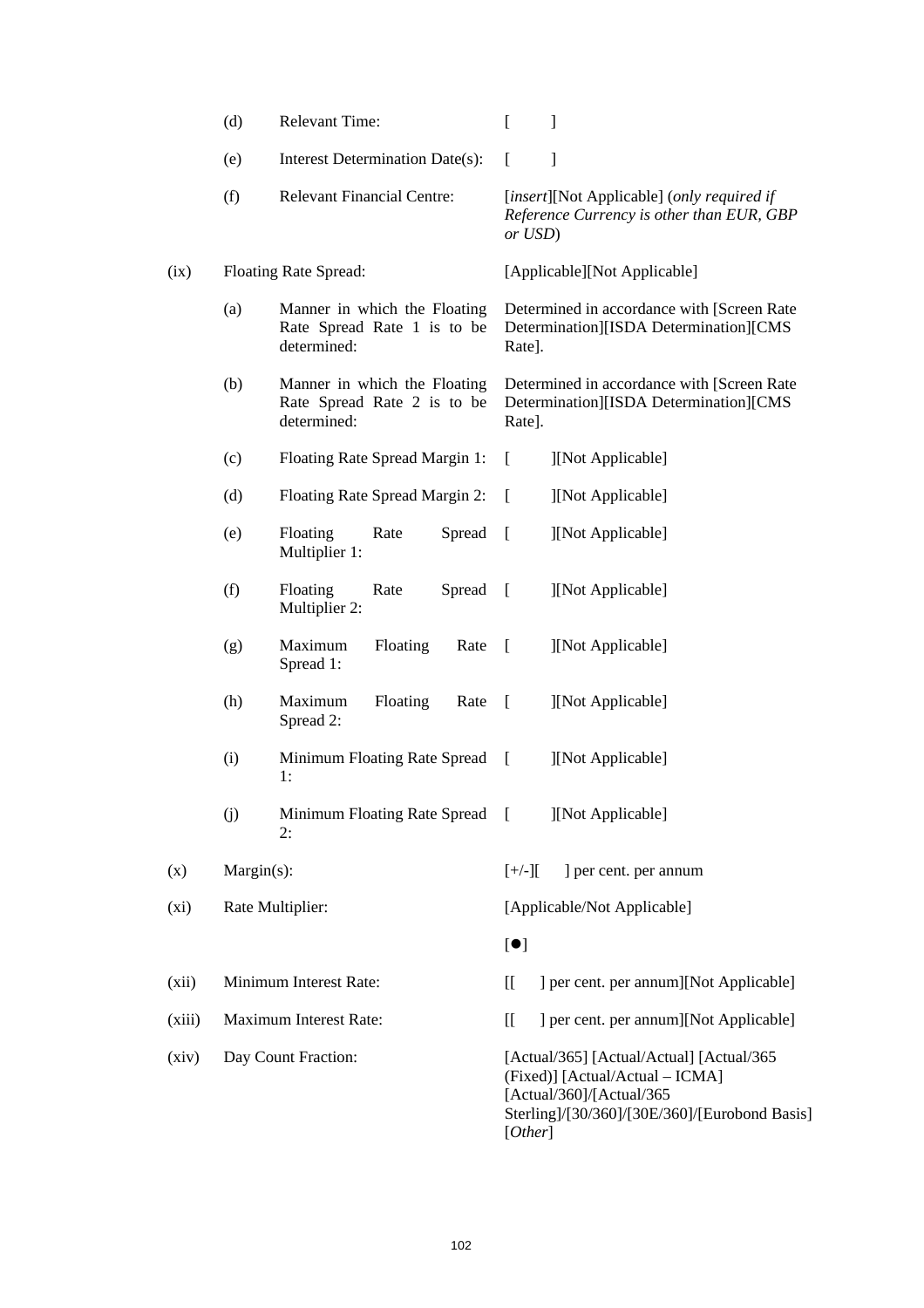|     | $\left( xy\right)$                                                              |                                                                         | <b>Effective Date:</b>                                                                                                                                                                                                 |                          |                                                                                                                                                          |
|-----|---------------------------------------------------------------------------------|-------------------------------------------------------------------------|------------------------------------------------------------------------------------------------------------------------------------------------------------------------------------------------------------------------|--------------------------|----------------------------------------------------------------------------------------------------------------------------------------------------------|
|     | (xvi)                                                                           | Party<br><b>Interest Rate:</b>                                          | responsible<br>for                                                                                                                                                                                                     |                          | calculating [The Bank of Nova Scotia][other]                                                                                                             |
|     | (xvii)                                                                          | Fallback                                                                | provisions,<br>rounding<br>provisions and any other terms relating<br>to the method of calculating interest on<br>Floating Rate Notes which are Exempt<br>Notes, if different from those set out in<br>the Conditions: |                          | -1                                                                                                                                                       |
| 17. |                                                                                 | <b>Zero Coupon/High Interest/Low Interest</b><br><b>Note Provisions</b> |                                                                                                                                                                                                                        |                          | [Applicable/Not Applicable]<br>(If not applicable, delete the remaining<br>subparagraphs of this paragraph)                                              |
|     | (i)                                                                             |                                                                         | <b>Amortisation Yield:</b>                                                                                                                                                                                             | L                        | ] per cent. per annum                                                                                                                                    |
|     | (ii)                                                                            |                                                                         | Reference Price:                                                                                                                                                                                                       | L                        | 1                                                                                                                                                        |
|     | (iii)                                                                           |                                                                         | Any other formula/basis of determining<br>amount payable for Zero Coupon Notes<br>which are Exempt Notes:                                                                                                              |                          |                                                                                                                                                          |
|     | (iv)                                                                            | payment:                                                                | Day Count Fraction in relation to Early<br>Redemption Amounts and late                                                                                                                                                 |                          | [Actual/365] [Actual/Actual] [Actual/365<br>(Fixed)] [Actual/Actual - ICMA]<br>[Actual/360]/[Actual/365<br>Sterling]/[30/360]/[30E/360]/[Eurobond Basis] |
| 18. | Other terms or special conditions relating to<br>the determination of interest: |                                                                         |                                                                                                                                                                                                                        | [Specify/Not Applicable] |                                                                                                                                                          |
|     |                                                                                 |                                                                         | PROVISIONS RELATING TO REDEMPTION                                                                                                                                                                                      |                          |                                                                                                                                                          |
| 19. | <b>Issuer Option (Call)</b>                                                     |                                                                         |                                                                                                                                                                                                                        |                          | [Applicable/Not Applicable]<br>(If not applicable, delete the remaining<br>subparagraphs of this paragraph)                                              |
|     | (i)                                                                             |                                                                         | <b>Optional Redemption Date(s):</b>                                                                                                                                                                                    | L                        | $\mathbf{I}$                                                                                                                                             |
|     | (ii)                                                                            | $amount(s)$ :                                                           | Optional Redemption Amount(s) and<br>method, if any, of calculation of such                                                                                                                                            | $\overline{\Pi}$         | ] per Calculation Amount/specify other]                                                                                                                  |
|     | (iii)                                                                           |                                                                         | If redeemable in part:                                                                                                                                                                                                 |                          |                                                                                                                                                          |
|     |                                                                                 | (a)                                                                     | Minimum Redemption<br>Amount:                                                                                                                                                                                          | L                        | ] per Calculation Amount                                                                                                                                 |
|     |                                                                                 | (b)                                                                     | <b>Maximum Redemption</b><br>Amount:                                                                                                                                                                                   | $\mathbf{I}$             | ] per Calculation Amount                                                                                                                                 |
|     | (iv)                                                                            |                                                                         | Issuer's Option Period:                                                                                                                                                                                                | $\mathbf{I}$             | -1                                                                                                                                                       |
|     | (v)                                                                             |                                                                         | Minimum period of irrevocable notice:                                                                                                                                                                                  |                          | $[15]$ days                                                                                                                                              |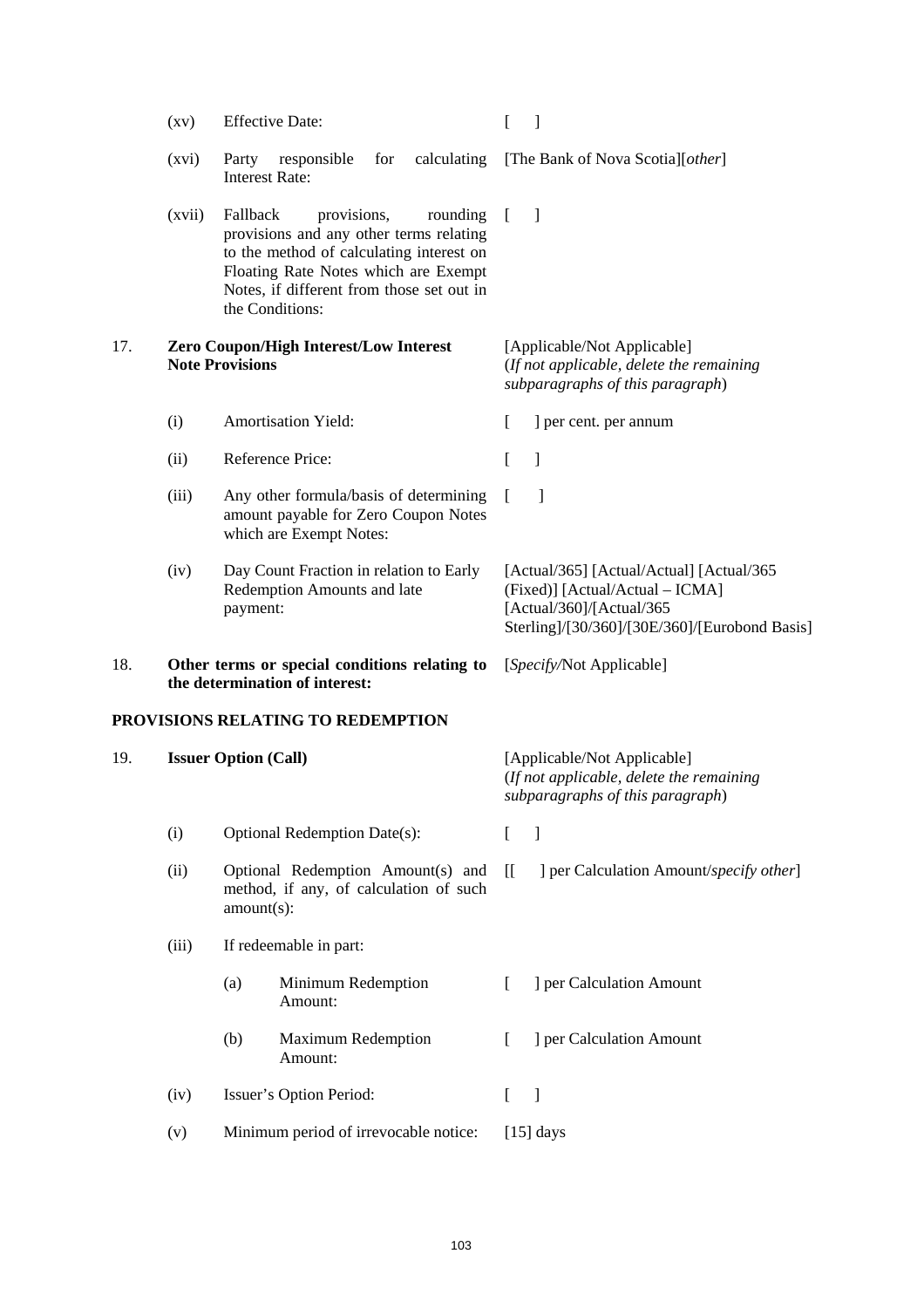|     | (vi)  | Maximum period of irrevocable notice:                                                                                                   |                                                                                                             | [30] days                                                                                                                      |  |  |  |
|-----|-------|-----------------------------------------------------------------------------------------------------------------------------------------|-------------------------------------------------------------------------------------------------------------|--------------------------------------------------------------------------------------------------------------------------------|--|--|--|
| 20. |       | <b>Noteholder Option (Put)</b>                                                                                                          | [Applicable/Not Applicable]<br>(If not applicable, delete the remaining<br>subparagraphs of this paragraph) |                                                                                                                                |  |  |  |
|     | (i)   | <b>Optional Redemption Date(s):</b>                                                                                                     |                                                                                                             | $\overline{\phantom{a}}$                                                                                                       |  |  |  |
|     | (ii)  | Optional Redemption Amount(s) of<br>each Note and method, if any, of<br>calculation of such amount(s):                                  | $\left[ \begin{array}{c} \end{array} \right]$                                                               | ] per Calculation Amount/specify other]                                                                                        |  |  |  |
|     | (iii) | Noteholder's Option Period:                                                                                                             |                                                                                                             | $\Box$                                                                                                                         |  |  |  |
|     | (iv)  | Minimum period of notice:                                                                                                               |                                                                                                             | $[15]$ days                                                                                                                    |  |  |  |
|     | (v)   | Maximum period of notice:                                                                                                               |                                                                                                             | [30] days                                                                                                                      |  |  |  |
| 21. |       | <b>Final Redemption Amount of each Note</b>                                                                                             | $\overline{\Pi}$                                                                                            | ] per Calculation Amount/specify other]                                                                                        |  |  |  |
| 22. |       | <b>Early Redemption Amount</b>                                                                                                          |                                                                                                             |                                                                                                                                |  |  |  |
|     |       | Early Redemption Amount(s) of each Note<br>payable on redemption for taxation reasons or<br>on event of default or otherwise and/or the | $\mathbb{H}^-$                                                                                              | ] per Calculation Amount/specify other<br>including relevant early redemption<br>conditions, if different from the Conditions] |  |  |  |

### 23. **Other terms or special conditions relating to**  [*Specify*/Not Applicable] **redemption**:

### **GENERAL PROVISIONS APPLICABLE TO THE NOTES**

method of calculating the same (if required or if different from that set out in the Conditions:

24. Form of Notes: **Bearer Notes:**

 [Temporary Global Note exchangeable for a Permanent Global Note which is exchangeable<br>for [definitive Notes on [definitive Notes] for Idefinitive Notes on [ any time/in the limited circumstances specified in the Permanent Global Note] [and/or Registered Notes]]

 [Temporary Global Note exchangeable for [definitive Notes on [ ] days' notice] [and/or Registered Notes]]

 [Permanent Global Note exchangeable for [definitive Notes on [days' notice/at any time/in the limited circumstances specified in the Permanent Global Note] [Registered Notes]]

 [Registered Notes in the form of a Certificate (U.S.\$[ ] nominal amount) registered in the name of a nominee for [a common depositary for Euroclear and Clearstream, Luxembourg/a common safekeeper for Euroclear and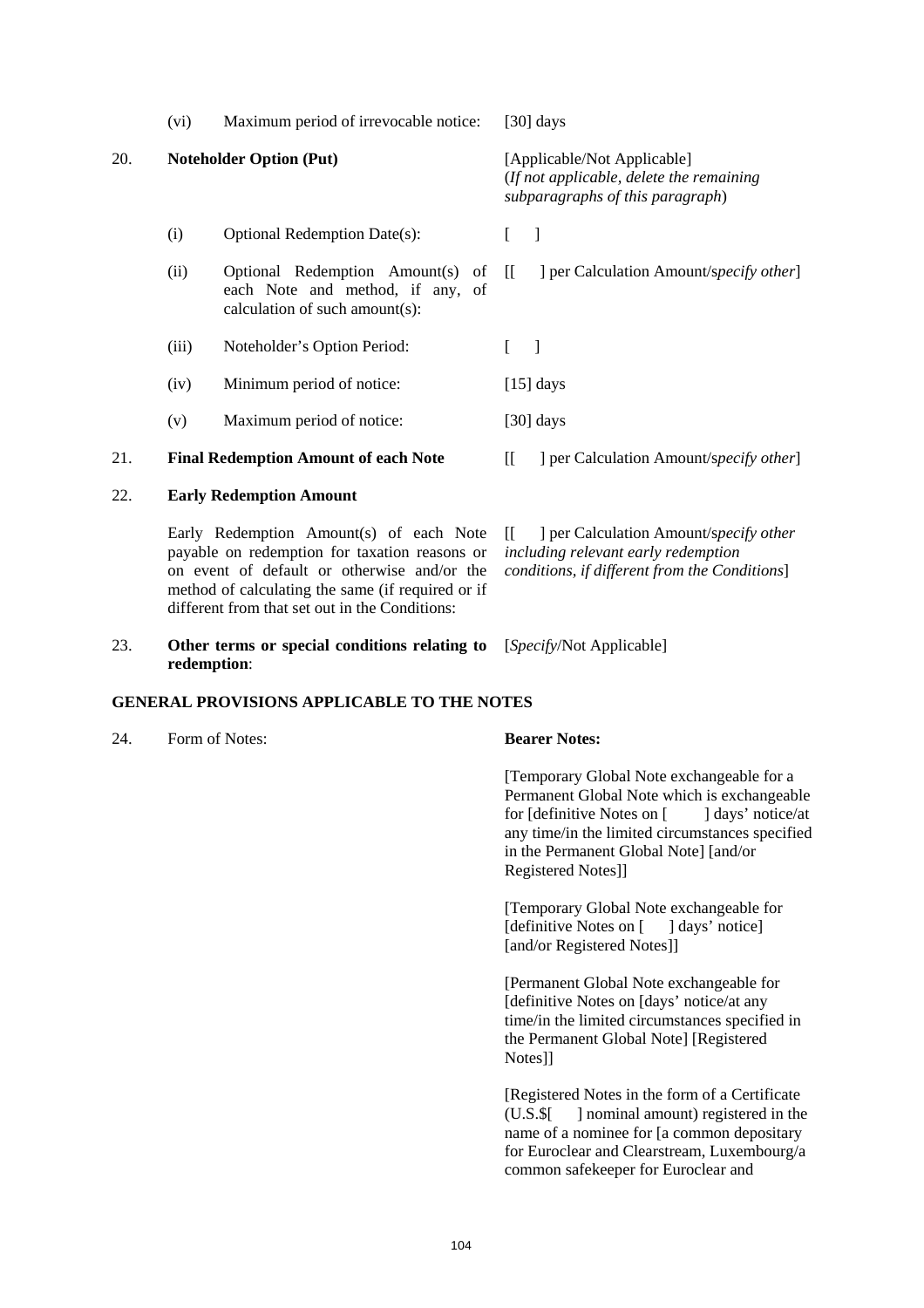|     |                                                                                                                                       | Clearstream, Luxembourg]]                                          |
|-----|---------------------------------------------------------------------------------------------------------------------------------------|--------------------------------------------------------------------|
| 25. | New Global Note (in respect of Bearer Notes) or<br>New Safekeeping Structure (in the case of<br>Registered Notes)::                   | [Yes/No] [Not Applicable]                                          |
| 26. | Financial Centre(s) or other special provisions<br>relating to Payment Dates: (Condition 6(h))                                        | [Not Applicable/ $\bullet$ ]                                       |
| 27. | Talons for future Coupons or Receipts to be<br>attached to definitive Notes (and dates on which<br>such Talons mature):               | Yes/Nol                                                            |
| 28. | Unmatured Coupons to become void on early<br>redemption:                                                                              | Yes/Nol                                                            |
| 29. | Details relating to Instalment Notes: Instalment<br>Amount, Instalment Date, Maximum Instalment<br>Amount, Minimum Instalment Amount: | [Not Applicable/ $\bullet$ ]                                       |
| 30. | Redenomination                                                                                                                        | [Not Applicable/The provisions [in Condition]<br>$\bullet$ ]apply] |
| 31. | Other terms or special conditions:                                                                                                    | [Not Applicable/give details]                                      |

# **RESPONSIBILITY**

The Issuer [and the Guarantor] accept[s] responsibility for the information contained in this Pricing Supplement.

Signed on behalf of the Issuer:

 $\mathbf{By:}$ 

Duly authorised

[Signed on behalf of the Guarantor:

By: \_\_\_\_\_\_\_\_\_\_\_\_\_\_\_\_\_\_\_\_\_\_\_\_\_\_\_\_\_\_\_\_\_\_\_\_\_\_\_\_

Duly authorised]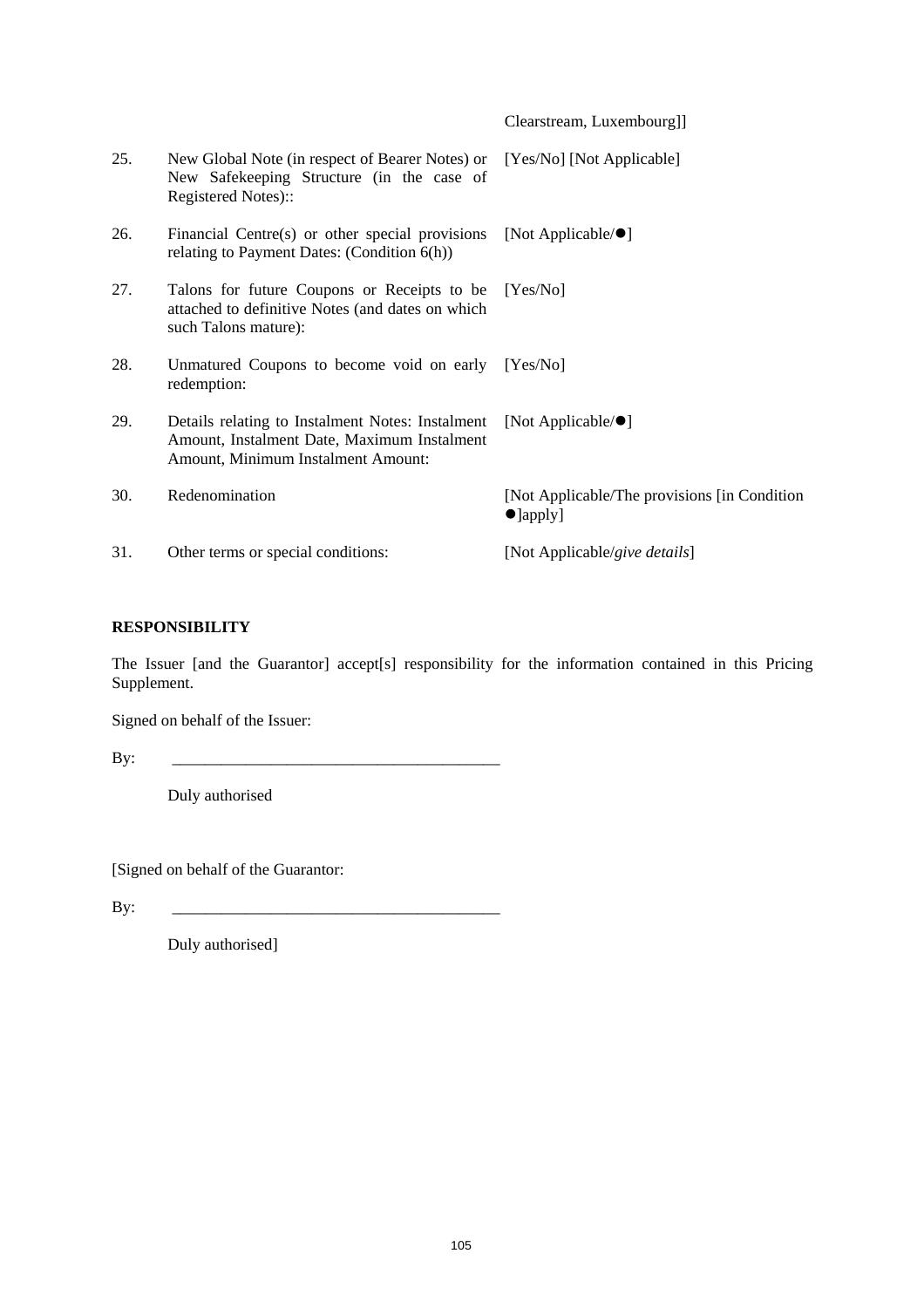## **PART B – OTHER INFORMATION**

1. **LISTING** [Application [has been made/is expected to be made] by the Issuer (or on its behalf) for the Notes to be listed on [*specify market - note this must not be a regulated market*] with effect from [ ].] [Not Applicable]

## 2. **RATINGS**

Ratings: [The Notes to be issued [[have been]/[are expected to be]] rated [*insert details*] by [*insert the legal name of the relevant credit rating agency entity(ies)*]*.*

> *(The above disclosure is only required if the ratings of the Notes are different to those stated in the Prospectus)*

## 3. **[INTERESTS OF NATURAL AND LEGAL PERSONS INVOLVED IN THE ISSUE/OFFER]**

[Save for any fees payable to the [Managers/Dealers]], so far as the Issuer is aware, no person involved in the offer of the Notes has an interest material to the offer. The [Managers/Dealers] and their affiliates have engaged, and may in the future engage, in investment banking and/or commercial banking transactions with, and may perform other services for, the Issuer and its affiliates in the ordinary course of business.

### 4. **TEFRA RULES**

Whether TEFRA D or TEFRA C rules applicable or TEFRA rules not applicable:

[TEFRA D/TEFRA C/TEFRA not applicable]

### 5. **OPERATIONAL INFORMATION**

- (i) ISIN Code: [ ]
- (ii) Common Code: [ ]
- (iii) Any clearing system(s) other than Euroclear and Clearstream, Luxembourg and the relevant identification number(s): [Not applicable][*give name(s) and numbers(s)*]
- (iv) Delivery: Delivery [against/free of] payment
- (v) Names and addresses of additional Paying Agents (if any):  $\lceil$   $\rceil$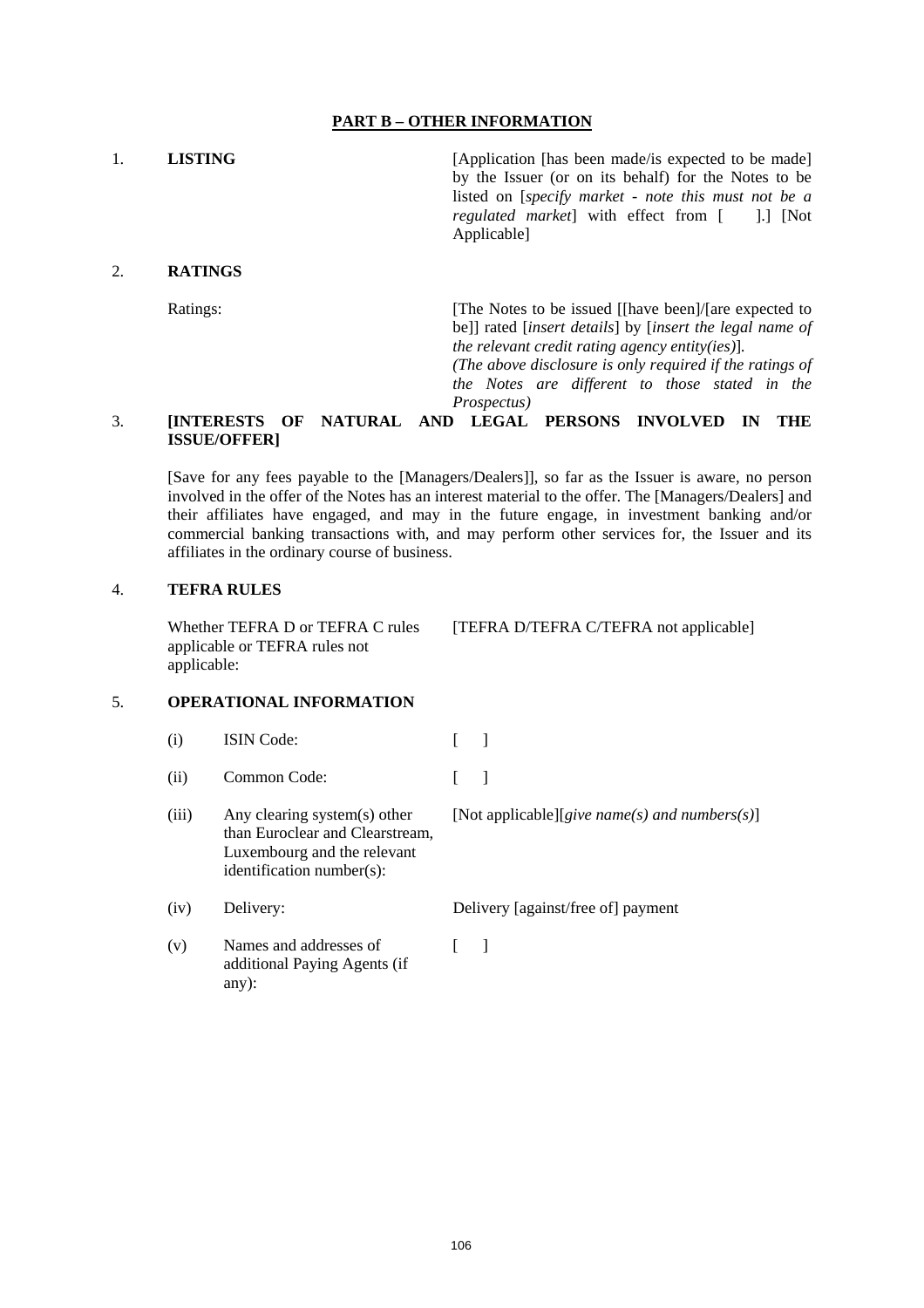# **HEAD OFFICE OF THE BANK OF NOVA**

**SCOTIA** 1709 Hollis Street Scotia Plaza Halifax, Nova Scotia 44 King Street West<br>B3J 3B7 Toronto Ontario

## **EXECUTIVE OFFICES OF THE BANK OF**

**NOVA SCOTIA** Toronto, Ontario M5H 1H1

**HEAD OFFICE OF SCOTIABANK EUROPE PLC**

201 Bishopsgate 6th Floor London EC2M 3NS

## **DEALERS**

**Barclays Bank PLC BNP Paribas** 

5 The North Colonnade 10 Harewood Avenue London E14 4BB

Canary Wharf London E14 5LB

## **Deutsche Bank AG, London Branch Goldman Sachs International**

1 Great Winchester Street 133 Fleet Street London EC2N 2DB London EC4A 2BB

8 Canada Square

2 King Edward Street 25 Cabot Square London EC1A 1HQ Canary Wharf

6th Floor London EC2M 3UR London EC2M 3NS

1 Finsbury Avenue 1 Plantation Place

Canary Wharf London NW1 6AA

**Citigroup Global Markets Limited Credit Suisse Securities (Europe) Limited** Citigroup Centre **One Cabot Square** Canada Square London E14 4QJ

Winchester House Peterborough Court

**HSBC Bank plc**<br>
8 Canada Square<br> **J.P. Morgan Securities plc**<br>
25 Bank Street London E14 5HQ Canary Wharf London E14 5JP

## **Merrill Lynch International Morgan Stanley & Co. International plc**

London E14 4QA

# **Scotiabank Europe plc The Royal Bank of Scotland plc** 201 Bishopsgate 135 Bishopsgate

## **UBS Limited Wells Fargo Securities International Limited**

London EC2M 2PP 30 Fenchurch Street London EC3M 3BD

107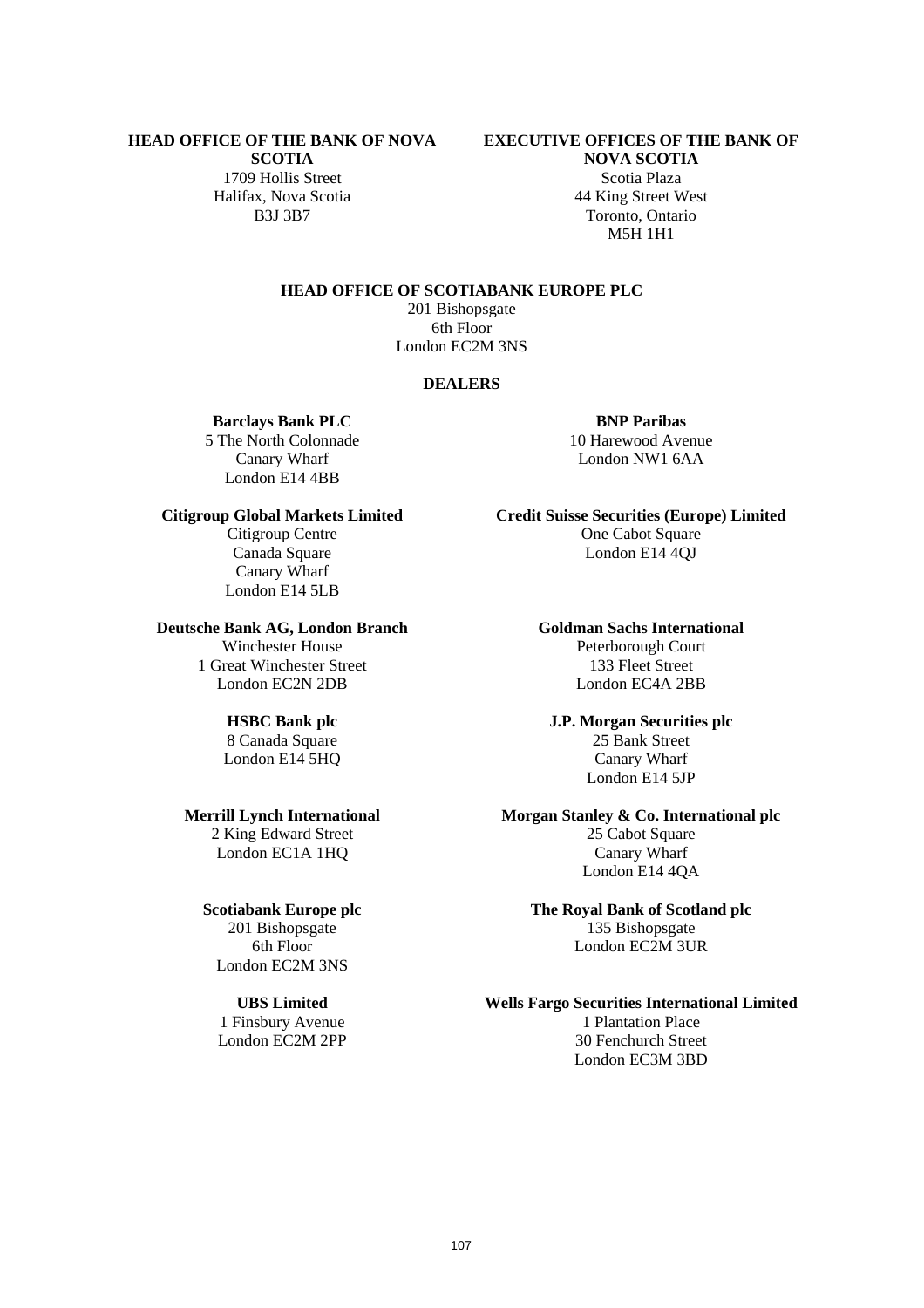## **FISCAL AGENT AND PRINCIPAL PAYING AGENT**

The Bank of Nova Scotia, London Branch 201 Bishopsgate 6th Floor London EC2M 3NS

## **REGISTRAR AND TRANSFER AGENT**

The Bank of Nova Scotia, London Branch 201 Bishopsgate 6th Floor London EC2M 3NS

## **PAYING AND TRANSFER AGENT**

The Bank of Nova Scotia Global Wholesale Services 720 King Street West, 4th Floor Toronto, Ontario M5V 2T3

## **CALCULATION AGENT**

The Bank of Nova Scotia, London Branch 201 Bishopsgate 6th Floor London EC2M 3NS